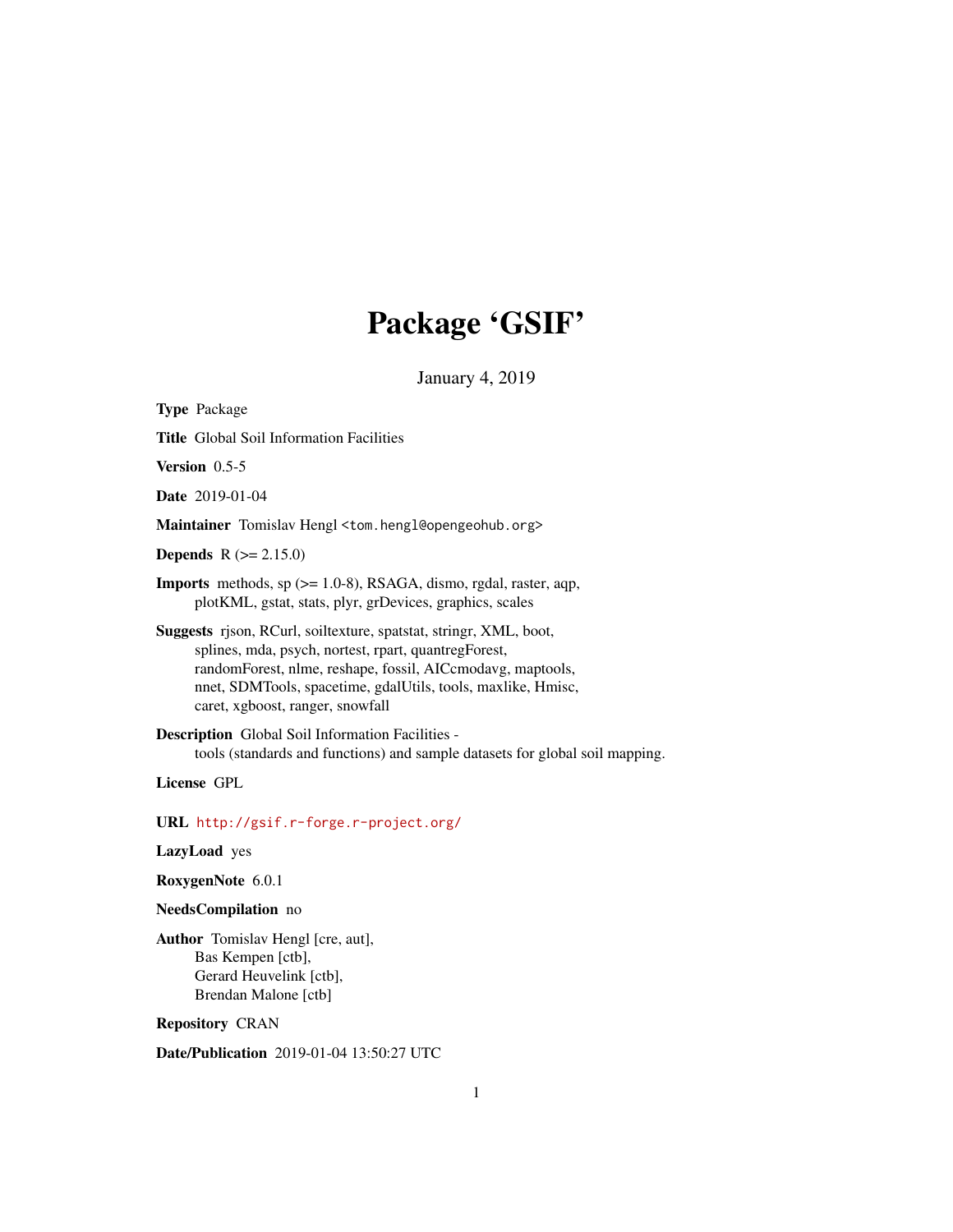# R topics documented:

|                         | 3  |
|-------------------------|----|
|                         | 5  |
|                         | 6  |
|                         | 8  |
|                         | 10 |
|                         | 12 |
|                         | 15 |
|                         | 17 |
|                         | 21 |
|                         | 22 |
|                         | 23 |
|                         | 24 |
|                         | 28 |
|                         | 31 |
|                         | 33 |
|                         | 35 |
|                         | 36 |
|                         | 37 |
|                         | 38 |
|                         | 39 |
|                         | 40 |
|                         | 42 |
|                         | 44 |
| LRI.                    | 45 |
|                         | 48 |
|                         | 50 |
|                         | 52 |
|                         | 53 |
|                         | 55 |
|                         | 56 |
|                         | 58 |
|                         | 59 |
|                         | 61 |
|                         | 62 |
|                         | 63 |
|                         | 65 |
|                         | 67 |
|                         | 68 |
|                         | 69 |
|                         |    |
| spfkm                   | 70 |
| spline.krige            | 72 |
|                         | 74 |
|                         | 76 |
|                         | 78 |
| test.gstatModel-methods | 80 |
|                         | 81 |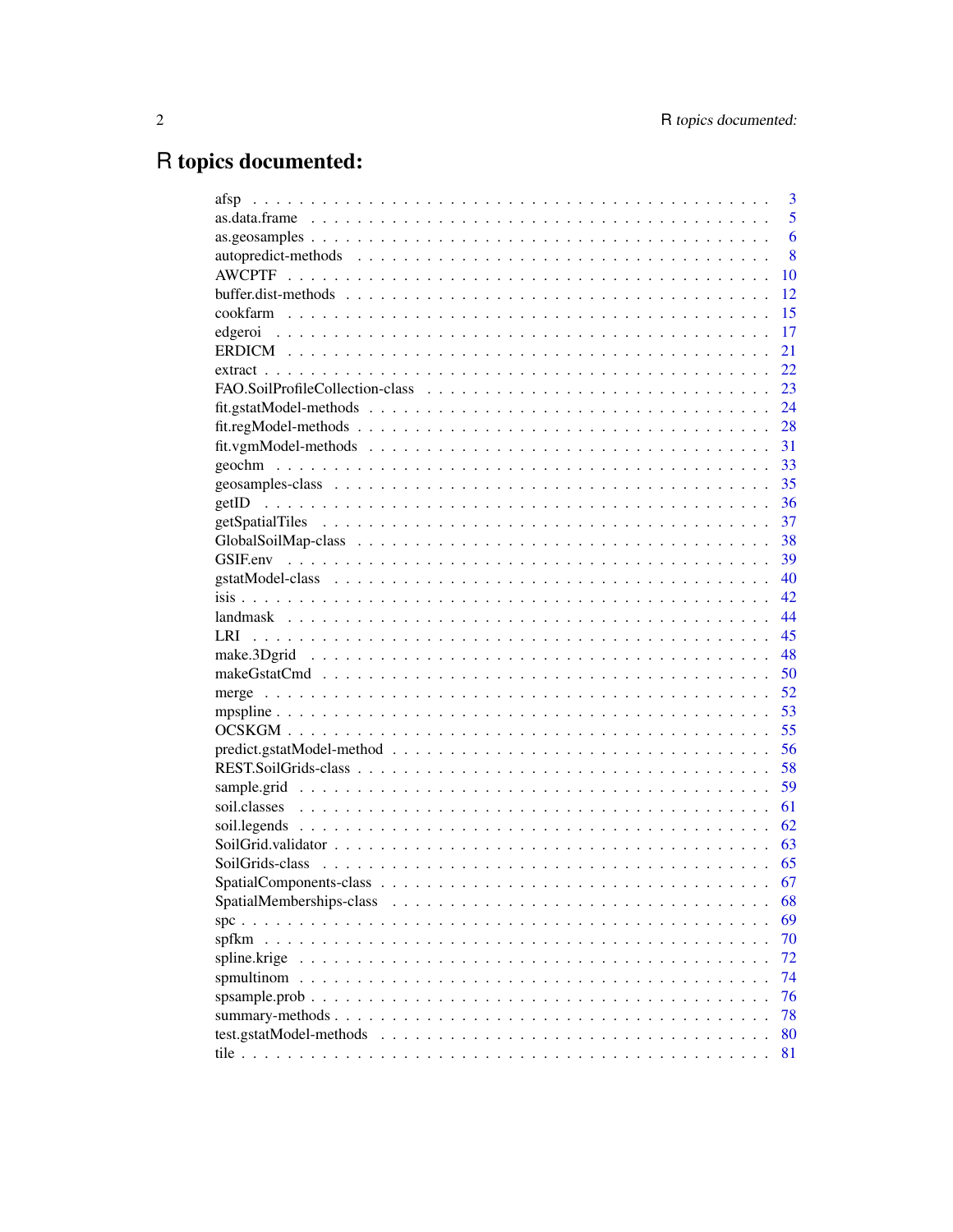<span id="page-2-0"></span>

| Index |  |  |  |  |  |  |  |  |  |  |  |  |  |  |  |  |  |  | -88 |
|-------|--|--|--|--|--|--|--|--|--|--|--|--|--|--|--|--|--|--|-----|
|       |  |  |  |  |  |  |  |  |  |  |  |  |  |  |  |  |  |  |     |
|       |  |  |  |  |  |  |  |  |  |  |  |  |  |  |  |  |  |  |     |
|       |  |  |  |  |  |  |  |  |  |  |  |  |  |  |  |  |  |  |     |

afsp *Africa Soil Profiles Database*

#### Description

A merge of the Africa Soil Profiles Database (AFSP) with 17,000+ geo-referenced legacy soil profile records, and AfSIS Sentinel Site database with 9000+ sampling locations.

# Usage

data(afsp)

# Format

The afsp data set contains two data frames — sites and horizons. Sites table contains the following columns:

SOURCEID factor; unique label to help a user identify a particular site (ProfileID in the AFSP)

SOURCEDB factor; source data base

LONWGS84 numeric; longitude in decimal degrees on the WGS84 datum (X\_LonDD in the AFSP)

LATWGS84 numeric; latitude in decimal degrees on the WGS84 datum (Y\_LatDD in the AFSP)

- TIMESTRR character; the date on which this particular soil was described or sampled (T\_Year in the AFSP)
- TAXGWRB factor; abbreviated soil group based on the WRB classification system (WRB06rg in the AFSP)
- TAXNUSDA factor; Keys to Soil Taxonomy taxon name e.g. "Plinthic Udoxic Dystropept" (USDA in the AFSP)

BDRICM numeric; depth to bedrock in cm

DRAINFAO factor; drainage class based on the FAO guidelines for soil description: E (excessively drained), S (somewhat excessively drained), W (well drained), M (moderately well drained), I (somewhat poorly drained) and V (very poorly drained)

Horizons table contains the following columns:

SOURCEID factor; a short label to help a user identify a particular site

UHDICM numeric; upper horizon depth from the surface in cm

LHDICM numeric; lower horizon depth from the surface in cm

MCOMNS factor; Munsell color moist

ORCDRC numeric; soil organic carbon content in permilles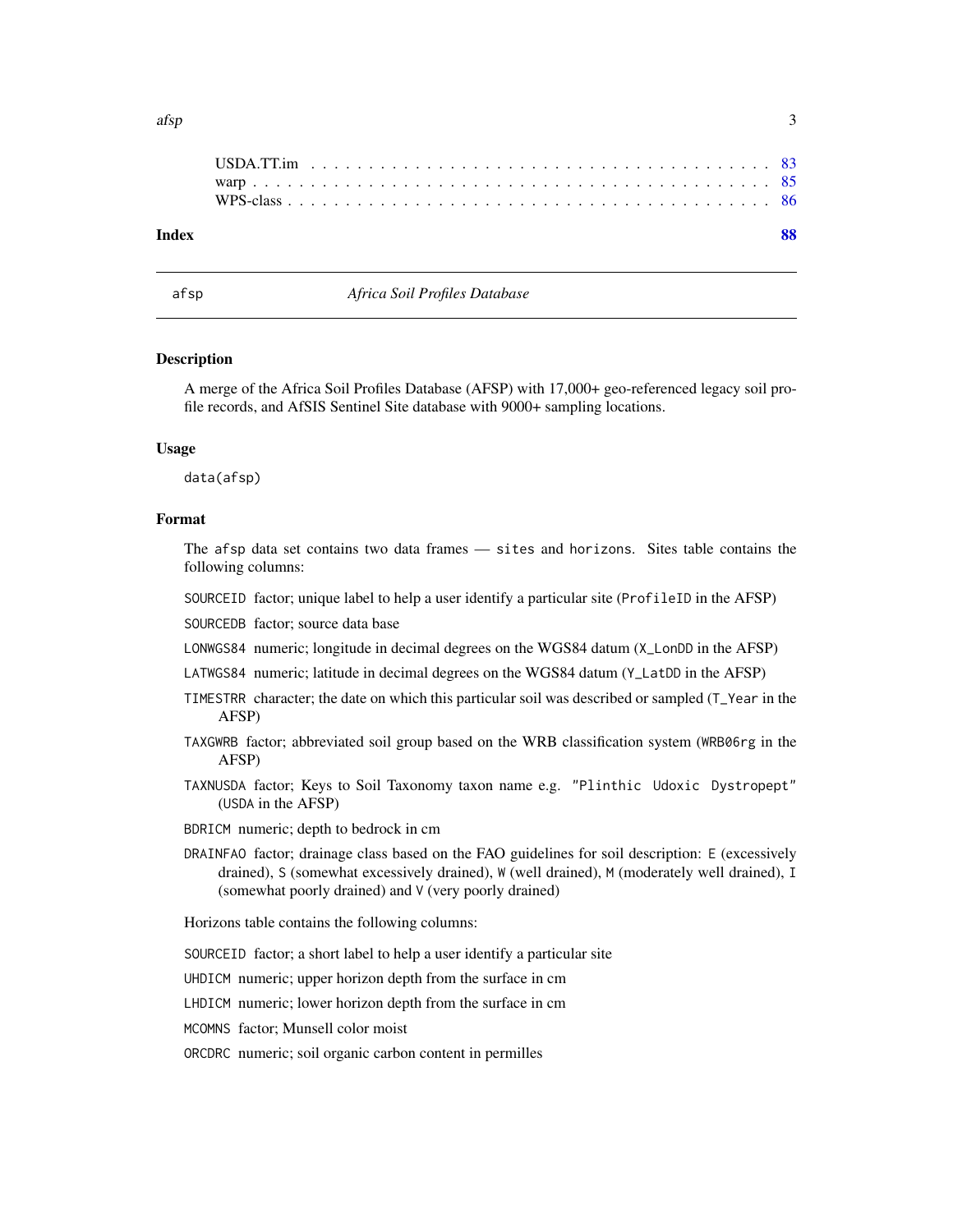- PHIHOX numeric; pH index measured in water solution
- SNDPPT numeric; weight percentage of the sand particles (0.05–2 mm)
- SLTPPT numeric; weight percentage of the silt particles (0.0002–0.05 mm)
- CLYPPT numeric; weight percentage of the clay particles (<0.0002 mm)
- CRFVOL numeric; volume percentage of coarse fragments (> 2 mm)
- BLD numeric;bulk density in tonnes per cubic-meter
- CEC numeric; Cation exchange capacity (fine earth fraction) in cmolc/kg
- NTO numeric; total N content in permille or g/kg
- EMGX numeric; exchangable Mg in cmolc/kg

# Author(s)

The Africa Soil Profiles Database have been prepared by Johan Leenaars <johan.leenaars@wur.nl>. This is a subset of the original database that can be downloaded via [http://africasoils.net.](http://africasoils.net/services/data/soil-databases/) The AfSIS Sentinel Site database is one of the main deliverables of the Africa Soil Information Service project.

# **References**

- Hengl, T., Heuvelink, G.B., Kempen, B., Leenaars, J.G., Walsh, M.G., Shepherd, K.D., Sila, A., MacMillan, R.A., de Jesus, J.M., Tamene, L. and Tondoh, J.E., (2015) [Mapping soil prop](http://journals.plos.org/plosone/article?id=10.1371/journal.pone.0125814)[erties of Africa at 250 m resolution: Random forests significantly improve current predictions.](http://journals.plos.org/plosone/article?id=10.1371/journal.pone.0125814) PloS one, 10(6), p.e0125814.
- Leenaars, J.G.B. (2014) [Africa Soil Profiles Database, Version 1.2. A compilation of geo](http://www.isric.org)[referenced and standardized legacy soil profile data for Sub Saharan Africa \(with dataset\).](http://www.isric.org) ISRIC report 2012/03. Africa Soil Information Service (AfSIS) project and ISRIC — World Soil Information, Wageningen, the Netherlands.
- Africa Soil Information Service (<http://africasoils.net>)

```
## Not run:
library(rgdal)
library(aqp)
library(sp)
data(afsp)
sites <- afsp$sites
coordinates(sites) <- ~ LONWGS84 + LATWGS84
proj4string(sites) <- "+proj=longlat +datum=WGS84"
## obtain country borders:
library(maps)
country.m = map('world', plot=FALSE, fill=TRUE)
IDs <- sapply(strsplit(country.m$names, ":"), function(x) x[1])
require(maptools)
country <- as(map2SpatialPolygons(country.m, IDs=IDs), "SpatialLines")
proj4string(country) = "+proj=longlat +datum=WGS84"
## overlay and plot points and maps:
```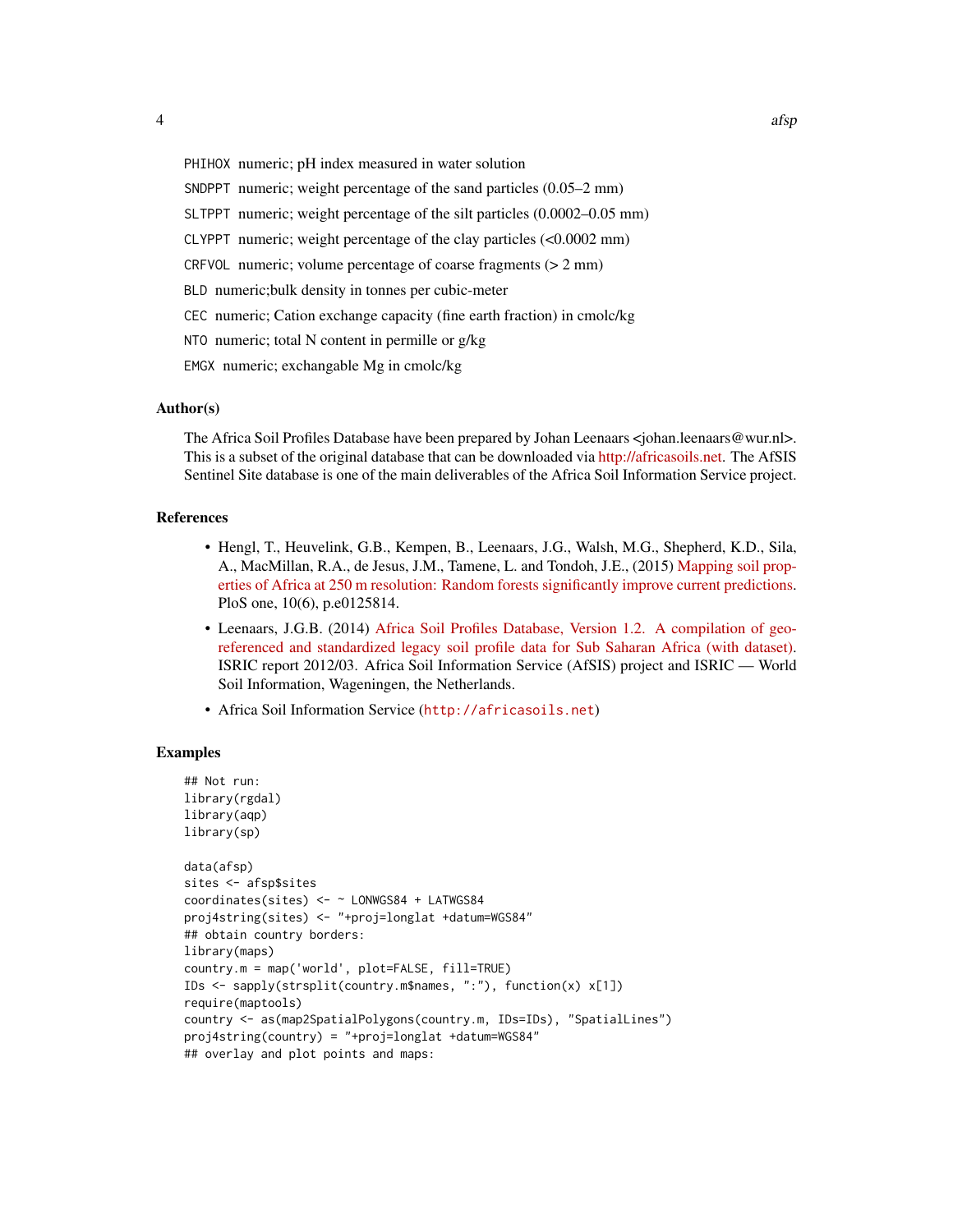#### <span id="page-4-0"></span>as.data.frame 5

```
plot(country, col="darkgrey", xlim=c(-25.3,57.8), ylim=c(-34.8, 37.4))
points(sites, pch=21, bg="white", cex=.6, col="black")
## End(Not run)
```
<span id="page-4-1"></span>as.data.frame *Converts an object of class* "SoilProfileCollection" *to a data frame*

# **Description**

Converts an object of class "SoilProfileCollection" to an object of class "data.frame" with both site and horizon data sorted in one row. Each original column name in the horizons table receives a sufix \*\_A, B, ..., Z where alphabetic letters represent horizon sequence.

# Usage

## S4 method for signature 'SoilProfileCollection' as.data.frame $(x, row.name = NULL, optional = FALSE, ...)$ 

# Arguments

| X         | object of class "SoilProfileCollection"                                                                                   |
|-----------|---------------------------------------------------------------------------------------------------------------------------|
| row.names | character; giving the row names for the data frame (missing values are not al-<br>lowed)                                  |
| optional  | logical; if 'TRUE', setting row names and converting column names (to syntac-<br>tic names: see 'make.names') is optional |
| $\cdot$   | optional arguments                                                                                                        |

# Details

The advantage of converting the "SoilProfileCollection" data to a single table is that, once both tables have been merged to a single data frame, it can be more easily exported and visualized in a GIS and/or imported into a data base.

#### Note

Few profiles with a large number of horizons can make the whole data frame become large. Consider removing such locations or aggregating measured values per horizon to a lower number of horizons.

# Author(s)

Tomislav Hengl and Brendan Malone

# See Also

[as.geosamples](#page-5-1), [mpspline](#page-52-1)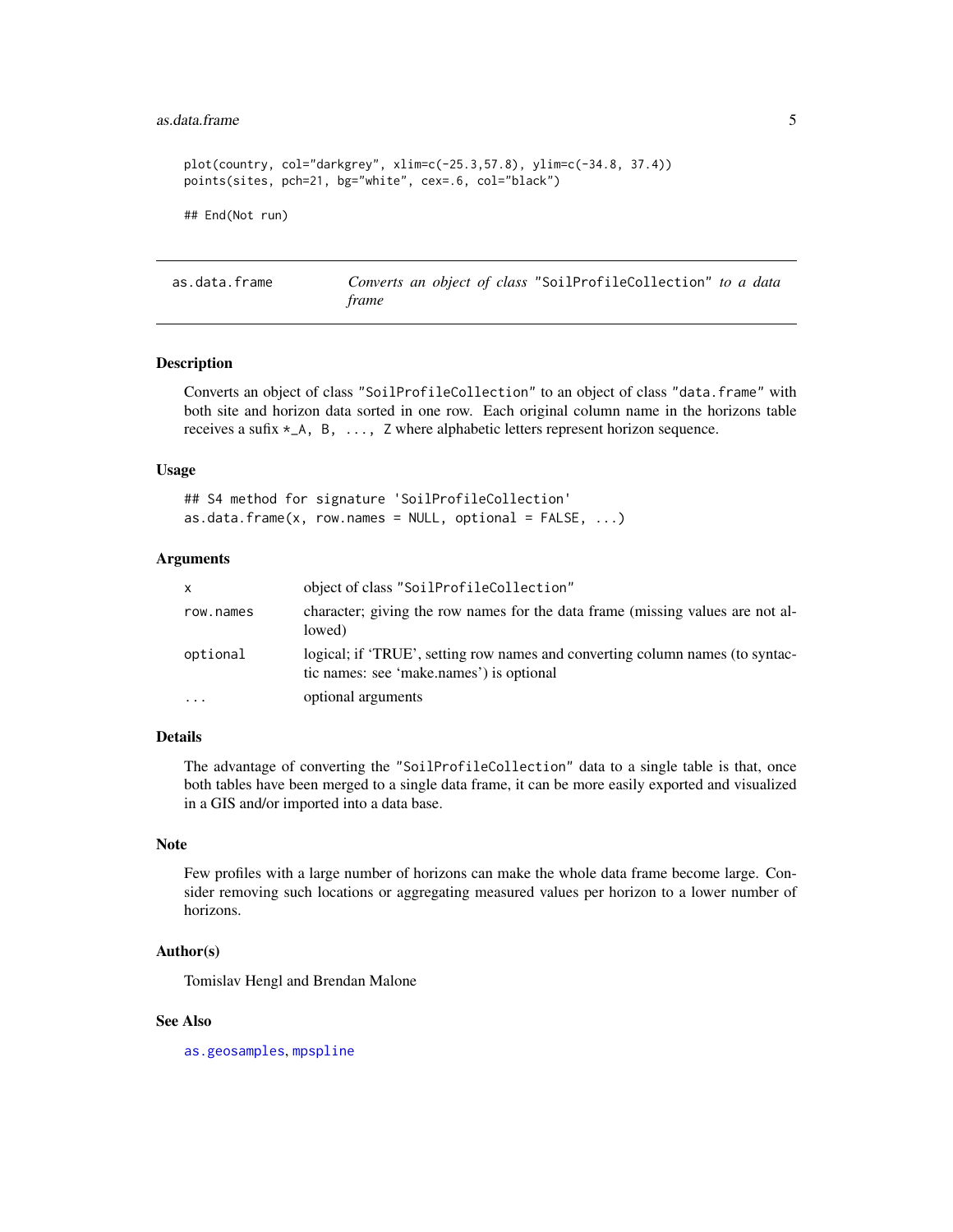# Examples

```
library(aqp)
library(plyr)
library(rgdal)
library(sp)
## sample profile from Nigeria:
lon = 3.90; lat = 7.50; id = "ISRIC:NG0017"; FAO1988 = "LXp"
top = c(0, 18, 36, 65, 87, 127)
bottom = c(18, 36, 65, 87, 127, 181)
ORCDRC = c(18.4, 4.4, 3.6, 3.6, 3.2, 1.2)## prepare a SoilProfileCollection:
prof1 <- join(data.frame(id, top, bottom, ORCDRC),
    data.frame(id, lon, lat, FAO1988),
    type='inner')
depths(prof1) \le id \sim top + bottom
site(pred) <- ~ lon + lat + FA01988
coordinates(prof1) <- ~ lon + lat
proj4string(prof1) <- CRS("+proj=longlat +datum=WGS84")
## convert to a simple table:
x <- as.data.frame(prof1)
str(x)
## horizons only
horizons <- getHorizons(x, idcol="id", sel=c("top", "bottom", "ORCDRC"))
horizons
```
<span id="page-5-1"></span>

| as.geosamples | Converts an object to geosamples class |  |
|---------------|----------------------------------------|--|
|               |                                        |  |

# Description

Converts an object of class "SoilProfileCollection" or "SpatialPointsDataFrame" to an object of class "geosamples" with all measurements broken into individual records. Geosamples are standardized spatially and temporally referenced samples from the Earth's surface.

# Usage

```
## S4 method for signature 'SoilProfileCollection'
as.geosamples(obj,
   registry = as.character(NA), sample.area = 1, mxd = 2, TimeSpan.begin, TimeSpan.end)
## S4 method for signature 'SpatialPointsDataFrame'
as.geosamples(obj,
   registry = as.character(NA), sample.area = 1, mxd = 2, TimeSpan.begin, TimeSpan.end)
```
#### Arguments

- obj object of class "SoilProfileCollection"
- ... optional arguments

<span id="page-5-0"></span>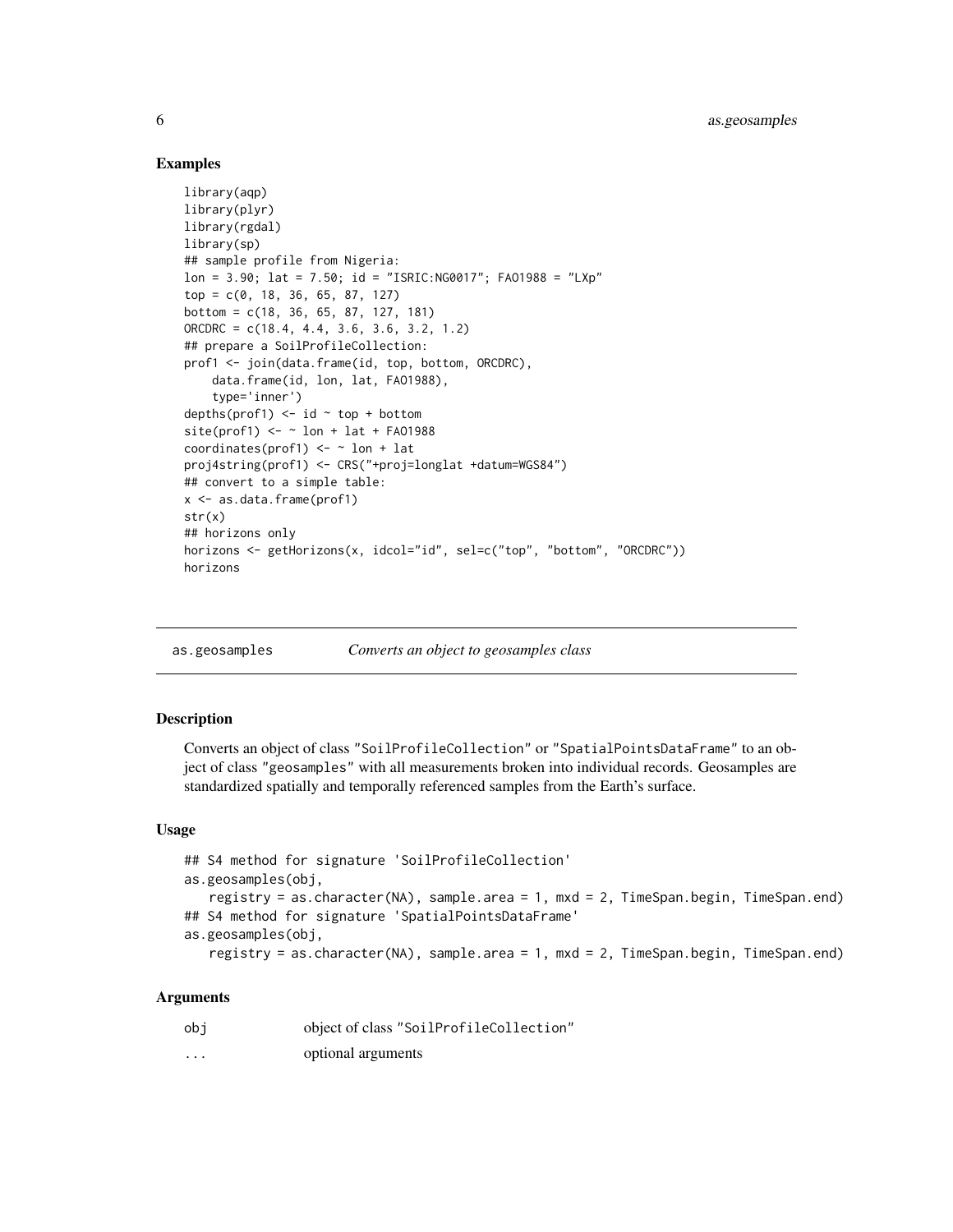# as.geosamples 7

| registry     | URI specifying the metadata registry (web-service that carries all metadata con-<br>nected to the certain method ID and/or sample ID) |
|--------------|---------------------------------------------------------------------------------------------------------------------------------------|
| sample.area  | standard sample area in square meters (assumed to be 1 by 1 m)                                                                        |
| mxd          | maximum depth of interest in meters                                                                                                   |
|              | TimeSpan.begin vector of class "POSIXct"; begin of the measurement period                                                             |
| TimeSpan.end | vector of class "POSIXct"; end of the measurement period                                                                              |

#### Value

Returns an object of type "geosamples". Many columns required by the "geosamples" class might be not available and will result in NA values. To ensure compatibility, when building an object of type "SoilProfilesCollection", use some standard naming convention to attach attributes to each measurement (horizons and sites slots in the "SoilProfileCollection-class"):

"locationError" can be used to attach location errors in meters to each spatial location

- "sampleArea" can be used to attach spatial support to each measurement (usually 1 by 1 meter)
- "measurementError" can be used to attach specific measurement errors to each measurement in both site and horizons table
- "IGSN" can be used to attach the unique identifier [\(International Geo Sample Number\)](http://en.wikipedia.org/wiki/International_Geo_Sample_Number) to each specific observation (corresponds to the "observationid" column)

#### Author(s)

Tomislav Hengl and Hannes I. Reuter

#### See Also

[geosamples-class](#page-34-1), [as.data.frame](#page-4-1), aqp::SoilProfileCollection

```
library(aqp)
library(plyr)
library(rgdal)
library(sp)
# sample profile from Nigeria:
lon = 3.90; lat = 7.50; time = as.POSIXct("1978", format="%Y")
id = "ISRIC:NG0017"; TAXNFAO8 = "LXp"
top = c(0, 18, 36, 65, 87, 127)bottom = c(18, 36, 65, 87, 127, 181)
ORCDRC = c(18.4, 4.4, 3.6, 3.6, 3.2, 1.2)
methodid = c("TAXNFAO8", "ORCDRC")
description = c("FAO 1988 classification system group",
    "Method of Walkley-Black (Org. matter = Org. C x 1.72)")
units = c("FAO 1988 classes", "permille")
detectionLimit = c(as.character(MA), "0.1")# prepare a SoilProfileCollection:
prof1 <- join(data.frame(id, top, bottom, ORCDRC),
    data.frame(id, lon, lat, time, TAXNFAO8), type='inner')
```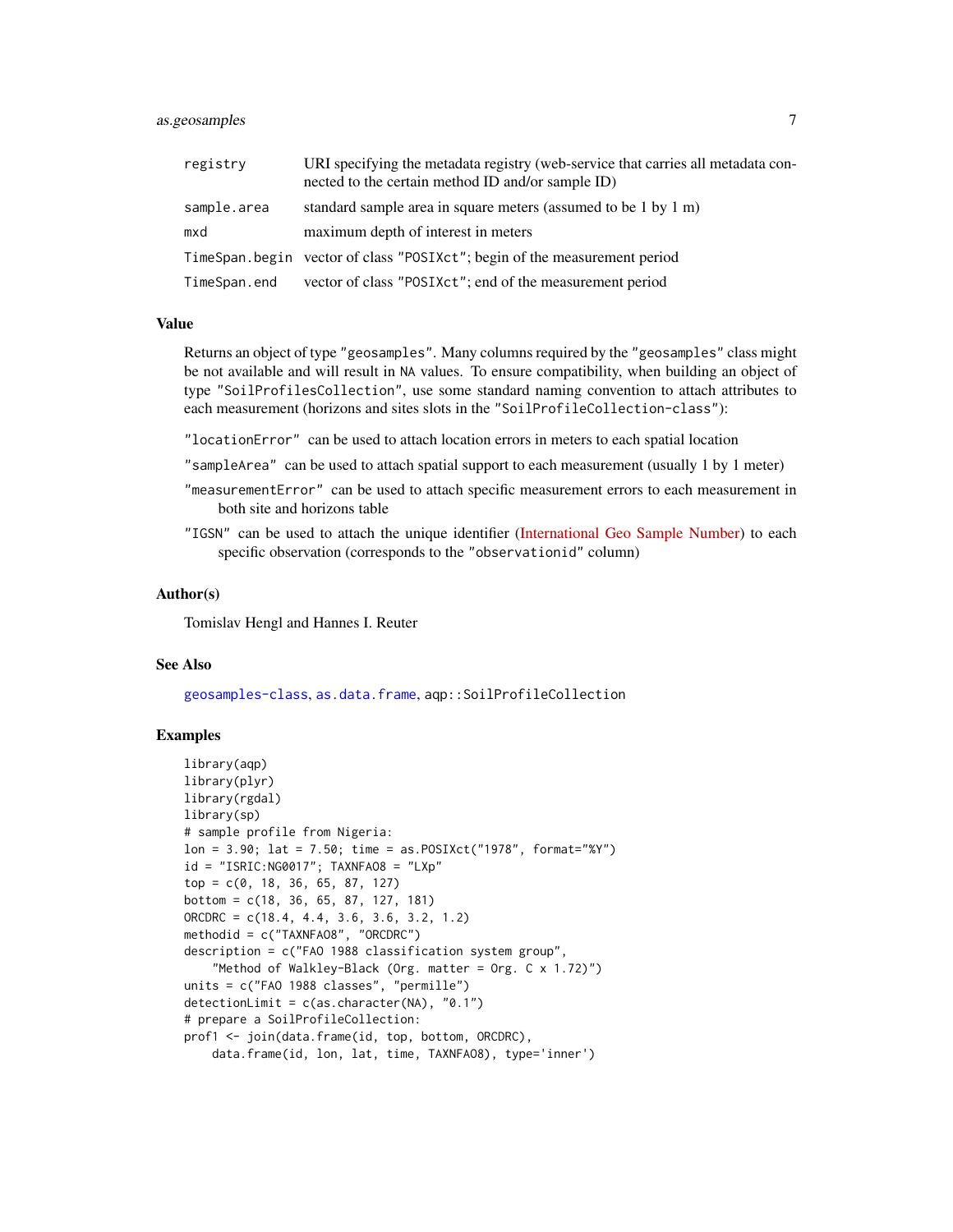```
depths(prof1) <- id \sim top + bottom
site(pred) <- ~ lon + lat + time + TAXNFA08
coordinates(prof1) \leq - \leq lon + lat + time
proj4string(prof1) <- CRS("+proj=longlat +datum=WGS84")
# add measurement errors:
attr(prof1@horizons$ORCDRC, "measurementError") <- c(1.5, 0.5, 0.5, 0.5, 0.5, 0.5)
attr(prof1@sp@coords, "locationError") <- 1500
# add the metadata:
prof1@metadata <- data.frame(methodid, description, units, detectionLimit)
# convert to geosamples:
x <- as.geosamples(prof1)
x
# print only the sampled values of ORCDRC:
ORCDRC <- subset(x, "ORCDRC")
ORCDRC[,c("sampleid", "altitude", "observedValue")]
# convert object of type SpatialPointsDataFrame:
data(meuse)
# prepare columns:
names(meuse)[which(names(meuse)=="x")] = "longitude"
names(meuse)[which(names(meuse)=="y")] = "latitude"
meuse$altitude = -.15meuse$time = unclass(as.POSIXct("1992-01-01"))
coordinates(meuse) <- ~ longitude + latitude + altitude + time
proj4string(meuse) <- CRS("+init=epsg:28992")
library(plotKML)
hm <- reproject(meuse[,c("zinc", "copper")])
hm.geo <- as.geosamples(hm)
hm.geo
```
autopredict-methods *Autopredict numeric or factor type variables*

#### Description

Fits a spatial prediction model via the [fit.gstatModel](#page-23-1) function (in the case of numeric variable), or some classification algorithm (factor-type variable), and generates predictions. By defaults uses machine learning method (random forest) as implemented in the ranger package.

#### Usage

```
## S4 method for signature 'SpatialPointsDataFrame,SpatialPixelsDataFrame'
autopredict(target, covariates,
     auto.plot=TRUE, spc=TRUE, buffer.dist=TRUE, ...)
```
#### Arguments

target object of class "SpatialPointsDataFrame" containing observations of the target variable

<span id="page-7-0"></span>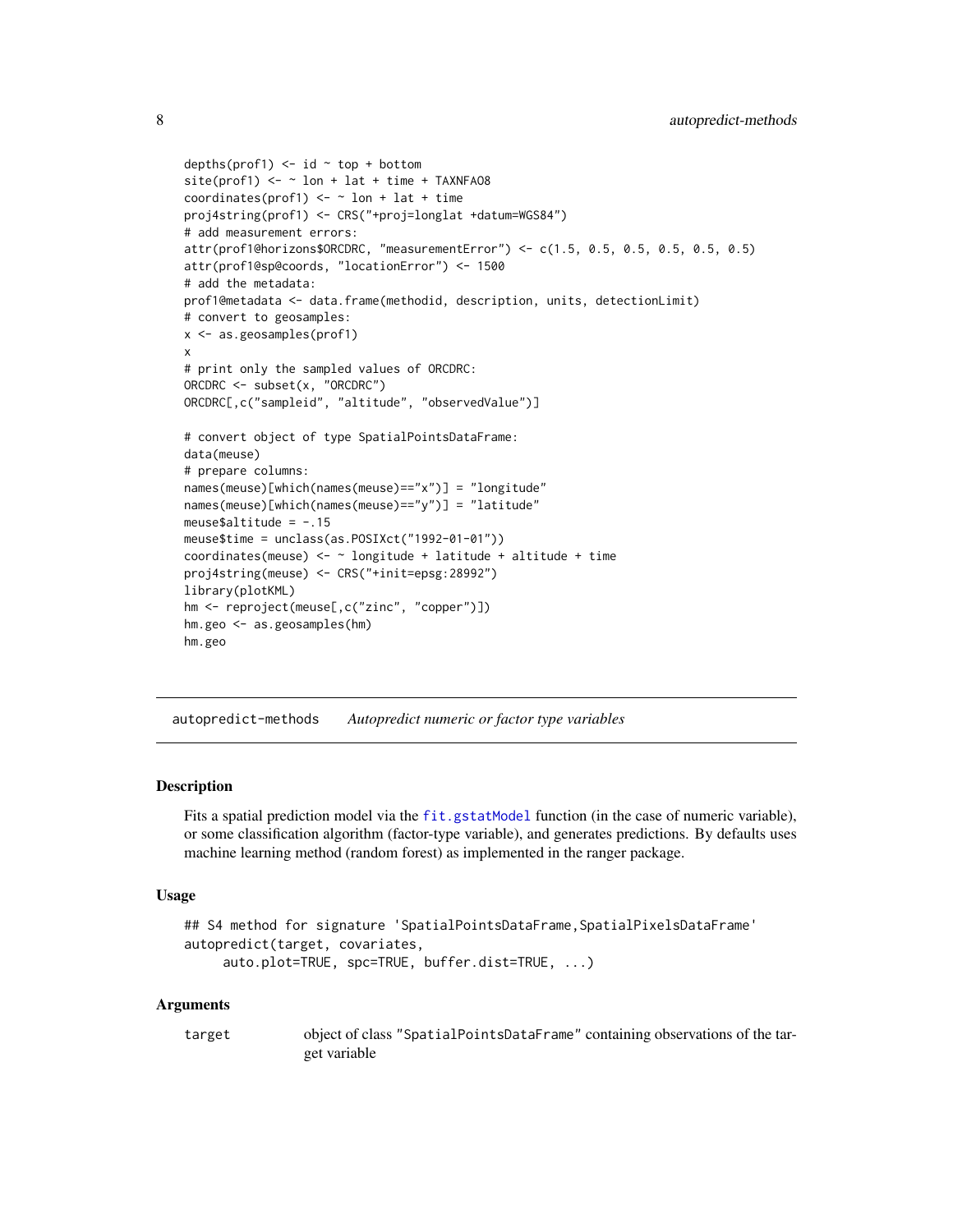| covariates  | object of class "SpatialPixelsDataFrame"; spatial covariates                      |
|-------------|-----------------------------------------------------------------------------------|
| auto.plot   | logical; specifies whether to immediately plot the data via the plot KML function |
| spc         | logical; specifies whether to generate spatial predictive components              |
| buffer.dist | logical; specifies whether to use buffer distances as covariates                  |
| $\cdots$    | other optional arguments that can be passed to fit.gstatModel                     |

# Details

For factor-type variables, classes with <5 observations are automatically removed from analysis. Generation of principal components via the spc function and buffer distances can be timeconsuming for large rasters.

# Author(s)

Tomislav Hengl

# See Also

[fit.gstatModel](#page-23-1)

```
## Not run:
library(sp)
library(gstat)
library(ranger)
library(plotKML)
library(raster)
## Ebergotzen data set:
data(eberg)
## subset to 8
eberg <- eberg[runif(nrow(eberg))<.08,]
coordinates(eberg) <- ~X+Y
proj4string(eberg) <- CRS("+init=epsg:31467")
data(eberg_grid)
gridded(eberg_grid) <- ~x+y
proj4string(eberg_grid) <- CRS("+init=epsg:31467")
## predict sand content:
SNDMHT_A <- autopredict(eberg["SNDMHT_A"], eberg_grid,
   auto.plot=FALSE, rvgm=NULL)
plot(raster(SNDMHT_A$predicted["SNDMHT_A"]), col=SAGA_pal[[1]])
## predict soil types:
soiltype <- autopredict(eberg["soiltype"], eberg_grid,
  auto.plot=FALSE)
spplot(soiltype$predicted, col.regions=R_pal[[2]])
## most probable class:
eberg_grid$soiltype <- as.factor(apply(soiltype$predicted@data, 1, which.max))
levels(eberg_grid$soiltype) = names(soiltype$predicted@data)
```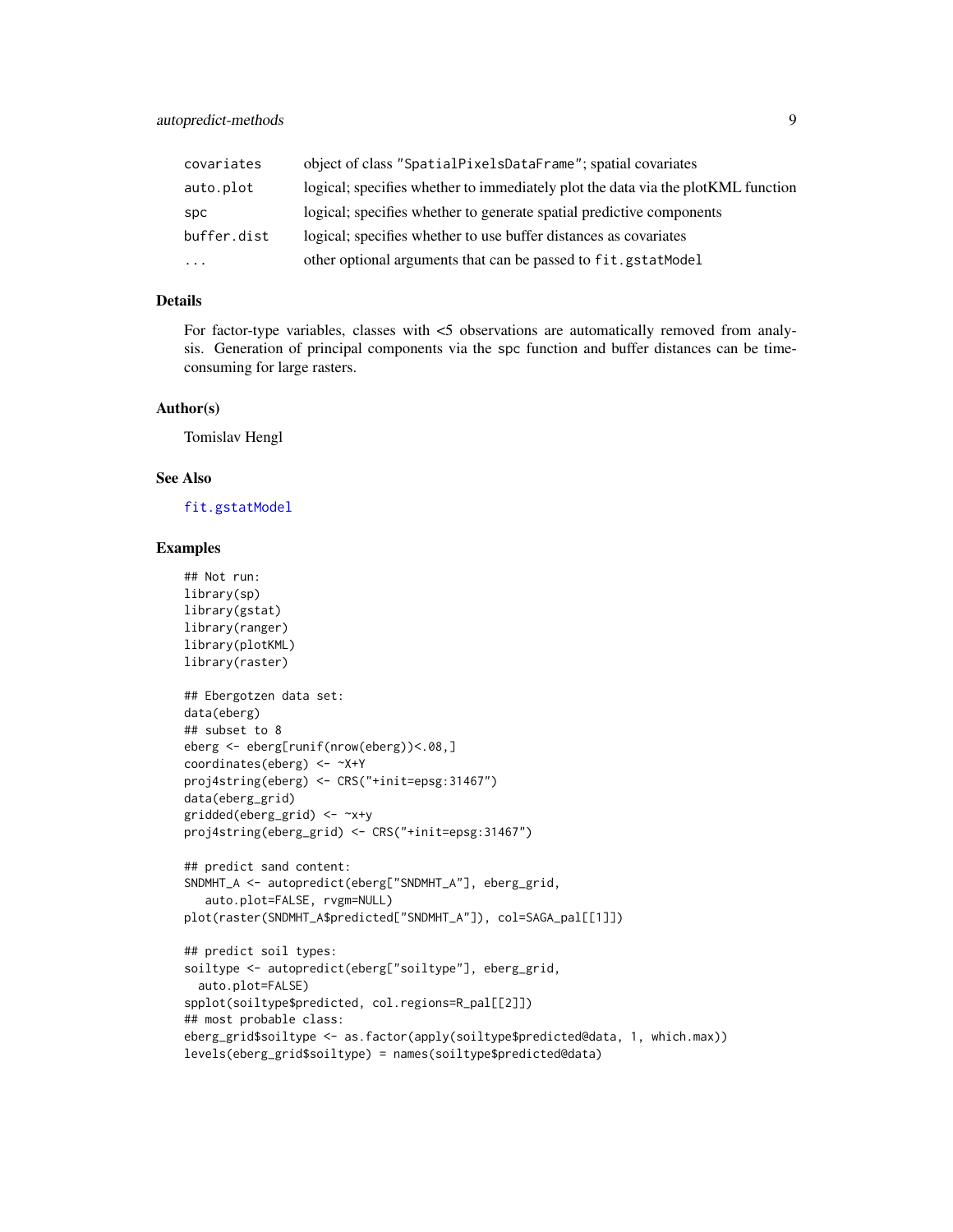# <span id="page-9-0"></span>10 AWCPTF

```
spplot(eberg_grid["soiltype"])
## Meuse data set:
demo(meuse, echo=FALSE)
zinc <- autopredict(meuse["zinc"], meuse.grid[c("dist","ffreq")],
  auto.plot=FALSE, rvgm=NULL)
spplot(zinc$predicted["zinc"])
```
## End(Not run)

AWCPTF *Available soil water capacity*

# Description

Derive available soil water capacity (in cubic-meter per cubic-meter) based on a Pedo-Transfer Function developed using the Africa Soil Profile Database [\(Hodnett and Tomasella, 2002;](http://dx.doi.org/10.1016/S0016-7061(02)00105-2) [Wösten](http://dx.doi.org/10.1016/j.geoderma.2012.11.021) [et al. 2013\)](http://dx.doi.org/10.1016/j.geoderma.2012.11.021).

#### Usage

```
AWCPTF(SNDPPT, SLTPPT, CLYPPT, ORCDRC,
   BLD=1400, CEC, PHIHOX, h1=-10, h2=-20, h3=-31.6,
   pwp=-1585, PTF.coef, fix.values=TRUE, print.coef=TRUE)
```
# Arguments

| SNDPPT        | numeric; sand content in percent                                                                                                                                                                                                                                                        |
|---------------|-----------------------------------------------------------------------------------------------------------------------------------------------------------------------------------------------------------------------------------------------------------------------------------------|
| <b>SLTPPT</b> | numeric; silt content in percent                                                                                                                                                                                                                                                        |
| <b>CLYPPT</b> | numeric; clay content in percent                                                                                                                                                                                                                                                        |
| ORCDRC        | numeric; soil organic carbon concentration in permille or g / kg                                                                                                                                                                                                                        |
| <b>BLD</b>    | numeric; bulk density in kg / cubic-meter for the horizon/solum                                                                                                                                                                                                                         |
| <b>CEC</b>    | numeric; Cation Exchange Capacity in cmol per kilogram                                                                                                                                                                                                                                  |
| PHIHOX        | numeric; soil pH in water suspension                                                                                                                                                                                                                                                    |
| h1            | numeric; moisture potential in kPa e.g. $-10$ (pF 2.0)                                                                                                                                                                                                                                  |
| h2            | numeric; moisture potential in kPa e.g. -20 (pF 2.3)                                                                                                                                                                                                                                    |
| h3            | numeric; moisture potential in kPa e.g. -31.6 (pF 2.5)                                                                                                                                                                                                                                  |
| pwp           | numeric; moisture potential at wilting point in kPa e.g. $-1585$ (pF 4.2)                                                                                                                                                                                                               |
| PTF.coef      | data.frame; optional conversion coefficients (Pedo-Transfer Function) with rows<br>"ai1", "sand", "silt", "clay", "oc", "bd", "cec", "ph", "silt^2", "clay^2",<br>"sand*silt", "sand*clay" and colums "lnAlfa", "lnN", "tetaS" and "tetaR"<br>(see Wösten et al. 2013 for more details) |
| fix.values    | logical; specifies whether to correct values of textures and bulk density to avoid<br>creating nonsensical values                                                                                                                                                                       |
| print.coef    | logical; specifies whether to attach the PTF coefficients to the output object                                                                                                                                                                                                          |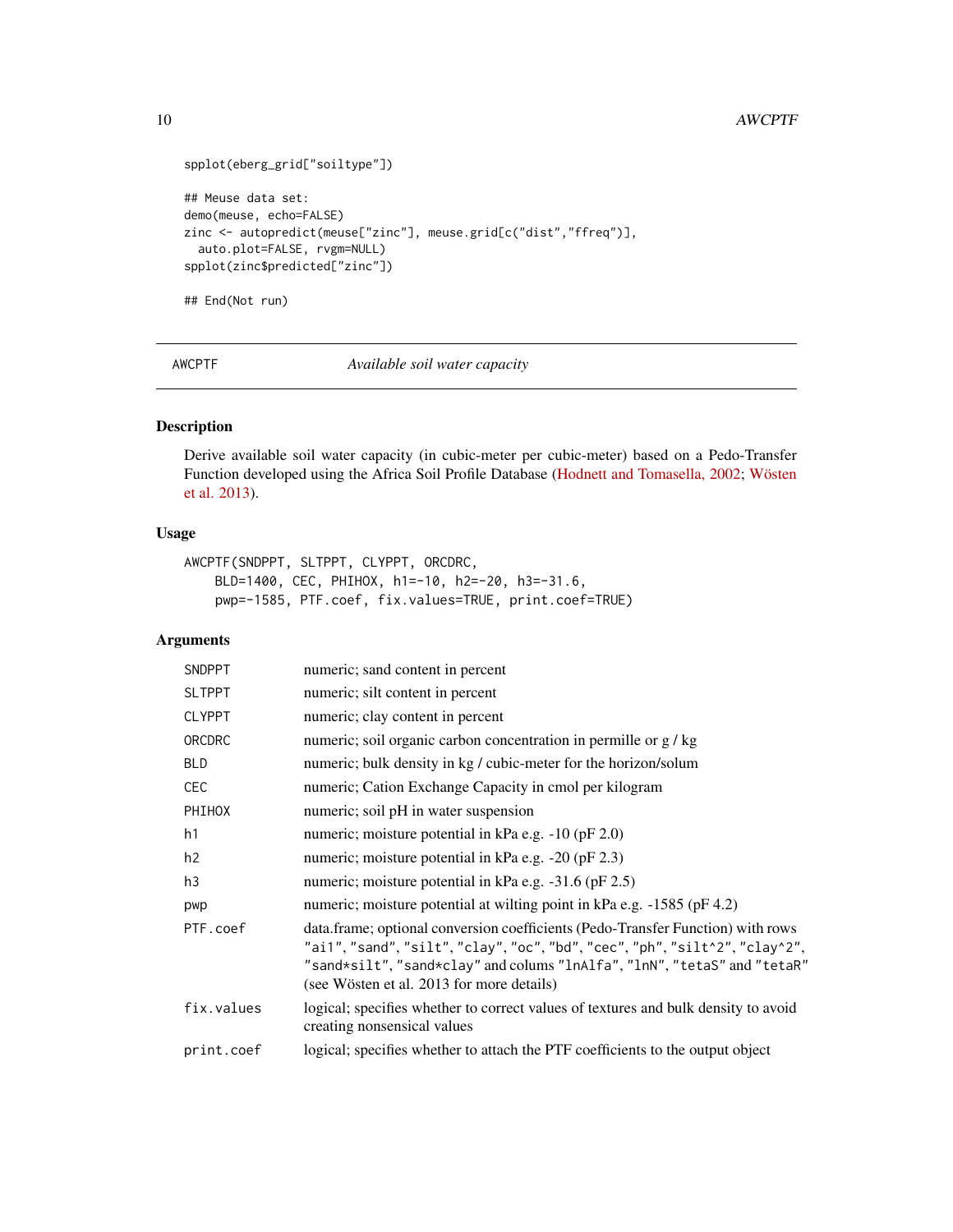# $\bf A W C P T F$  11

# Value

Returns a data frame with the following columns:

- AWCh1: available soil water capacity (volumetric fraction) for h1;
- AWCh2: available soil water capacity (volumetric fraction) for h2;
- AWCh3: available soil water capacity (volumetric fraction) for h3;
- WWP: available soil water capacity (volumetric fraction) until wilting point;
- tetaS: saturated water content;

# Note

Pedotransfer coefficients (PTF.coef) developed by Hodnett and Tomasella (2002). fix.values will correct sand, silt and clay fractions so they sum up to 100, and will replace bulk density values using global minimum maximum values.

# Author(s)

Johan Leenaars, Maria Ruiperez Gonzalez and Tomislav Hengl

# References

- Hodnett, M. G., & Tomasella, J. (2002). [Marked differences between van Genuchten soil](http://dx.doi.org/10.1016/S0016-7061(02)00105-2) [water-retention parameters for temperate and tropical soils: a new water-retention pedo-transfer](http://dx.doi.org/10.1016/S0016-7061(02)00105-2) [functions developed for tropical soils.](http://dx.doi.org/10.1016/S0016-7061(02)00105-2) Geoderma, 108(3), 155-180.
- Wösten, J. H. M., Verzandvoort, S. J. E., Leenaars, J. G. B., Hoogland, T., & Wesseling, J. G. (2013). [Soil hydraulic information for river basin studies in semi-arid regions.](http://dx.doi.org/10.1016/j.geoderma.2012.11.021) Geoderma, 195, 79-86.

```
SNDPPT = 30SLTPPT = 25
CLYPPT = 48ORCDRC = 23
BLD = 1200
CEC = 12PHIHOX = 6.4x <- AWCPTF(SNDPPT, SLTPPT, CLYPPT, ORCDRC, BLD, CEC, PHIHOX)
str(x)
attr(x, "coef")
## predict AWC for AfSP DB profile:
data(afsp)
names(afsp$horizons)
## profile of interest:
sel <- afsp$horizons$SOURCEID=="NG 28440_Z5"
hor <- afsp$horizons[sel,]
## replace missing values:
BLDf <- ifelse(is.na(hor$BLD),
```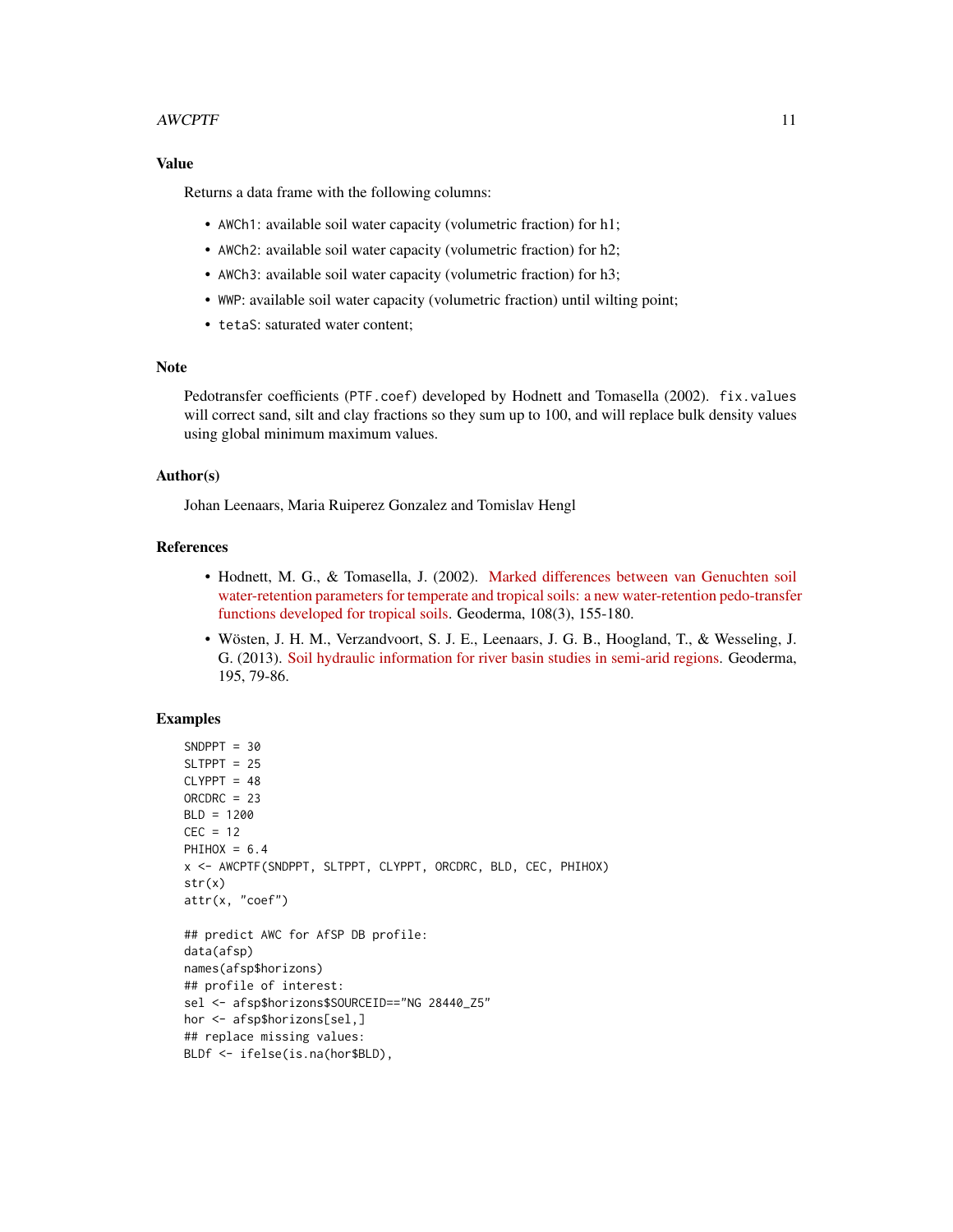```
mean(hor$BLD, na.rm=TRUE), hor$BLD)
hor <- cbind(hor, AWCPTF(hor$SNDPPT, hor$SLTPPT,
  hor$CLYPPT, hor$ORCDRC, BLD=BLDf*1000, hor$CEC,
  hor$PHIHOX))
str(hor)
```
buffer.dist-methods *Derive buffer distances to a set of points*

# Description

Derive buffer distances using the raster::distance function, so that these can be used as predictors for spatial prediction i.e. to account for spatial proximity to low, medium and high values.

# Usage

```
## S4 method for signature 'SpatialPointsDataFrame, SpatialPixelsDataFrame'
buffer.dist(observations, predictionDomain, classes, width, ...)
```
# Arguments

| observations     | object of class "SpatialPointsDataFrame" containing observations of the tar-<br>get variable       |
|------------------|----------------------------------------------------------------------------------------------------|
| predictionDomain |                                                                                                    |
|                  | object of class "SpatialPixelsDataFrame"; prediction domain for which dis-<br>tances are estimated |
| classes          | factor; split of the points                                                                        |
| width            | numeric; maximum search radius                                                                     |
| $\cdot$          | other optional arguments that can be passed to raster: : distance                                  |
|                  |                                                                                                    |

#### Note

Number of breaks (numeric resolution) should be higher than the number of bins, for example, estimated for the histogram display. Machine learning techniques can be quite sensitive to blunders / artifacts in the input point data, hence use with caution. Deriving buffer distances for large rasters can be time-consuming.

# Author(s)

Tomislav Hengl

# See Also

[fit.gstatModel](#page-23-1)

<span id="page-11-0"></span>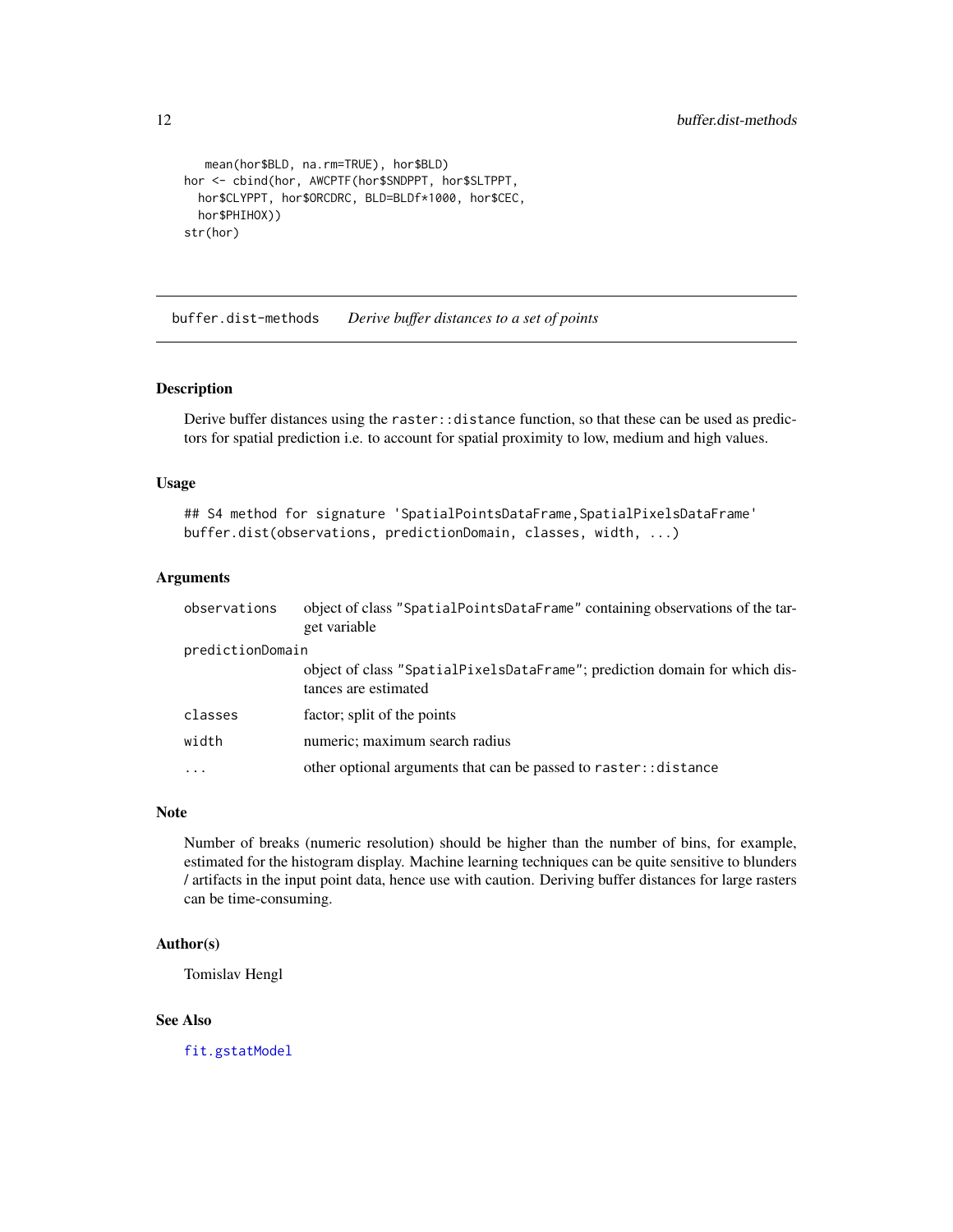# buffer.dist-methods 13

```
library(sp)
library(raster)
library(gstat)
library(randomForest)
library(quantregForest)
library(plotKML)
library(scales)
library(ranger)
## Load the Meuse data set:
demo(meuse, echo=FALSE)
## Not run:
## Soil organic matter (distance from any to all points):
grid.dist0 <- buffer.dist(meuse["om"], meuse.grid[1], as.factor(1:nrow(meuse)))
dn0 <- paste(names(grid.dist0), collapse="+")
fm0 <- as.formula(paste("om ~", dn0))
m0 <- fit.gstatModel(meuse, fm0, grid.dist0,
    method="ranger", rvgm=NULL)
rk.m0 <- predict(m0, grid.dist0)
plot(rk.m0)
dev.off()
x = importance(m0@regModel)
plot(x)
## not always most practical to calculate distance to each point
## End(Not run)
## Soil organic matter with breaks:
classes <- cut(meuse$om, breaks=seq(0, 17, length=8))
## are these optimal splits?
grid.dist <- buffer.dist(meuse["om"], meuse.grid[1], classes)
plot(stack(grid.dist))
## quantregForest as a 'replacement' for kriging:
dn <- paste(names(grid.dist), collapse="+")
fm <- as.formula(paste("om ~", dn))
m <- fit.gstatModel(meuse, fm, grid.dist,
    method="quantregForest", rvgm=NULL)
plot(m)
dev.off()
## Residual variogram shows no spatial structure
rk.m <- predict(m, grid.dist)
plot(rk.m)
dev.off()
## prediction error:
plot(sqrt(raster(rk.m@predicted[2])))
points(meuse, pch="+")
## Not run:
plotKML(rk.m@predicted["om"], colour_scale = SAGA_pal[[1]])
kml(meuse, file.name="om_points.kml", colour=om, labels=meuse$om)
kml_View("om_points.kml")
```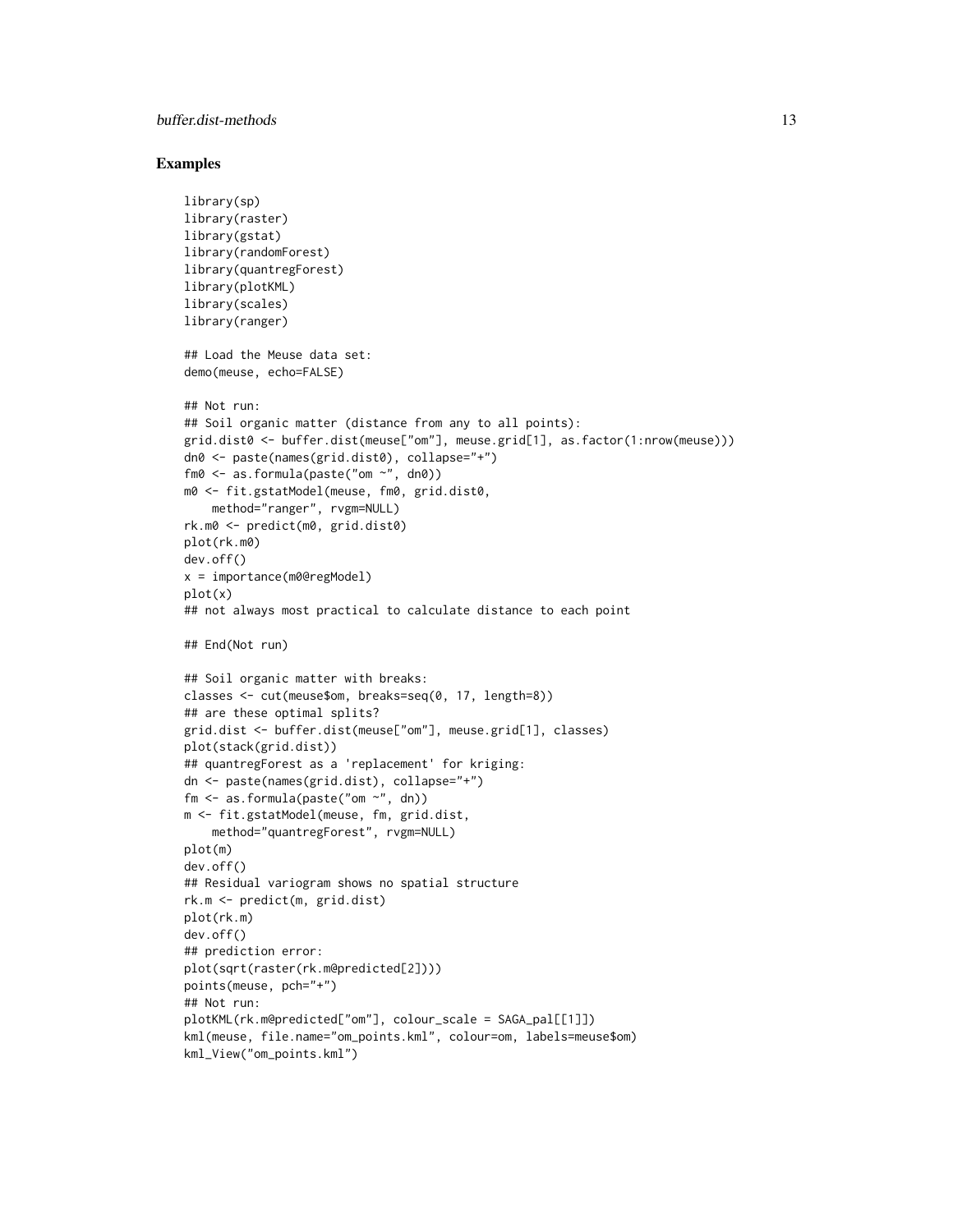```
meuse$classes <- classes
plotKML(meuse["classes"])
## End(Not run)
## Not run:
## Combining geographical and feature space covariates:
meuse.gridT <- meuse.grid
meuse.gridT@data <- cbind(meuse.grid@data, grid.dist@data)
fm1 <- as.formula(paste("om ~", dn, "+soil+dist+ffreq"))
m1 <- fit.gstatModel(meuse, fm1, meuse.gridT,
     method="quantregForest", rvgm=NULL)
## no need to fit variogram in this case
plot(m1)
dev.off()
rk.m1 <- predict(m1, meuse.gridT)
plot(rk.m1)
varImpPlot(m1@regModel)
dev.off()
plotKML(rk.m1@predicted["om"],
   file.name="rk_combined.kml",
   colour_scale = SAGA_pal[[1]])
## End(Not run)
## Not run:
## Example with zinc:
classes2 <- cut(meuse$zinc,
   breaks=seq(min(meuse$zinc), max(meuse$zinc), length=10))
grid.dist2 <- buffer.dist(meuse["zinc"], meuse.grid[1], classes2)
dn2 <- paste(names(grid.dist2), collapse="+")
meuse.gridT2 <- meuse.grid
meuse.gridT2@data <- cbind(meuse.grid@data, grid.dist2@data)
fm2 <- as.formula(paste("zinc ~", dn2, "+soil+dist+ffreq"))
m2 <- fit.gstatModel(meuse, fm2, meuse.gridT2,
      method="quantregForest", rvgm=NULL)
varImpPlot(m2@regModel)
rk.m2 <- predict(m2, meuse.gridT2)
plot(rk.m2)
dev.off()
## prediction error:
plot(raster(rk.m2@predicted[2]))
plotKML(rk.m2@predicted["zinc"],
    file.name="rk_combined_zinc.kml",
    colour_scale = SAGA_pal[[1]])
kml(meuse, colour=zinc,
    file.name="zinc_points.kml", labels=meuse$zinc)
kml_View("zinc_points.kml")
```
## End(Not run)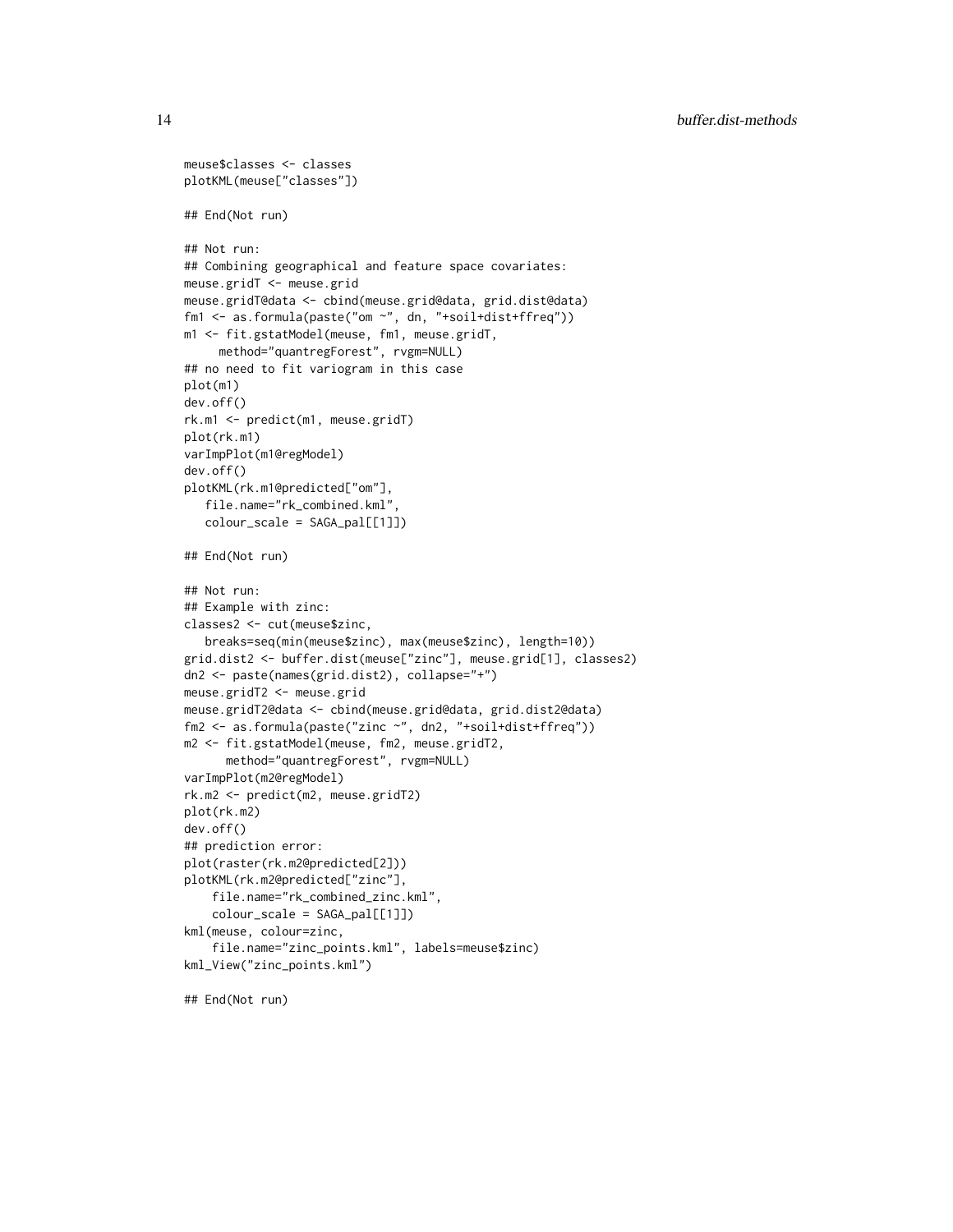<span id="page-14-0"></span>

# Description

The R.J. Cook Agronomy Farm (cookfarm) is a Long-Term Agroecosystem Research Site operated by Washington State University, located near Pullman, Washington, USA. Contains spatio-temporal (3D+T) measurements of three soil properties and a number of spatial and temporal regression covariates.

#### Usage

data(cookfarm)

# Format

The cookfarm data set contains four data frames. The readings data frame contains measurements of volumetric water content (cubic-m/cubic-m), temperature (degree C) and bulk electrical conductivity (dS/m), measured at 42 locations using 5TE sensors at five standard depths (0.3, 0.6, 0.9, 1.2, 1.5 m) for the period "2011-01-01" to "2012-12-31":

SOURCEID factor; unique station ID

Date date; observation day

Port\*VW numeric; volumetric water content measurements at five depths

Port\*C numeric; soil temperature measurements at five depths

Port\*EC numeric; bulk electrical conductivity measurements at five depths

The profiles data frame contains soil profile descriptions from 142 sites:

SOURCEID factor; unique station ID

Easting numeric; x coordinate in the local projection system

Northing numeric; y coordinate in the local projection system

TAXNUSDA factor; Keys to Soil Taxonomy taxon name e.g. "Caldwell"

HZDUSD factor; horizon designation

UHDICM numeric; upper horizon depth from the surface in cm

LHDICM numeric; lower horizon depth from the surface in cm

BLD bulk density in tonnes per cubic-meter

PHIHOX numeric; pH index measured in water solution

The grids data frame contains values of regression covariates at 10 m resolution:

DEM numeric; Digital Elevation Model

TWI numeric; SAGA GIS Topographic Wetness Index

MUSYM factor; soil mapping units e.g. "Thatuna silt loam"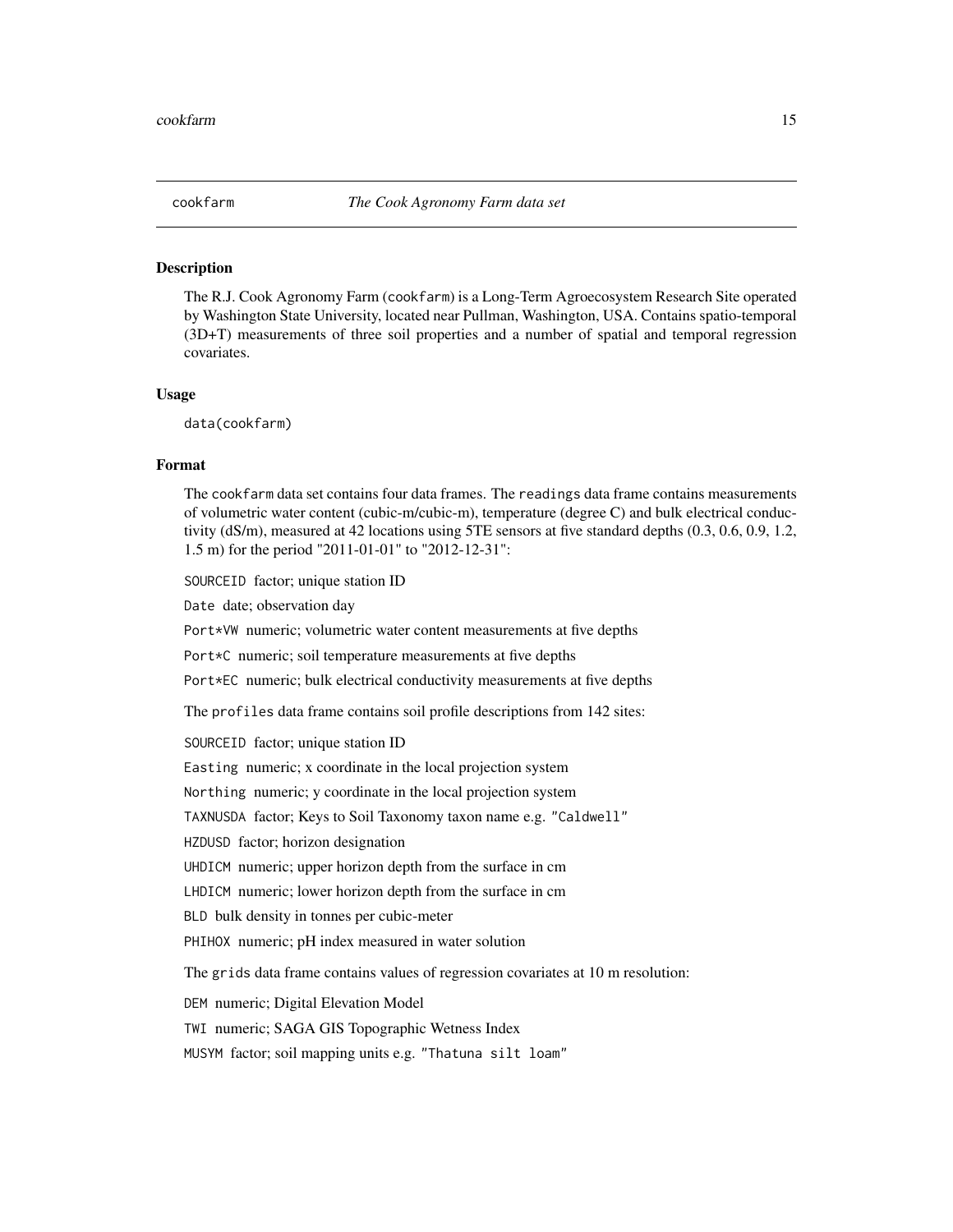- NDRE.M numeric; mean value of the Normalized Difference Red Edge Index (time series of 11 RapidEye images)
- NDRE.sd numeric; standard deviation of the Normalized Difference Red Edge Index (time series of 11 RapidEye images)
- Cook\_fall\_ECa numeric; apparent electrical conductivity image from fall
- Cook\_spr\_ECa numeric; apparent electrical conductivity image from spring
- X2011 factor; cropping system in 2011
- X2012 factor; cropping system in 2012

The weather data frame contains daily temperatures and rainfall from the nearest meteorological station:

Date date; observation day

Precip\_wrcc numeric; observed precipitation in mm

MaxT\_wrcc numeric; observed maximum daily temperature in degree C

MinT\_wrccc numeric; observed minimum daily temperature in degree C

#### **Note**

The farm is 37 ha, stationed in the hilly Palouse region, which receives an annual average of 550 mm of precipitation, primarily as rain and snow in November through May. Soils are deep silt loams formed on loess hills; clay silt loam horizons commonly occur at variable depths. Farming practices at Cook Farm are representative of regional dryland annual cropping systems (direct-seeded cereal grains and legume crops).

# Author(s)

Caley Gasch, Tomislav Hengl and David J. Brown

# References

- Gasch, C.K., Hengl, T., Gräler, B., Meyer, H., Magney, T., Brown, D.J., 2015. Spatio-temporal interpolation of soil water, temperature, and electrical conductivity in 3D+T: the Cook Agronomy Farm data set. Spatial Statistics, 14, pp.70–90.
- Gasch, C.K., D.J. Brown, E.S. Brooks, M. Yourek, M. Poggio, D.R. Cobos, C.S. Campbell, 2016? Retroactive calibration of soil moisture sensors using a two-step, soil-specific correction. Submitted to Vadose Zone Journal.
- Gasch, C.K., D.J. Brown, C.S. Campbell, D.R. Cobos, E.S. Brooks, M. Chahal, M. Poggio, 2016? A field-scale sensor network data set for monitoring and modeling the spatial and temporal variation of soil moisture in a dryland agricultural field. Submitted to Water Resources Research.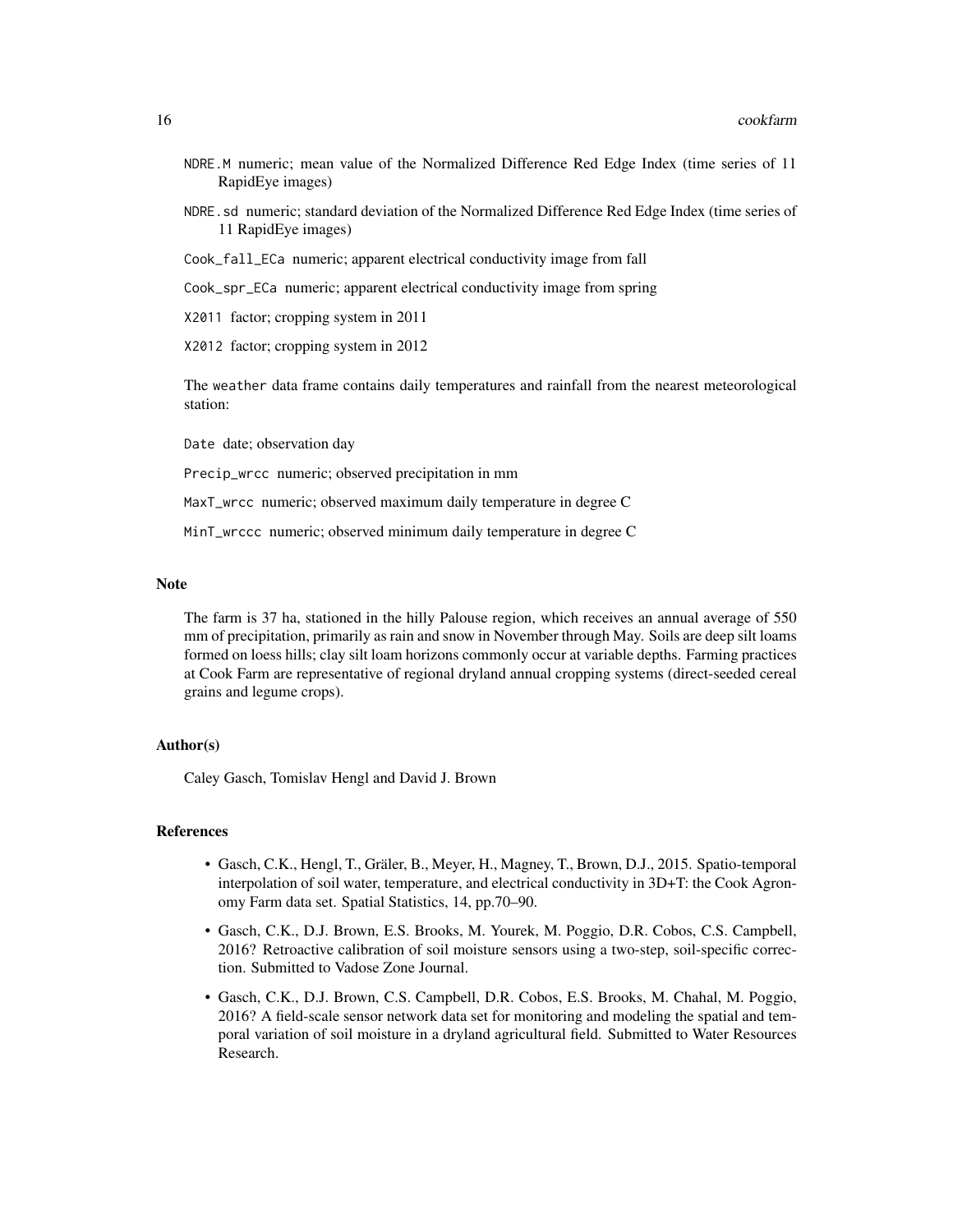#### <span id="page-16-0"></span>edgeroi terministra en la construction de la construction de la construction de la construction de la construction de la construction de la construction de la construction de la construction de la construction de la constr

#### Examples

```
## An example for 3D+T modelling applied to the cookfarm data set can be assesed via
## demo(cookfarm_3DT_kriging)
## demo(cookfarm_3DT_RF)
## Please note that the demo's might take 10-15 minutes to complete.
library(rgdal)
library(sp)
library(spacetime)
library(aqp)
library(splines)
library(randomForest)
library(plyr)
library(plotKML)
data(cookfarm)
## gridded data:
grid10m <- cookfarm$grids
gridded(grid10m) <- ~x+y
proj4string(grid10m) <- CRS(cookfarm$proj4string)
spplot(grid10m["DEM"], col.regions=SAGA_pal[[1]])
## soil profiles:
profs <- cookfarm$profiles
levels(cookfarm$profiles$HZDUSD)
## Bt horizon:
sel.Bt <- grep("Bt", profs$HZDUSD, ignore.case=FALSE, fixed=FALSE)
profs$Bt <- 0
profs$Bt[sel.Bt] <- 1
depths(profs) <- SOURCEID ~ UHDICM + LHDICM
site(profs) <- ~ TAXSUSDA + Easting + Northing
coordinates(profs) <- ~Easting + Northing
proj4string(profs) <- CRS(cookfarm$proj4string)
profs.geo <- as.geosamples(profs)
## fit model for Bt horizon:
m.Bt <- GSIF::fit.gstatModel(profs.geo, Bt~DEM+TWI+MUSYM+Cook_fall_ECa
   +Cook_spr_ECa+ns(altitude, df = 4), grid10m, fit.family = binomial(logit))
plot(m.Bt)
## fit model for soil pH:
m.PHI <- fit.gstatModel(profs.geo, PHIHOX~DEM+TWI+MUSYM+Cook_fall_ECa
    +Cook_spr_ECa+ns(altitude, df = 4), grid10m)
plot(m.PHI)
```
edgeroi *The Edgeroi Data Set*

#### Description

Soil samples and covariate layers for the Edgeroi area in NSW, Australia (ca 1500 square-km).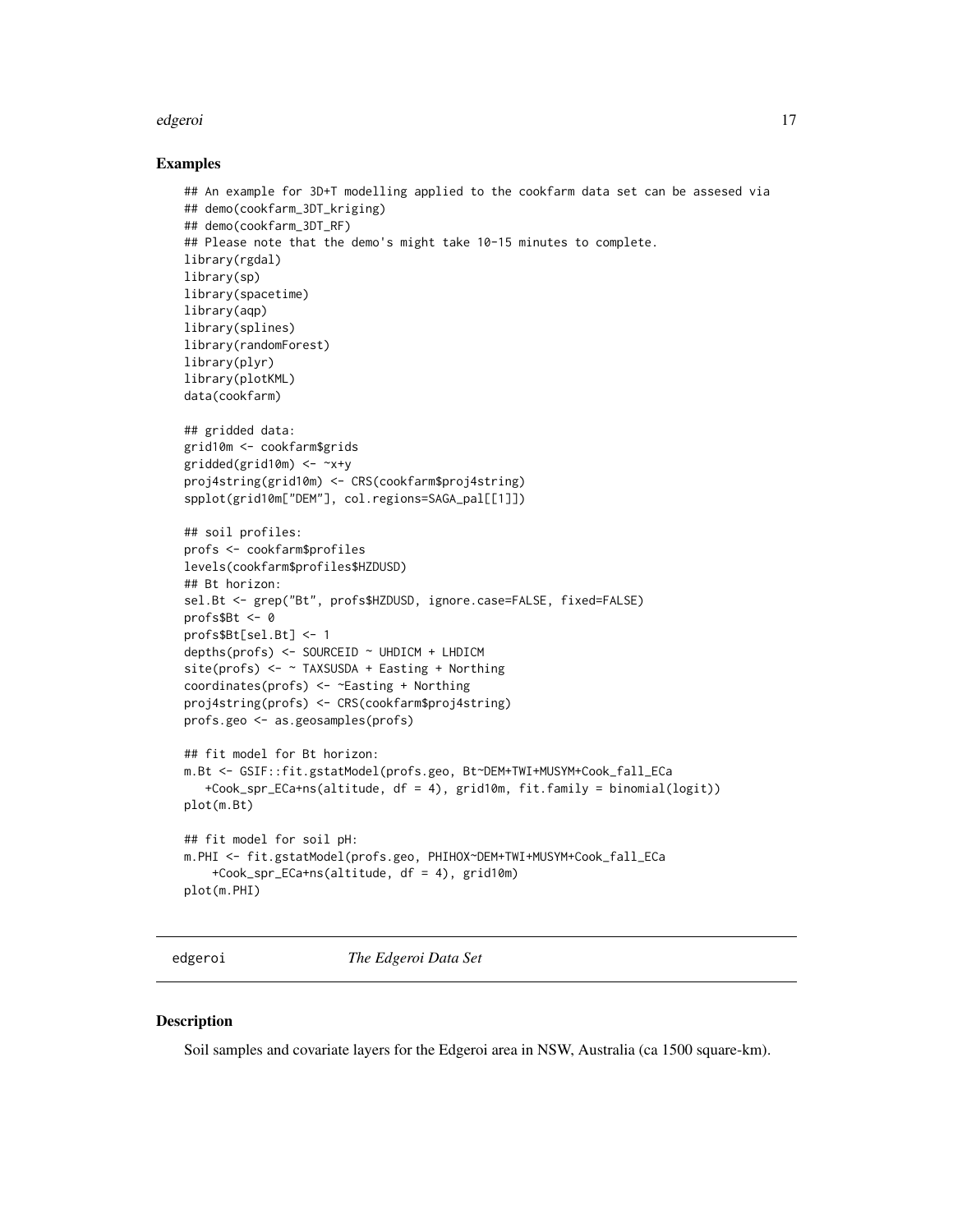#### Usage

data(edgeroi)

#### Format

The edgeroi data set contains two data frames — sites and horizons. Sites table contains the following columns:

SOURCEID factor; unique label to help a user identify a particular site (ID in the [NatSoil\)](http://www.asris.csiro.au/mapping/hyperdocs/NatSoil/)

LONGDA94 numeric; longitude in decimal degrees on the GDA94 datum

LATGDA94 numeric; latitude in decimal degrees on the GDA94 datum

TAXGAUC factor; [Australian Great Soil Groups](http://www.clw.csiro.au/aclep/) (GSG; see details)

NOTEOBS character; free-form observation notes

Horizons table contains the following columns:

SOURCEID factor; unique identifier used in the NatSoil DB

LSQINT integer; a layer sequence number 1 to N

HZDUSD factor; horizon designation (primary letter)

UHDICM numeric; upper horizon depth from the surface in cm

LHDICM numeric; lower horizon depth from the surface in cm

CLYPPT numeric; weight percentage of the clay particles (<0.0002 mm)

SNDPPT numeric; weight percentage of the silt particles (0.0002–0.05 mm)

SLTPPT numeric; weight percentage of the sand particles (0.05–2 mm)

PHIHO5 numeric; pH index measured in water solution(ph\_h2o in the NSCD)

ORCDRC numeric; soil organic carbon content in permille

The edgeroi.grids data frame contains a list of covariates at 250 m resolution:

DEMSRT5 numeric; SRTM DEM

TWISRT5 numeric; SAGA Topographic Wetness Index based on the SRTM DEM

- PMTGEO5 factor; parent material class based on the National Geological map at scale 1:250,000 — sand with minor silty sand ("Qd"), alluvium gravel, sand, silt, clay ("Qrs"), quartz sandstone obscured by quartenary sands ("Qrt/Jp"), quartz sandstone obscured by talus material ("Qrt/Rn"), basalt obscured by talus material ("Qrt/Tv"), mottled clay, silt, sandstone and gravel ("Ts"), and basalt, dolerite, trachyte, techenite ("Tv")
- EV1MOD5 numeric; first principal component of the MODIS EVI (MOD13Q1) time series data (year 2011)
- EV2MOD5 numeric; second principal component of the MODIS EVI (MOD13Q1) time series data (year 2011)
- EV3MOD5 numeric; third principal component of the MODIS EVI (MOD13Q1) time series data (year 2011)
- x numeric; x-coordinate in the GDA94 / MGA zone 55
- y numeric; y-coordinate in the GDA94 / MGA zone 55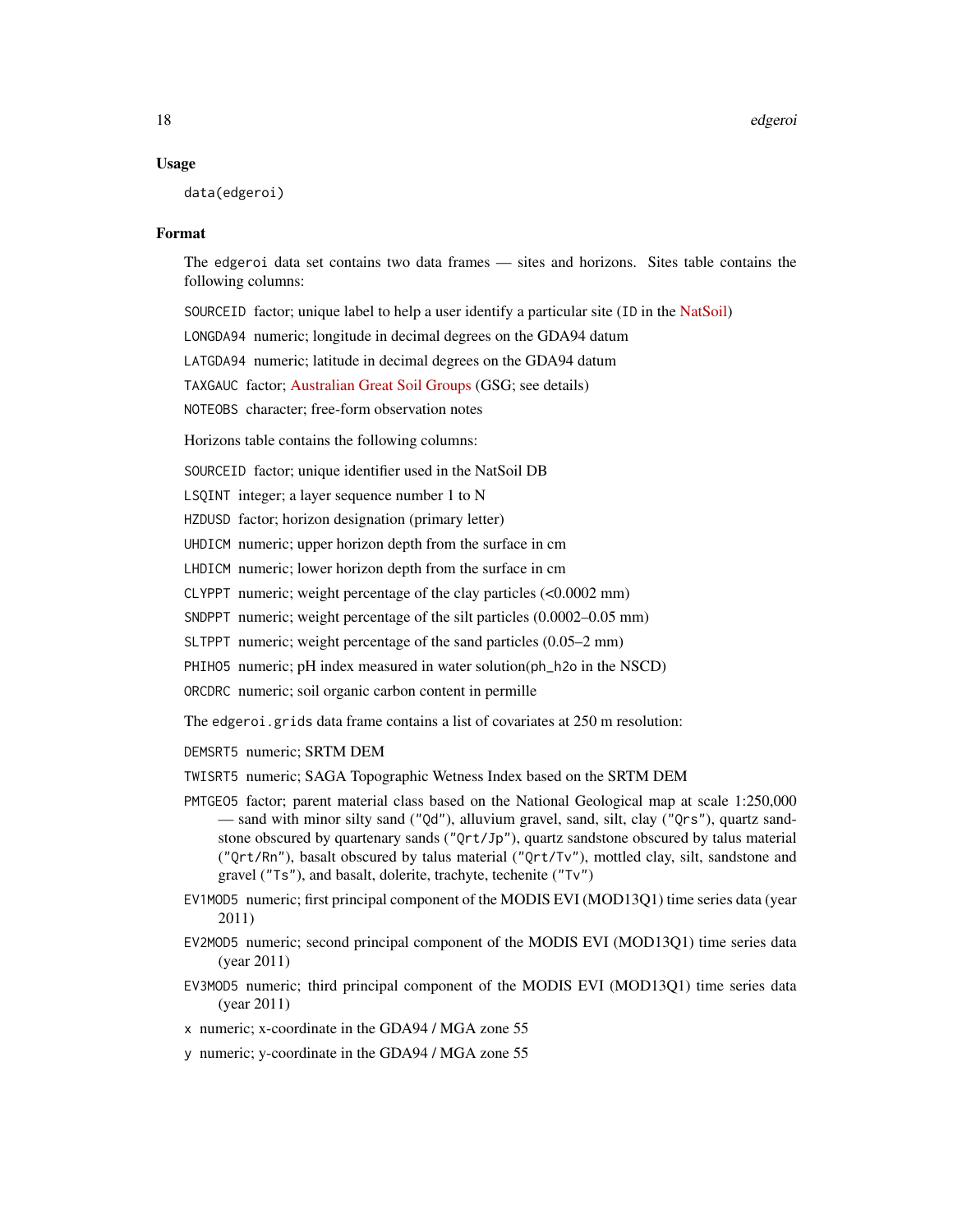#### edgeroi terministra en la construction de la construction de la construction de la construction de la construction de la construction de la construction de la construction de la construction de la construction de la constr

The edgeroi.grids100 data frame contains a list of covariates at 100 m resolution prepared for the study area:

- LNUABS6 factor; Australian National scale land use data
- MVBSRT6 numeric; SAGA GIS Multi-resolution Index of Valley Bottom Flatness based on the SRTM DEM
- TI1LAN6 numeric; principal component 1 for the Landsat band 7 (thermal) based on three periods of the Global Land Survey Landsat images (GLS1990, GLS2000, GLS2005)
- TI2LAN6 numeric; principal component 2 for the Landsat band 7 (thermal) based on three periods of the Global Land Survey Landsat images (GLS1990, GLS2000, GLS2005)
- PCKGAD6 numeric; percentage of Potassium estimated based on the gamma radiometrics radmap09 (GADDS)
- RUTGAD6 numeric; ratio Uranium over Thorium estimated based on the gamma radiometrics radmap09 (GADDS)
- PCTGAD6 numeric; parts per million of Thorium estimated based on the gamma radiometrics radmap09 (GADDS)
- x numeric; x-coordinate in the GDA94 / MGA zone 55
- y numeric; y-coordinate in the GDA94 / MGA zone 55

# Details

The Edgeroi is one of the standard soil data sets used to test soil mapping methods in Australia. Out of 359 profiles, 210 sites were sampled on a systematic, equilateral triangular grid with a spacing of 2.8 km between sites, the other sites are distributed more irregularly or on transects. The data set is described in detail in [Malone et al. \(2010\)](http://dx.doi.org/10.1016/j.geoderma.2009.10.007) and McGarry et al. (1989). The edgeroi contains only a subset of the original [NatSoil](http://www.asris.csiro.au/mapping/hyperdocs/NatSoil/) records. Observed soil classes for TAXGAUC are (alphabetically): Alluvial soil ("A"), Brown clay ("BC"), Black earth ("BE"), Earthy sand ("ES"), Grey clay ("GC"), Grey earth ("GE"), No suitable group ("NSG"), Prairie soil ("PS"), Rendzina ("R"), Red-brown earth ("RBE"), Red clay ("RC"), Red earth ("RE"), Red podzolic soil ("RP"), Solodic soil ("SC"), Soloth ("SH"), Solonchak ("SK"), Siliceous sand ("SS"), and Solonetz ("SZ").

#### Note

The Landsat images and SRTM DEM have been obtained from the [Global Land Cover Facility.](http://glcf.umd.edu/) Scanned geology map (paper sheets) has been obtained from the [Geoscience Australia,](http://www.geoscience.gov.au) then georeferenced and rasterized to 250 m resolution. The land use map has been obtained from the Australian Collaborative Land Use and Management program. The Radiometric Map of Australia grids has been downloaded using the Geophysical Archive Data Delivery System (GADDS) on the Australian Government's Geoscience Portal [\(Mitny et al, 2009\)](http://dx.doi.org/10.1071/EG09025).

Listed gridded layers follow a standard naming convention used by WorlGrids.org (the standard 8.3 filename convention with at most eight characters): first three letter are used for the variable type e.g. DEM (digital elevation model); the next three letters represent the data source or collection method e.g. SRT (SRTM mission); the 6th character is the effective scale e.g. 5 indicates the 5th standard scale i.e. 1/600 decimal degrees (in this case 250 m).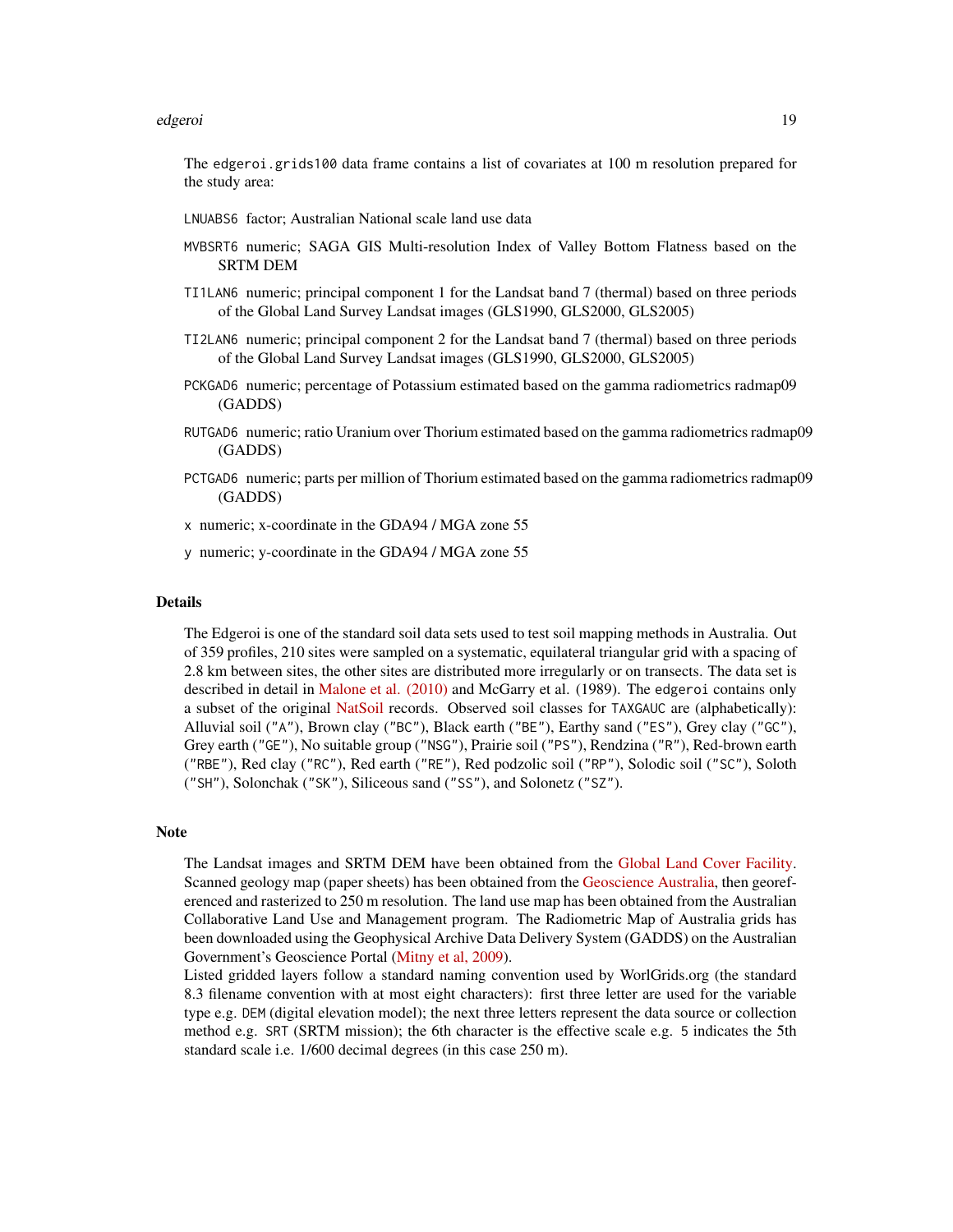# Author(s)

The [original detailed profile description and laboratory analysis](http://www.asris.csiro.au/mapping/hyperdocs/NatSoil/) was funded by a Cotton Research and Development Corporation project in the mid-late 1980's by the CSIRO Division of Soils and available via the [NatSoil](http://www.asris.csiro.au/mapping/hyperdocs/NatSoil/) DB. The gamma radiometrics images are property of the NSW Department of Primary Industries — Mineral Resources.

# References

- Malone, B.P., McBratney, A.B., Minasny, B. (2010) [Mapping continuous depth functions of](http://dx.doi.org/10.1016/j.geoderma.2009.10.007) [soil carbon storage and available water capacity.](http://dx.doi.org/10.1016/j.geoderma.2009.10.007) Geoderma 154, 138-152.
- McGarry, D., Ward, W.T., McBratney, A.B. (1989) Soil Studies in the Lower Namoi Valley: Methods and Data. The Edgeroi Data Set. (2 vols) (CSIRO Division of Soils: Adelaide).
- Minty, B., Franklin, R., Milligan, P., Richardson, L.M., and Wilford, J., (2009) [The Radio](http://dx.doi.org/10.1071/EG09025)[metric Map of Australia.](http://dx.doi.org/10.1071/EG09025) Exploration Geophysics, 40(4), 325-333.

# Examples

```
library(rgdal)
library(aqp)
library(sp)
data(edgeroi)
edgeroi$sites[edgeroi$sites$SOURCEID=="399_EDGEROI_ed095_1",]
edgeroi$horizons[edgeroi$horizons$SOURCEID=="399_EDGEROI_ed095_1",]
## spPoints:
sites <- edgeroi$sites
coordinates(sites) <- ~ LONGDA94 + LATGDA94
proj4string(sites) <- CRS("+proj=longlat +ellps=GRS80 +towgs84=0,0,0,0,0,0,0 +no_defs")
sites <- spTransform(sites, CRS("+init=epsg:28355"))
## Not run:
## plot points and grids:
pnts <- list("sp.points", sites, pch="+", col="black")
## load the 250 m grids:
con <- url("http://gsif.isric.org/lib/exe/fetch.php?media=edgeroi.grids.rda")
load(con)
str(edgeroi.grids)
gridded(edgeroi.grids) <- ~x+y
proj4string(edgeroi.grids) <- CRS("+init=epsg:28355")
spplot(edgeroi.grids[1], sp.layout=pnts)
## load the 100 m grids:
con2 <- url("http://gsif.isric.org/lib/exe/fetch.php?media=edgeroi.grids100.rda")
load(con2)
str(edgeroi.grids100)
gridded(edgeroi.grids100) <- ~x+y
proj4string(edgeroi.grids100) <- CRS("+init=epsg:28355")
spplot(edgeroi.grids100["TI1LAN6"], sp.layout=pnts)
```
## End(Not run)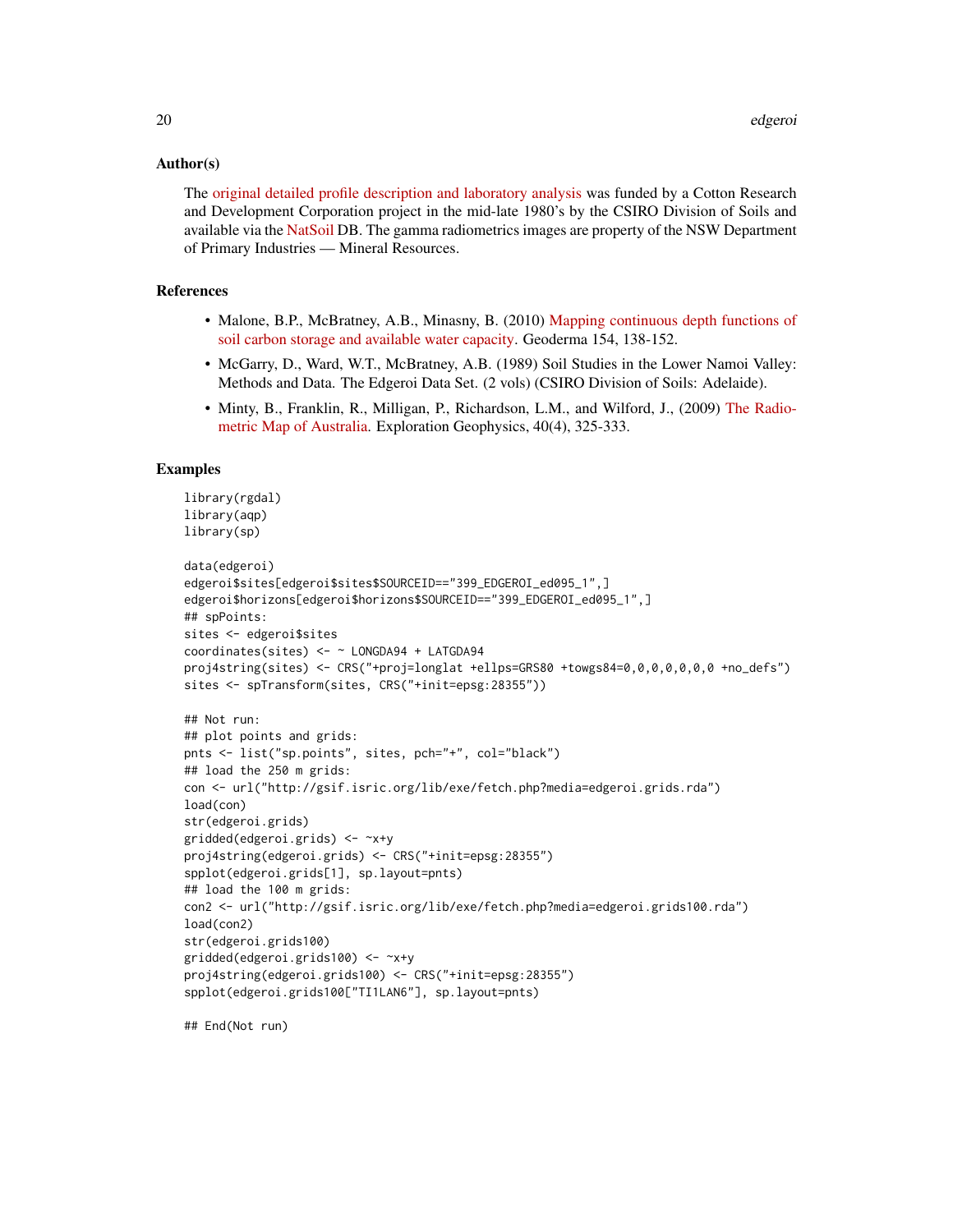<span id="page-20-0"></span>

# Description

Derive Effective Rooting Zone depth i.e. an effective depth suitable for plant growth. Usually minimum depth of soil out of three standard rooting depths: limiting soil properties, depth to waterstagnating layer and depth to bedrock.

# Usage

```
ERDICM(UHDICM, LHDICM, minimum.LRI, DRAINFAO, BDRICM,
    threshold.LRI=20, srd=150, drain.depths, smooth.LRI=TRUE)
```
# Arguments

| UHDICM          | numeric; upper horizon depth in cm                                         |
|-----------------|----------------------------------------------------------------------------|
| LHDICM          | numeric; lower horizon depth in cm                                         |
| minimum.LRI     | numeric; minimum Limiting Rootability index                                |
| <b>DRAINFAO</b> | factor; FAO drainage class e.g. "V", "P", "I", "M", "W", "S", "E"          |
| <b>BDRICM</b>   | numeric; depth to bedrock in cm                                            |
| threshold.LRI   | numeric; treshold index for LRI                                            |
| srd             | numeric; maximum depth of interest                                         |
| drain.depths    | data.frame; estimate effective rooting depth per drainage class (DRAINFAO) |
| smooth.LRI      | logical; specify whether to smooth LRI values using splines                |

# Value

Returns a vector of effective rooting depth in cm.

# Author(s)

Johan Leenaars, Maria Ruiperez Gonzalez and Tomislav Hengl

# See Also

[LRI](#page-44-1)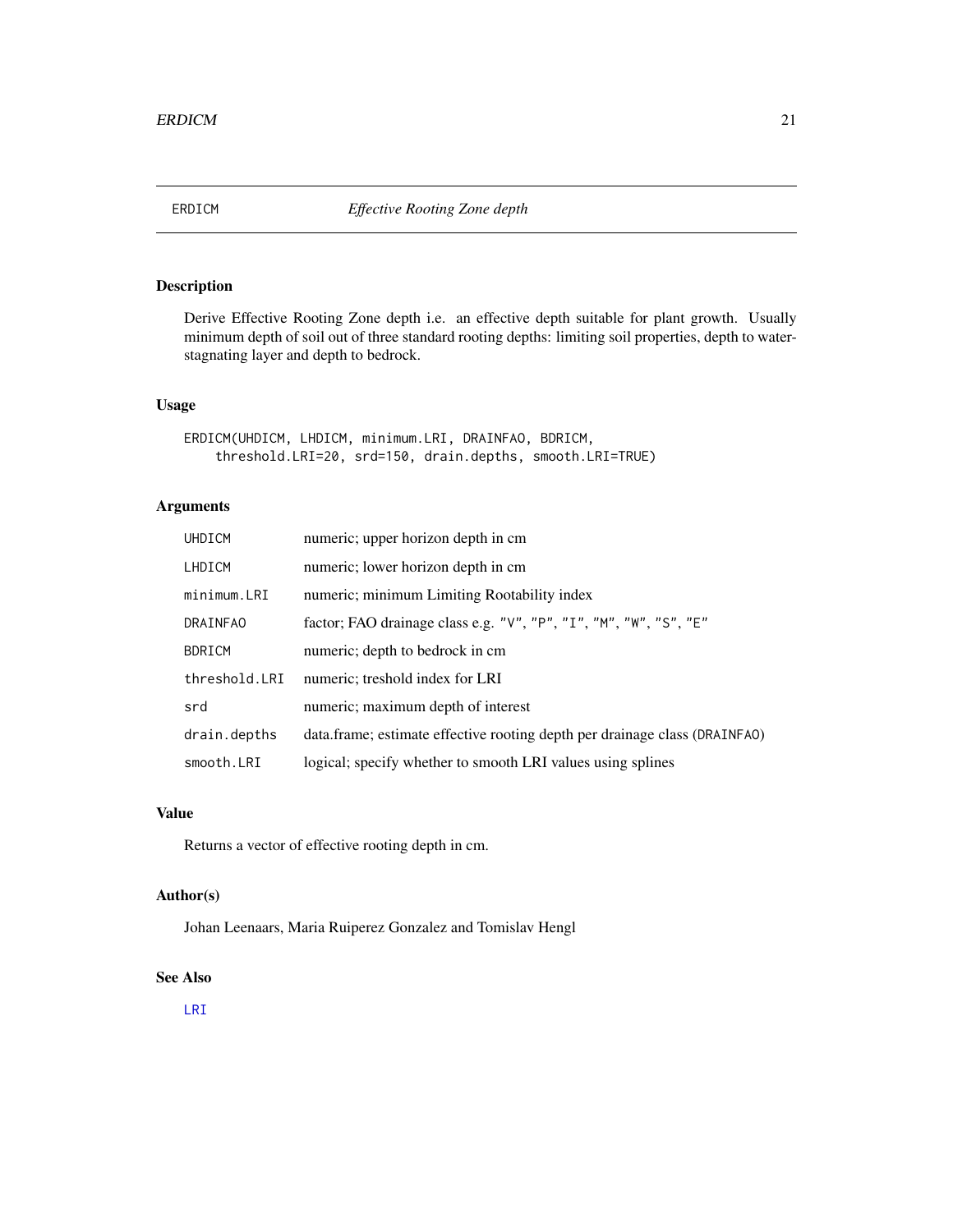# <span id="page-21-0"></span>Description

Overlays and extracts values at points from a list of raster layers defined as file names (e.g. Geo-Tiffs). Extends the extract function from the [raster](https://cran.r-project.org/package=raster) package. Especially suitable for extracting values of a large list of rasters that have not been organized into a mosaick (a virtual stack), for example a list of Landsat scenes.

#### Usage

```
## S4 method for signature 'SpatialPoints,character'
extract(x, y,
   path=".", ID = "SOURCEID",
   method = "simple", is.pattern = FALSE, force.projection = TRUE,
   NAflag = "", show.progress=TRUE, isFactor=FALSE, ...)
## S4 method for signature 'SpatialPointsDataFrame, character'
extract(x, y,
   path = ".". ID = "SOURCEID",
   method = "simple", is.pattern = FALSE, force.projection = TRUE,
   NAflag = "", show.progress=TRUE, isFactor=FALSE, ...)
```
# Arguments

| $\mathsf{x}$     | object of class "SpatialPoints*"                                                                                                         |
|------------------|------------------------------------------------------------------------------------------------------------------------------------------|
| У                | character; list of files that can be read using the raster function                                                                      |
| path             | optional working directory where the files are stored                                                                                    |
| ID               | character; column name for the unique identifier (if object is of class "SpatialPoints"<br>"SOURCEID" column is automatically generated) |
| method           | character; resampling method (see raster:: extract)                                                                                      |
| is.pattern       | logical; specifies whether the list is a pattern                                                                                         |
| force.projection |                                                                                                                                          |
|                  | logical; specifies whether the reprojection should be ignored                                                                            |
| NAflag           | character; missing value flag (all missing values are removed by default)                                                                |
| show.progress    | logical; specifies whether to display the progress bar                                                                                   |
| isFactor         | logical; turns aggregation on off for factor type variable                                                                               |
| $\ddots$         | additional arguments that can be passed to the raster: : extract function                                                                |

#### Note

The method will try to reproject the values to the native coordinate system, hence it is highly advisible to embed the proj4 string into the GeoTiffs. If both x and y are in the same coordinate system, then reprojection can be turned off by setting force.projection = FALSE. In the case is.pattern = TRUE (search by pattern), missing values are removed by default and if multiple rasters covering the same area are found, values are aggregated to the mean value.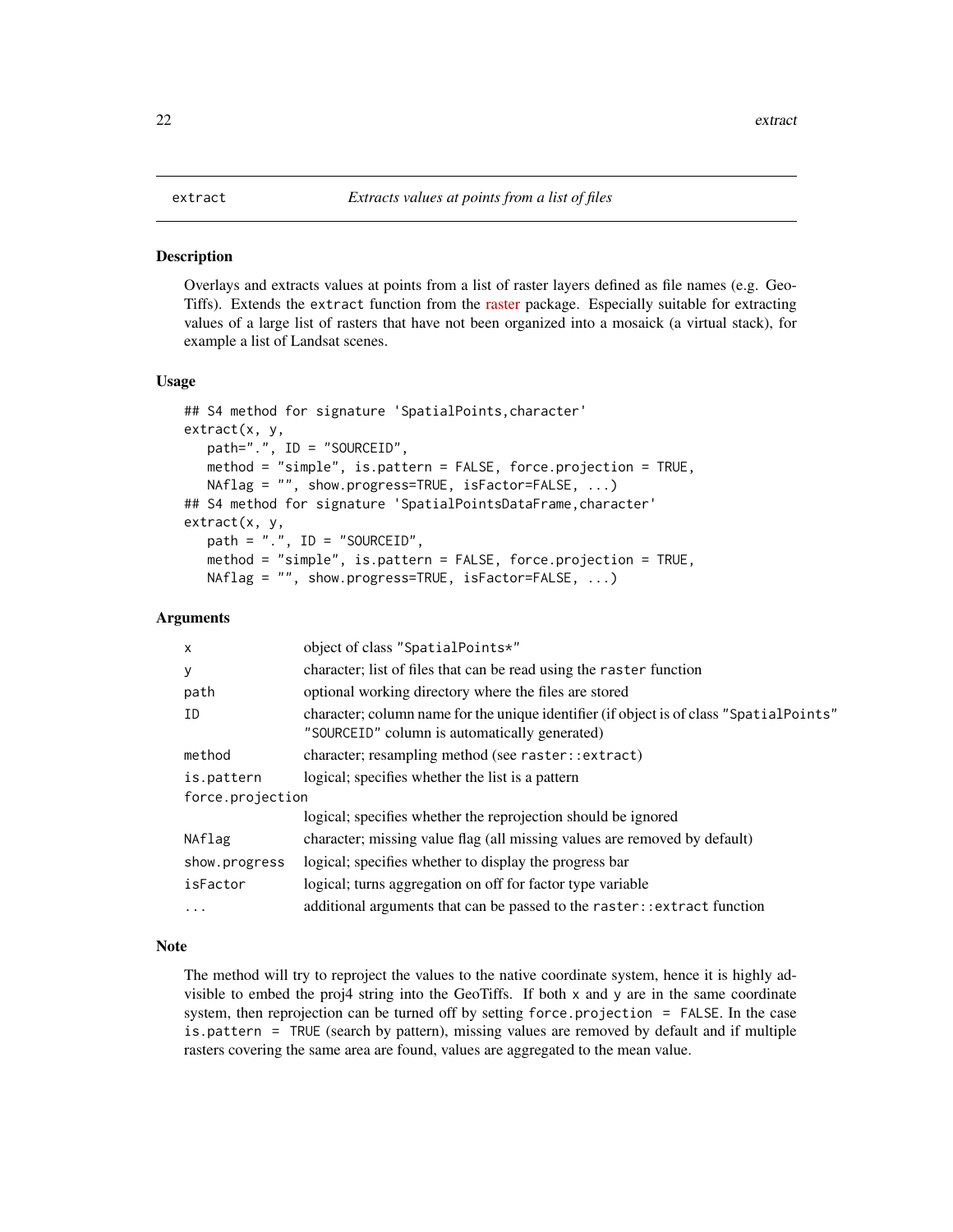# <span id="page-22-0"></span>Author(s)

Tomislav Hengl

# See Also

raster::extract, [warp](#page-84-1)

FAO.SoilProfileCollection-class

*A class for FAO SoilProfileCollection*

# **Description**

A class for harmonized (FAO) soil profile records. Extends the "SoilProfileCollection" class from the [aqp](https://cran.r-project.org/package=aqp?) package.

# **Slots**

idcol: object of class "character"; column name containing IDs

depthcols: object of class "character"; two element vector with column names for horizon top, bottom depths

metadata: object of class "data.frame"; metadata table

horizons: object of class "data.frame"; table containing observations at different depths

site: object of class "data.frame"; table containing observations at site locations

sp: object of class "SpatialPoints"; locations of profiles

diagnostic: object of class "data.frame"; table containing diagnostic properties

Data of class "FAO.SoilProfileCollection" must satisfy all of the following requirements (class validity):

- All variable names must be registered in the Global Soil Data Registry;
- All variable domains must correspond to the FAO Guidelines (2006 or later) for soil description or similar;
- All values must pass the validity checks i.e. numeric values must be within physical limits defined in the SoilGrids Global Soil Data Registry;

#### Author(s)

Tomislav Hengl

# References

- Beaudette, D. E., Roudier, P., & O'Geen, A. T. (2013) [Algorithms for quantitative pedology:](http://dx.doi.org/10.1016/j.cageo.2012.10.020) [A toolkit for soil scientists.](http://dx.doi.org/10.1016/j.cageo.2012.10.020) Computers & Geosciences, 52, 258-268.
- FAO (2006) Guidelines for Soil Description. Food and Agriculture Organization of the United Nations, 4th Ed.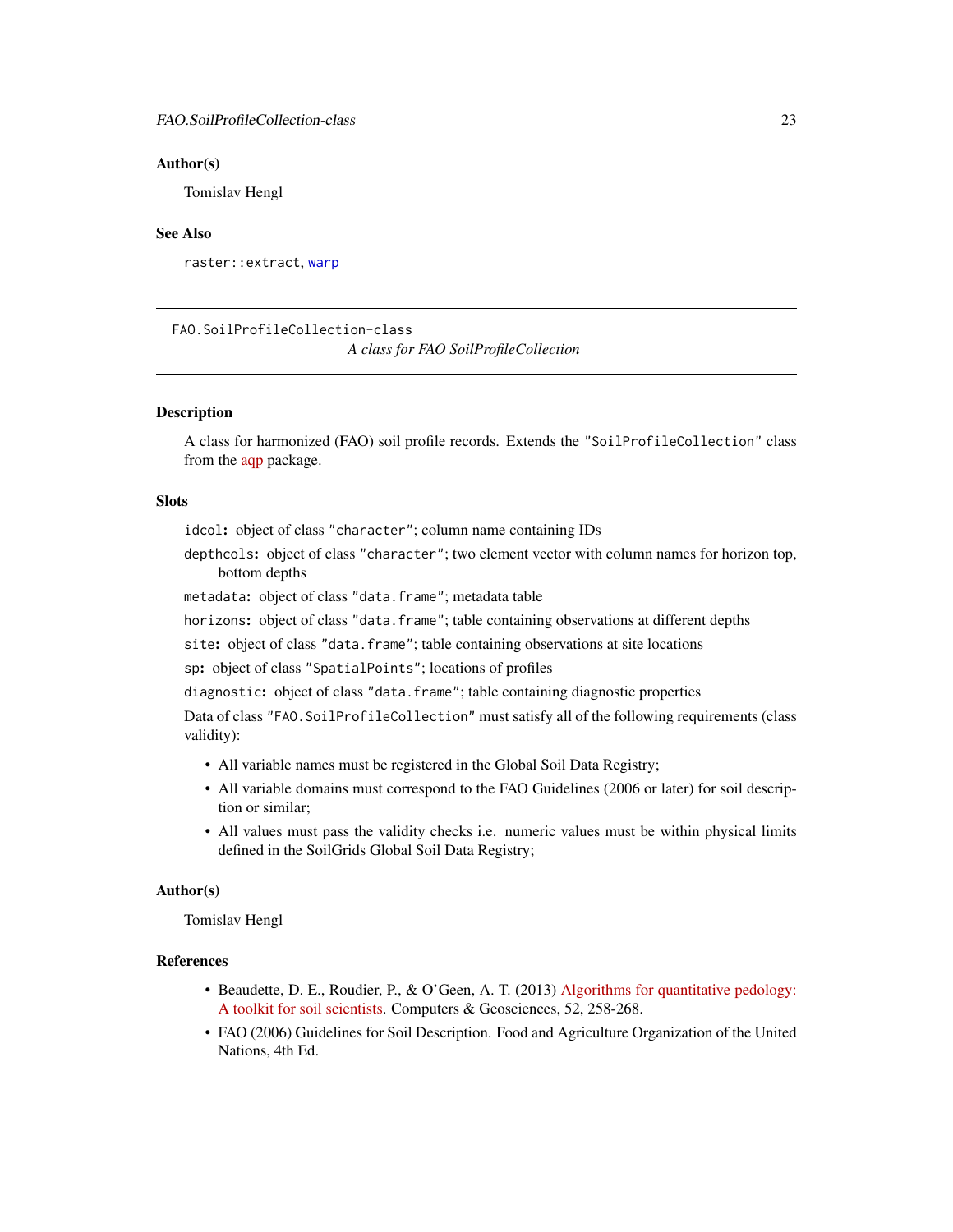# See Also

[SoilGrids-class](#page-64-1), [SpatialComponents-class](#page-66-1), [geosamples-class](#page-34-1)

# Examples

```
library(aqp)
library(sp)
LONWGS84 = 3.90
LATWGS84 = 7.50UHDICM = 0LHDICM = 30SOURCEID = "ISRIC:NG0017"
SOURCEDB = "AfSP DB"
SPDFAO = "3"TEXMHT = "SCL"
DCOMNS = "7.5YR_3_2"
sp1 <- new("FAO.SoilProfileCollection",
  depthcols=c('UHDICM','LHDICM'),
  metadata=soil.vars,
  horizons=data.frame(SOURCEID, UHDICM, LHDICM, TEXMHT, DCOMNS),
  site=data.frame(SOURCEID, SPDFAO, SOURCEDB),
  sp=SpatialPoints(data.frame(LONWGS84, LATWGS84),
     proj4string=CRS("+proj=longlat +datum=WGS84"))
\lambdastr(sp1)
```
fit.gstatModel-methods

*Methods to fit a regression-kriging model*

# <span id="page-23-1"></span>Description

Tries to automatically fit a 2D or 3D regression-kriging model for a given set of points (object of type "SpatialPointsDataFrame" or "geosamples") and covariates (object of type "SpatialPixelsDataFrame"). It first fits a regression model (e.g. Generalized Linear Model, regression tree, random forest model or similar) following the formulaString, then fits variogram for residuals usign the fit.variogram method from the [gstat](http://www.gstat.org) package. Creates an output object of class [gstatModel-class](#page-39-1).

# Usage

```
## S4 method for signature
## 'SpatialPointsDataFrame,formula,SpatialPixelsDataFrame'
fit.gstatModel(observations, formulaString, covariates,
     method = list("GLM", "rpart", "randomForest", "quantregForest",
      "xgboost", "ranger"),
```
<span id="page-23-0"></span>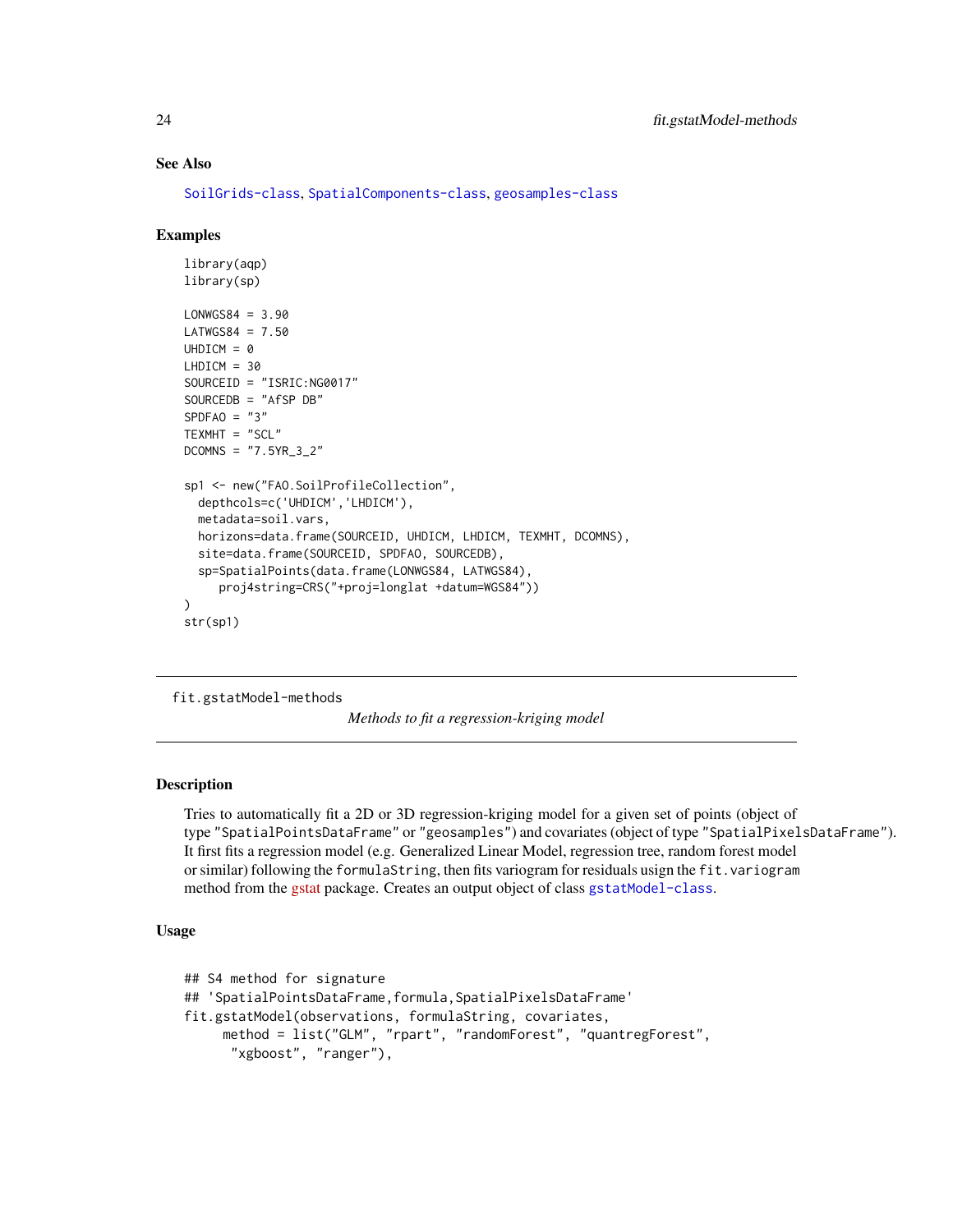```
dimensions = list("2D", "3D", "2D+T", "3D+T"),
    fit.family = gaussian(), stepwise = TRUE, vgmFun = "Exp",
    subsample = 5000, subsample.reg = 10000, ...)
## S4 method for signature 'geosamples,formula,SpatialPixelsDataFrame'
fit.gstatModel(observations, formulaString, covariates,
    method = list("GLM", "rpart", "randomForest", "quantregForest",
    "xgboost", "ranger"),
    dimensions = list("2D", "3D", "2D+T", "3D+T"),
    fit.family = gaussian(), stepwise = TRUE,
    vgmFun = "Exp", subsample = 5000, subsample.reg = 10000, ...)
## S4 method for signature 'geosamples,formula,list'
fit.gstatModel(observations, formulaString, covariates,
    method = list("GLM", "rpart", "randomForest", "quantregForest",
    "xgboost", "ranger"),
    dimensions = list("2D", "3D", "2D+T", "3D+T"),
    fit.family = gaussian(), stepwise = TRUE,
    vgmFun = "Exp", subsample = 5000, subsample.reg = 10000, ...)
## S4 method for signature 'geosamples, list, list'
fit.gstatModel(observations, formulaString, covariates,
    method = list("GLM", "rpart", "randomForest", "quantregForest",
     "xgboost", "ranger"),
    dimensions = list("2D", "3D", "2D+T", "3D+T"),
    fit.family = gaussian(), stepwise = TRUE,
    vgmFun = "Exp", subsample = 5000, subsample.reg = 10000, ...)
```
### **Arguments**

| formulaString<br>object of type "formula" or a list of formulas<br>object of type "SpatialPixelsDataFrame", or list of grids<br>covariates<br>character; family of methods considered e.g. "GLM"<br>method |  |
|------------------------------------------------------------------------------------------------------------------------------------------------------------------------------------------------------------|--|
|                                                                                                                                                                                                            |  |
|                                                                                                                                                                                                            |  |
|                                                                                                                                                                                                            |  |
| character; "3D", "2D", "2D+T", "3D+T" models<br>dimensions                                                                                                                                                 |  |
| character string defyning the GLM family (for more info see stats::glm)<br>fit.family                                                                                                                      |  |
| specifies whether to run step-wise regression on top of GLM to get an optimal<br>stepwise<br>subset of predictors                                                                                          |  |
| variogram function ("Exp" by default)<br>vgmFun                                                                                                                                                            |  |
| integer; maximum number of observations to be taken for variogram model fit-<br>subsample<br>ting (to speed up variogram fitting)                                                                          |  |
|                                                                                                                                                                                                            |  |
| integer; maximum number of observations to be taken for regression model fit-<br>subsample.reg<br>ting (currently only used for random Forest)                                                             |  |

#### Details

The GLM method by default assumes that the target variable follows a normal distribution  $fit$ .  $family = gaussian()$ . Other possible families are: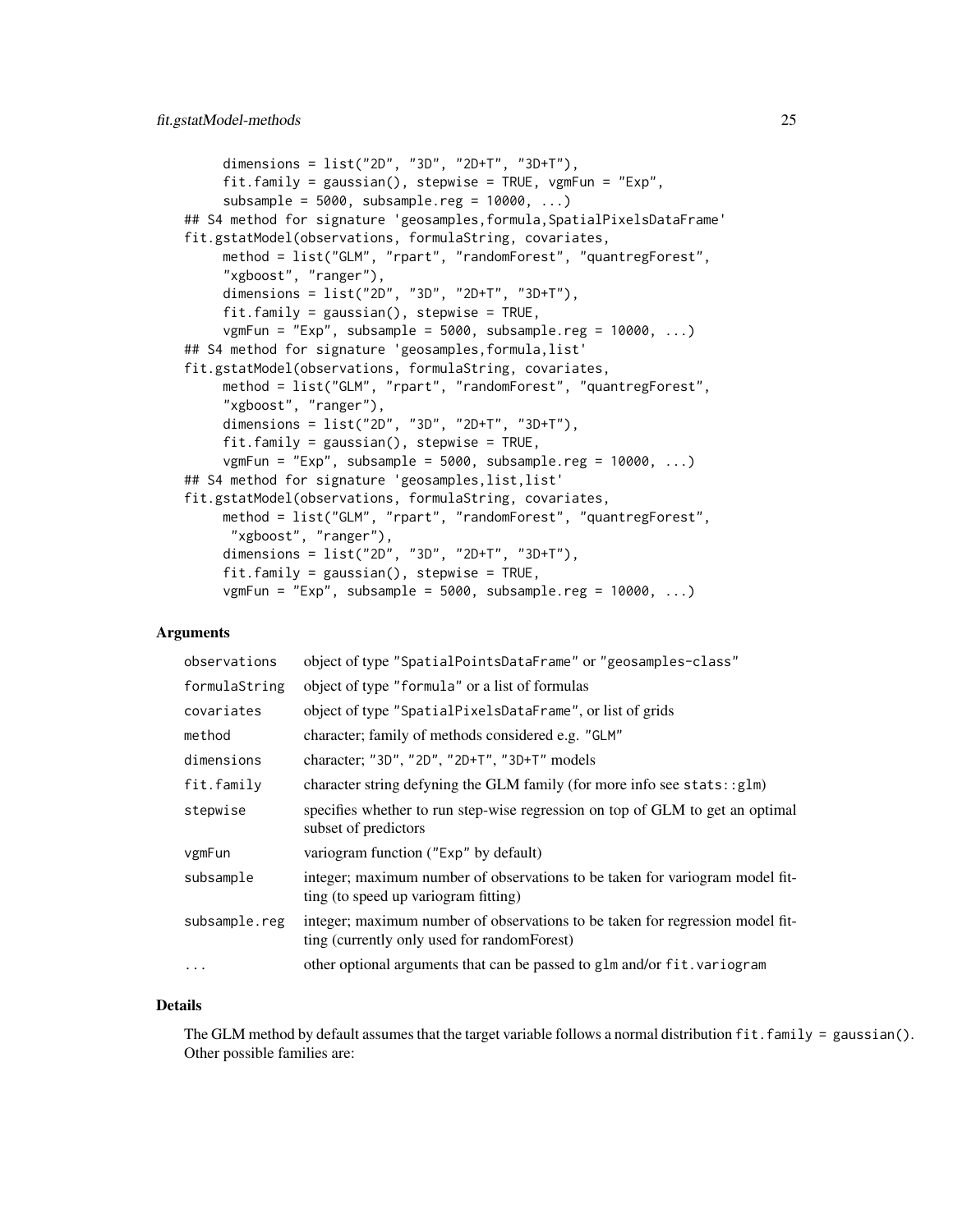normal distribution fit.family = gaussian() (default setting) log-normal distribution fit.family = gaussian(log) binomial variable fit.family = binomial(logit) variable following a poisson distribution fit.family = poisson(log)

#### Note

Residuals (response residuals from the model) will be checked for normality and problems reported by default. The warning messages should be taken with care, as when the sample size is small, even big departures from normality will not be reported; when the sample size is large, even the smallest deviation from normality might lead to a warning. Likewise, if the variogram fitting fails, consider fitting a variogram manually or using the fit. vgmModel method.

# Author(s)

Tomislav Hengl, Gerard B.M. Heuvelink and Bas Kempen

# References

- Meinshausen, N. (2006). Quantile regression forests. The Journal of Machine Learning Research, 7, 983-999.
- chapter 8 "Interpolation and Geostatistics" in Bivand, R., Pebesma, E., Rubio, V., (2008) [Applied Spatial Data Analysis with R.](http://asdar-book.org/) Use R Series, Springer, Heidelberg, pp. 378.
- Hengl, T. (2009) [A Practical Guide to Geostatistical Mapping,](http://spatial-analyst.net/book/) 2nd Edt. University of Amsterdam, www.lulu.com, 291 p.

# See Also

[gstatModel-class](#page-39-1), [fit.regModel](#page-27-1), [test.gstatModel](#page-79-1), [geosamples-class](#page-34-1), stats::glm, gstat::fit.variogram

```
# 2D model:
library(sp)
library(boot)
library(aqp)
library(plyr)
library(rpart)
library(splines)
library(gstat)
library(randomForest)
library(quantregForest)
library(plotKML)
## load the Meuse data set:
demo(meuse, echo=FALSE)
## simple model:
omm <- fit.gstatModel(meuse, om~dist+ffreq, meuse.grid,
   family = gaussian(log))
```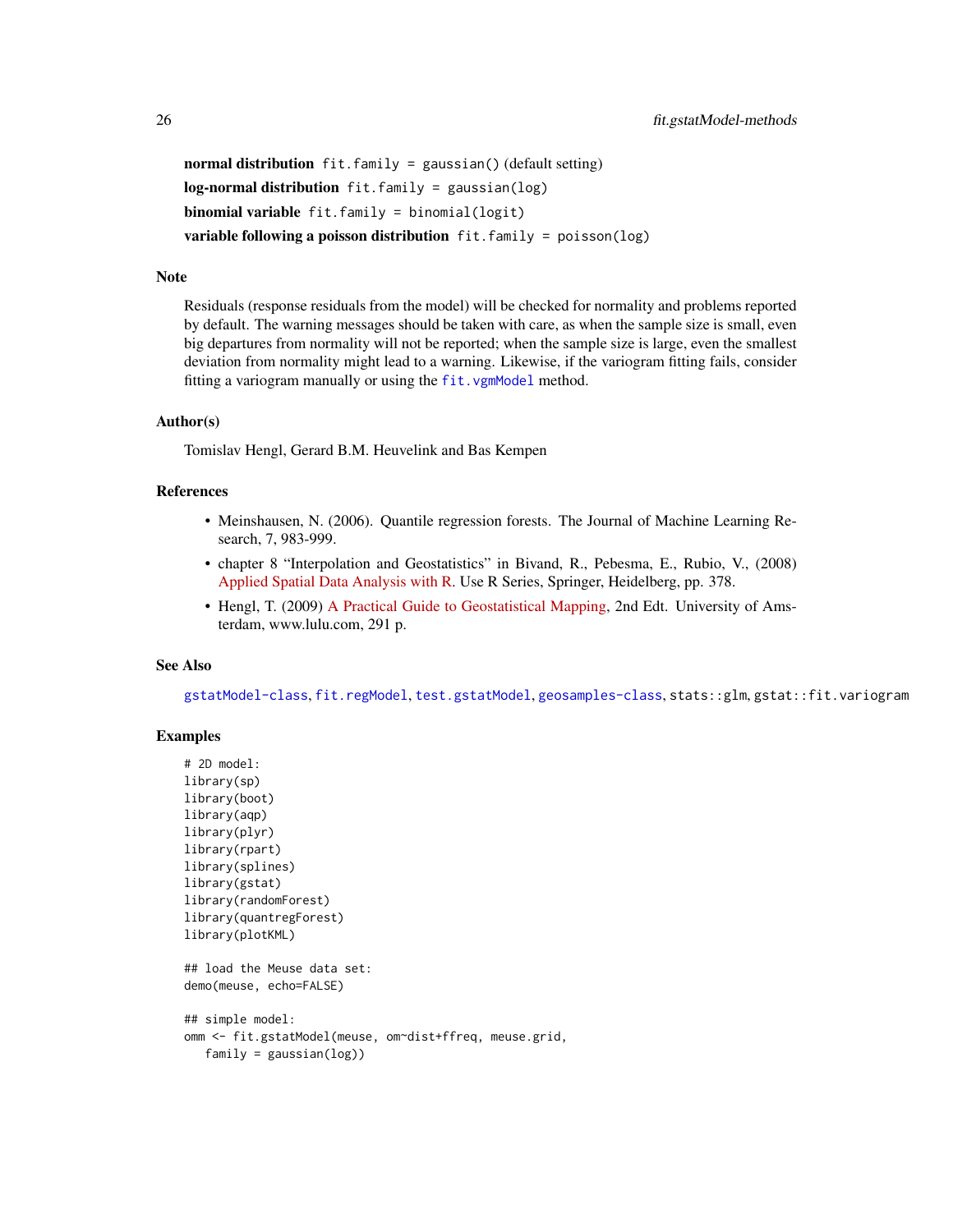```
om.rk <- predict(omm, meuse.grid)
plot(om.rk)
## it was succesful!
## fit a GLM with a gaussian log-link:
omm <- fit.gstatModel(meuse, om~dist+ffreq, meuse.grid,
  fit.family = gaussian(log))
summary(omm@regModel)
om.rk <- predict(omm, meuse.grid)
plot(om.rk)
## fit a regression-tree:
omm <- fit.gstatModel(meuse, log1p(om)~dist+ffreq, meuse.grid,
  method="rpart")
summary(omm@regModel)
## plot a regression-tree:
plot(omm@regModel, uniform=TRUE)
text(omm@regModel, use.n=TRUE, all=TRUE, cex=.8)
omm@vgmModel
## fit a randomForest model:
omm <- fit.gstatModel(meuse, om~dist+ffreq, meuse.grid,
  method="randomForest")
## plot to see how good is the fit:
plot(omm)
## plot the estimated error for number of bootstrapped trees:
plot(omm@regModel)
omm@vgmModel
om.rk <- predict(omm, meuse.grid)
plot(om.rk)
## Compare with "quantregForest" package:
omm <- fit.gstatModel(meuse, om~dist+ffreq, meuse.grid,
  method="quantregForest")
## Not run:
om.rk <- predict(omm, meuse.grid, nfold=0)
plot(om.rk)
## plot the results in Google Earth:
plotKML(om.rk)
## End(Not run)
## binary variable (0/1):
meuse$soil.1 <- as.numeric(I(meuse$soil==1))
som <- fit.gstatModel(meuse, soil.1~dist+ffreq, meuse.grid,
   fit.family = binomial(logit))
summary(som@regModel)
som.rk <- predict(som, meuse.grid)
plot(som.rk)
## Not run: # plot the results in Google Earth:
plotKML(som.rk)
## End(Not run)
```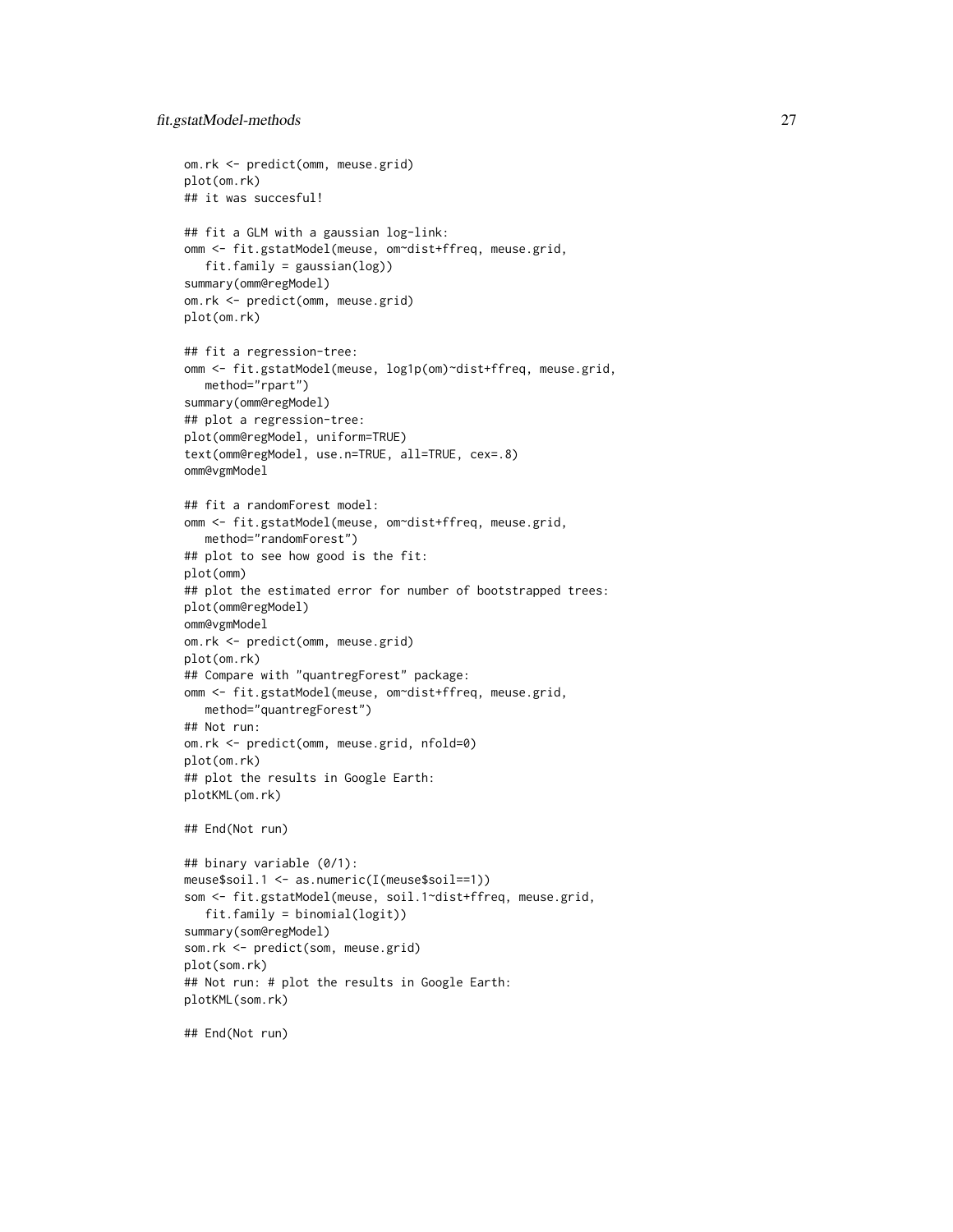```
## 3D model:
library(plotKML)
data(eberg)
## list columns of interest:
s.lst <- c("ID", "soiltype", "TAXGRSC", "X", "Y")
h.lst <- c("UHDICM","LHDICM","SNDMHT","SLTMHT","CLYMHT")
sel <- runif(nrow(eberg))<.05
## get sites table:
sites <- eberg[sel,s.lst]
## get horizons table:
horizons <- getHorizons(eberg[sel,], idcol="ID", sel=h.lst)
## create object of type "SoilProfileCollection"
eberg.spc <- join(horizons, sites, type='inner')
depths(eberg.spc) <- ID ~ UHDICM + LHDICM
site(eberg.spc) <- as.formula(paste("~", paste(s.lst[-1], collapse="+"), sep=""))
coordinates(eberg.spc) <- ~X+Y
proj4string(eberg.spc) <- CRS("+init=epsg:31467")
## convert to geosamples:
eberg.geo <- as.geosamples(eberg.spc)
## covariates:
data(eberg_grid)
gridded(eberg_grid) <- ~x+y
proj4string(eberg_grid) <- CRS("+init=epsg:31467")
glm.formulaString = as.formula(paste("SNDMHT \sim "
  paste(names(eberg_grid), collapse="+"), "+ ns(altitude, df=4)"))
SNDMHT.m <- fit.gstatModel(observations=eberg.geo, glm.formulaString,
  covariates=eberg_grid)
plot(SNDMHT.m)
## problems with the variogram?
## Not run: ## remove classes from the PRMGE06 that are not represented in the model:
sel = !(levels(eberg_grid$PRMGEO6) %in% levels(SNDMHT.m@regModel$model$PRMGEO6))
fix.c = levels(eberg_grid$PRMGEO6)[sel]
summary(eberg_grid$PRMGEO6)
for(j in fix.c){
  eberg_grid$PRMGEO6[eberg_grid$PRMGEO6 == j] <- levels(eberg_grid$PRMGEO6)[7]
}
## prepare new locations:
new3D <- sp3D(eberg_grid)
## regression only:
SNDMHT.rk.sd1 <- predict(SNDMHT.m, new3D[[1]], vgmmodel=NULL)
## regression-kriging:
SNDMHT.rk.sd1 <- predict(SNDMHT.m, new3D[[1]])
## plot the results in Google Earth:
plotKML(SNDMHT.rk.sd1, z.lim=c(5,85))
## End(Not run)
```
<span id="page-27-1"></span>fit.regModel-methods *Fits a regression model to spatial data*

<span id="page-27-0"></span>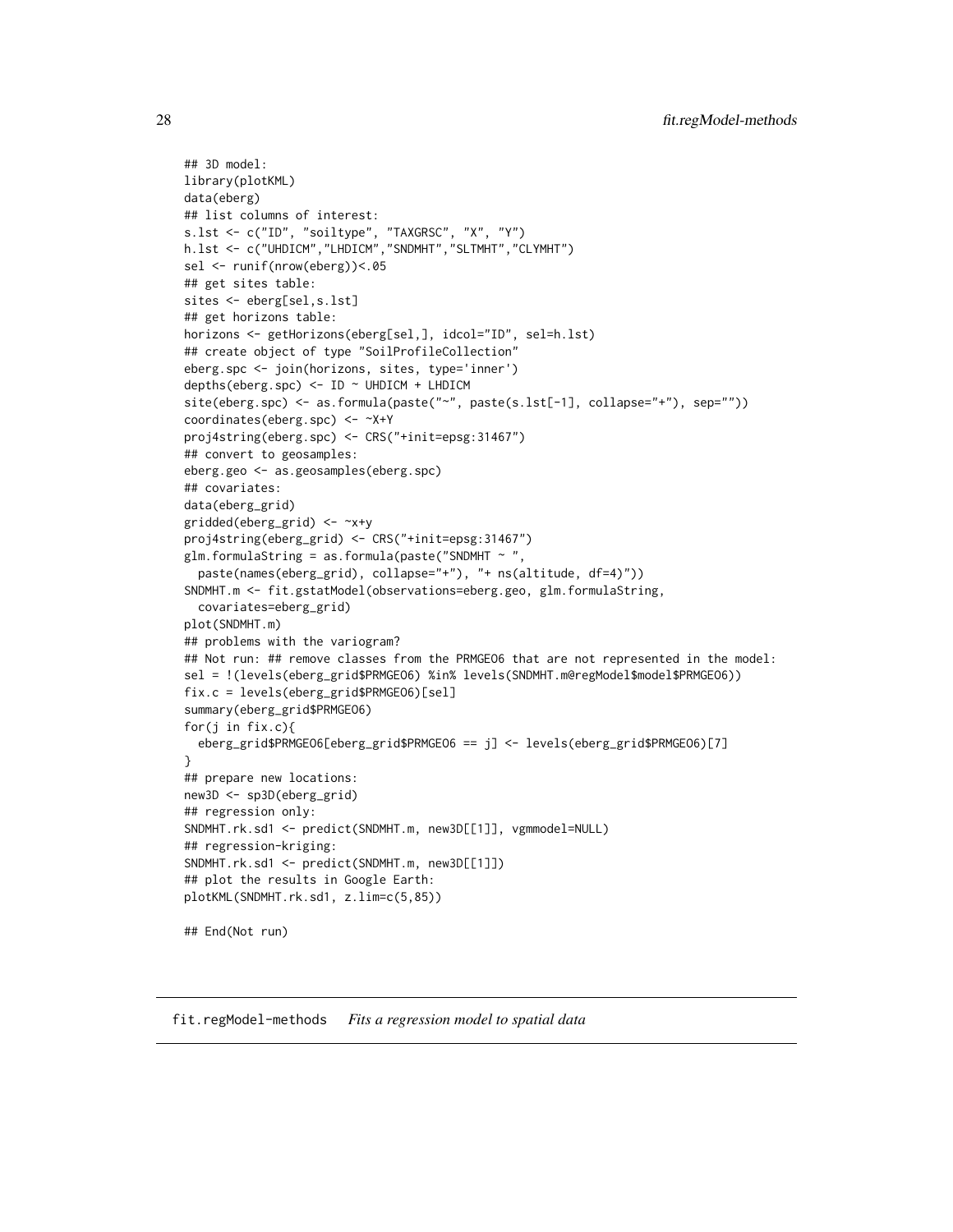# Description

Fits a regression or a trend model (e.g. a GLM) and, if not available, a variogram for the response residuals using the default settings.

#### Usage

```
## S4 method for signature
## 'formula,data.frame,SpatialPixelsDataFrame,character'
fit.regModel(formulaString, rmatrix, predictionDomain,
     method = list("GLM", "rpart", "randomForest", "quantregForest", "lme",
       "xgboost", "ranger"),
     dimensions = NULL, fit.family = gaussian(), stepwise = TRUE, rvgm,
     GLS = FALSE, steps, subsample, subsample.reg, ...)
```
# Arguments

| formulaString    | object of class "formula" — regression model                                                                                            |  |
|------------------|-----------------------------------------------------------------------------------------------------------------------------------------|--|
| rmatrix          | object of class "data. frame"; regression matrix produced as a result of spatial<br>overlay                                             |  |
| predictionDomain |                                                                                                                                         |  |
|                  | object of class "SpatialPixelsDataFrame"; spatial domain of interest                                                                    |  |
| method           | character; family of methods considered e.g. "GLM", "rpart" (regression trees),<br>"randomForest" (random forest)                       |  |
| dimensions       | character; "2D", "3D", "2D+T", or "3D+T"                                                                                                |  |
| fit.family       | family to be passed to the glm (see examples below)                                                                                     |  |
| stepwise         | specifies whether to run step-wise regression on top of GLM to get an optimal<br>subset of predictors                                   |  |
| rvgm             | residual variogram (to avoid fitting the variogram set as NULL)                                                                         |  |
| <b>GLS</b>       | fit trend model using Generalized Least Squares implemented in the nlme pack-<br>age                                                    |  |
| steps            | integer; the maximum number of steps to be considered for step-wise regression;<br>see stats:: step for more details                    |  |
| subsample        | integer; maximum number of observations to be taken for variogram model fit-<br>ting (to speed up variogram fitting)                    |  |
| subsample.reg    | integer; maximum number of observations to be taken for regression model fit-<br>ting (especially important for randomForest modelling) |  |
| $\cdots$         | other optional arguments that can be passed to gstat::fit.variogram                                                                     |  |

# Details

Produces an object of class "gstatModel" that contains: (1) fitted regression model (e.g. a GLM, cubist model, or randomForest model), (2) fitted variogram, and (c) object of class "SpatialPoints" with observation locations. To combine overlay and model fitting operations, consider using  $fit. gstatModel.$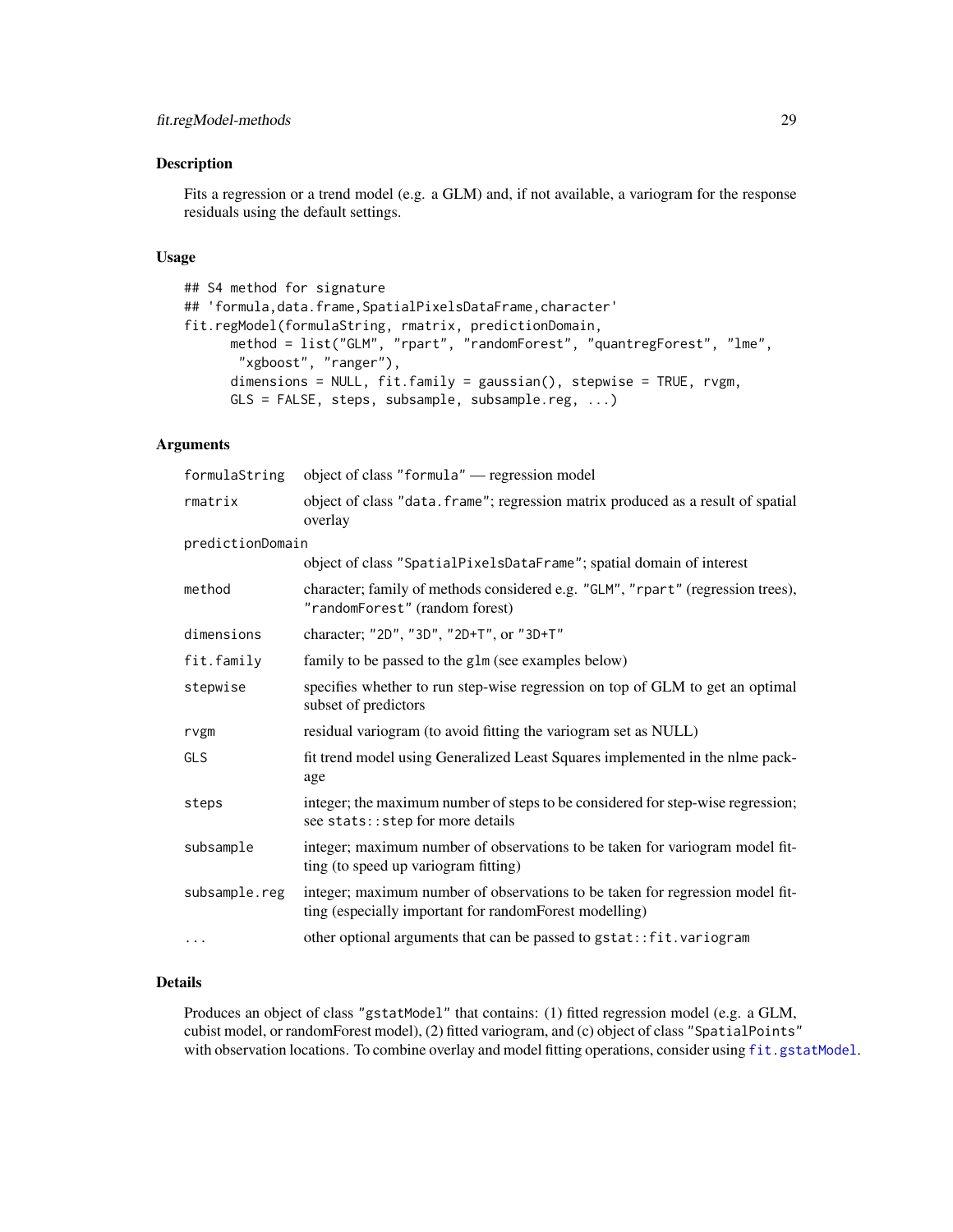# Author(s)

Tomislav Hengl, Mario Antonio Guevara Santamaria and Bas Kempen

# See Also

[fit.gstatModel](#page-23-1), stats::glm, gstat::fit.variogram, randomForest::randomForest

```
library(sp)
library(rpart)
library(nlme)
library(gstat)
library(randomForest)
library(quantregForest)
library(xgboost)
library(caret)
library(scales)
library(AICcmodavg)
## load the Meuse data set:
demo(meuse, echo=FALSE)
## prepare the regression matrix:
ov <- over(meuse, meuse.grid)
ov <- cbind(data.frame(meuse["om"]), ov)
## skip variogram fitting:
m <- fit.regModel(om~dist+ffreq, rmatrix=ov, meuse.grid,
    fit.family=gaussian(log), method="GLM", rvgm=NULL)
m@regModel
m@vgmModel
plot(m)
## fit a GLM with variogram:
m1 <- fit.regModel(om~dist+ffreq, rmatrix=ov, meuse.grid,
    fit.family=gaussian(log), method="GLM")
m1@vgmModel
plot(m1)
rk1 <- predict(m1, meuse.grid)
plot(rk1)
## fit a regression tree with variogram:
m2 <- fit.regModel(log1p(om)~dist+ffreq, rmatrix=ov, meuse.grid,
     method="rpart")
plot(m2)
rk2 <- predict(m2, meuse.grid)
plot(rk2)
## fit a lme model with variogram:
m3 <- fit.regModel(log1p(om)~dist, rmatrix=ov, meuse.grid,
     method="lme", random=~1|ffreq)
plot(m3)
#rk3 <- predict(m3, meuse.grid)
```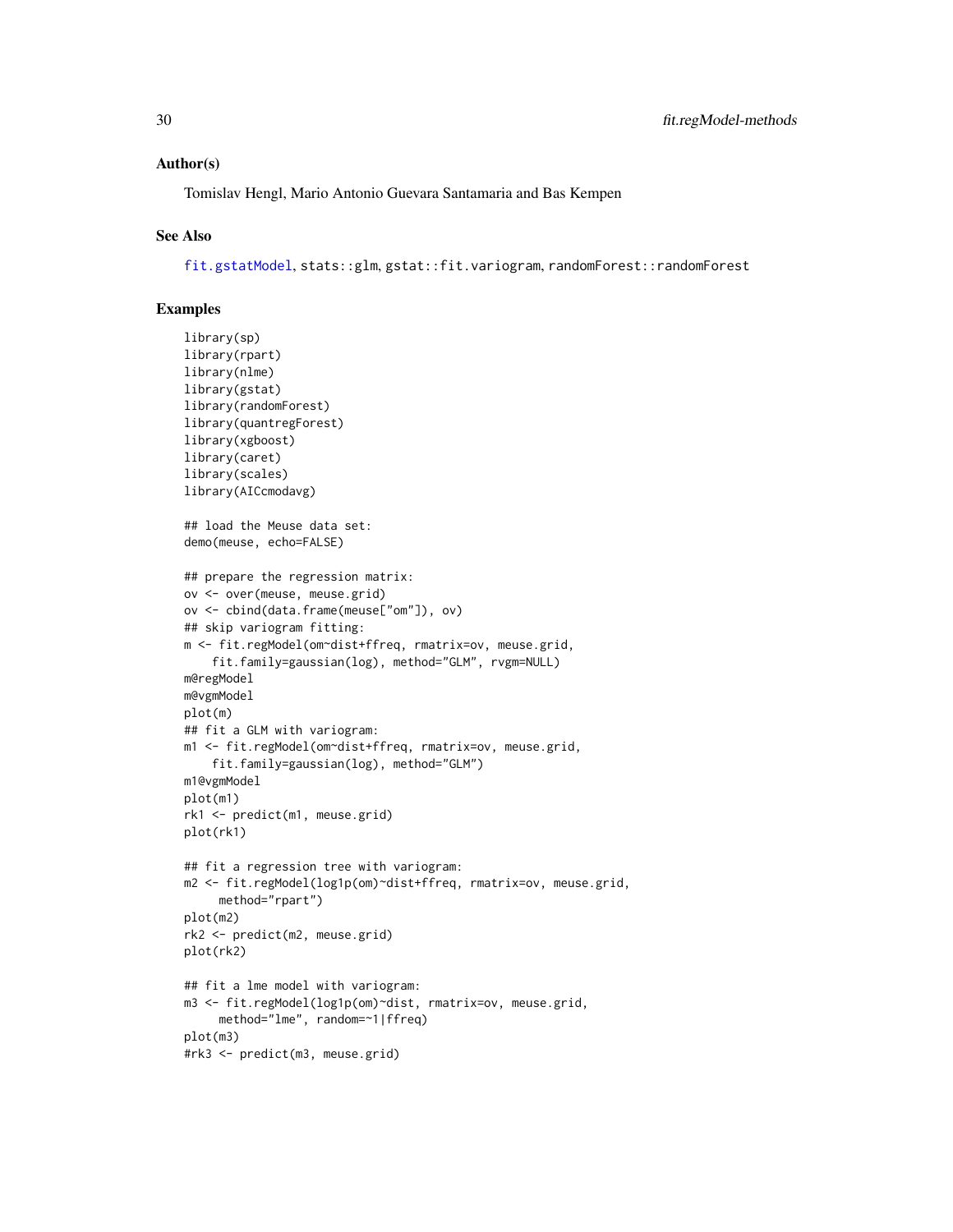```
#plot(rk3)
## fit a randomForest model with variogram
## NOTE: no transformation required
m4 <- fit.regModel(om~dist+ffreq, rmatrix=ov, meuse.grid,
     method="randomForest")
plot(m4)
rk4 <- predict(m4, meuse.grid)
plot(rk4)
## RF is very sensitive to the 'mtry' argument:
m4b <- fit.regModel(om~dist+ffreq, rmatrix=ov, meuse.grid,
     method="randomForest", mtry=2)
plot(m4b)
## Not run:
## RF with uncertainty (quantregForest package)
m5 <- fit.regModel(om~dist+ffreq, rmatrix=ov, meuse.grid,
     method="quantregForest")
plot(m5)
rk5 <- predict(m5, meuse.grid)
plot(rk5)
dev.off()
## plot prediction error map:
spplot(rk5@predicted["var1.var"])
## ranger
m6 <- fit.regModel(om~dist+ffreq, rmatrix=ov, meuse.grid,
     method="ranger", rvgm=NULL)
plot(m6)
rk6 <- predict(m6, meuse.grid)
plot(rk6)
## XGBoost
m7 <- fit.regModel(om~dist+ffreq, rmatrix=ov, meuse.grid,
     method="xgboost", rvgm=NULL)
plot(m7)
rk7 <- predict(m7, meuse.grid)
plot(rk7)
## End(Not run)
```
fit.vgmModel-methods *Fits a 2D or 3D variogram model to spatial data*

# <span id="page-30-1"></span>Description

Fits a 2D or 3D variogram model based on a regression matrix and spatial domain of interest.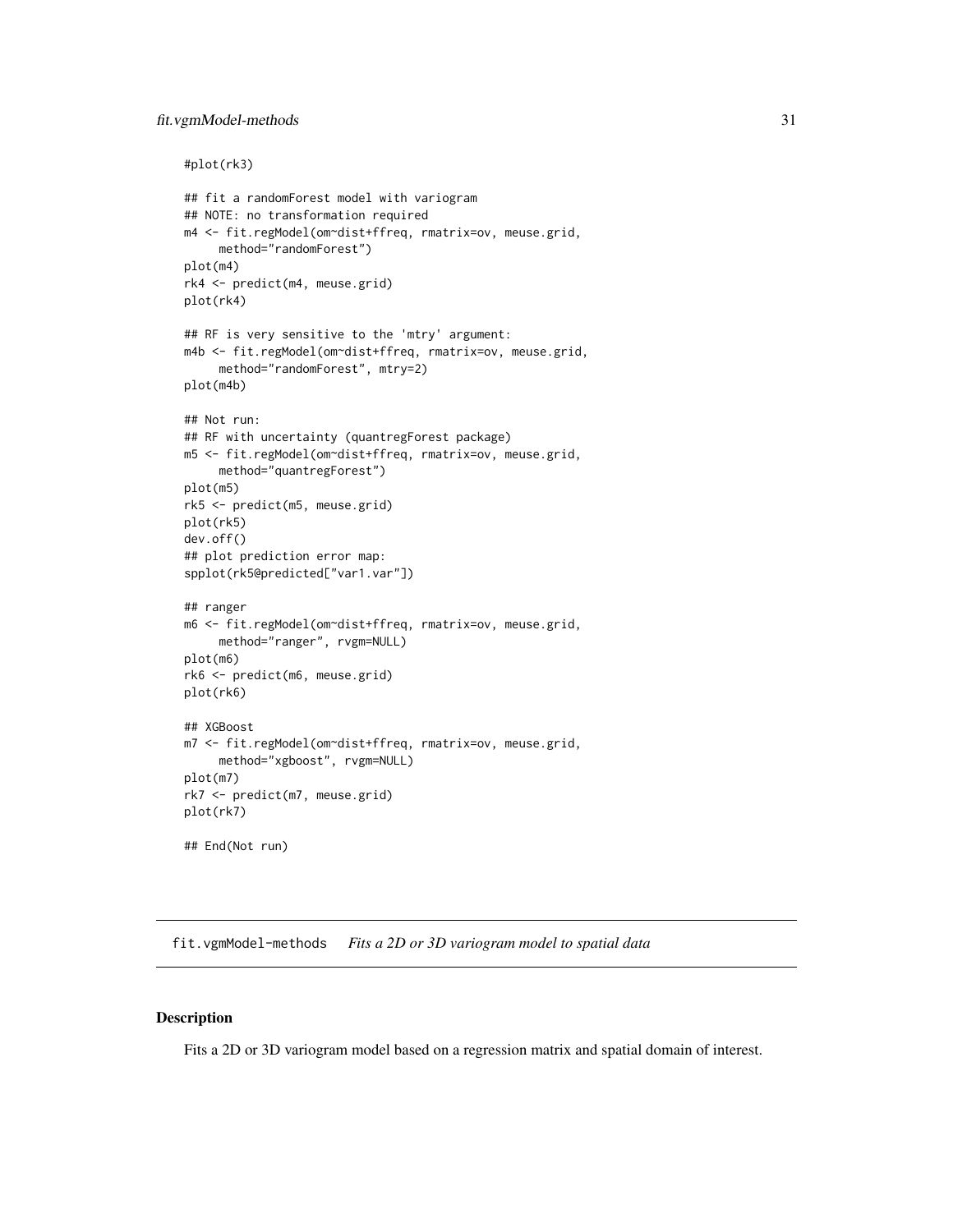# Usage

```
## S4 method for signature 'formula, data.frame, SpatialPixelsDataFrame'
fit.vgmModel(formulaString,
      rmatrix, predictionDomain, vgmFun = "Exp",
      dimensions = list("2D", "3D", "2D+T", "3D+T"),
      anis = NULL, subsample = nrow(rmatrix), ivgm, cutoff = NULL,
     width, cressie = FALSE, \ldots)
```
# Arguments

| formulaString    | object of class "formula" — regression model                                                |  |
|------------------|---------------------------------------------------------------------------------------------|--|
| rmatrix          | object of class "data. frame"; regression matrix produced as a result of spatial<br>overlay |  |
| predictionDomain |                                                                                             |  |
|                  | object of class "SpatialPixelsDataFrame"; spatial domain of interest                        |  |
| vgmFun           | character; variogram function ("Exp" by default)                                            |  |
| dimensions       | character; "3D", "2D", "2D+T", "3D+T" models                                                |  |
| anis             | vector containing 2, 5 or more anisotropy parameters; see $gstat$ : : vgm for more<br>info  |  |
| subsample        | integer; size of the subset                                                                 |  |
| ivgm             | vgm; initial variogram model                                                                |  |
| cutoff           | numeric; distance up to which point pairs are included in semivariance estimates            |  |
| width            | numeric; sample variogram bin width                                                         |  |
| cressie          | logical; specifies whether to use cressie robust estimator                                  |  |
| $\ddots$ .       | other optional arguments that can be passed to gstat::fit.variogram                         |  |

# Details

It will try to fit a variogram to multidimensional data. If the data set is large, this process can be time-consuming, hence one way to speed up fitting is to subset the regression matrix using the subsample argument (i.e. randomly subset observations).

# Author(s)

Tomislav Hengl

# See Also

[fit.regModel](#page-27-1), [fit.gstatModel](#page-23-1), gstat::fit.variogram

# Examples

library(sp) library(gstat)

## fit variogram to the Meuse data: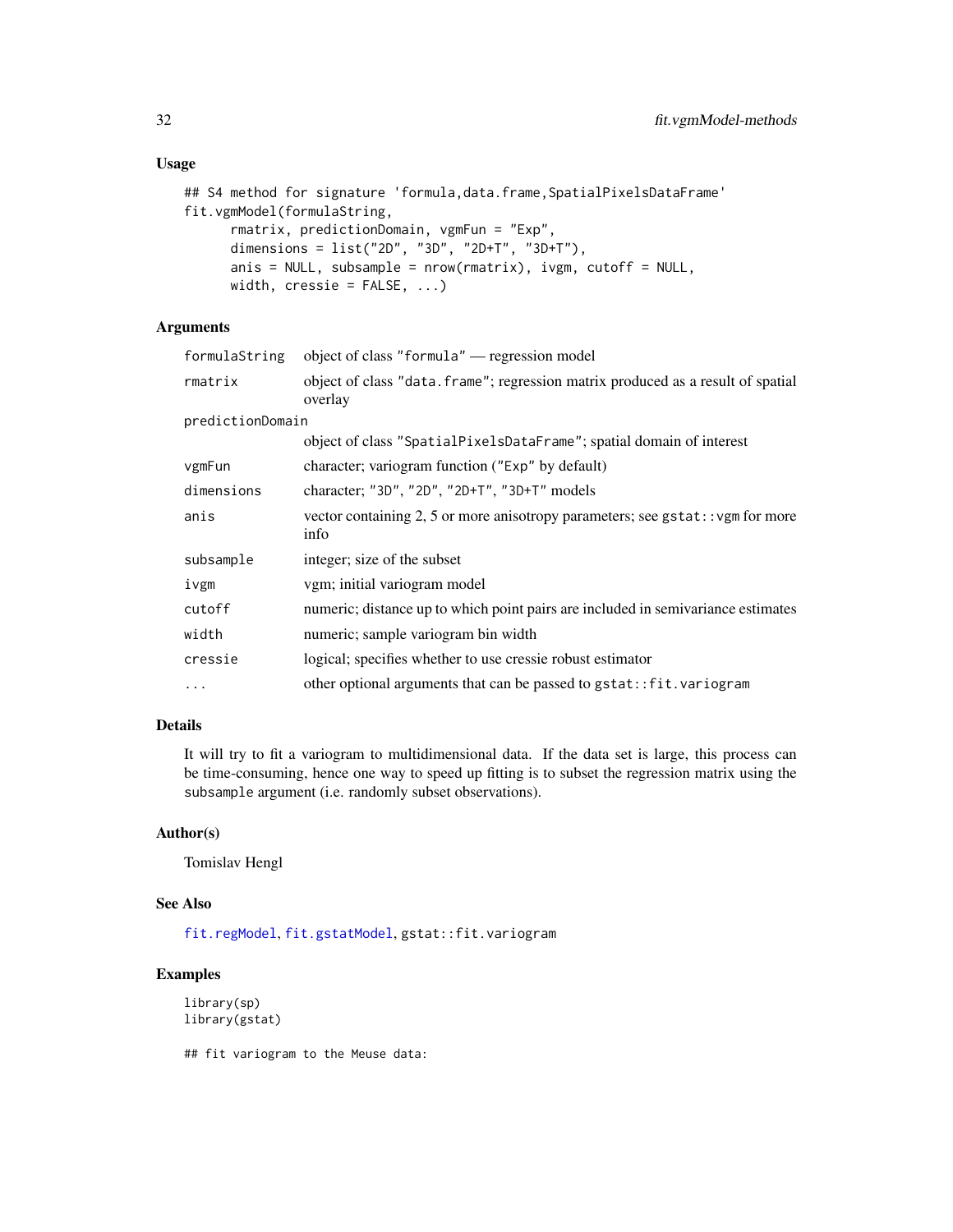#### <span id="page-32-0"></span>geochm 33

```
demo(meuse, echo=FALSE)
# produce a regression matrix:
ov <- over(meuse, meuse.grid)
ov <- cbind(data.frame(meuse["om"]), ov)
# fit a model:
v <- fit.vgmModel(om~1, rmatrix=ov, meuse.grid, dimensions="2D")
plot(variogram(om ~ 1, meuse[!is.na(meuse$om),]), v$vgm)
```
geochm *NGS database samples for Indiana State*

#### Description

A subset of the National Geochemical Survey (NGS) samples covering the Indiana and Illinois State. Contains a total of 2681 point samples.

# Usage

data(geochm)

#### Format

Data frame; contains the following columns:

REC\_NO factor; unique record identifier

DATASET factor; abbreviated dataset group e.g. "AK+MI"

TYPEDESC factor; abbreviated description of sample type: stream, pond, spring, soil etc

COLL\_DATE integer; sampling date

LONGITUDE numeric; longitude in decimal degrees (NAD27 datum)

LATITIUDE numeric; latitude in decimal degrees (NAD27 datum)

DATUM factor; geodetic datum if different from NAD83

RELIEF factor; relief in drainage basin from which sample was collected

FORMATION factor; code or name of geologic formation in which sample area was located

ROCK\_TYPE factor; rock type in area of sample collection e.g. "carbonate"

SOIL\_HORIZ factor; soil horizon from which the sample was collected

COLOR factor; observed color of powdered sample during splitting

MEDIUM factor; sample medium — rock, sediment, standard, or unknown

SOURCE factor; geological source of the sample medium that was collected e.g. "Beach"

- AS\_ICP40 numeric; As (ppm) by Inductively Coupled Plasma Spectrometry (ICP) after acid dissolution
- CD\_ICP40 numeric; Cd (ppm)
- CR\_ICP40 numeric; Cr (ppm)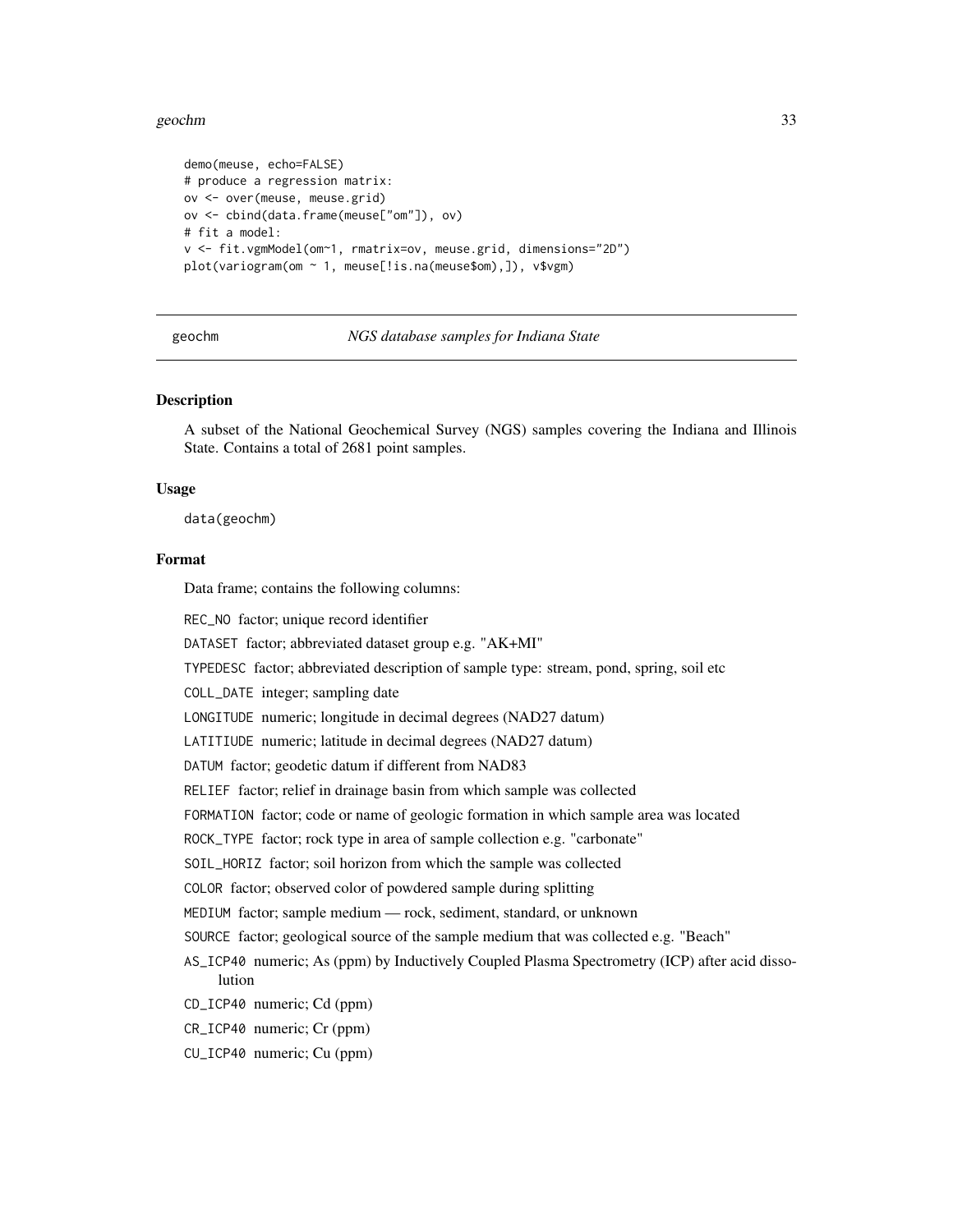34 geochm

NI\_ICP40 numeric; Ni (ppm)

ZN\_ICP40 numeric; Zn (ppm)

AS\_AA numeric; As (ppm) by Hydride Atomic Absorption

HG\_AA numeric; Hg (ppm) by Hydride Atomic Absorption

PB\_ICP40 numeric; Pb (ppm)

- C\_TOT numeric; total carbon (weight percentage) by combustion
- C\_ORG numeric; organic carbon (weight percentage) as a difference between C\_TOT and C\_CO3
- C\_CO3 numeric; carbonate carbon (weight percentage) by Coulometric Titration
- S\_TOT numeric; total sulfur (weight percentage) by combustion

# **Note**

Negative values of the heavy metal concetrations indicate a determination that is below the limit of detection for the analytic method used. The magnitude of the negative number indicates the detection limit. For example,  $-10$  ppm means the result should be regarded as  $< 10$  ppm.

## Author(s)

National Geochemical Survey database is maintaned by the USGS National Geochemical Survey Team (contact: Peter Schweitzer). This subset has been prepared for the purpose of testing various geostatistical mapping algoriths by Tomislav Hengl (tom.hengl@isric.org).

# References

- The National Geochemical Survey Team, (2008) [The National Geochemical Survey: database](http://mrdata.usgs.gov/geochem/doc/home.htm) [and documentation.](http://mrdata.usgs.gov/geochem/doc/home.htm) U.S. Geological Survey Open-File Report 2004-1001, U.S. Geological Survey, Reston VA.
- National Geochemical Survey database (<http://mrdata.usgs.gov/geochem/>)

# Examples

library(sp)

```
# Load the NGS data:
data(geochm)
coordinates(geochm) <- ~LONGITUDE+LATITUDE
proj4string(geochm) <- CRS("+proj=longlat +ellps=clrk66 +datum=NAD27 +no_defs")
## Not run:
require(plotKML)
data(SAGA_pal)
# replace the missing values with half the detection limit:
geochm$PB_ICP40 <- ifelse(geochm$PB_ICP40 < 0, 2, geochm$PB_ICP40)
shape = "http://maps.google.com/mapfiles/kml/pal2/icon18.png"
kml(geochm, shape = shape, colour = log1p(PB_ICP40), labels = "",
    colour_scale = SAGA_pal[[1]], kmz = TRUE)
```
## End(Not run)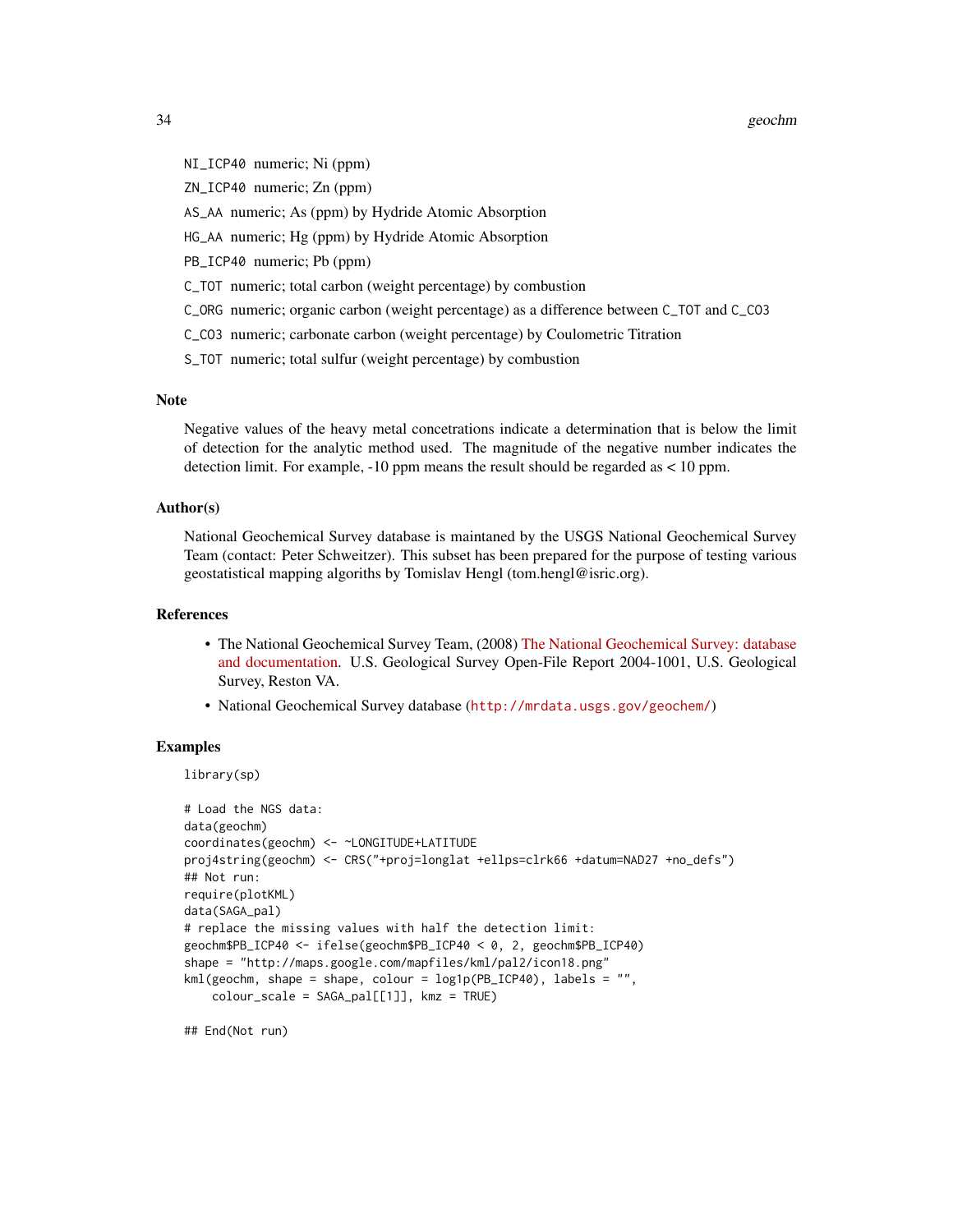<span id="page-34-1"></span><span id="page-34-0"></span>

#### Description

A class for spatially and temporally referenced samples with fixed column names (standardized geosamples). Corresponds to the point "Placemark" in the KML schema.

#### **Slots**

- registry: object of class "character"; URI of the online registry i.e. the URL where the "producerid" column can be linked to all other connected metadata
- methods: object of class "data.frame"; a table with method names ("methodid"), a one sentence description of each method ("description"), measurement units or levels ("units"), and associated detection limits ("detectionLimit")
- data: object of class "data.frame"; a standardized table with fixed column names: "observationid" (unique observation ID; as specified in the data registry service), "sampleid" (producer's ID; usually site ID and horizon ID or sequence number), ["longitude"](https://developers.google.com/kml/documentation/kmlreference) (longitude on the WGS84 ellipsoid), ["latitude"](https://developers.google.com/kml/documentation/kmlreference) (latitude on the WGS84 ellipsoid), "locationError" (error radius in meters), ["TimeSpan.begin"](https://developers.google.com/kml/documentation/kmlreference) (begin of the measurement period), ["TimeSpan.end"](https://developers.google.com/kml/documentation/kmlreference) (end of the measurement period), ["altitude"](https://developers.google.com/kml/documentation/kmlreference) (height above ground or above the sea level in meters), ["altitudeMode"](https://developers.google.com/kml/documentation/altitudemode) (one of the KML schema altitude modes), "sampleArea" (spatial support in square meters), "sampleThickness" (thickness of horizons in meters or vertical support), "observedValue" (measured value), "methodid" (method name; see methods table), "measurementError" (estimated measurement error for that specific observation)

The column names in the data slot largely reflect the [KML schema elements.](https://developers.google.com/kml/documentation/kmlreference) Geosamples are interoperable with the [OGC Observations and measurements specifications,](http://www.opengeospatial.org/standards/om/) but do not necessarily contain all required fields (i.e. there is no validity check for the OGC specifications). Geosamplesclass can be used to store and manipulate geological, hydrological, geochemical, biodiversity, soil science and similar field samples near or below land surface. Geological and soil samples can also be registered via the [geosamples.org,](http://www.geosamples.org/) in which case the "observationid" will correspond to the unique sample identifier. "sampleid" column allows linking geosamples to the original ID's.

#### Methods

- show signature(obj = "geosamples"): summarize object by listing methods, total number of observations, total area covered etc.
- subset signature(obj = "geosamples"): subset to a single variable type; returns a data frame
- over signature( $x =$  "SpatialPixelsDataFrame" or "RasterStack",  $y =$  "geosamples"): overlay geosamples and spatial pixels
- stack signature( $x =$  "geosamples"): stacks all observed values into a single table using reshape function

write.data signature(obj = "geosamples"): write geosamples to an external format e.g. GeoEAS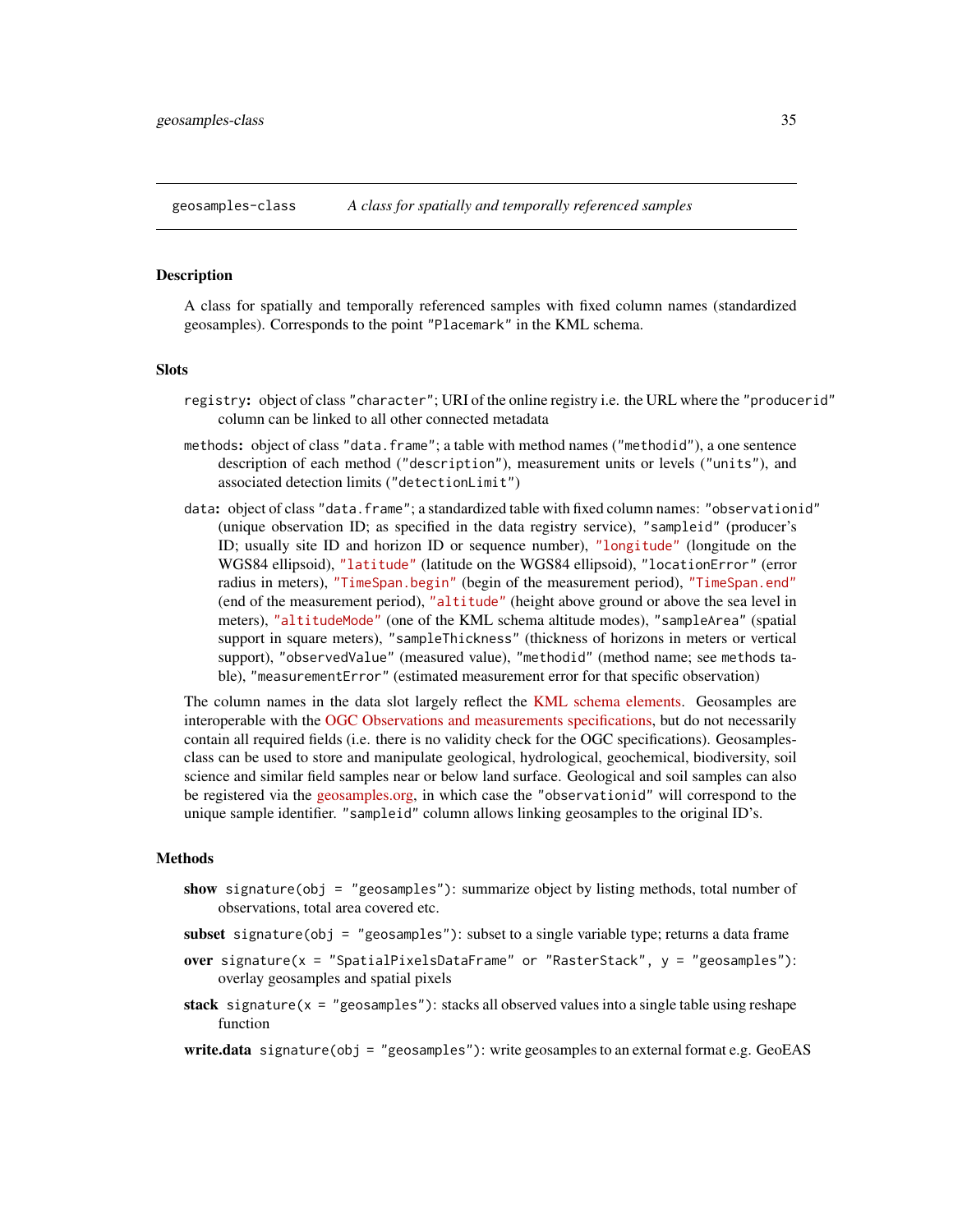# <span id="page-35-0"></span>Author(s)

Tomislav Hengl

# References

- Dyson, E., (2003) Online Registries: The DNS and Beyond.... Edventure, Vol 21(8).
- International Geo Sample Number ([http://en.wikipedia.org/wiki/International\\_Geo\\_](http://en.wikipedia.org/wiki/International_Geo_Sample_Number) [Sample\\_Number](http://en.wikipedia.org/wiki/International_Geo_Sample_Number))
- KML Reference (<https://developers.google.com/kml/documentation/kmlreference>)
- OGC Observations and Measurements standard ([http://www.opengeospatial.org/standar](http://www.opengeospatial.org/standards/om/)ds/ [om/](http://www.opengeospatial.org/standards/om/))
- SESAR, the System for Earth Sample Registration (<http://www.geosamples.org>)

### See Also

[as.geosamples](#page-5-1)

getID *Derive 1 degree cell IDs*

# Description

Derives ID's of the 1 degree cells in the default land mask for a given polygon defining the spatial domain of interest.

# Usage

```
## S4 method for signature 'SpatialPolygons'
getID(obj, pixsize = 3/3600, empty.tif = FALSE,
    compress = FALSE, zipname = set.file.extension(tempfile(tmpdir = getwd()), "zip"))
```
# Arguments

| obi       | object of class "SpatialPolygons"; must be in geographical coordinates (WGS84)   |
|-----------|----------------------------------------------------------------------------------|
| pixsize   | grid cell size in decimal degrees (set at 0.00083333333 or 100 m around equator) |
| empty.tif | logical; specify whether a GeoTiff mask file should be created                   |
| compress  | logical; specify whether to compress GeoTiffs                                    |
| zipname   | (optional); zip archive file name                                                |

# Value

The output is a vector of grid cell ID names e.g. W79\_N83. These can be further used to automate digital soil mapping for large areas.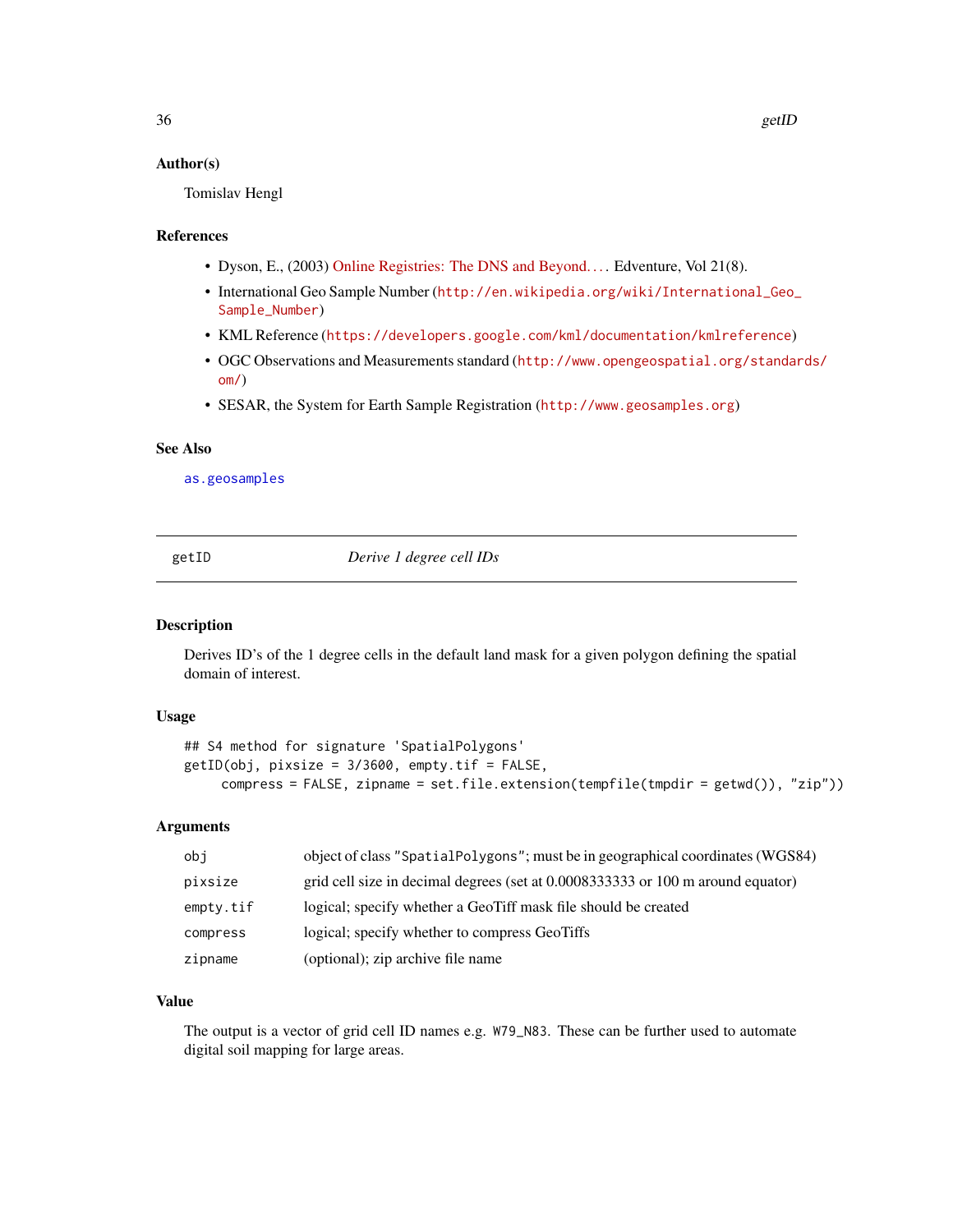# getSpatialTiles 37

# Note

This operation can be time consuming for large areas (e.g. continents).

## Author(s)

Tomislav Hengl

# See Also

[landmask](#page-43-0)

# Examples

```
library(sp)
## Bounding box for Malawi:
bbox = expand.grid(lon=c(32.67152, 35.915046), lat=c(-17.12721, -9.363796))
bbox[5,] <- bbox[1,]crs = CRS("+proj=longlat +datum=WGS84")
x <- SpatialPolygons(list(Polygons(list(Polygon(bbox)), ID="1")), proj4string=crs)
ID.lst \leq getID(x)
```
getSpatialTiles *Get a list of tiles (regular blocks)*

#### Description

Creates a list of tiles ("SpatialPolygons") for a given spatial domain i.e. extent. Input can be any object of class "Spatial" or "GDALobj".

## Usage

```
## S4 method for signature 'Spatial'
getSpatialTiles(obj, block.x, block.y = block.x,
   overlap.percent = 0, limit.bbox = TRUE, return.SpatialPolygons = TRUE)
## S4 method for signature 'ANY'
getSpatialTiles(obj, block.x, block.y = block.x,
   overlap.percent = 0, limit.bbox = TRUE, return.SpatialPolygons = FALSE)
```
## Arguments

| object of class "Spatial*"                                                                                                 |
|----------------------------------------------------------------------------------------------------------------------------|
| numeric; size of block in x-direction (meters or corresponding mapping units)                                              |
| numeric; size of block in y-direction (meters or corresponding mapping units)                                              |
| overlap.percent                                                                                                            |
| numeric; percentage overlap (must be a positive number)                                                                    |
| logical; specifies whether to limit the extent of tiles to the bounding box only                                           |
| return. SpatialPolygons                                                                                                    |
| logical; specifies whether to return a list of tiles as "SpatialPolygons" or a<br>data frame with bounding box coordinates |
|                                                                                                                            |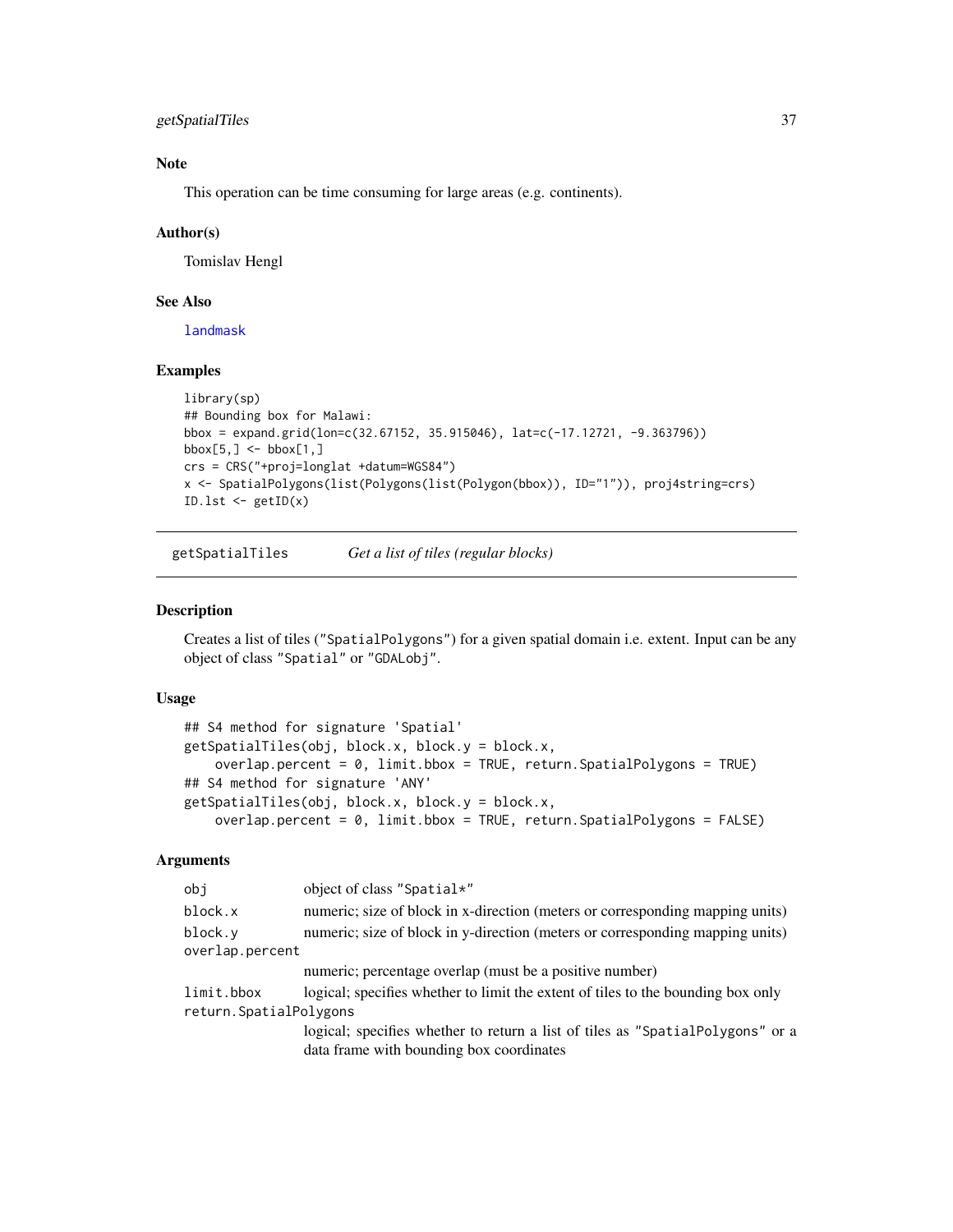## Details

The first output tile starts by default at the lower left corner. getSpatialTiles-method can only be used to generate regular tiles.

## Value

Returns a list of tiles either as a list of "SpatialPolygons" or a data frame with with bounding box coordinates.

#### Author(s)

Tomislav Hengl

# See Also

[tile](#page-80-0), sp::spsample

<span id="page-37-0"></span>GlobalSoilMap-class *A class for GlobalSoilMap soil property maps*

## Description

A class containing predictions of target soil property at six standard depths following the [Global-](http://globalsoilmap.net/)[SoilMap.net specifications:](http://globalsoilmap.net/)  $sd1 = 2.5$  cm  $(0-5)$ ,  $sd2 = 10$  cm  $(5-15)$ ,  $sd3 = 22.5$  cm  $(15-30)$ ,  $sd4$  $= 45$  cm (30–60), sd5 = 80 cm (60–100), sd6 = 150 cm (100–200).

#### Slots

- varname: object of class "character"; abbreviated variable name registered in the Global Soil Data registry
- TimeSpan: object of class "list"; contains begin and end of the sampling period of class "POSIXct"
- sd1: object of class "SpatialPixelsDataFrame"; predictions and variances, or number of realizations of the target variable at depth  $2.5 \text{ cm } (0-5)$
- sd2: object of class "SpatialPixelsDataFrame"; predictions and variances, or number of realizations of the target variable at depth 10 cm (5–15)
- sd3: object of class "SpatialPixelsDataFrame"; predictions and variances, or number of realizations of the target variable at depth 22.5 cm (15–30)
- sd4: object of class "SpatialPixelsDataFrame"; predictions and variances, or number of realizations of the target variable at depth 45 cm (30–60)
- sd5: object of class "SpatialPixelsDataFrame"; predictions and variances, or number of realizations of the target variable at depth 80 cm (60–100)
- sd6: object of class "SpatialPixelsDataFrame"; predictions and variances, or number of realizations of the target variable at depth 150 cm (100–200)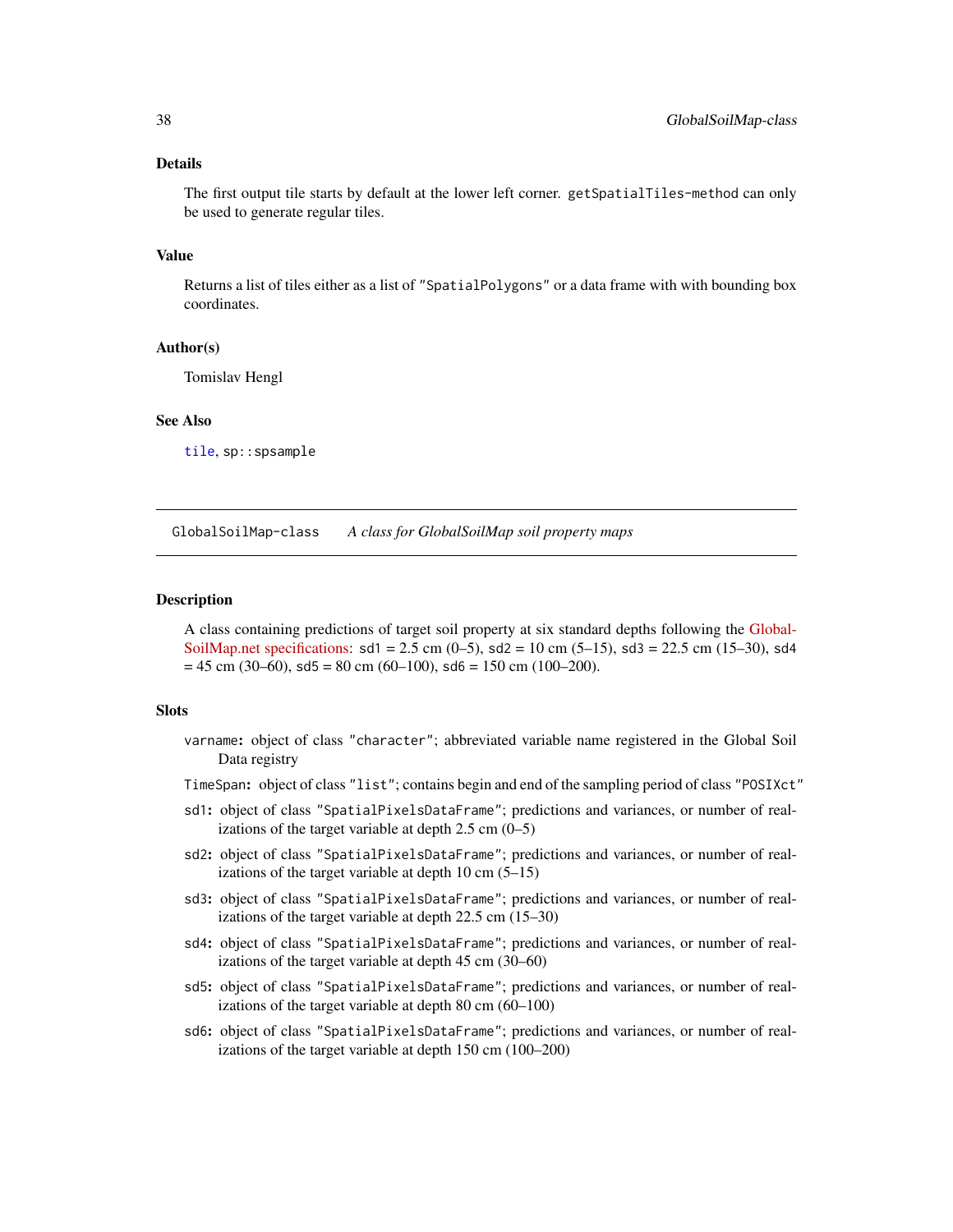## GSIF.env 39

## References

- Hartemink, A. E., Hempel, J., Lagacherie, P., McBratney, A., McKenzie, N., MacMillan, R. A., ... & Zhang, G. L. (2010). [GlobalSoilMap.net — A New Digital Soil Map of the World.](http://dx.doi.org/10.1007/978-90-481-8863-5_33) In Digital Soil Mapping (pp. 423–428). Springer Netherlands.
- Sanchez, P. A., S. Ahamed, F. Carre, A. E. Hartemink, J. Hempel, J. Huising, P. Lagacherie, A. B. McBratney, N. J. McKenzie, M L. de Mendon $\tilde{A}$ §a-Santos, et al., (2009) [Digital Soil](http://dx.doi.org/10.1126/science.1175084) [Map of the World.](http://dx.doi.org/10.1126/science.1175084) Science, 325(5941): 680–681.

## See Also

[SoilGrids-class](#page-64-0), [SpatialComponents-class](#page-66-0), [geosamples-class](#page-34-0)

GSIF.env *GSIF specific environmental variables / paths*

#### Description

Sets the environmental, package specific parameters and settings (URLs, names, default cell size and similar) that can be later on passed to other functions.

## Usage

```
GSIF.env(wps.server = "http://wps.worldgrids.org",
   ref_CRS = "+proj=longlat +datum=WGS84",
   NAfflag = -999999,license_url = "https://creativecommons.org/licenses/by-sa/4.0/",
   project_url = "http://gsif.r-forge.r-project.org/",
   sldepths = c(0, 5, 15, 30, 60, 100, 200),
   stdepths = c(-2.5, -10, -22.5, -45, -80, -150)/100,
   stsize = c(5, 10, 15, 30, 40, 100)/100,
   cellsize = rev(c(6/120, 3/120, 1/120, 1/240, 1/600, 1/1200, 1/3600)),
   REST.server = 'https://rest.soilgrids.org/',
   attributes = c("ORCDRC","PHIHOX","SNDPPT","SLTPPT","CLYPPT",
                   "CFRVOL","CECSOL","BLDFIE","TAXNWRB","TAXOUSDA"),
   TimeSpan = list(begin=as.POSIXct("1950-01-01"), end=as.POSIXct("2005-12-30")),
    show.env = TRUE)
```
## **Arguments**

| wps.server  | character; location of the WPS server                              |
|-------------|--------------------------------------------------------------------|
| ref_CRS     | the referent CRS proj4string ("+proj=longlat +datum=WGS84")        |
| NAflag      | the default missing value flag (usually "-99999")                  |
| license_url | the default license URL                                            |
| project_url | the default location of the package documentation                  |
| sldepths    | numeric; standard depths based on GlobalSoilMap.net specifications |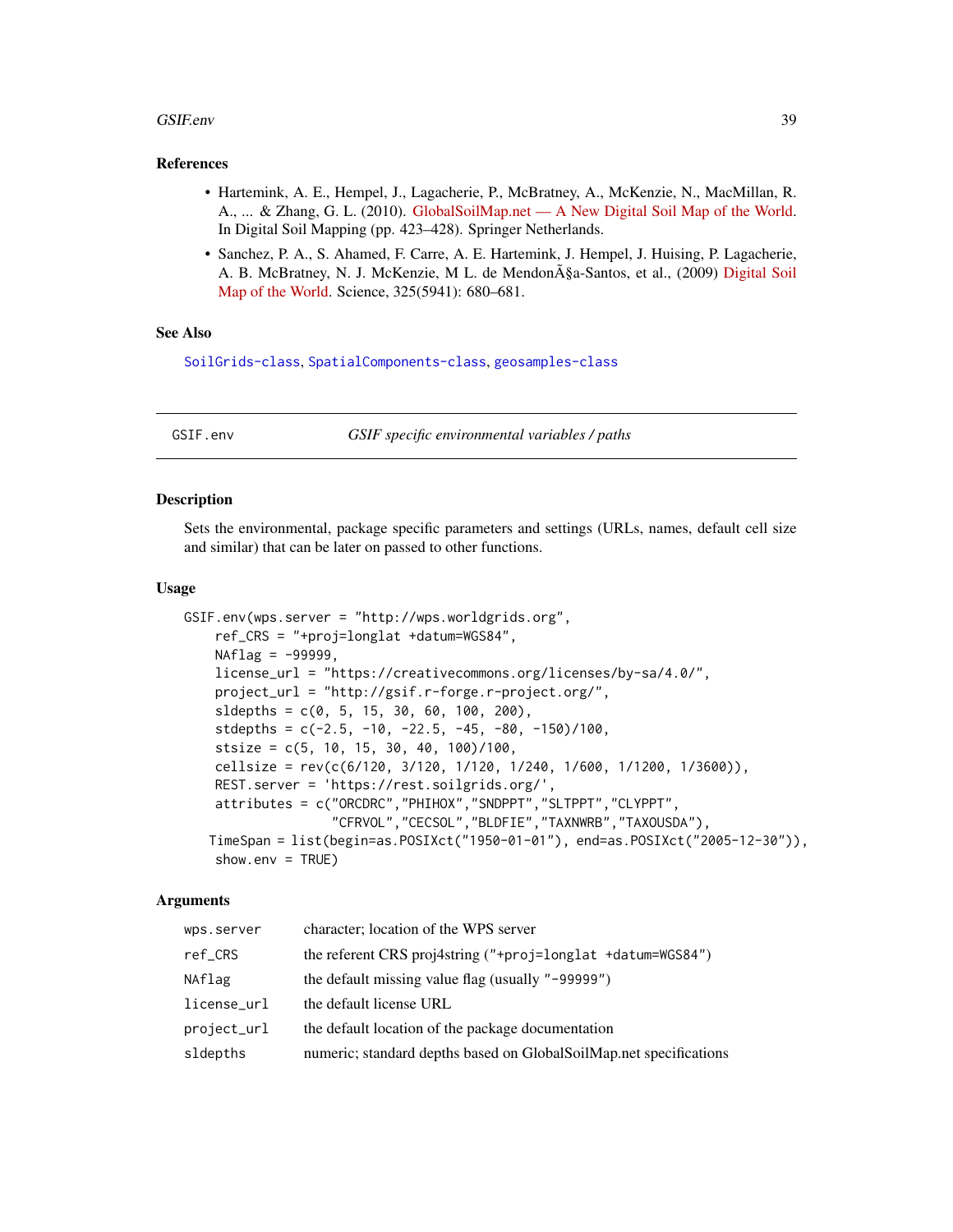| stdepths    | numeric; standard depths at the centre of layer                     |
|-------------|---------------------------------------------------------------------|
| stsize      | numeric; standard horizon thicknesses                               |
| cellsize    | numeric; standard grid cell sizes on WGS84 geographical coordinates |
| REST.server | character; location of the SoilGrids REST service                   |
| attributes  | character; default soil variables of interest                       |
| TimeSpan    | list; default begin end times (temporal coverage of SoilGrids)      |
| show.env    | logical; specify whether to print all environmental parameters      |

#### Note

To further customize the GSIF options, consider putting:

library(GSIF); GSIF.env(..., show.env = FALSE)

in your "/etc/Rprofile.site".

# Author(s)

Tomislav Hengl

# Examples

```
# environmental variables:
GSIF.env()
get("cellsize", envir = GSIF.opts)
```
<span id="page-39-0"></span>gstatModel-class *A class for a geostatistical model*

# Description

A class containing fitted parameters of a geostatistical model to be used to run predictions by regression-kriging. It comprises regression model (e.g. a GLM), variogram model, and observation locations of sampled values used to fit the model.

## Details

Any model passed to the regModel slot must come with generic functions such as residuals, fitted.values, summary, formula and predict.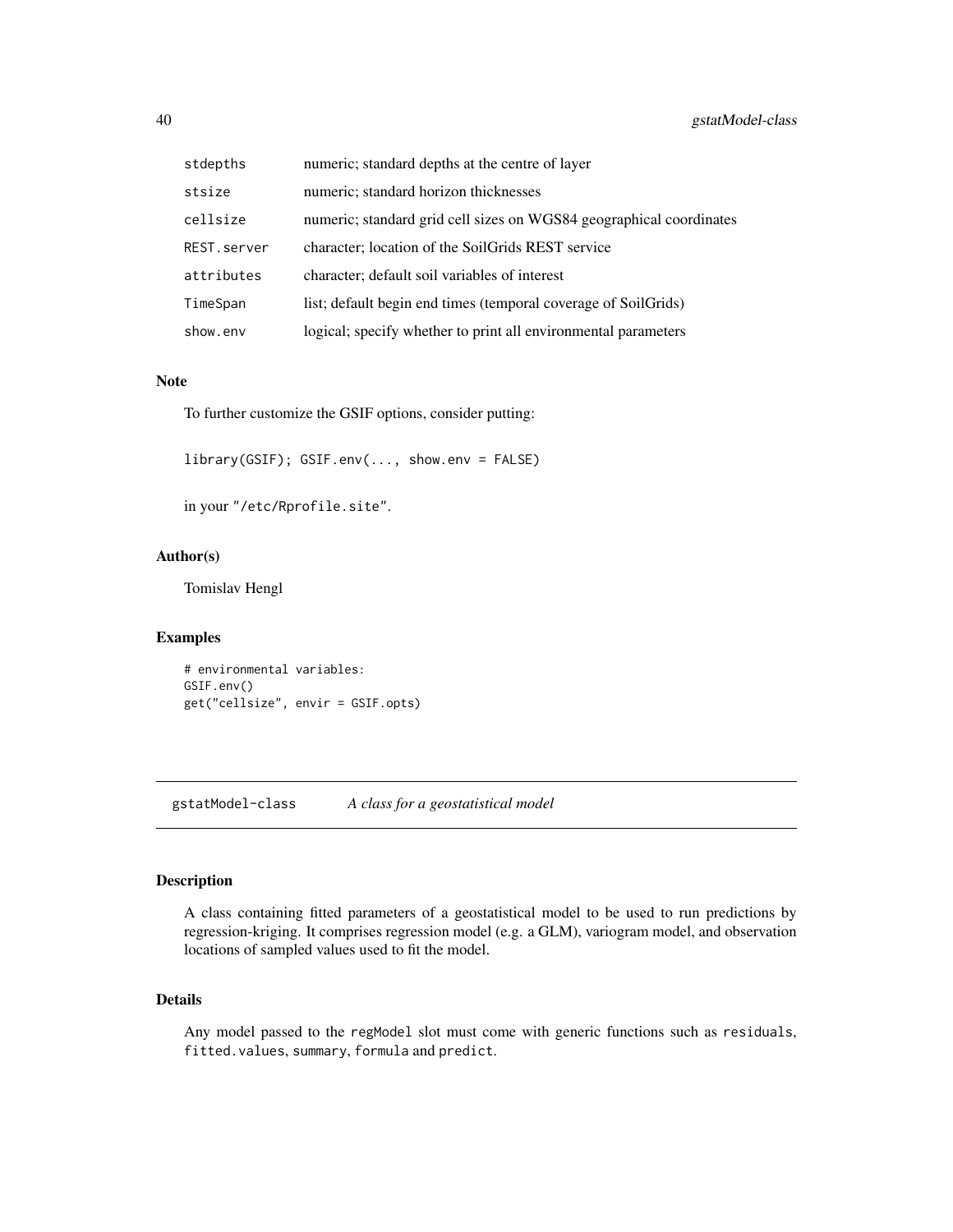## **Slots**

- regModel: object of class "ANY"; output of fitting a generalized linear model (GLM) or any similar regression model
- svgmModel: object of class "data.frame"; sample variogram with semivariances and distances
- vgmModel: object of class "data.frame"; the fitted gstat variogram model parameters containing variogram model, nugget, sill, range and the five anisotropy parameters
- sp: object of class "SpatialPointsDataFrame"; observation locations

## Methods

- predict signature(obj = "gstatModel"): makes predictions for a set of given predictionLocations (gridded maps) at block support corresponding to the cellsize slot in the object of class "SpatialPixelsDataFrame"; to produce predictions at point support, submit the predictionLocations as "SpatialPointsDataFrame"
- validate signature(obj = "gstatModel"): runs *n*-fold cross-validation of the existing gstat-Model (it re-fits the model using existing formula string and model data, then estimates the mapping error at validation locations)
- plot signature(obj = "gstatModel",  $\dots$ ): plots goodness of fit and variogram model

#### Note

"SpatialPredictions" saves results of predictions for a single target variable, which can be of type numeric or factor. Multiple variables can be combined into a list. When using nsim argument with the predict method, the output result will be of type:

plotKML::RasterBrickSimulations-class

i.e. *N* number of equiprobable realizations. To generate an object of type:

plotKML::SpatialPredictions-class

set  $nsim = 0$ .

# Author(s)

Tomislav Hengl and Gerard B.M. Heuvelink

# See Also

```
predict.gstatModel, test.gstatModel, plotKML::SpatialPredictions-class, plotKML::RasterBrickSimulations-class,
gstat::gstat, stats::glm
```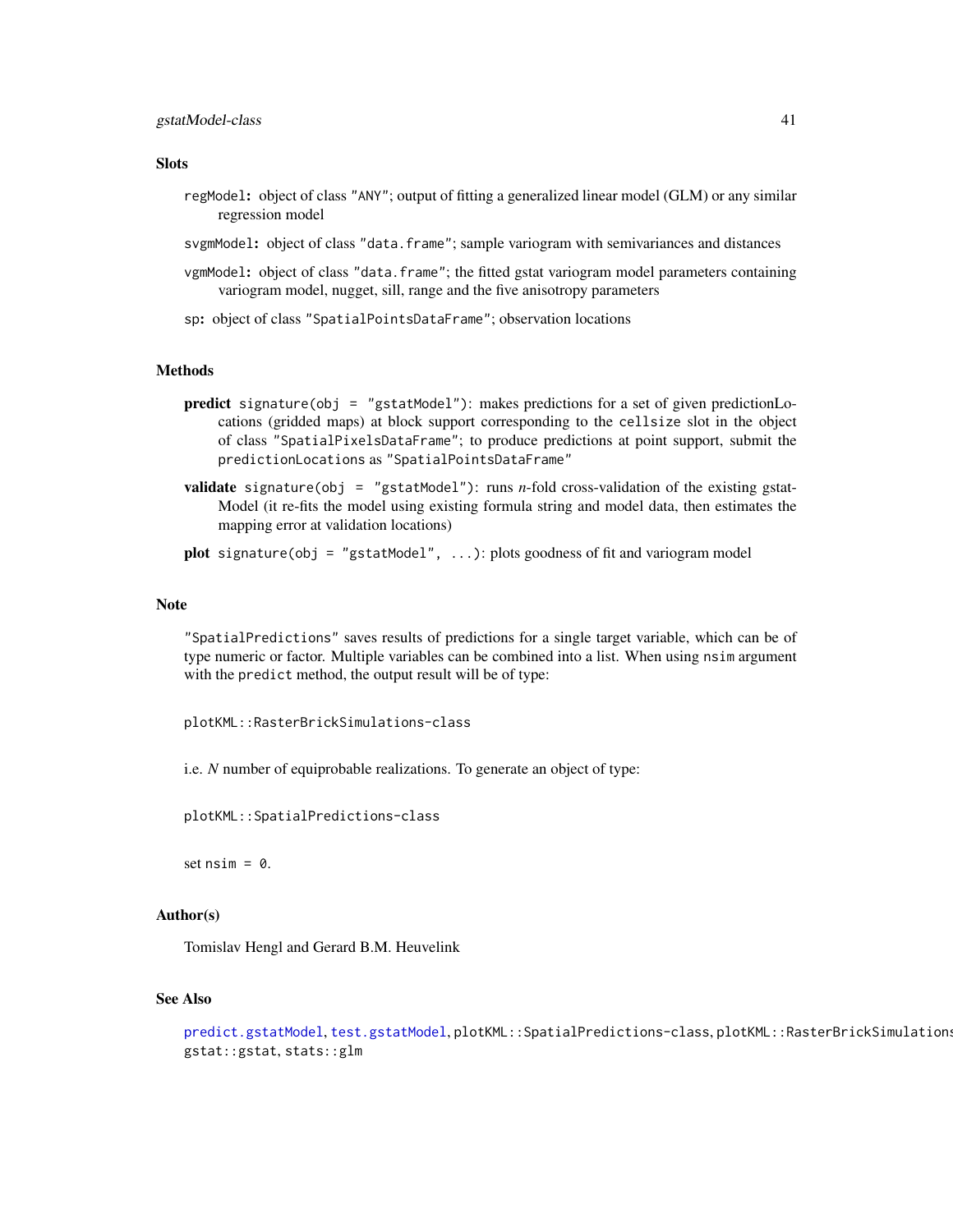## Examples

```
## load observations:
library(plotKML)
library(sp)
library(maptools)
demo(meuse, echo=FALSE)
data(meuse)
coordinates(meuse) <- ~x+y
proj4string(meuse) <- CRS("+init=epsg:28992")
## load grids:
data(meuse.grid)
coordinates(meuse.grid) <- ~x+y
gridded(meuse.grid) <- TRUE
proj4string(meuse.grid) <- CRS("+init=epsg:28992")
## fit a model:
omm <- fit.gstatModel(meuse, om~dist+ffreq,
  fit.family=gaussian(link="log"), meuse.grid)
plot(omm)
## produce SpatialPredictions:
om.rk <- predict(omm, predictionLocations = meuse.grid)
plot(om.rk)
## run a proper cross-validation:
rk.cv <- validate(omm)
## RMSE:
sqrt(mean((rk.cv$validation$var1.pred-rk.cv$validation$observed)^2))
```
#### isis *ISRIC Soil Information System*

## Description

[ISRIC's collection of global soil monoliths](http://www.isric.org) that represent the main soil reference groups of the World Reference Base for Soil Resources (WRB). Includes some 950 monoliths (785 with coordinates) from over 70 countries with detailed soil profile and environmental data.

#### Usage

data(isis)

## Format

The isis data set contains two data frames — sites and horizons. Sites table contains the following columns:

SOURCEID factor; unique ISIS code

LONWGS84 numeric; longitude in decimal degrees on the WGS84 datum

LATWGS84 numeric; latitude in decimal degrees on the WGS84 datum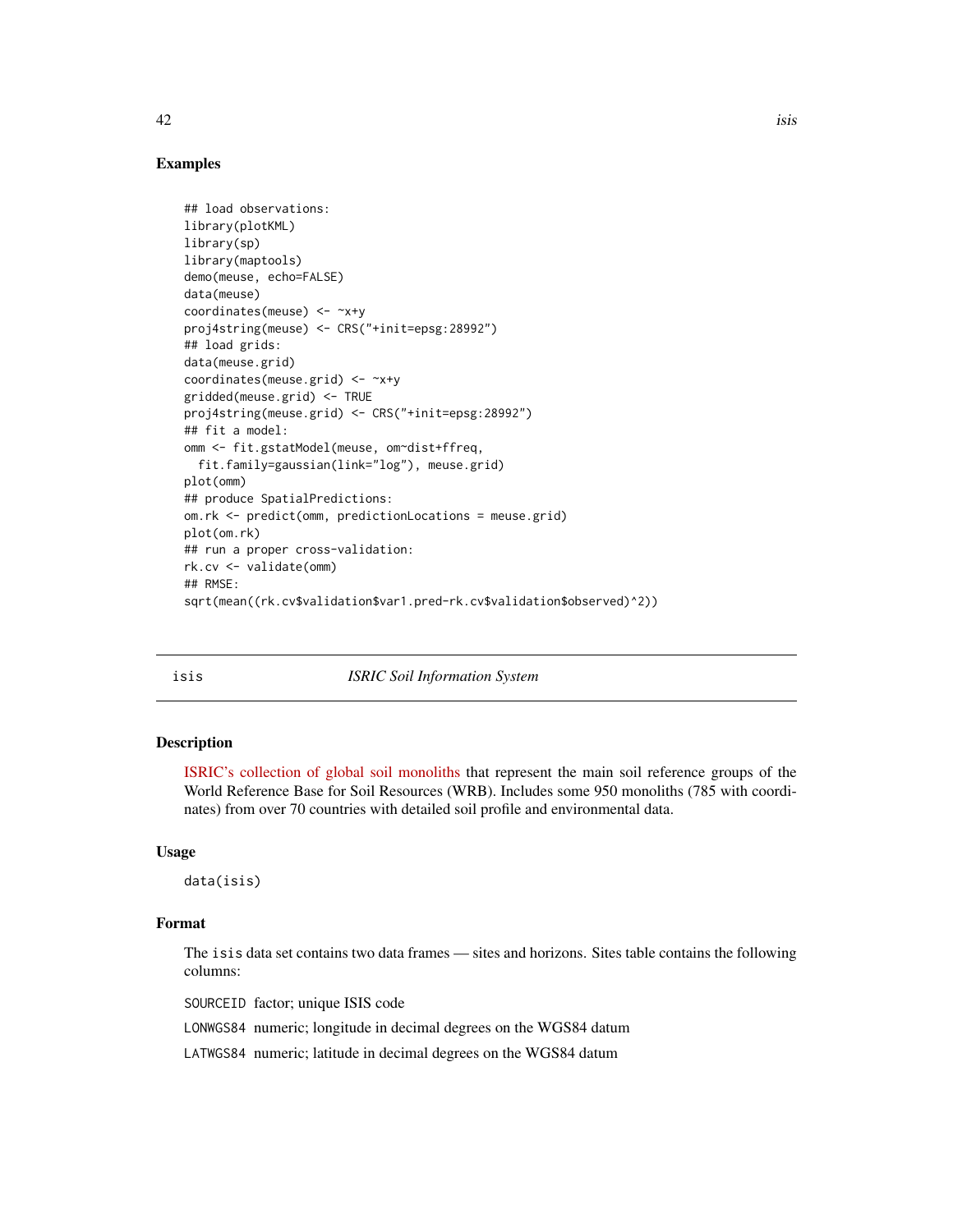isis 43

TIMESTRR Date; the date on which this particular soil was described or sampled TAXGWRB factor; soil group based on the WRB classification system TAXNUSDA factor; Keys to Soil Taxonomy taxon name e.g. "Natraqualf" BDRICM numeric; depth to bedrock (R horizon) if observed SOURCEDB factor; source data base Horizons table contains the following columns: SOURCEID factor; unique ISIS code UHDICM numeric; upper horizon depth from the surface in cm LHDICM numeric; lower horizon depth from the surface in cm CRFVOL numeric; volume percentage of coarse fragments (> 2 mm) PHIHOX numeric; pH index measured in water solution PHIKCL numeric; pH index measured in KCl solution ORCDRC numeric; soil organic carbon content in permilles SNDPPT numeric; weight percentage of the sand particles (0.05–2 mm) SLTPPT numeric; weight percentage of the silt particles (0.0002–0.05 mm) CLYPPT numeric; weight percentage of the clay particles (<0.0002 mm) CEC numeric; Cation Exchange Capacity in cmol+/kg BLD bulk density in tonnes per cubic-meter

# Author(s)

[ISRIC — World Soil Information](http://www.isric.org)

## Examples

```
library(rgdal)
library(sp)
data(isis)
sites <- isis$sites
coordinates(sites) <- ~ LONWGS84 + LATWGS84
proj4string(sites) <- "+proj=longlat +datum=WGS84"
## Not run:
## obtain country borders:
library(maps)
country.m = map('world', plot=FALSE, fill=TRUE)
IDs <- sapply(strsplit(country.m$names, ":"), function(x) x[1])
require(maptools)
country <- as(map2SpatialPolygons(country.m, IDs=IDs), "SpatialLines")
proj4string(country) = "+proj=longlat +datum=WGS84"
## overlay and plot points and maps:
plot(country, col="darkgrey")
points(sites, pch=21, bg="red", cex=.6, col="black")
```
## End(Not run)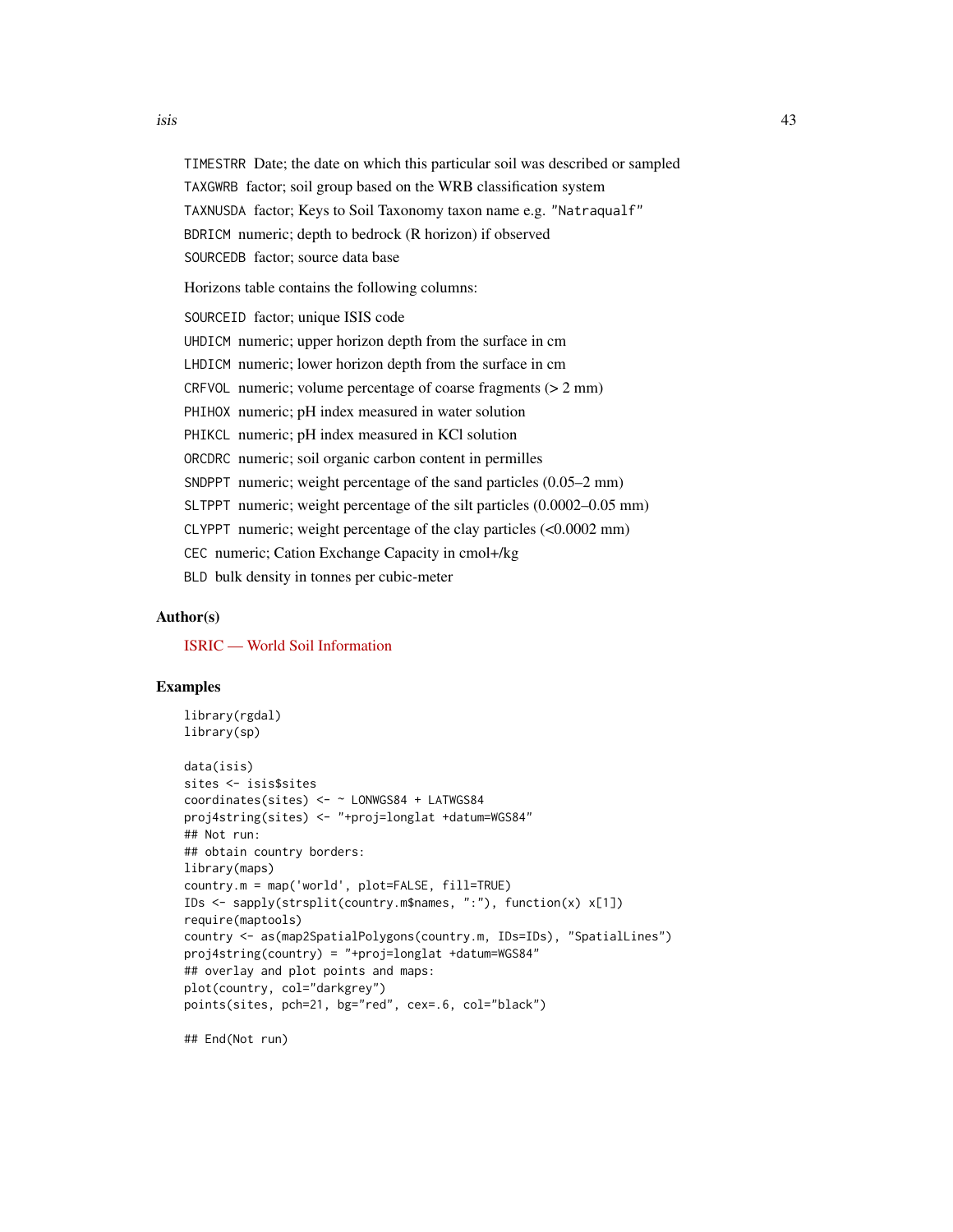<span id="page-43-0"></span>

## **Description**

Land mask showing the 1-degree cells (about 19 thousand in total) in the geographical coordinates, and the productive soils mask (areas with a positive Leaf Area Index at least once in the period 2002–2011). The land mask is based on the [Global Self-consistent, Hierarchical, High-resolution](https://en.wikipedia.org/wiki/GSHHG) [Shoreline Database](https://en.wikipedia.org/wiki/GSHHG) data (GSHHS 2.1), the productive soils mask on the MODIS Leaf Area Index monthtly product [\(MOD15A2\)](https://lpdaac.usgs.gov/products/modis_products_table), and the water mask is based on the [MOD44W](http://glcf.umd.edu/data/watermask/) product. The map of the Keys to Soil Taxonomy soil suborders of the world at 20 km is based on the [USDA-NRCS map](http://www.nrcs.usda.gov/) [of the global soil regions.](http://www.nrcs.usda.gov/)

## Usage

data(landmask)

#### Format

landmask data set is a data frame with the following columns:

mask percent; land mask value

soilmask boolean; soil mask value

watermask percent; water mask value

Lon\_it indication of the longitude quadrant (W or E)

Lat\_it indication of the latitude quadrant  $(S \text{ or } N)$ 

cell\_id cell id code e.g. W79\_N83

x longitudes of the center of the grid nodes

y latitudes of the center of the grid nodes

landmask20km data set is an object of class SpatialGridDataFrame with the following columns:

mask percent; land mask value

suborder factor; Keys to Soil Taxonomy suborder class e.g. Histels, Udolls, Calcids, ...

soilmask factor; global soil mask map based on the land cover classes (see: [SMKISR3\)](http://worldgrids.org)

# Note

The land mask has been generated from the layer GSHHS\_shp/h/GSHHS\_h\_L1.shp (level-1 boundaries).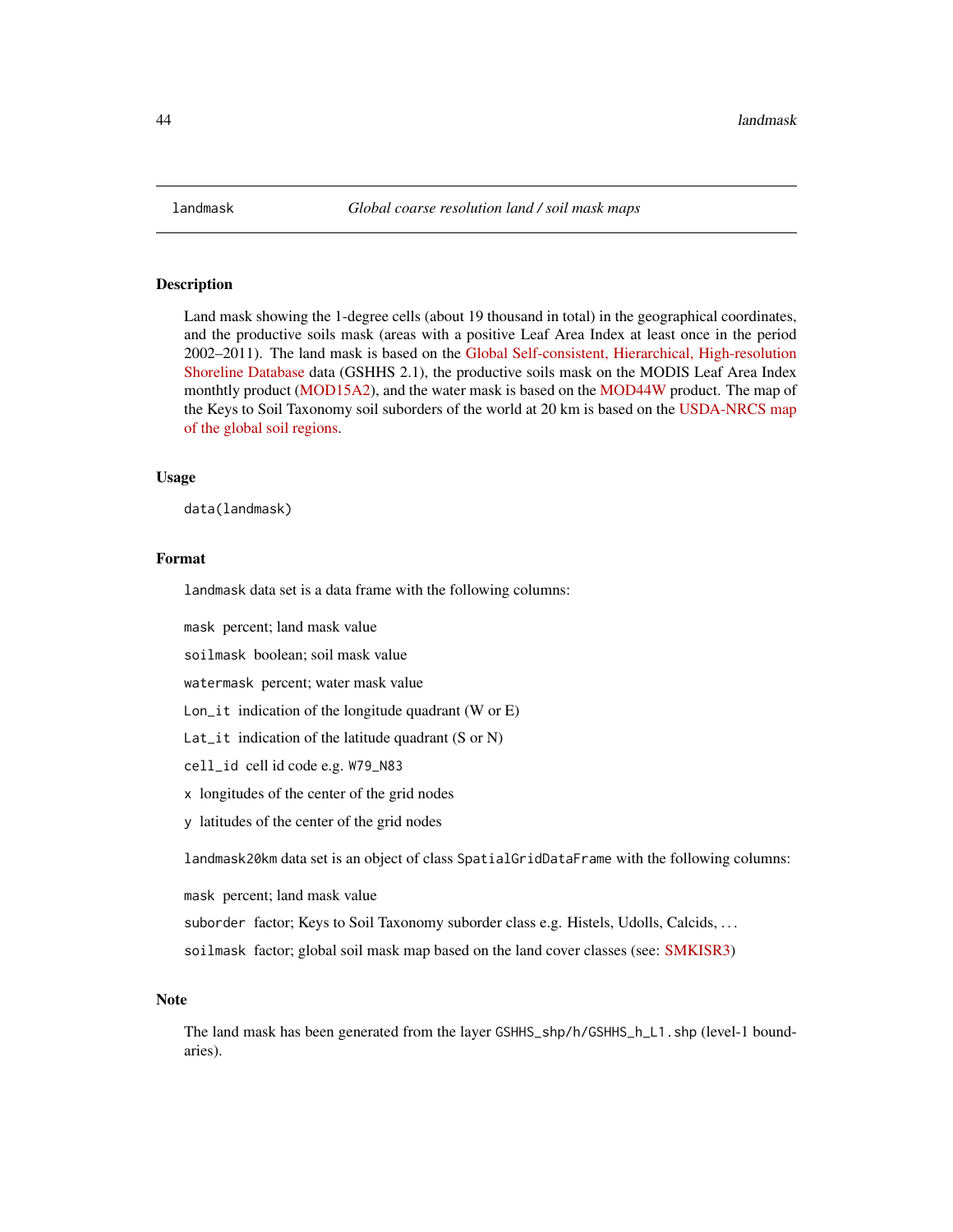# References

- Carroll, M., Townshend, J., DiMiceli, C., Noojipady, P., Sohlberg, R. (2009) [A New Global](http://dx.doi.org/10.1080/17538940902951401) [Raster Water Mask at 250 Meter Resolution.](http://dx.doi.org/10.1080/17538940902951401) International Journal of Digital Earth, 2(4).
- Global Self-consistent, Hierarchical, High-resolution Shoreline Database ([http://en.wikipe](http://en.wikipedia.org/wiki/GSHHS)dia. [org/wiki/GSHHS](http://en.wikipedia.org/wiki/GSHHS))
- USDA-NRCS Global Soil Regions Map (<http://www.nrcs.usda.gov/>)
- Savtchenko, A., D. Ouzounov, S. Ahmad, J. Acker, G. Leptoukh, J. Koziana, and D. Nickless, (2004) [Terra and Aqua MODIS products available from NASA GES DAAC.](http://dx.doi.org/10.1016/j.asr.2004.03.012) Advances in Space Research 34(4), 710-714.
- Wessel, P., Smith, W.H.F., (1996) [A Global Self-consistent, Hierarchical, High-resolution](http://dx.doi.org/10.1029/96JB00104) [Shoreline Database.](http://dx.doi.org/10.1029/96JB00104) Journal of Geophysical Research, 101, 8741-8743.

#### See Also

rworldmap::rworldmapExamples, maps::map

# Examples

```
library(rgdal)
library(sp)
data(landmask)
gridded(landmask) <- ~x+y
proj4string(landmask) <- "+proj=longlat +datum=WGS84"
## Not run: ## plot maps:
library(maps)
country.m = map('world', plot=FALSE, fill=TRUE)
IDs <- sapply(strsplit(country.m$names, ":"), function(x) x[1])
library(maptools)
country <- as(map2SpatialPolygons(country.m, IDs=IDs), "SpatialLines")
spplot(landmask["mask"], col.regions="grey", sp.layout=list("sp.lines", country))
spplot(landmask["soilmask"], col.regions="grey", sp.layout=list("sp.lines", country))
## End(Not run)
## also available in the Robinson projection at 20 km grid:
data(landmask20km)
image(landmask20km[1])
```
summary(landmask20km\$suborder) summary(landmask20km\$soilmask)

LRI *Limiting Rootability*

## **Description**

Derive Limiting Rootability using observed soil properties at at least three depths.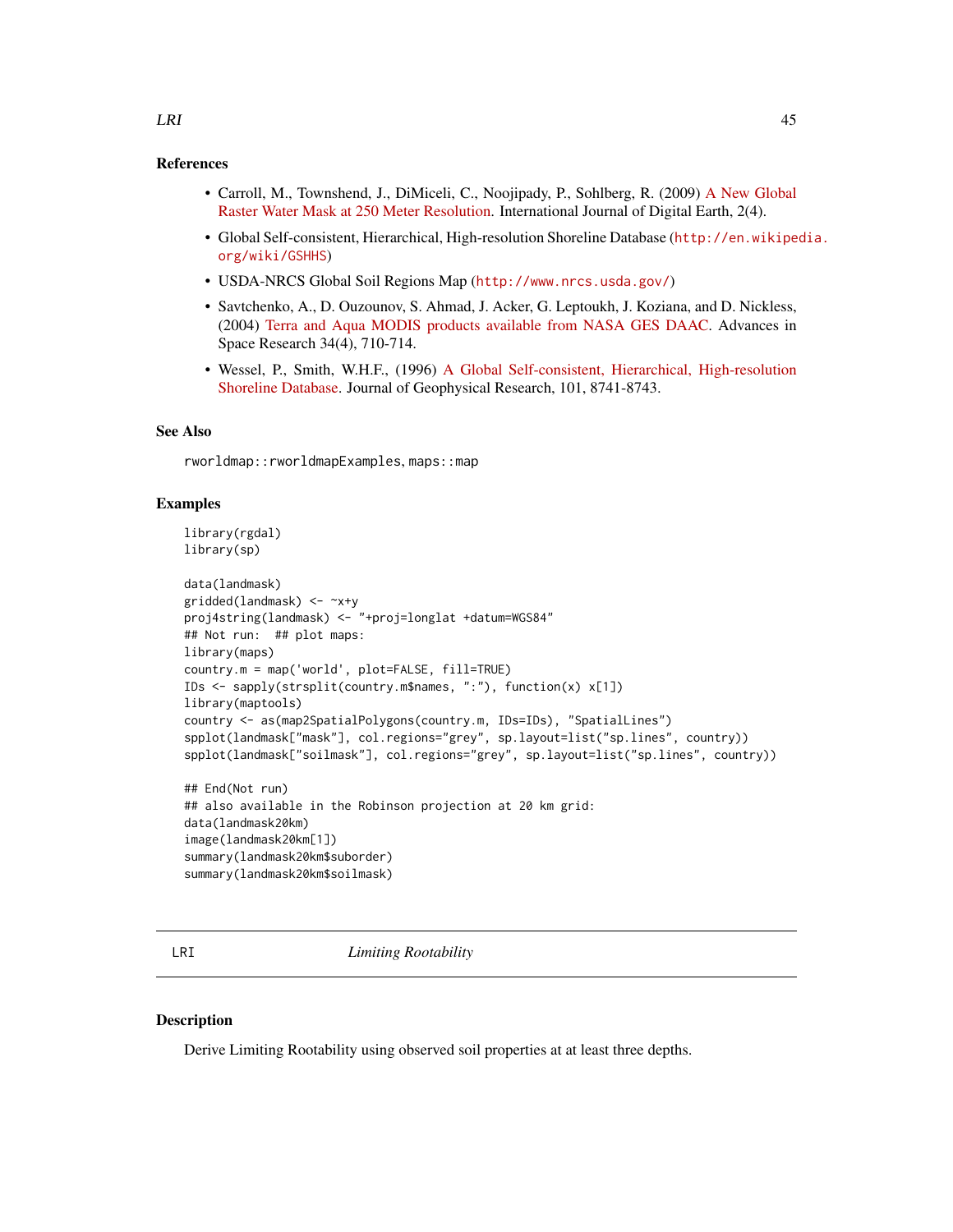# Usage

```
LRI(UHDICM, LHDICM, SNDPPT, SLTPPT, CLYPPT, CRFVOL, BLD,
   ORCDRC, ECN, CEC, ENA, EACKCL, EXB, PHIHOX, CRB, GYP, tetaS,
   fix.values=TRUE, thresholds, print.thresholds=FALSE)
```
# Arguments

| <b>UHDICM</b>    | numeric; upper horizon depth in cm                                                                                                                                                                                                                                                                                                                                                                                                                                       |
|------------------|--------------------------------------------------------------------------------------------------------------------------------------------------------------------------------------------------------------------------------------------------------------------------------------------------------------------------------------------------------------------------------------------------------------------------------------------------------------------------|
| LHDICM           | numeric; lower horizon depth in cm                                                                                                                                                                                                                                                                                                                                                                                                                                       |
| <b>SNDPPT</b>    | numeric; sand content in percent                                                                                                                                                                                                                                                                                                                                                                                                                                         |
| <b>SLTPPT</b>    | numeric; silt content in percent                                                                                                                                                                                                                                                                                                                                                                                                                                         |
| <b>CLYPPT</b>    | numeric; clay content in percent                                                                                                                                                                                                                                                                                                                                                                                                                                         |
| CRFVOL           | numeric; volume percentage of coarse fragments $(> 2 \text{ mm})$                                                                                                                                                                                                                                                                                                                                                                                                        |
| <b>BLD</b>       | numeric; bulk density in kg per cubic-meter for the horizon/solum                                                                                                                                                                                                                                                                                                                                                                                                        |
| ORCDRC           | numeric; soil organic carbon concentration in permille or g per kg                                                                                                                                                                                                                                                                                                                                                                                                       |
| <b>ECN</b>       | numeric; electrical conductivity in dS per m                                                                                                                                                                                                                                                                                                                                                                                                                             |
| <b>CEC</b>       | numeric; Cation Exchange Capacity in cmol per kilogram                                                                                                                                                                                                                                                                                                                                                                                                                   |
| <b>ENA</b>       | numeric; exchangable Na in cmol per kilogram                                                                                                                                                                                                                                                                                                                                                                                                                             |
| <b>EACKCL</b>    | numeric; exchangable acidity in cmol per kilogram                                                                                                                                                                                                                                                                                                                                                                                                                        |
| EXB              | numeric; exchangable bases in cmol per kilogram                                                                                                                                                                                                                                                                                                                                                                                                                          |
| PHIHOX           | numeric; soil pH in water suspension                                                                                                                                                                                                                                                                                                                                                                                                                                     |
| <b>CRB</b>       | numeric; CaCO3 (carbonates) in g per kg                                                                                                                                                                                                                                                                                                                                                                                                                                  |
| <b>GYP</b>       | numeric; CaSO4 (gypsum) in g per kg                                                                                                                                                                                                                                                                                                                                                                                                                                      |
| tetaS            | numeric; volumetric percentage (optional; if not provided it will be derived us-<br>ing the AWCPTF Pedo-Transfer Function)                                                                                                                                                                                                                                                                                                                                               |
| fix.values       | logical; specifies whether to correct values of textures and bulk density to avoid<br>creating nonsensical values                                                                                                                                                                                                                                                                                                                                                        |
| thresholds       | data.frame; optional table containing threshold values for "CRFVOL", "tetaS"<br>(volumetric percentage), "BLD.f" (clay-adjusted BLD), "SNDPPT", "CLY.d" (dif-<br>ference in clay between horizons), "SND.d" (difference in sand between hori-<br>zons), "PHIHOX.L" (lower limits for pH), "PHIHOX.H" (upper limits for pH),<br>"ECN", "ENA. f" (exchangable saturated Na), "ENA", "EACKCL. f" (exchangable<br>saturated acidity), "CRB" (carbonates), and "GYP" (gypsum) |
| print.thresholds |                                                                                                                                                                                                                                                                                                                                                                                                                                                                          |

logical; specifies whether to attach the threshold values to the output object

# Value

Returns a vector with TRUE / FALSE values where FALSE indicates rooting not possible. Threshold values used to derive Limiting Rootability scores are set based on common soil agricultural productivity tresholds (e.g. in this case for maize), and can be adjusted via the thresholds argument. This functions also accounts for textural changes (sudden changes in sand and clay content) and saturated water content.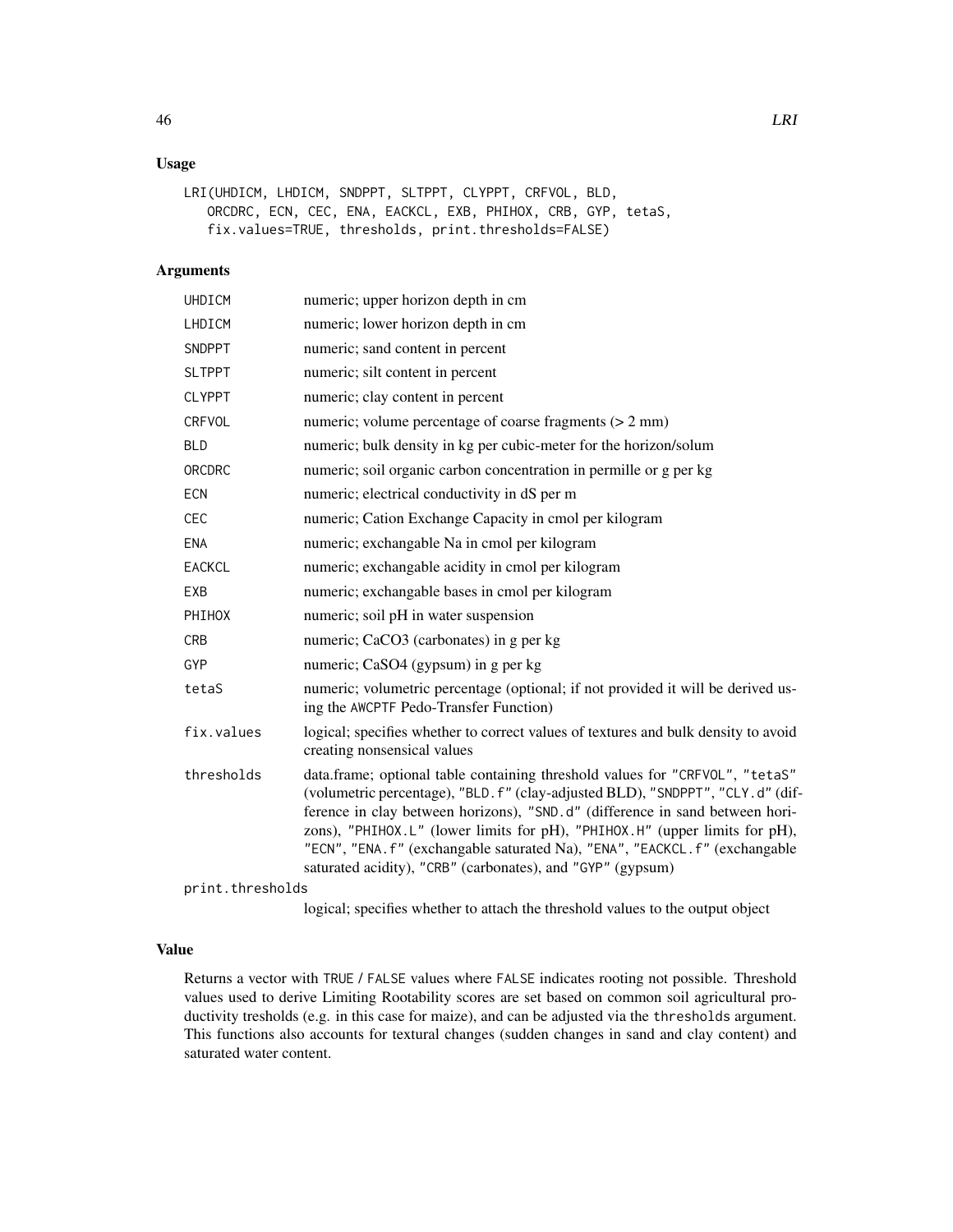# Note

Horizons need to be sorted by depth e.g. 0-5, 5-15, 15-30... For each soil property at least three depths are needed otherwise the function reports an error. Missing values are automatically replaced using smoothing splines.

## Author(s)

Johan Leenaars and Maria Ruiperez Gonzalez

## References

- Driessen, P. M., & Konijn, N. T. (1992) Land-use systems analysis. Wageningen Agricultural University.
- Rijsberman, F. R., & Wolman, M. G. (1985) Effect of erosion on soil productivity: an international comparison. Journal of soil and water conservation, 40(4), 349-354.

#### See Also

#### [AWCPTF](#page-9-0), [ERDICM](#page-20-0)

## Examples

```
## sample profile from Nigeria (ISRIC:NG0017):
UHDICM = c(0, 18, 36, 65, 87, 127)
LHDICM = c(18, 36, 65, 87, 127, 181)
SNDPPT = c(66, 70, 54, 43, 35, 47)
SLTPPT = c(13, 11, 14, 14, 18, 23)
CLYPPT = c(21, 19, 32, 43, 47, 30)
CRFVOL = c(17, 72, 73, 54, 19, 17)
BLD = c(1.57, 1.60, 1.52, 1.50, 1.40, 1.42)*1000
PHIHOX = c(6.5, 6.9, 6.5, 6.2, 6.2, 6.0)
CEC = c(9.3, 4.5, 6.0, 8.0, 9.4, 10.9)ENA = c(0.1, 0.1, 0.1, 0.1, 0.1, 0.2)
EACKCL = c(0.1, 0.1, 0.1, NA, NA, 0.5)EXB = c(8.9, 4.0, 5.7, 7.4, 8.9, 10.4)
ORCDRC = c(18.4, 4.4, 3.6, 3.6, 3.2, 1.2)
x <- LRI(UHDICM=UHDICM, LHDICM=LHDICM, SNDPPT=SNDPPT,
   SLTPPT=SLTPPT, CLYPPT=CLYPPT, CRFVOL=CRFVOL,
   BLD=BLD, ORCDRC=ORCDRC, CEC=CEC, ENA=ENA, EACKCL=EACKCL,
   EXB=EXB, PHIHOX=PHIHOX, print.thresholds=TRUE)
x
## Most limiting: BLD.f and CRFVOL, but nothing < 20
## Effective Rootable Depth:
sel <- x==FALSE
if(!all(sel==FALSE)){
  UHDICM[which(sel==TRUE)[1]]
} else {
  max(LHDICM)
}
```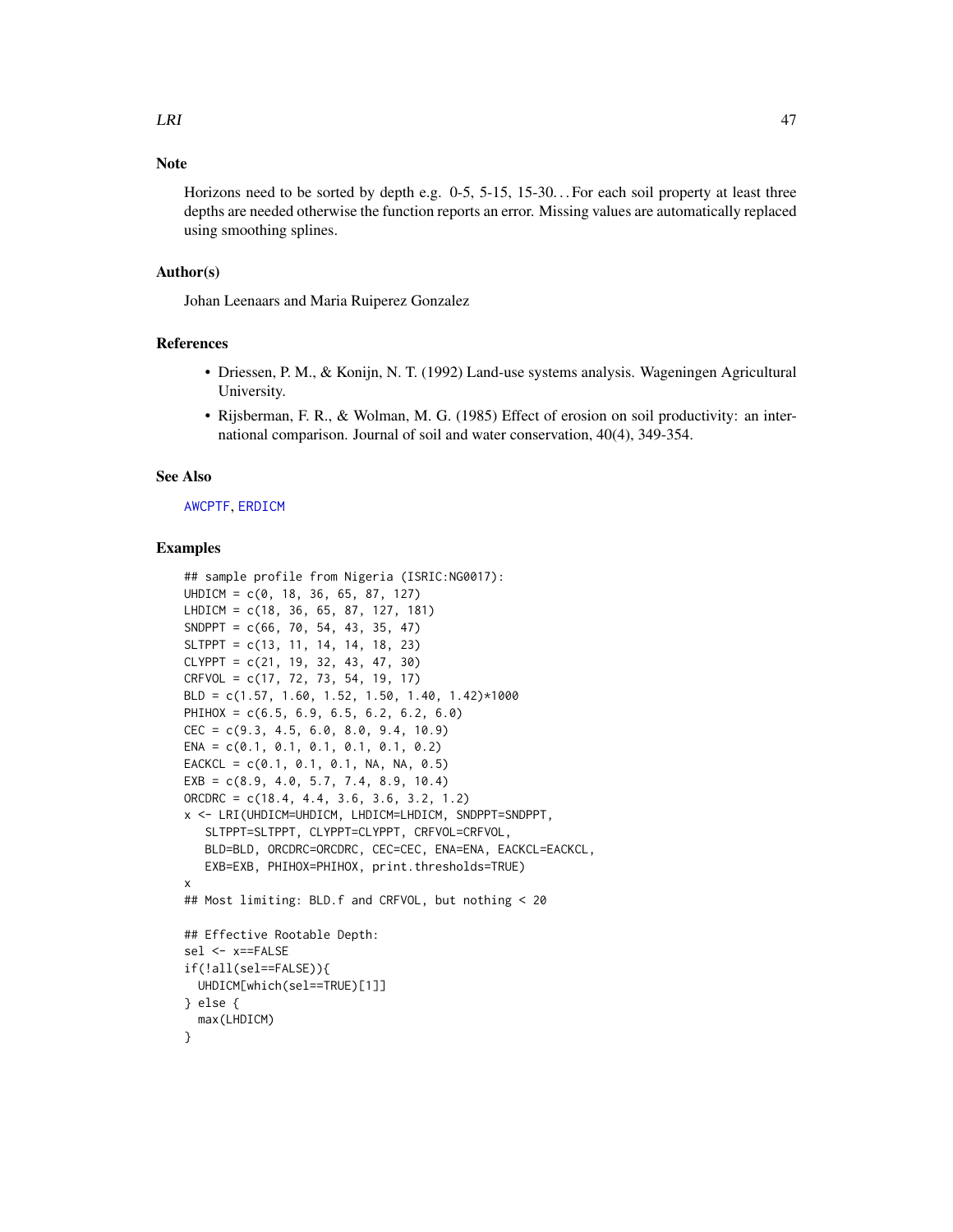```
xI \leq -attr(x, "minimum.LRI")## derive Effective rooting depth:
ERDICM(UHDICM=UHDICM, LHDICM=LHDICM, minimum.LRI=xI, DRAINFAO="M")
```
make.3Dgrid *Methods to prepare 3D prediction locations*

## Description

Generates a list of objects of type "SpatialPixelsDataFrame" with longitude, latitude and altitude coordinates (these names are used by default for compatibility with the [geosamples-class](#page-34-0)).

#### Usage

```
## S4 method for signature 'SpatialPixelsDataFrame'
make.3Dgrid(obj,
      proj4s = get("ref_CRS", envir = GSIF.opts),
      pixsize = get("cellsize", envir = GSIF.opts)[2],
      resampling_method = "bilinear",
      NAflag = get("NAflag", envir = GSIF.opts),
      stdepths = get("stdepths", envir = GSIF.opts),
      tmp.file = TRUE, show.output.in.console = TRUE, ...)## S4 method for signature 'RasterBrick'
make.3Dgrid(obj,
      proj4s = get("ref_CRS", envir = GSIF.opts),
      pixsize = get("cellsize", envir = GSIF.opts)[2],
      resampling_method = "bilinear",
      NAflag = get("NAflag", envir = GSIF.opts),
      stdepths = get("stdepths", envir = GSIF.opts),
      tmp.file = TRUE, show.output.in.console = TRUE, ...)
```
#### **Arguments**

| obi                    | object of class "SpatialPixelsDataFrame" or "RasterBrick"                                             |  |
|------------------------|-------------------------------------------------------------------------------------------------------|--|
| proj4s                 | character; proj4string describing the target coordinate system                                        |  |
| pixsize                | grid cell size in decimal degrees (set by default at 1/1200 (0.0008333333 or 100<br>m around equator) |  |
| resampling_method      |                                                                                                       |  |
|                        | character; resampling method to be passed the reprojection algorithm                                  |  |
| NAflag                 | character; missing value flag                                                                         |  |
| stdepths               | numeric; list of standard depths                                                                      |  |
| tmp.file               | logical; specifies whether a temporary file name should be generated                                  |  |
| show.output.on.console |                                                                                                       |  |
|                        | logical; specifies whether to print out the progress                                                  |  |
| $\ddotsc$              | optional arguments that can be passed to the reprojetion algorithm                                    |  |
|                        |                                                                                                       |  |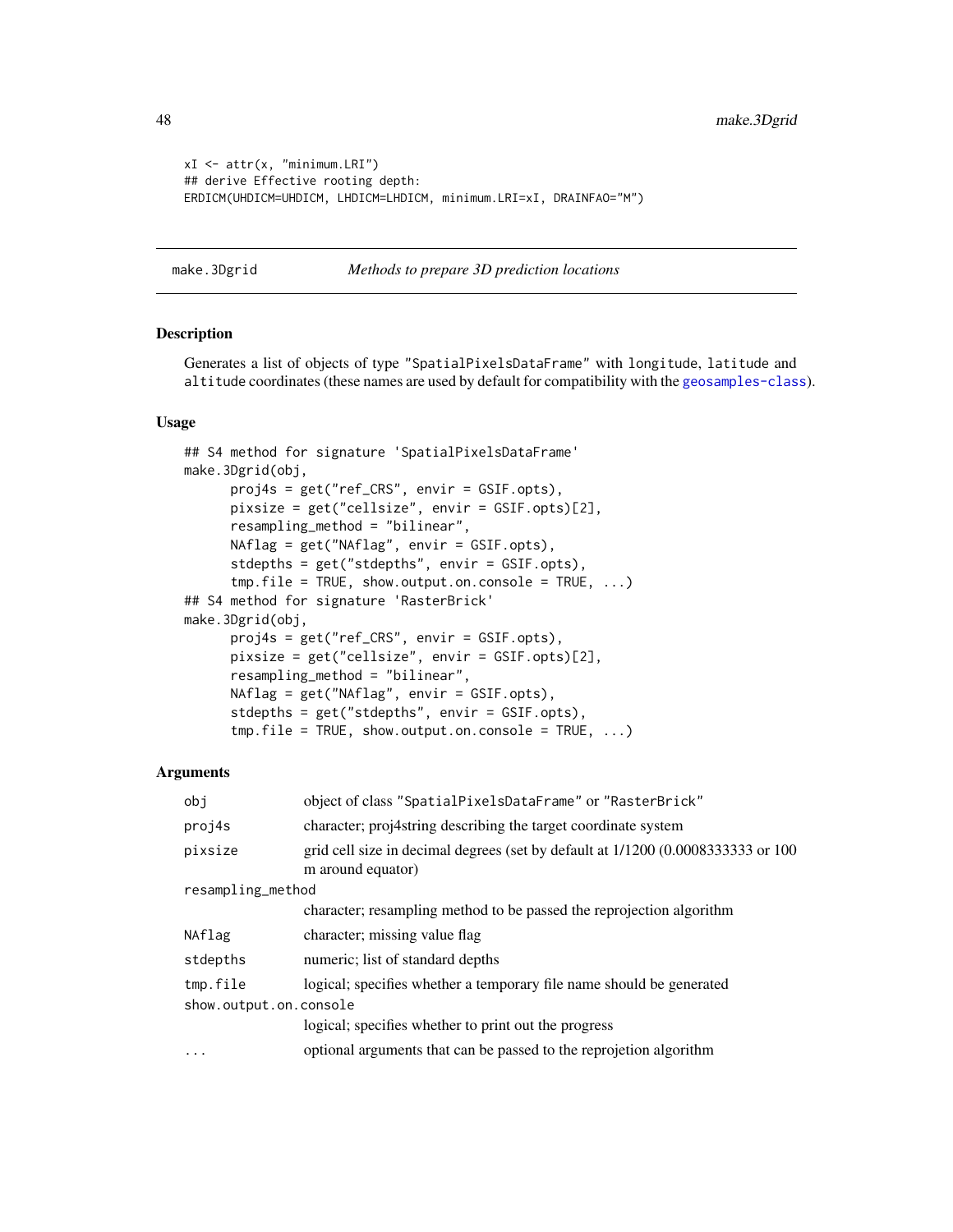# make.3Dgrid 49

## Value

The output is list of objects of class "SpatialPixelsDataFrame" where the number of elements in the list corresponds to the number of standard depths.

## **Note**

If the input object is of class "SpatialPixelsDataFrame", the method by default uses FWTools (warp command) to resample grids, otherwise the raster::projectRaster command is passed. [FWTools](http://fwtools.maptools.org/) must be installed separately.

Note: this operation can be time consuming for large areas (e.g. » 1e6 pixels).

# Author(s)

Tomislav Hengl

## References

- Bivand, R.S., Pebesma, E.J., and G?mez-Rubio, V., (2008) [Applied Spatial Data Analysis](http://www.asdar-book.org/) [with R.](http://www.asdar-book.org/) Springer, 378 p.
- FWTools (<http://fwtools.maptools.org>)
- gdalUtils package (<https://CRAN.R-project.org/package=gdalUtils>)
- Raster package (<https://CRAN.R-project.org/package=raster>)

## See Also

[spc](#page-68-0), [geosamples-class](#page-34-0), plotKML::reproject

## Examples

```
## grids Ebergotzen:
library(plotKML)
library(rgdal)
library(raster)
data(eberg_grid)
gridded(eberg_grid) <- ~x+y
proj4string(eberg_grid) <- CRS("+init=epsg:31467")
## convert to spatial components:
formulaString <- ~ PRMGEO6+DEMSRT6+TWISRT6+TIRAST6
eberg_spc <- spc(eberg_grid, formulaString)
## create 3D locations in the original coordinate system:
eberg_3Dxy <- sp3D(eberg_spc@predicted)
## Not run: ## wrapper function to create 3D locations in the default WGS84 system:
eberg_3D <- make.3Dgrid(eberg_spc@predicted)
image(eberg_3D[[1]]["PC1"])
## downscale 100 m resolution imagery to 25 m:
data(eberg_grid25)
gridded(eberg_grid25) <- ~x+y
proj4string(eberg_grid25) <- CRS("+init=epsg:31467")
eberg_grid25@data <- cbind(eberg_grid25@data,
```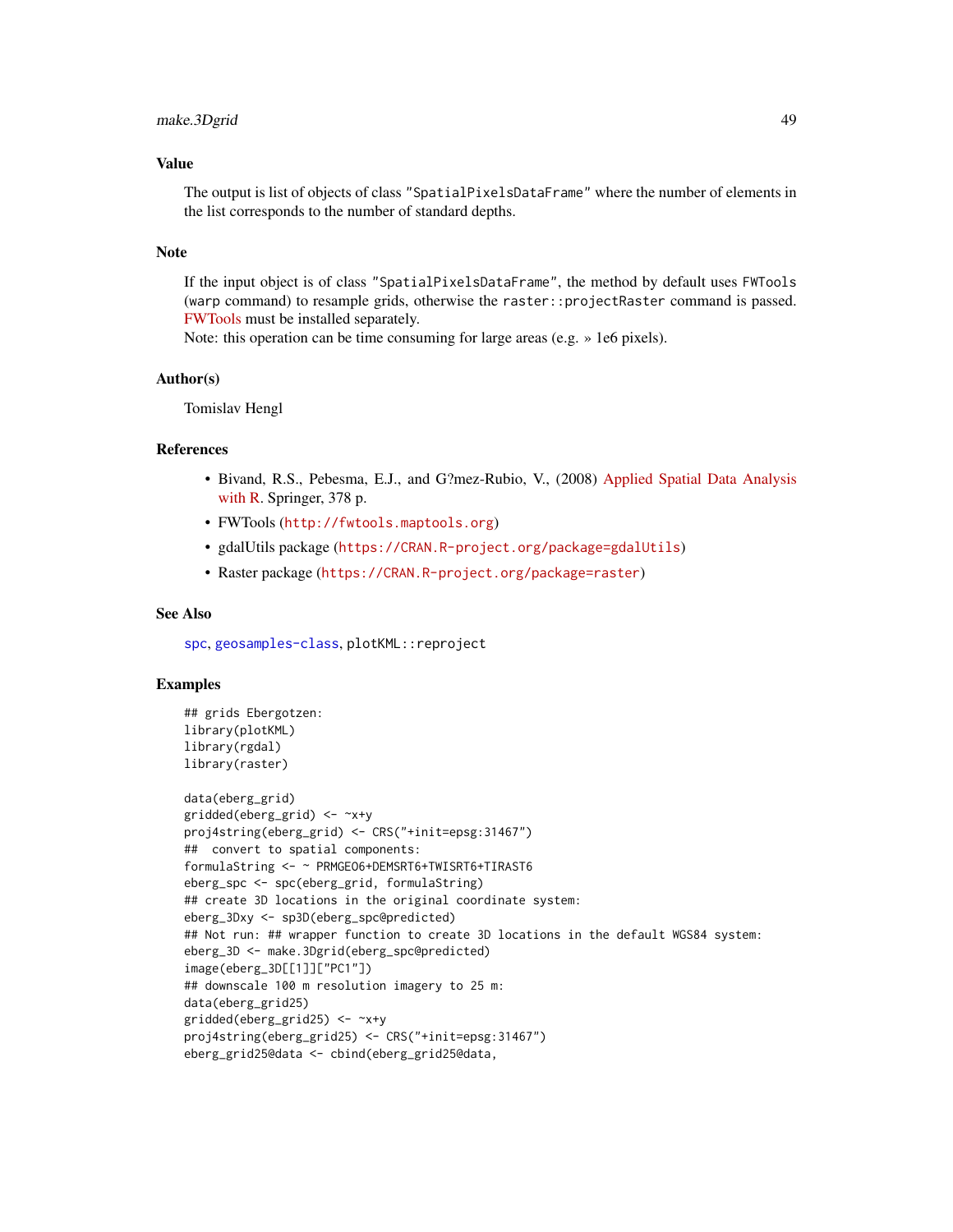```
warp(eberg_grid, pixsize=eberg_grid25@grid@cellsize[1],
   GridTopology=eberg_grid25@grid, resampling_method="cubicspline")@data)
## this function requires FWTools!
## End(Not run)
```
makeGstatCmd *Make a gstat command script*

# Description

Generates a command script based on the regression model and variogram. This can then be used to run predictions/simulations by using the pre-compiled binary gstat.exe.

# Usage

```
makeGstatCmd(formString, vgmModel, outfile, easfile,
        nsim = 0, nmin = 20, nmax = 40, radians, zmap = 0,
       predictions = "var1.pred.hdr", variances = "var1.svar.hdr",
        xcol = 1, ycol = 2, zcol = 3, vcol = 4, Xcols)
```
## Arguments

| formString  | object of class "formula" — regression model                                      |
|-------------|-----------------------------------------------------------------------------------|
| vgmModel    | object of class "vgmmodel" or "data.frame"                                        |
| outfile     | character; output file for the command script                                     |
| easfile     | character; file name for the GeoEAS file with observed values                     |
| nsim        | integer; number of simulations                                                    |
| nmin        | integer; smallest number of points in the search radius (see gstat user's manual) |
| nmax        | integer; largest number of points in the search radius (see gstat user's manual)  |
| radius      | numeric; search radius (see gstat user's manual)                                  |
| zmap        | numeric; fixed value for the 3D dimension in the case of 3D kriging               |
| predictions | character; output file name for predictions                                       |
| variances   | character; output file name for kriging variances                                 |
| xcol        | integer; position of the x column in the GeoEAS file                              |
| ycol        | integer; position of the y column in the GeoEAS file                              |
| zcol        | integer; position of the z column in the GeoEAS file                              |
| vcol        | integer; position of the target variable column in the GeoEAS file                |
| Xcols       | integer; column numbers for the list of covariates                                |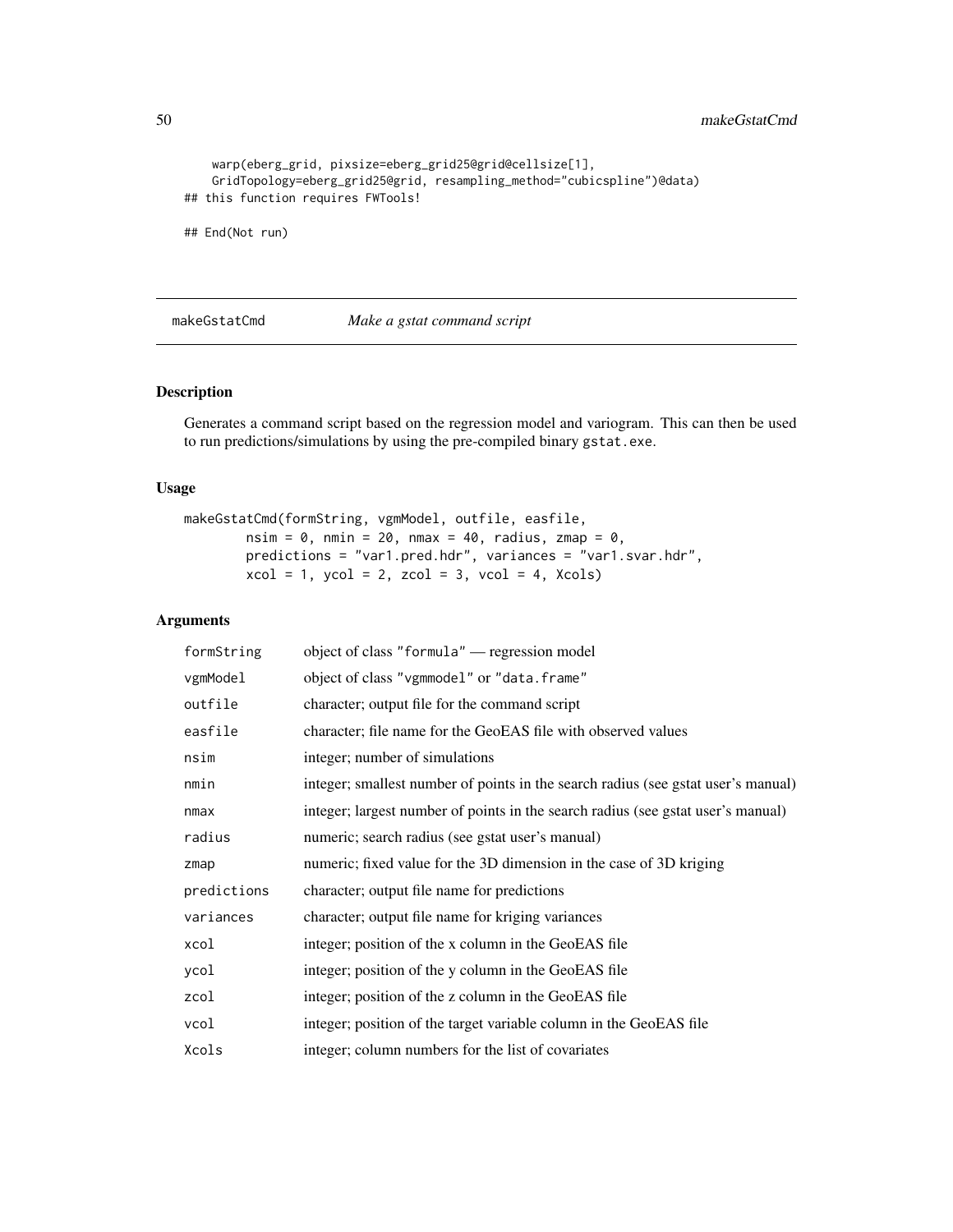## makeGstatCmd 51

# Details

To run the script under Windows OS you need to obtain the pre-compiled gstat.exe program from the www.gstat.org website, and put it in some directory e.g. c:/gstat/. Then add the program to your path (see environmental variable under Windows > Control panel > System > Advanced > Environmental variables), or copy the exe program directly to some windows system directory.

# Note

The advantage of using gstat.exe is that it loads large grids much faster to memory than if you use gstat in R, hence it is potentially more suited for computing with large grids. The draw back is that you can only pass simple linear regression models to gstat.exe. The stand-alone gstat is not maintained by the author of gstat any more.

## Author(s)

Tomislav Hengl

## References

- Bivand, R.S., Pebesma, E.J., and Gómez-Rubio, V., (2008) [Applied Spatial Data Analysis](http://www.asdar-book.org/) [with R.](http://www.asdar-book.org/) Springer, 378 p.
- Pebesma, E., (2003) [Gstat user's manual.](http://www.gstat.org/gstat.pdf) Dept. of Physical Geography, Utrecht University, p. 100, www.gstat.org

#### See Also

[write.data](#page-34-1), [fit.gstatModel](#page-23-0), gstat::krige

## Examples

```
## Not run:
library(sp)
library(gstat)
# Meuse data:
demo(meuse, echo=FALSE)
# fit a model:
omm <- fit.gstatModel(observations = meuse, formulaString = om~dist,
  family = gaussian(log), covariates = meuse.grid)
str(omm@vgmModel)
# write the regression matrix to GeoEAS:
meuse$log_om <- log1p(meuse$om)
write.data(obj=meuse, covariates=meuse.grid["dist"],
    outfile="meuse.eas", methodid="log_om")
writeGDAL(meuse.grid["dist"], "dist.rst", drivername="RST", mvFlag="-99999")
makeGstatCmd(log_om~dist, vgmModel=omm@vgmModel,
    outfile="meuse_om_sims.cmd", easfile="meuse.eas",
    nsim=50, nmin=20, nmax=40, radius=1500)
# compare the processing times:
system.time(system("gstat meuse_om_sims.cmd"))
```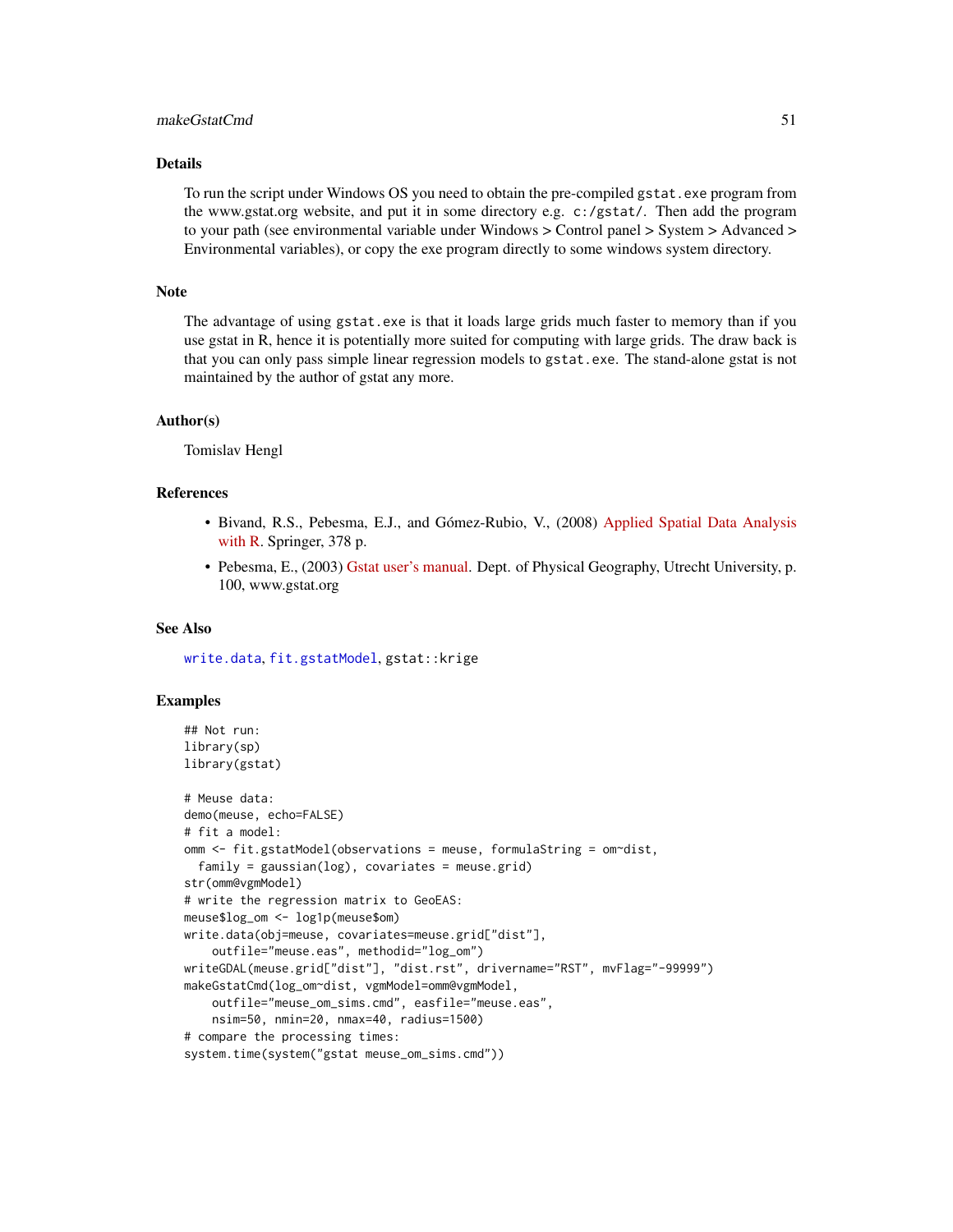52 merge

```
vgmModel = omm@vgmModel
class(vgmModel) <- c("variogramModel", "data.frame")
system.time(om.rk <- krige(log_om~dist, meuse[!is.na(meuse$log_om),],
   meuse.grid, nmin=20, nmax=40, model=vgmModel, nsim=50))
## End(Not run)
```
## merge *Merge multiple predictions*

#### Description

Merges objects of class "SpatialPredictions" or "RasterBrickSimulations" and produces average predictions where the two objects overlap spatially. If the predictions are available at different resolutions, then it downscales all other grids to the smallest grid cell size using bicubic splines (for predictions) i.e. nearest neighbor algorithm (for simulations). Weigths can be passed via the RMSE.l argument, otherwise they will be estimated from validation slot (if objects are of the class "SpatialPredictions").

## Usage

## S4 method for signature 'SpatialPredictions, SpatialPredictions' merge(x, y,  $\ldots$ , RMSE.1 = NULL, silent = TRUE)

## Arguments

| $\mathsf{x}$ | object of class "SpatialPredictions" or "RasterBrickSimulations"                                            |
|--------------|-------------------------------------------------------------------------------------------------------------|
| y            | object of class "SpatialPredictions" or "RasterBrickSimulations"                                            |
| $\cdots$     | additional objects of class "SpatialPredictions" or "RasterBrickSimulations"                                |
| RMSE.l       | numeric; list of mean prediction errors for each object (these are used as weights<br>during the averaging) |
| silent       | logical; specifies whether to print out the progress and used RMSE's                                        |

#### Value

Returns an object of type "SpatialPixelsDataFrame" or "RasterBrickSimulations" that contains only the merged values.

#### Note

Merging of multiple spatial predictions using weighted averaging is a heuristic approach to mapping. This method assumes that the predictions are completely independent (independent covariates, independent models), but this not might be the case and hence the merged predictions will be sub-optimal. Merging multiple predictions is however attractive for situations where the predictions do not have the same extent, so that spatial predictions with larger coverage can be used to fill in the gaps in locally produced predictions.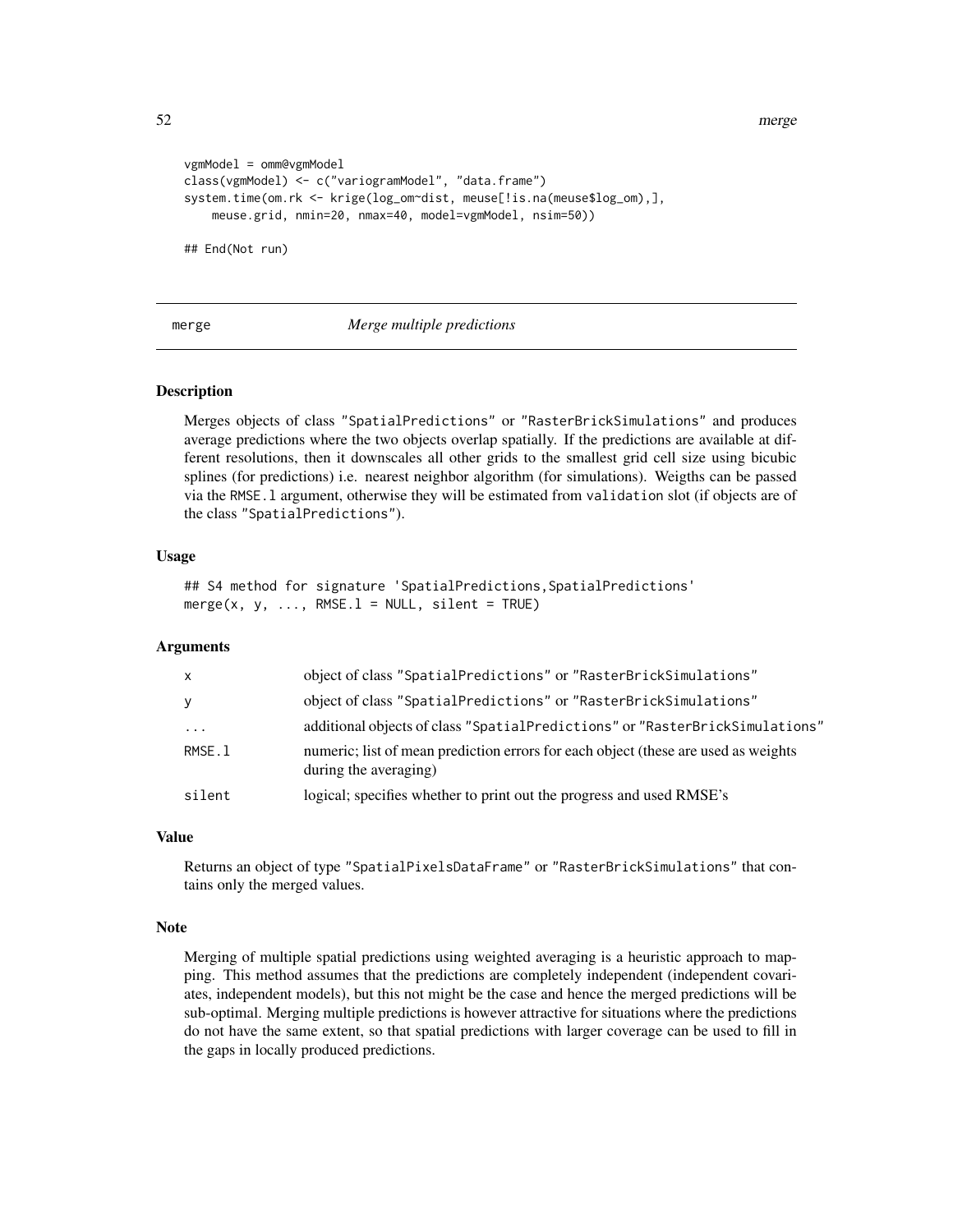#### mpspline 53

## Author(s)

Tomislav Hengl and Gerard B.M. Heuvelink

# References

• Heuvelink, G.B.M., Bierkens, M.F.P. (1992) [Combining soil maps with interpolations from](http://dx.doi.org/10.1016/0016-7061(92)90002-O) [point observations to predict quantitative soil properties.](http://dx.doi.org/10.1016/0016-7061(92)90002-O) Geoderma 55(1-2): 1-15.

<span id="page-52-0"></span>mpspline *Fits a mass preserving spline*

# Description

Fits a mass preserving spline to a soil profile data.

# Usage

```
## S4 method for signature 'SoilProfileCollection'
mpspline(obj, var.name,
        lam = 0.1, d = t(c(0, 5, 15, 30, 60, 100, 200)), vlow = 0,
        vhigh = 1000, show.progress=TRUE)
```
## Arguments

| obj           | object of class "SoilProfileCollection"                                          |
|---------------|----------------------------------------------------------------------------------|
| var.name      | character; target variable name (must be a numeric variable)                     |
| lam           | numeric; lambda the smoothing parameter                                          |
| d             | numeric; standard depths                                                         |
| vlow          | numeric; smallest value of the target variable (smaller values will be replaced) |
| vhigh         | numeric; highest value of the target variable (larger values will be replaced)   |
| show.progress | logical; specifies whether to display the progress bar                           |

#### Value

Returns a list with four elements:

idcol site ID column

- var.fitted matrix; are are spline-estimated values of the target variable at observed depths (upper and lower depths are indicated as attributes)
- var.std matrix; are spline-estimated values of the target variable at standard depths

var.1cm matrix; are spline-estimated values of the target variable using the 1 cm increments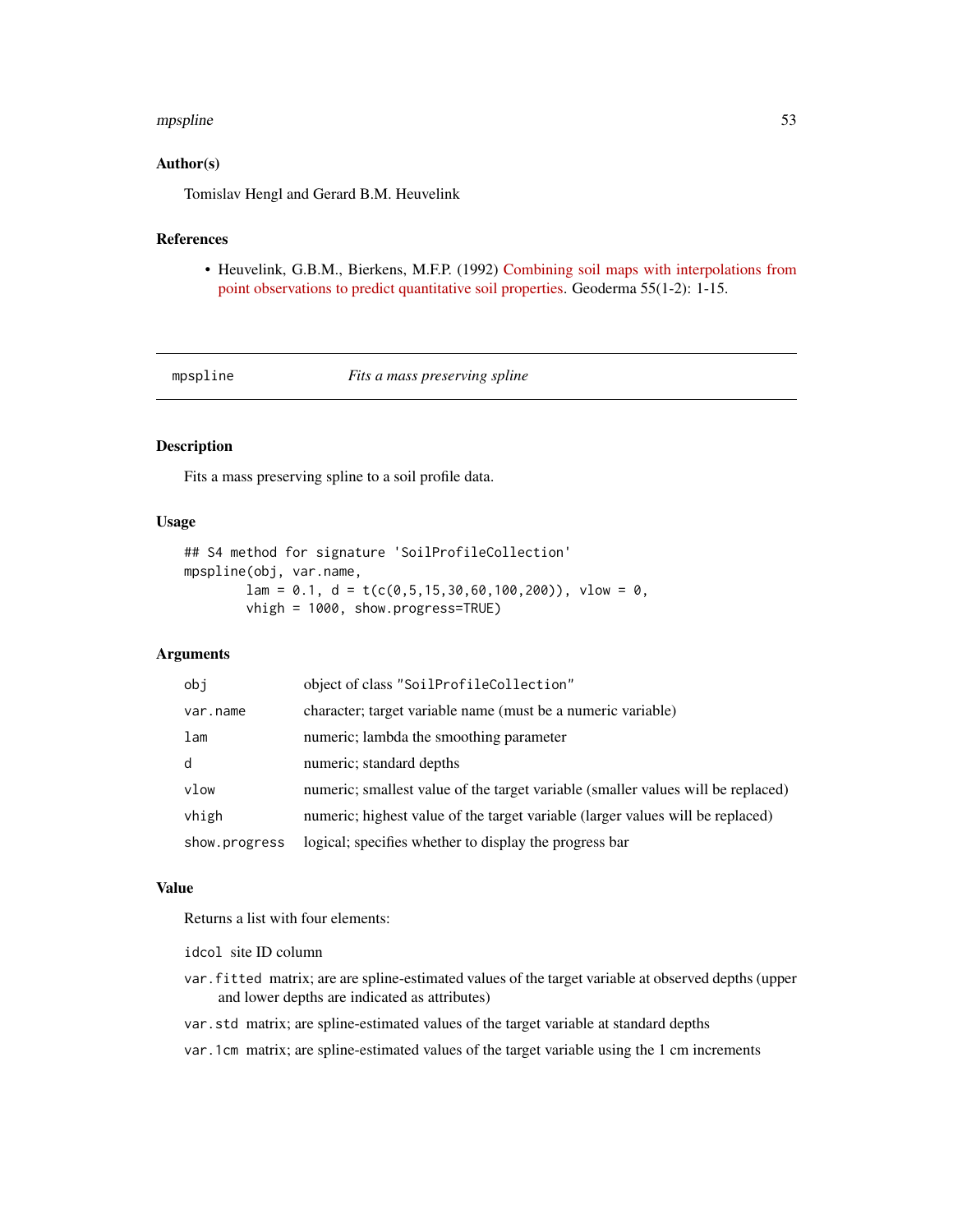Target variable needs to be a numeric vector measured at least 2 horizons for the spline to be fitted. Profiles with 1 horizon are accepted and processed as per output requirements, but no spline is fitted as such. Only positive numbers for upper and lower depths can be accepted. It is assumed that soil variables collected per horizon refer to block support i.e. they represent averaged values for the whole horizon. This operation can be time-consuming for large data sets.

# Author(s)

Brendan Malone and Tomislav Hengl

## References

- Bishop, T.F.A., McBratney, A.B., Laslett, G.M., (1999) [Modelling soil attribute depth func](http://dx.doi.org/10.1016/S0016-7061(99)00003-8)[tions with equal-area quadratic smoothing splines.](http://dx.doi.org/10.1016/S0016-7061(99)00003-8) Geoderma, 91(1-2): 27-45.
- Malone, B.P., McBratney, A.B., Minasny, B., Laslett, G.M. (2009) [Mapping continuous depth](http://dx.doi.org/10.1016/j.geoderma.2009.10.007) [functions of soil carbon storage and available water capacity.](http://dx.doi.org/10.1016/j.geoderma.2009.10.007) Geoderma, 154(1-2): 138-152.

## See Also

stats::spline

#### Examples

```
library(aqp)
library(plyr)
library(sp)
## sample profile from Nigeria:
lon = 3.90; lat = 7.50; id = "ISRIC:NG0017"; FAO1988 = "LXp"
top = c(0, 18, 36, 65, 87, 127)
bottom = c(18, 36, 65, 87, 127, 181)
ORCDRC = c(18.4, 4.4, 3.6, 3.6, 3.2, 1.2)munsell = c("7.5YR3/2", "7.5YR4/4", "2.5YR5/6", "5YR5/8", "5YR5/4", "10YR7/3")
## prepare a SoilProfileCollection:
prof1 <- join(data.frame(id, top, bottom, ORCDRC, munsell),
         data.frame(id, lon, lat, FAO1988), type='inner')
depths(prof1) \le id \sim top + bottom
site(prof1) \leq - \sim lon + lat + FA01988
coordinates(prof1) \leq \sim lon + lat
proj4string(prof1) <- CRS("+proj=longlat +datum=WGS84")
## fit a spline:
ORCDRC.s <- mpspline(prof1, var.name="ORCDRC")
str(ORCDRC.s)
## Example with multiple soil profiles
## Make some fake, but reasonable profiles:
rand.prof <- ldply(1:20, random_profile, n=c(6, 7, 8), n_prop=1, method='LPP')
## promote to SPC and plot
depths(rand.prof) \leq id \sim top + bottom
plot(rand.prof, color='p1')
## fit MP spline by profile
```
# **Note**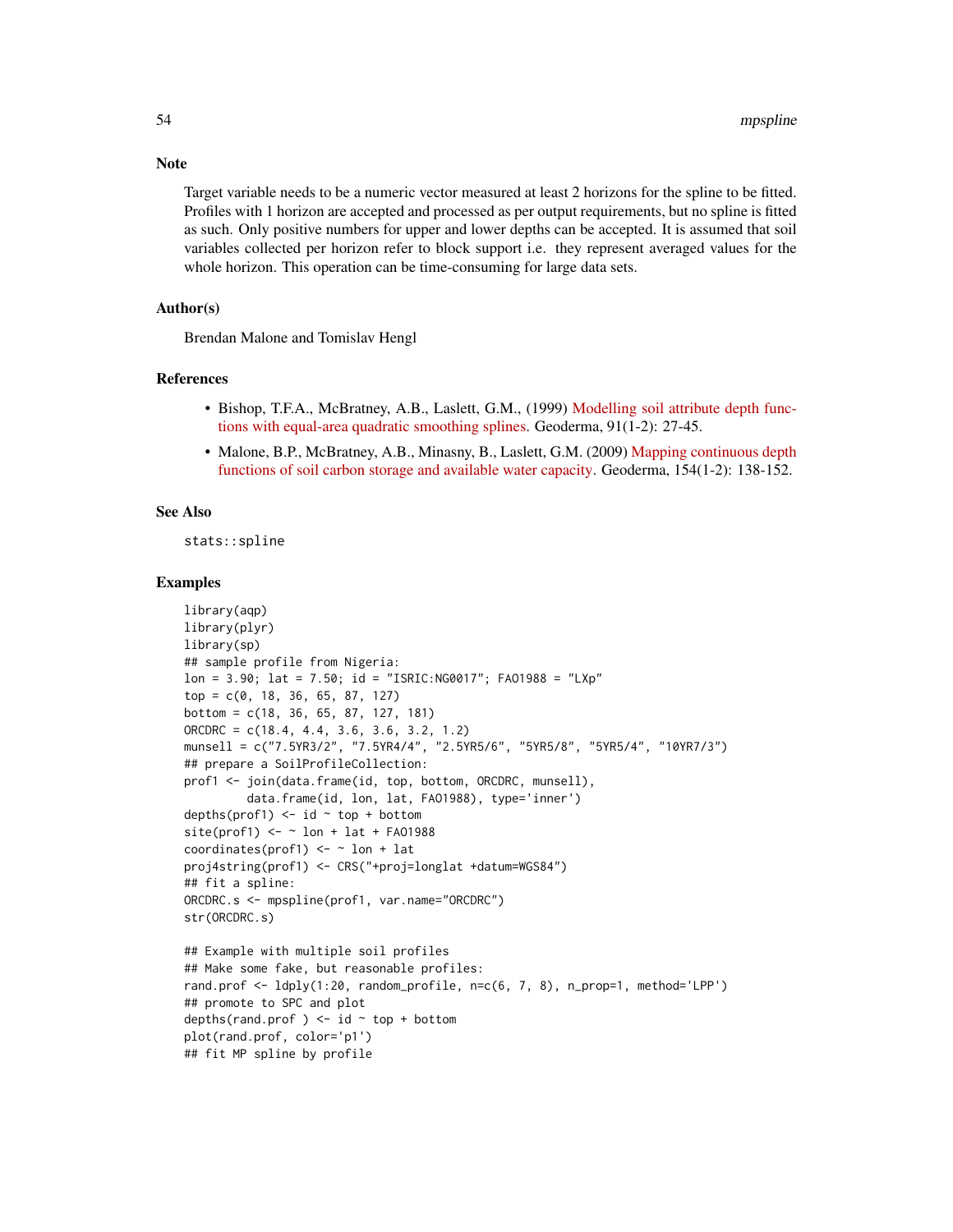#### OCSKGM 55

```
try( m <- mpspline(rand.prof, 'p1') )
```
# OCSKGM *Soil organic carbon stock*

#### Description

Derive soil organic carbon stock / storage (in kilograms per square-meter) and propagated uncertainty for a given horizon/solum depth and based on soil organic carbon concentration, horizon/solum thickness, bulk density and percentage of coarse fragments.

# Usage

OCSKGM(ORCDRC, BLD=1400, CRFVOL=0, HSIZE, ORCDRC.sd=10, BLD.sd=100, CRFVOL.sd=5, se.prop=TRUE)

## Arguments

| ORCDRC       | numeric; soil organic carbon concentration in permille or g / kg               |
|--------------|--------------------------------------------------------------------------------|
| BLD.         | numeric; bulk density in kg / cubic-meter for the horizon/solum                |
| CRFVOL       | numeric; percentage of coarse fragments (above 2 mm in diameter) in the sample |
| <b>HSIZE</b> | numeric; thickness of the horizon/solum in cm                                  |
| ORCDRC.sd    | numeric; standard error of estimating ORCDRC (must be positive number)         |
| BLD.sd       | numeric; standard error of estimating BLD (must be positive number             |
| CRFVOL.sd    | numeric; standard error of estimating CRFVOL (must be positive number)         |
| se.prop      | logical; specifies whether to derive propagated error                          |

## Value

Soil organic carbon stock in kilograms per square-meter. To convert to tonnes per hectar multiply by 10.

#### Note

Propagated error (attached as an attribute) is estimated using the Taylor Series Method and shows only an approximate estimate. A more robust way to estimate the propagated uncertainty would be to use (geo)statistical simulations. See Heuvelink (1998) for more info.

# Author(s)

Tomislav Hengl, Niels Batjes and Gerard Heuvelink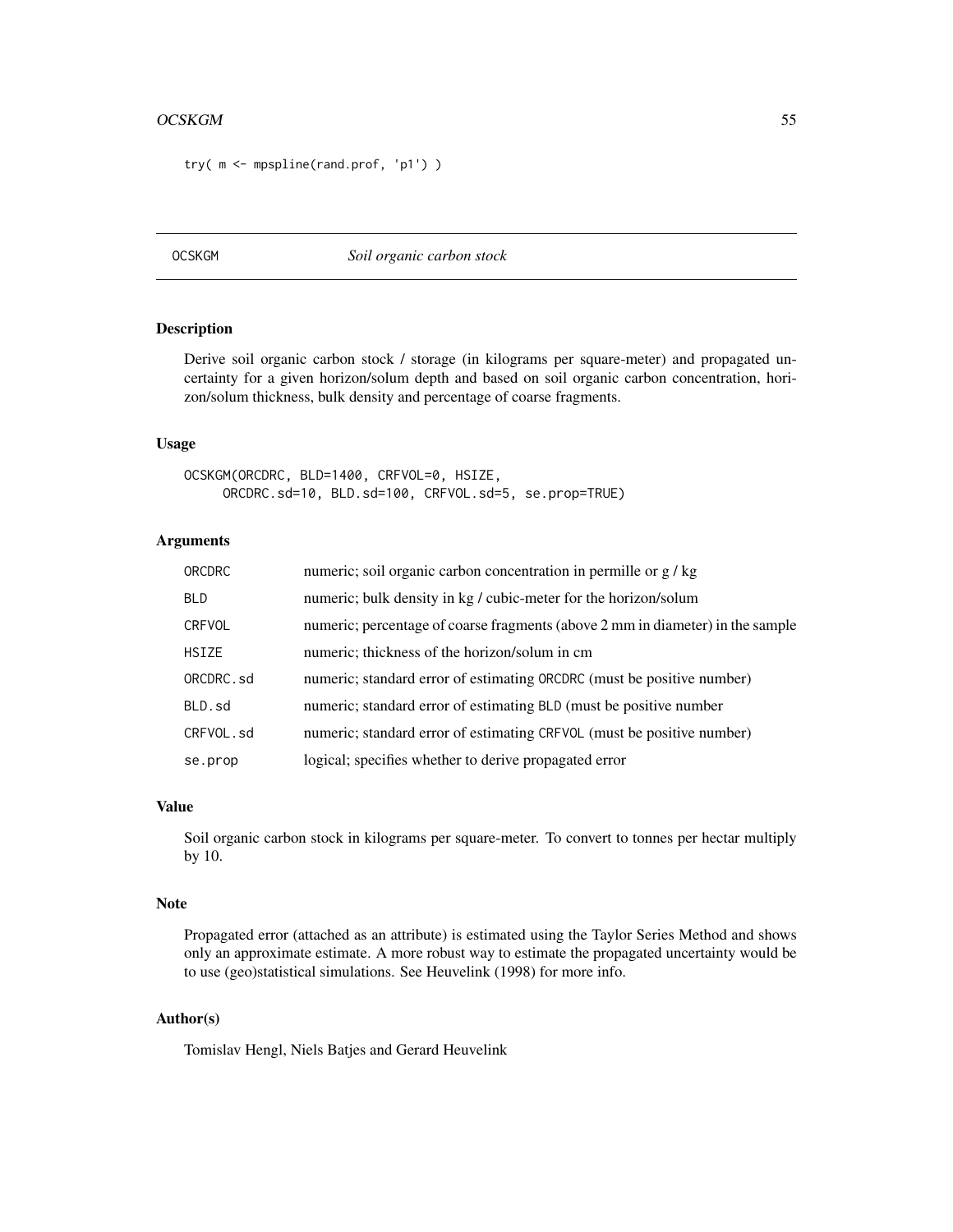## References

- Heuvelink, G. B. (1998) Error propagation in environmental modelling with GIS. CRC Press, 150 p.
- Nelson, D.W., and L.E. Sommers (1982) Total carbon, organic carbon, and organic matter. p. 539-580. In A.L. Page et al. (ed.) Methods of soil Analysis. Part 2. 2nd ed. Agron. Monogr. 9. ASA and SSSA, Madison, WI.

## Examples

```
Area <- 1E4 ## 1 ha
HSIZE <- 30 ## 0--30 cm
ORCDRC <- 50 ## 5%
ORCDRC.sd <- 10 ## +/-1%
BLD <- 1500 ## 1.5 tonnes per cubic meter
BLD.sd <- 100 ## +/-0.1 tonnes per cubic meter
CRFVOL <- 10 ## 10%
CRFVOL.sd <- 5 ## +/-5%
x <- OCSKGM(ORCDRC, BLD, CRFVOL, HSIZE, ORCDRC.sd, BLD.sd, CRFVOL.sd)
x ## 20.25 +/-4.41 kg/m^2
## in tonnes per ha:
x[[1]] * Area / 1000
```
predict.gstatModel-method

```
Predict from an object of class "gstatModel"
```
## <span id="page-55-0"></span>Description

Predicts from an object of class [gstatModel-class](#page-39-0) using new prediction locations. The function combines predictions by regression (e.g. GLM) and interpolation of residuals (kriging) via the Regression-Kriging (RK) or Kriging with External Drift (KED, also known as Universal Kriging) framework.

## Usage

```
## S4 method for signature 'gstatModel'
predict(object,
     predictionLocations, nmin = 10, nmax = 30, debug.level = -1,
     predict.method = c("RK", "KED"), nfold = 5, verbose = FALSE,
     nsim = 0, mask.extra = TRUE, block,
     zmin = -Inf, zmax = Inf, subsample = length(object@sp),
     coarsening.factor = 1, vgmmodel = object@vgmModel,
    subset.observations = \{ \text{is} \text{.na}(\text{object@sp@coordinates}[,1]) \}, betas = c(0,1), extend = .5, ...)
## S4 method for signature 'list'
predict(object,
     predictionLocations, nmin = 10, nmax = 30, debug.level = -1,
```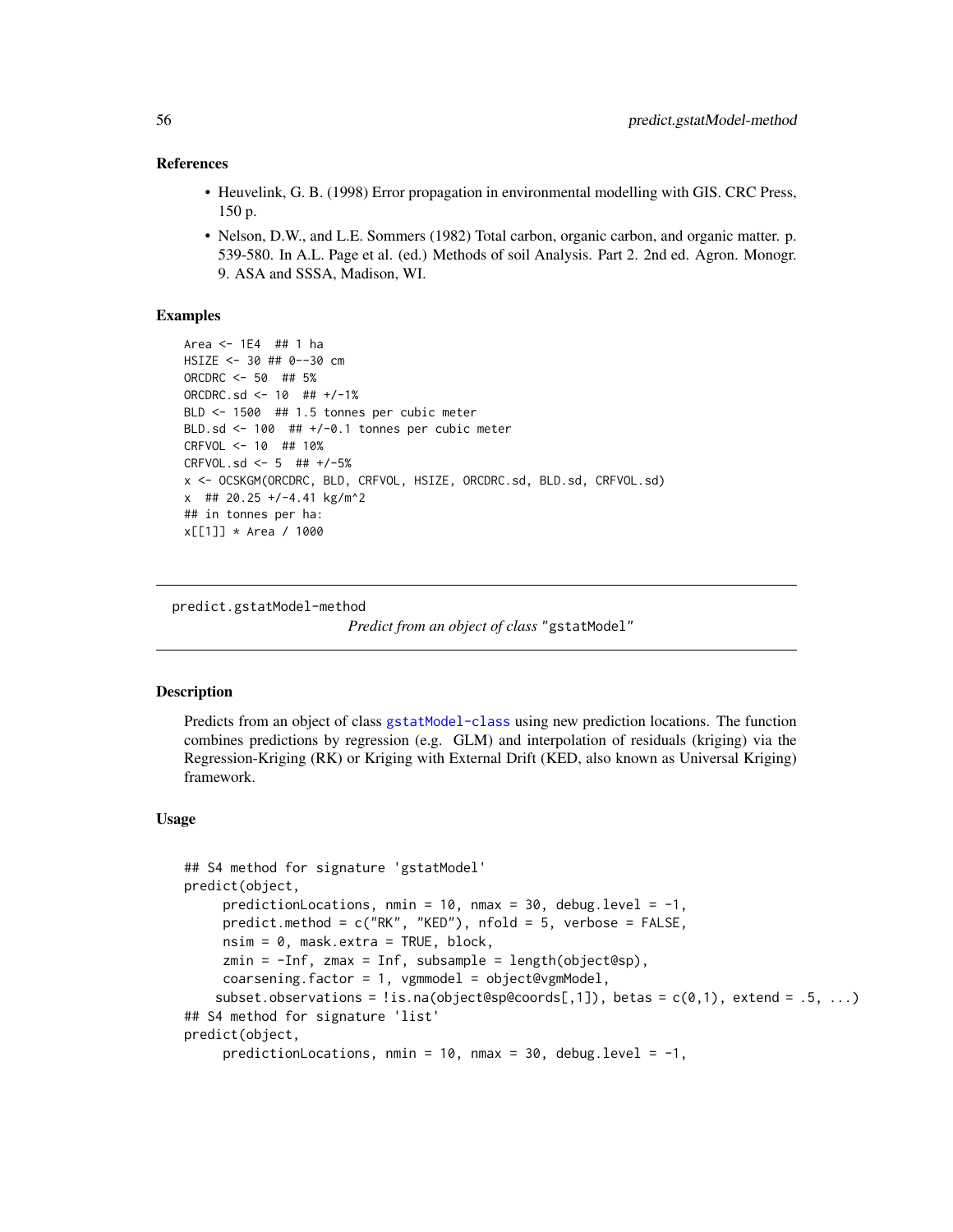```
predict.method = c("RK", "KED"), nfold = 5, verbose = FALSE,
nsim = 0, mask.extra = TRUE, block,
zmin = -Inf, zmax = Inf, subsample = length(object@sp), ...)
```
# Arguments

| object              | object of type "gstatModel"                                                                                                                                       |  |
|---------------------|-------------------------------------------------------------------------------------------------------------------------------------------------------------------|--|
| predictionLocations |                                                                                                                                                                   |  |
|                     | object of type "SpatialPixelsDataFrame" prediction locations (must contain<br>all covariates from the model)                                                      |  |
| nmin                | integer; minimum number of nearest observations sent to gstat:: krige                                                                                             |  |
| nmax                | integer; maximum number of nearest observations sent to gstat:: krige                                                                                             |  |
| debug.level         | integer; default debug level mode sent to gstat:: krige                                                                                                           |  |
| predict.method      | character; mathematical implementation of the gstat:: krige interpolation method<br>with covariates: Regression-Kriging (RK) or Kriging with External Drift (KED) |  |
| nfold               | integer; n-fold cross validation sent to gstat:: krige.cv                                                                                                         |  |
| verbose             | logical; specifies whether to supress the progress bar of the gstat:: krige.cv                                                                                    |  |
| nsim                | integer; triggers the geostatistical simulations                                                                                                                  |  |
| mask.extra          | logical; specifies whether to mask out the extrapolation pixels (prediction vari-<br>ance exceeding the global variance)                                          |  |
| block               | numeric; support size (block support for objects of type "SpatialPixelsDataFrame"<br>is chosen by default)                                                        |  |
| zmin                | numeric; lower physical limit for the target variable                                                                                                             |  |
| zmax                | numeric; upper physical limit for the target variable                                                                                                             |  |
| subsample           | integer; sub-sample point observations to speed up the processing                                                                                                 |  |
| coarsening.factor   |                                                                                                                                                                   |  |
|                     | integer; coarsening factor $(1:5)$ to speed up the processing                                                                                                     |  |
| vgmmodel            | object of class data. frame corresponding to the gstat:: vgm variogram                                                                                            |  |
| subset.observations |                                                                                                                                                                   |  |
|                     | logical; vector specifying the subset of observations used for interpolation                                                                                      |  |
| extend              | numeric; fraction of the range for which the spatial domain should be extended<br>when searching for observations for kriging                                     |  |
| betas               | numeric; vector of the beta coefficients to be passed to the gstat:: krige                                                                                        |  |
| $\cdots$            | other optional arguments that can be passed to gstat:: krige and/or predict.glm                                                                                   |  |
|                     |                                                                                                                                                                   |  |

# Details

Selecting predict.method =  $"$ KED" invokes simple kriging with external drift with betas set at 0 (intercept) and 1 (regression predictions used as the only covariate). This assumes that the regression model already results in an unbiased estimator of the trend model.

If not speficied otherwise, subset.observations by default selects only obserations within the spatial domain (bounding box) of the predictionLocations plus 50% of the one third of the extent of the area (extend). In the case of spatial duplicates in 2D or 3D, subset.observations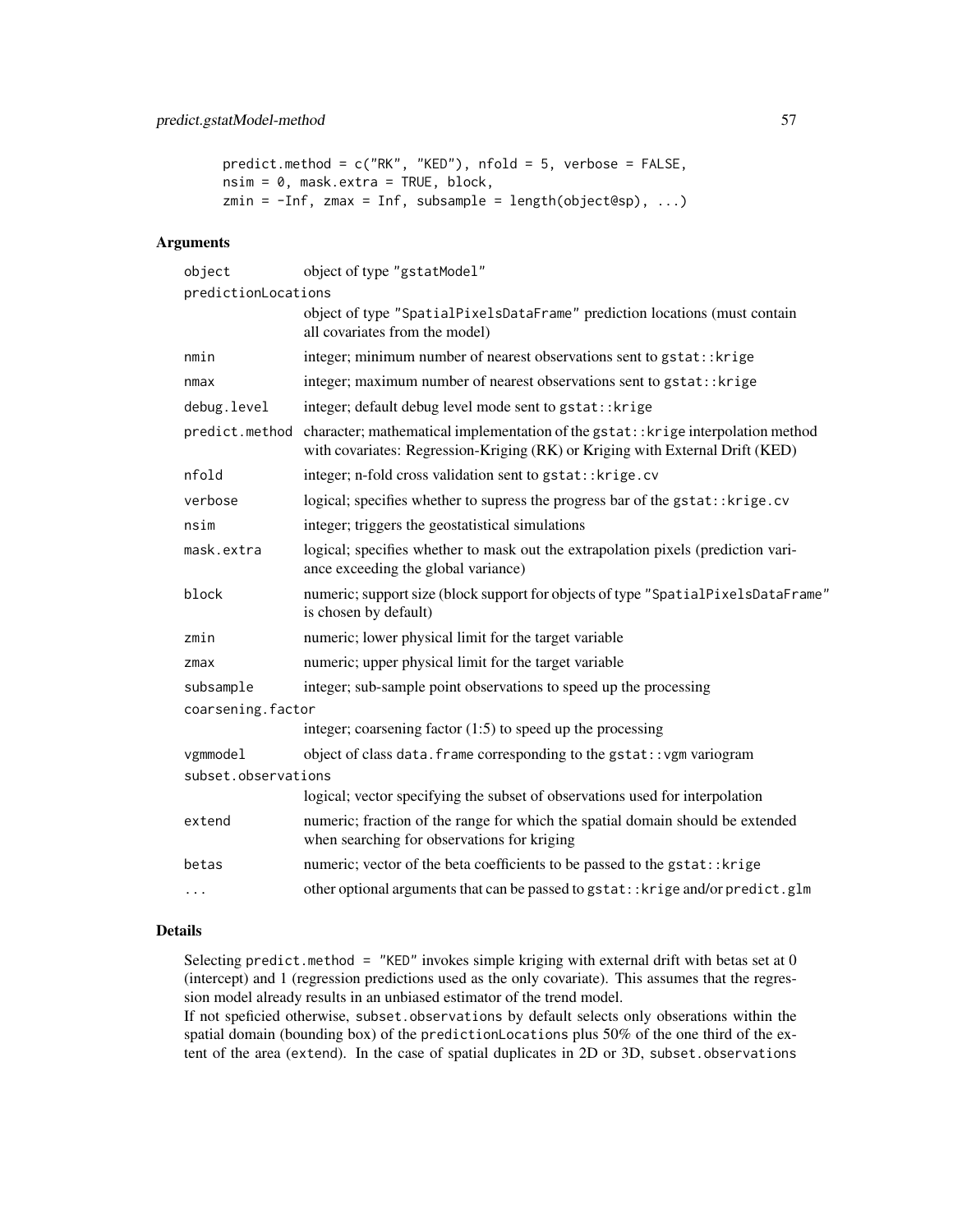will automatically remove all duplicates before running kriging. All points in 3D that stand exactly above each other will be removed by default.

Predictions can be speed up by using a larger coarsening.factor e.g. 2 to 5, in which case the ordinary kriging on residuals will run at a coarser resolution, and the output would be then downscaled to the original resolution using splines (via the [warp](#page-84-0) method). In the case of predict.method = RK, the kriging variance is derived as a sum of the GLM variance and the OK variance, which is statistically sub-optimal.

## **Note**

Predictions using predict.method = "KED" (the default gstat setting) can be time consuming for large data set and can result in instabilities (singular matrix problems) if the search radius is small and/or if all covariates contain exactly the same values. Predictions using predict.method =  $"RK"$ on the other hand can be speed up, but will typically underestimate the prediction variance (taken as a simple sum of the regression and ordinary kriging variances). Compare to the "KED" variance that includes also a cross-term (see [Hengl et al. 2007](http://dx.doi.org/10.1016/j.cageo.2007.05.001) for more details).

#### Author(s)

Tomislav Hengl, Gerard B.M. Heuvelink and Bas Kempen

#### References

• Hengl T., Heuvelink G.B.M., Rossiter D.G., 2007. [About regression-kriging: from equations](http://dx.doi.org/10.1016/j.cageo.2007.05.001) [to case studies.](http://dx.doi.org/10.1016/j.cageo.2007.05.001) Computers and Geosciences, 33(10): 1301-1315.

#### See Also

[gstatModel-class](#page-39-0), [fit.gstatModel](#page-23-0)

REST.SoilGrids-class *A class for SoilGrids REST API*

#### Description

A class for [SoilGrids REST API](https://rest.soilgrids.org/) Service. Can be used to overlay points or fetch grid values from SoilGrids Soil Information System.

#### Slots

server: object of class "character"; contains the location of the server that executes REST.SoilGrids calls

query: object of class "list"; contains parameters or REST.SoilGrids query

stream: object of class "character"; contains parameters or REST.SoilGrids stream operation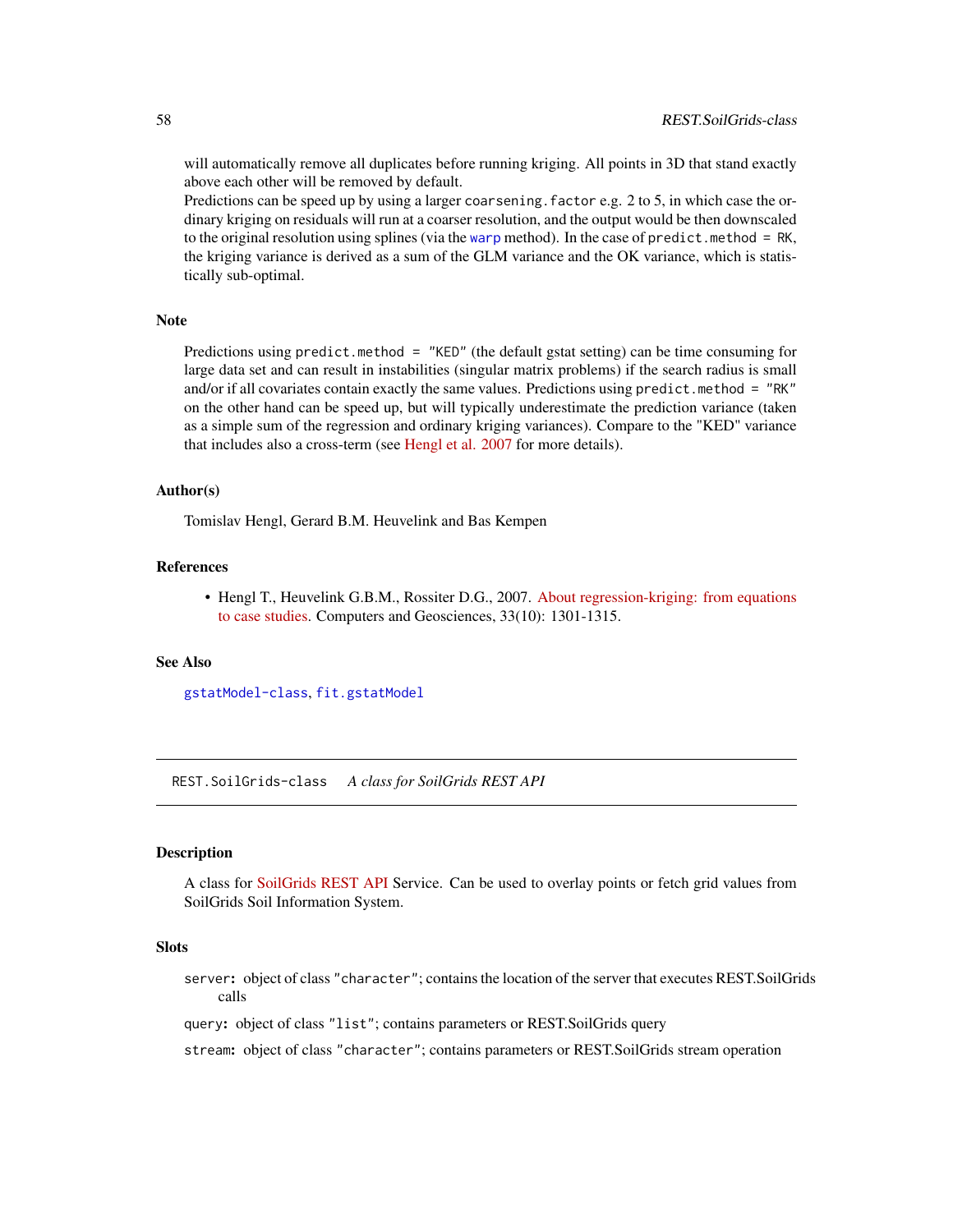# sample.grid 59

# Methods

over signature(x = "REST.SoilGrids", y = "SpatialPoints"): overlays spatial points and the target grids defined via the REST.SoilGrids-class (point-by-point) and returns list of objects of "SpatialPixelsDataFrame"-class

# Note

More examples of overlay and download functions are available via [http://rest.soilgrids.](http://rest.soilgrids.org/) [org/](http://rest.soilgrids.org/). over method is not recommended for large point data sets.

## Author(s)

Tomislav Hengl & Jorge S. Mendes de Jesus

# References

- SoilGrids a system for automated soil mapping (<https://soilgrids.org>)
- REST API SoilGrids (<http://rest.soilgrids.org>)

## See Also

[SoilGrids-class](#page-64-0), [WPS-class](#page-85-0)

## Examples

```
## Not run:
library(rjson)
library(sp)
## 2 points:
pnts <- data.frame(lon=c(10.65,5.36), lat=c(51.81,51.48), id=c("p1","p2"))
coordinates(pnts) <- ~lon+lat
proj4string(pnts) <- CRS("+proj=longlat +datum=WGS84")
pnts
## REST example:
soilgrids.r <- REST.SoilGrids(c("ORCDRC","PHIHOX"))
ov <- over(soilgrids.r, pnts)
str(ov)
## End(Not run)
```
sample.grid *sample spatial points by grids*

## Description

Get a subset of a object of class "SpatialPoints" or "SpatialPointsDataFrame" avoiding spatial clustering.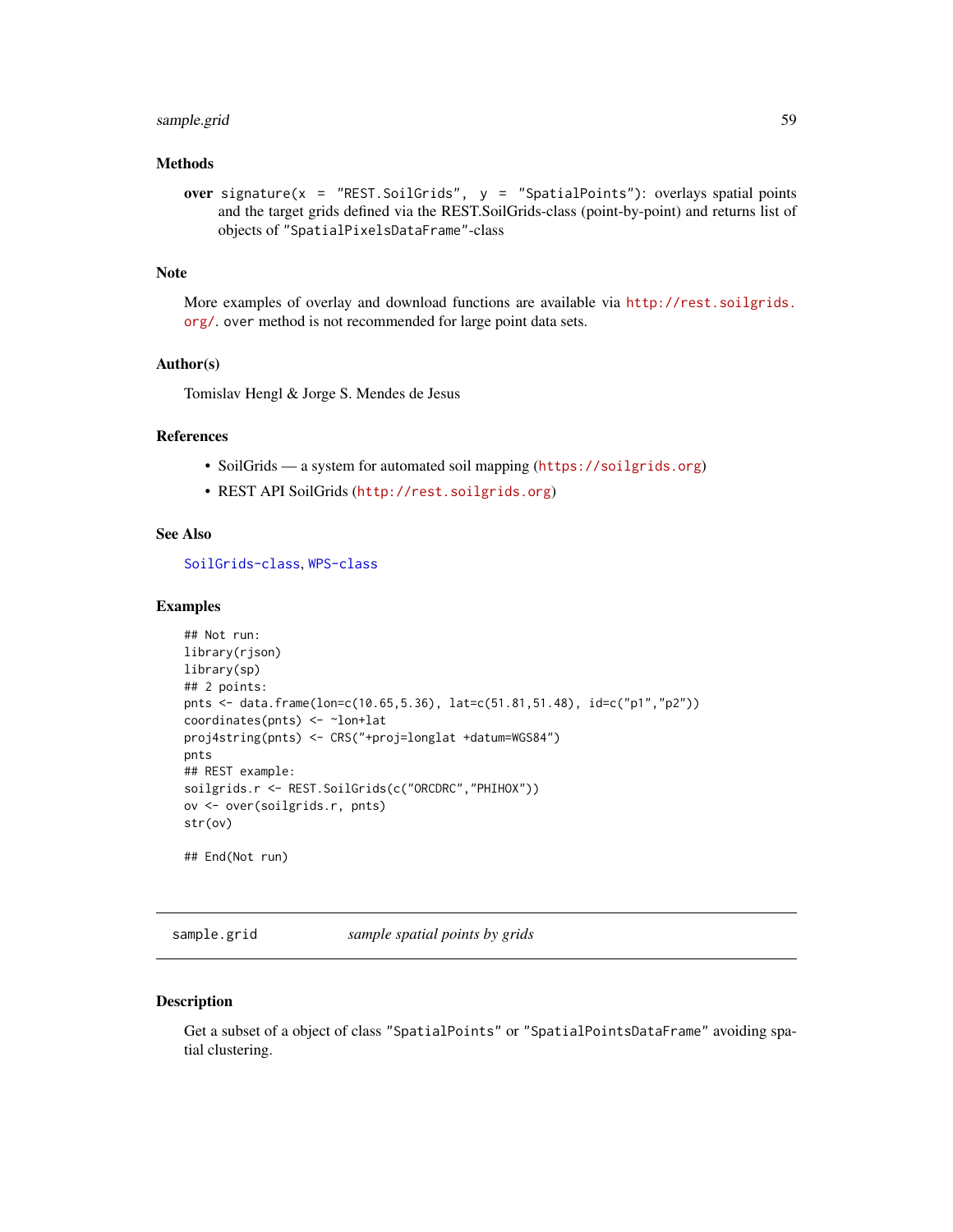## Usage

```
## S4 method for signature 'SpatialPoints'
sample.grid(obj, cell.size, n, bbox, ...)
## S4 method for signature 'SpatialPointsDataFrame'
sample.grid(obj, cell.size, n, bbox, ...)
```
## **Arguments**

| obj       | "SpatialPoints*" object                                                                                                     |
|-----------|-----------------------------------------------------------------------------------------------------------------------------|
| cell.size | numeric; the cell size of the overlayed "Spatial GridDataFrame" in the form<br>of $c(x, y)$                                 |
| n         | integer; specifies maximum number points in each grid                                                                       |
| bbox      | matrix; the bounding box of output "SpatialPoints" or "SpatialPointsDataFrame";<br>it is set the same as the obj if missing |
| .         | other optional arguments that can be passed to over                                                                         |

## Value

Returns a list of two objects: (1) an object of type "SpatialPoints" or "SpatialPointsDataFrame" that contains a subset of the obj, and (2) resulting grid.

#### Note

Spatial points are overlayed with spatial grids with a specified cell size and then get a subset from each grid with a specified number at most. If one grid has less points than the specified number, all the points are taken. If one grid has more points than the specified number, only this number of points are taken by [sample](#page-0-0). This function can be used when there are too much point observations to be handled, especially for spatially clustered observations. The total number of sampled points are determined by cell.size and n together. You will get fewer the sampled points when cell.size is larger, or/and when n is smaller. Similar sample sizes can be achieved by differen combination of cell.size and n.

## Author(s)

Wei Shangguan

## Examples

```
library(sp)
data(isis)
profs <- isis[["sites"]]
coordinates(profs) <- ~ LONWGS84 + LATWGS84
proj4string(profs) <- CRS("+proj=longlat +datum=WGS84")
## sample SpatialPointsDataFrame:
#bbox <- matrix(c(-180, -90, 180, 90), nrow=2)
prof1 \leq sample.grid(profs, cell.size = c(5,5), n = 1)
l0 <- list("sp.points", profs, pch=1, col="red")
l1 <- list("sp.points", prof1$subset, pch="+", col="black", cex=1.2)
spplot(prof1$grid, scales=list(draw=TRUE),
```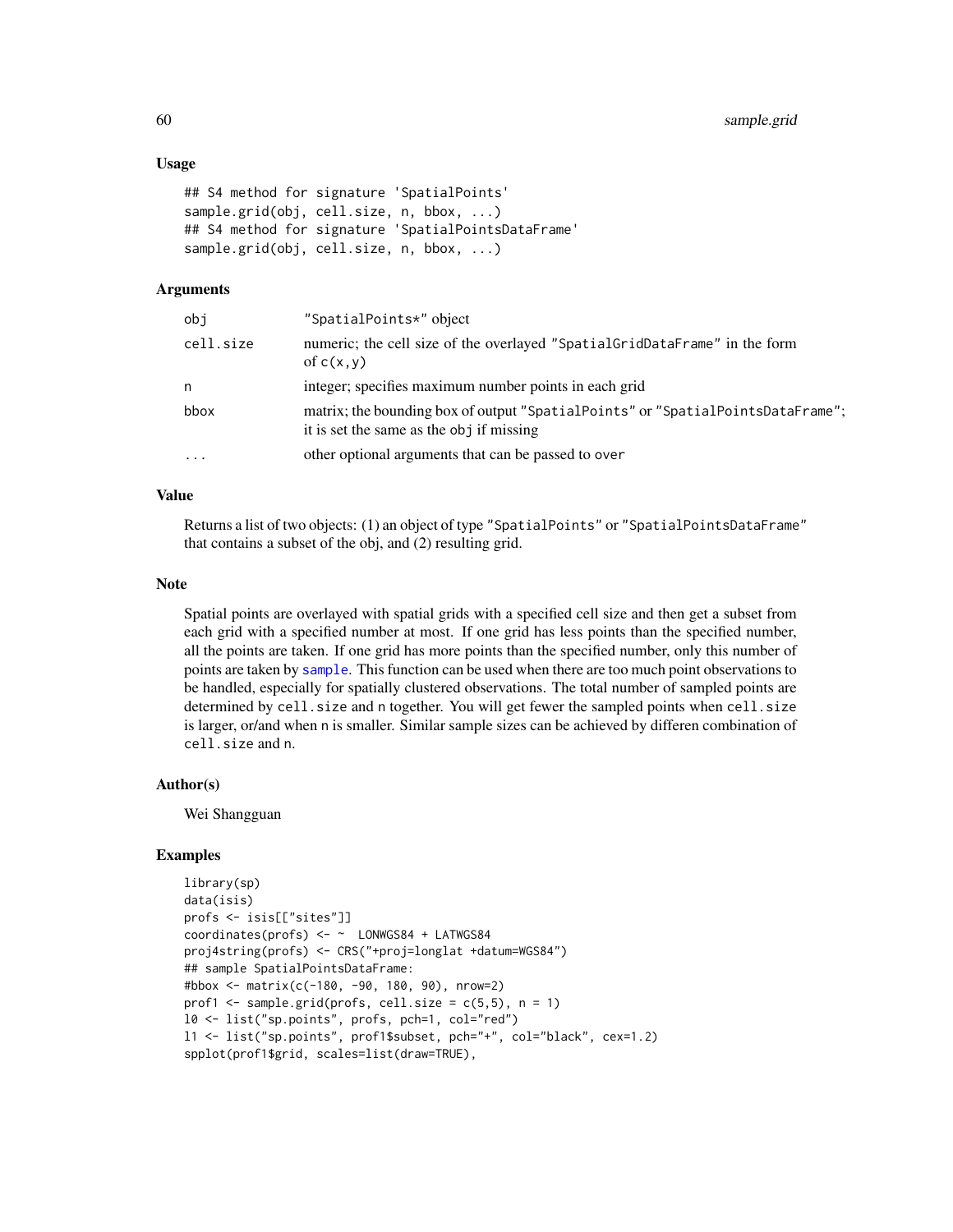#### soil.classes 61

```
col.regions="grey", sp.layout=list(l0, l1))
## Subsampling ratio:
round(length(prof1$subset)/length(profs)*100, 1)
```
soil.classes *Soil classification tables*

# Description

Standard soil classification tables for the United States Department of Agriculture (USDA) and IUSS / FAO World Reference Base (WRB) classification systems, including the tables used to correlate various soil classification systems.

## Usage

data(soil.classes)

#### Format

Contains a list of tables:

- Canadian data frame; Canadian soil classification system (Soil Classification Working Group, 1998)
- FAO1990.WRB data frame; FAO 1990 (FAO-Unesco Soil Classification System) system to WRB (2006)
- USDA\_GreatGroups data frame; list of USDA Great Groups (USDA, 2010)
- WRB\_versions data frame; correlation between various FAO/WRB versions (Krasilnikov et al. 2009)
- FAO1974.WRB data frame; correlation FAO 1974 system to WRB (IUSS Working Group WRB, 2006)
- USDA.WRB data frame; correlation USDA system to WRB system
- Soils\_World data frame; referent soil profiles of the world (van Baren and Lof, 1987)

#### Note

Some of the original tables from the literature have been adjusted / updated by the author. Correlation between various national and international systems often leads to multiple soil classes being possible equivalents. These are separated in tables using "/" symbol e.g. Dark Gray Chernozem = Boralfic Boroll / Albolls. Some national soil classification systems contain classes which are completely unique and hence most likely can not be correlated to any class in the target system.

## Author(s)

Tomislav Hengl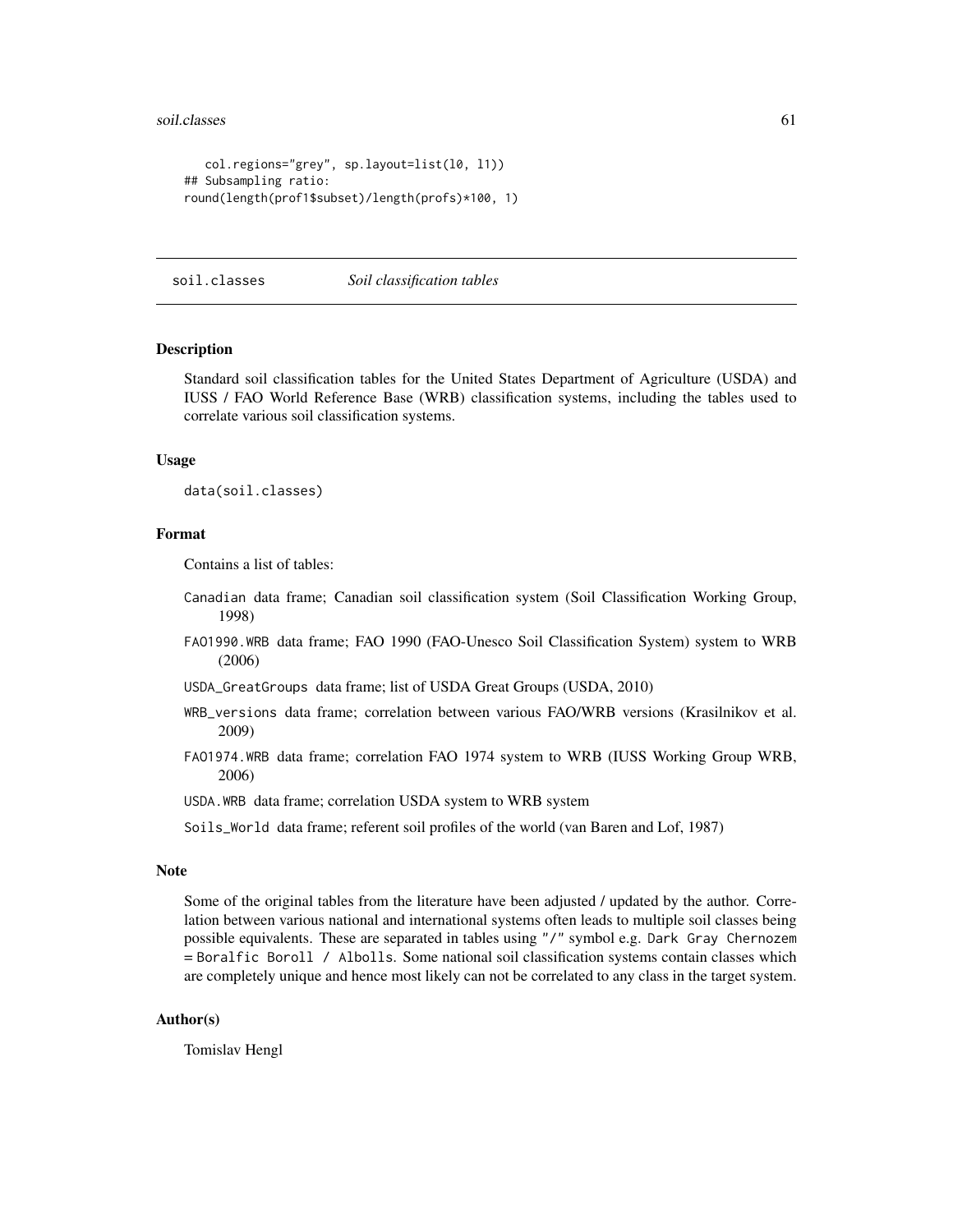#### References

- van Baren, H. and Lof, P. (1987) Soils of the World, published by Elsevier in Association with ISRIC, FAO, and UNESCO ISBN 0444425756
- Krasilnikov, P., Marti, J., Arnold, R., and Shoba, S., eds. (2009) A Handbook of Soil Terminology, Correlation and Classification, Earthscan LLC, pp. 448 ISBN 9781136546631
- Soil Classification Working Group, (1998) The Canadian System of Soil Classification. 3rd Ed. Agriculture and Agri-Food Canada Publication 1646, 187 pp. ISBN 0660174049
- USDA / Soil Survey Staff, (2010) Keys to Soil Taxonomy (Eleventh Edition) U.S. Department Of Agriculture, Natural Resources Conservation Service, 346 pp. ISBN 9781782662112
- IUSS Working Group WRB (2006) World Reference Base for Soil Resources 2006: A Framework for International Classification, Correlation and Communication, Food and Agriculture Organization of the United Nations 128 pp.

# **Examples**

```
data(soil.classes)
soil.classes$USDA_GreatGroups[1,]
DGC <- which(soil.classes$Canadian$CSSC_Great_Groups=="Dark Gray Chernozem")
soil.classes$Canadian[DGC,]
```
soil.legends *Standard color palettes for soil properties and classes*

#### Description

Standard color palettes for soil properties and classes that can be used to display global soil data.

## Usage

data(soil.legends)

## Format

Contains a list of color palettes (data frames with class names / break points, and cumulative probabilities) for:

ORCDRC numeric; soil organic carbon content in permille

PHIHOX numeric; pH index measured in water solution

PHIKCL numeric; pH index measured in KCl solution

BLDFIE numeric; bulk density (fine earth) in kg per cubic meter

CECSOL numeric; Cation Exchange Capacity of soil

SNDPPT numeric; weight percentage of the sand particles (0.05–2 mm)

SLTPPT numeric; weight percentage of the silt particles (0.0002–0.05 mm)

CLYPPT numeric; weight percentage of the clay particles (<0.0002 mm)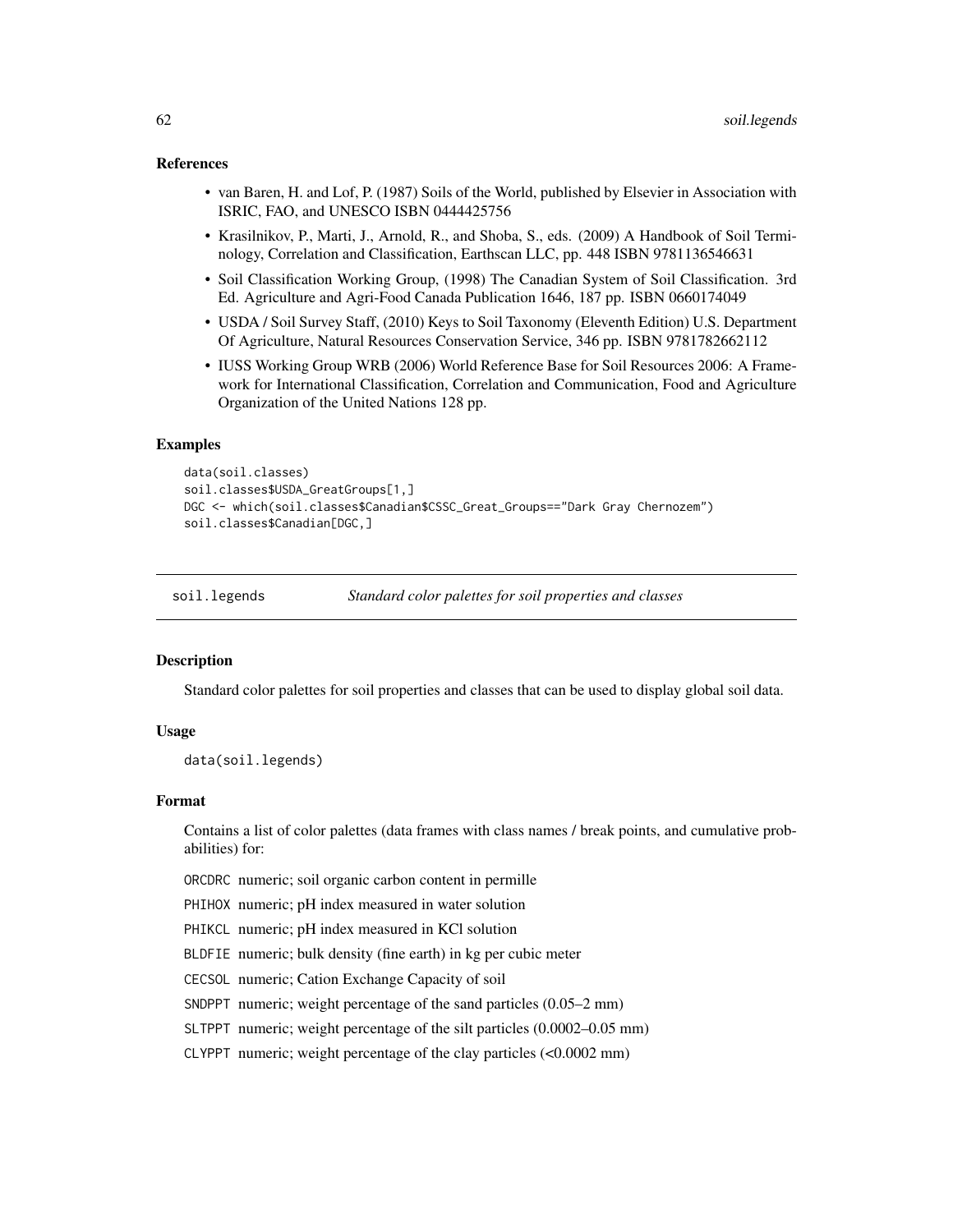CRFVOL numeric; volumetric percentage of coarse fragments (>2 mm)

TAXOUSDA factor; Keys to Soil Taxonomy suborders

TAXGWRB factor; World Reference Base groups

TAXNWRB factor; World Reference Base legend for SoilGrids250m

## **Note**

Breaks for continuous soil properties were determined using the quantiles function and by visually inspecting the histograms to maximize the contrast in output maps. Based on a compilation of global soil profile data (see ISRIC's World Soil Information Service WoSIS).

#### Author(s)

Tomislav Hengl

## References

- Global Soil Information Facilities (<http://gsif.isric.org>)
- SoilGrids automated global soil mapping system (<https://soilgrids.org>)

## Examples

```
data(soil.legends)
pal <- soil.legends$ORCDRC$COLOR
names(pal) <- signif((soil.legends$ORCDRC$MAX +
    soil.legends$ORCDRC$MIN)/2, 3)
pal
data(soil.vars)
soil.vars[soil.vars$varname=="ORCDRC",]
## make SAGA GIS palette:
makeSAGAlegend(x=as.factor(names(pal)), col_pal=pal,
    filename="ORCDRC.txt")
```
SoilGrid.validator *Validate SoilGrid (spatial predictions)*

## Description

Validate SoilGrid (spatial predictions) i.e. soil property maps following the GSIF validation protocol.

## Usage

```
SoilGrid.validator(obj, domain, ground.truth, N.sample=2000,
   xml.file, z.lim, md.type="INSPIRE", test.URL=FALSE)
```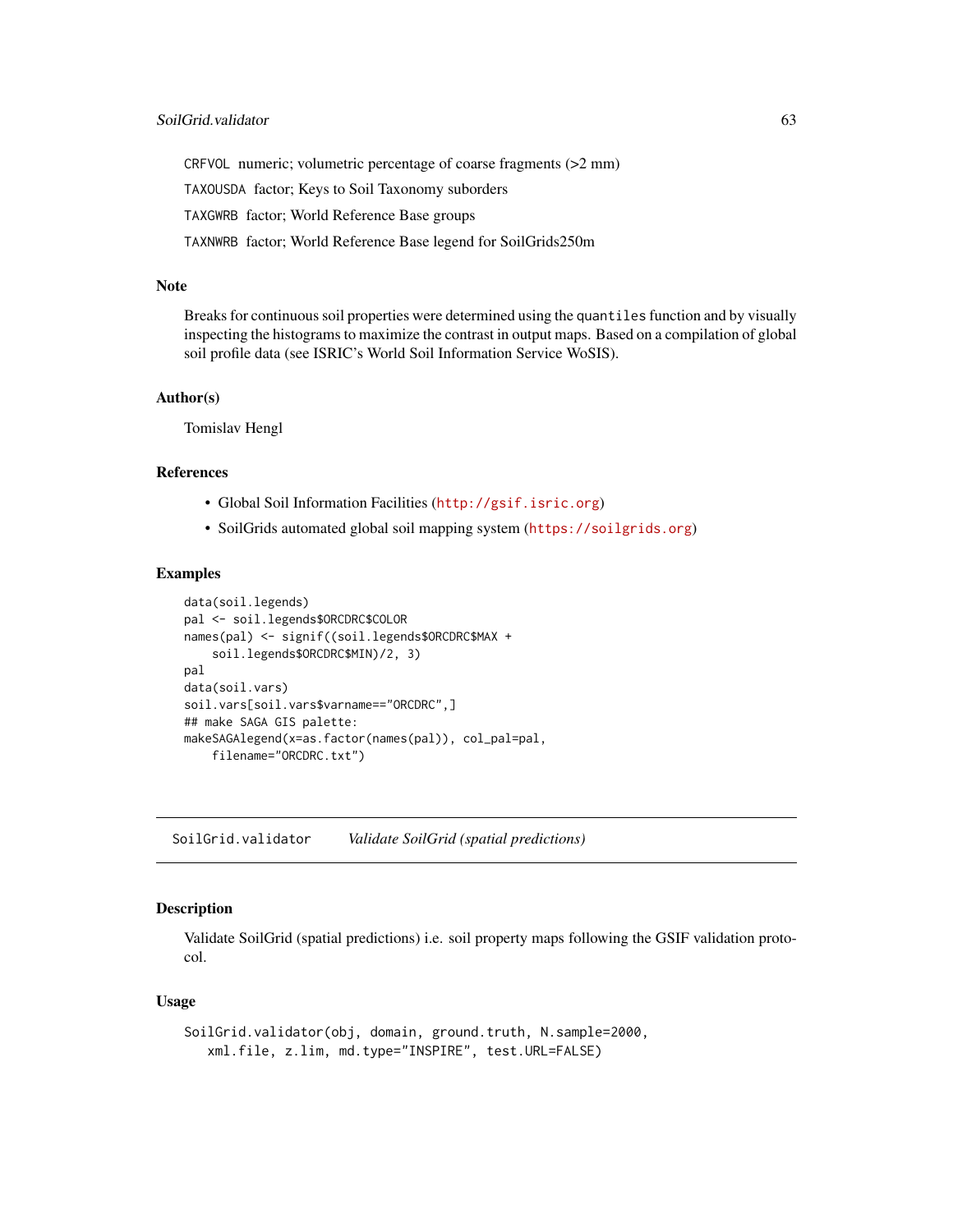## **Arguments**

| obj          | "GDALobj" object i.e. a pointer to a spatial layer of interest (single slice)                                                                                                                    |
|--------------|--------------------------------------------------------------------------------------------------------------------------------------------------------------------------------------------------|
| domain       | "GDALobj" object i.e. a pointer to a spatial layer contain soil mask                                                                                                                             |
| ground.truth | "SpatialPointsDataFrame"; contains values of the target variable at exactly<br>the same depth / same support size sampled either using Simple Random Sam-<br>pling or regular sampling on a grid |
| N.sample     | integer; random sampling size                                                                                                                                                                    |
| xml.file     | character; metadata file (should have the same name as obj file)                                                                                                                                 |
| z.lim        | numeric; upper and lower physical limits                                                                                                                                                         |
| md.type      | character; metadata standard (currently INSPIRE)                                                                                                                                                 |
| test.URL     | logical; specifies whether to validate XML schema / test download times and<br>proj4 string                                                                                                      |

# Value

Returns a list with validation results. Explanation of codes is available in the SoilGrids.org data validation protocol.

# Note

One SoilGrid layer (2D slice) basically contains predictions on a regular grid for a specific soil depth (at either point or block support). The ground. truth data must refer to the exactly the same depth and the same support size and should ideally be collected using some probability spatial sampling (see e.g. sp::spsample). To estimate values of soil properties at standard depths, consider using [mpspline](#page-52-0) function.

Numeric resolution is derived as estimated RMSE/2. Numeric resolution can be best specified as Attribute\_Measurement\_Resolution (the smallest unit increment to which an attribute value is measured).

Increasing N.sample can lead to more precise results at the cost of higher computing time.

## Author(s)

Tomislav Hengl

# See Also

plotKML::spMetadata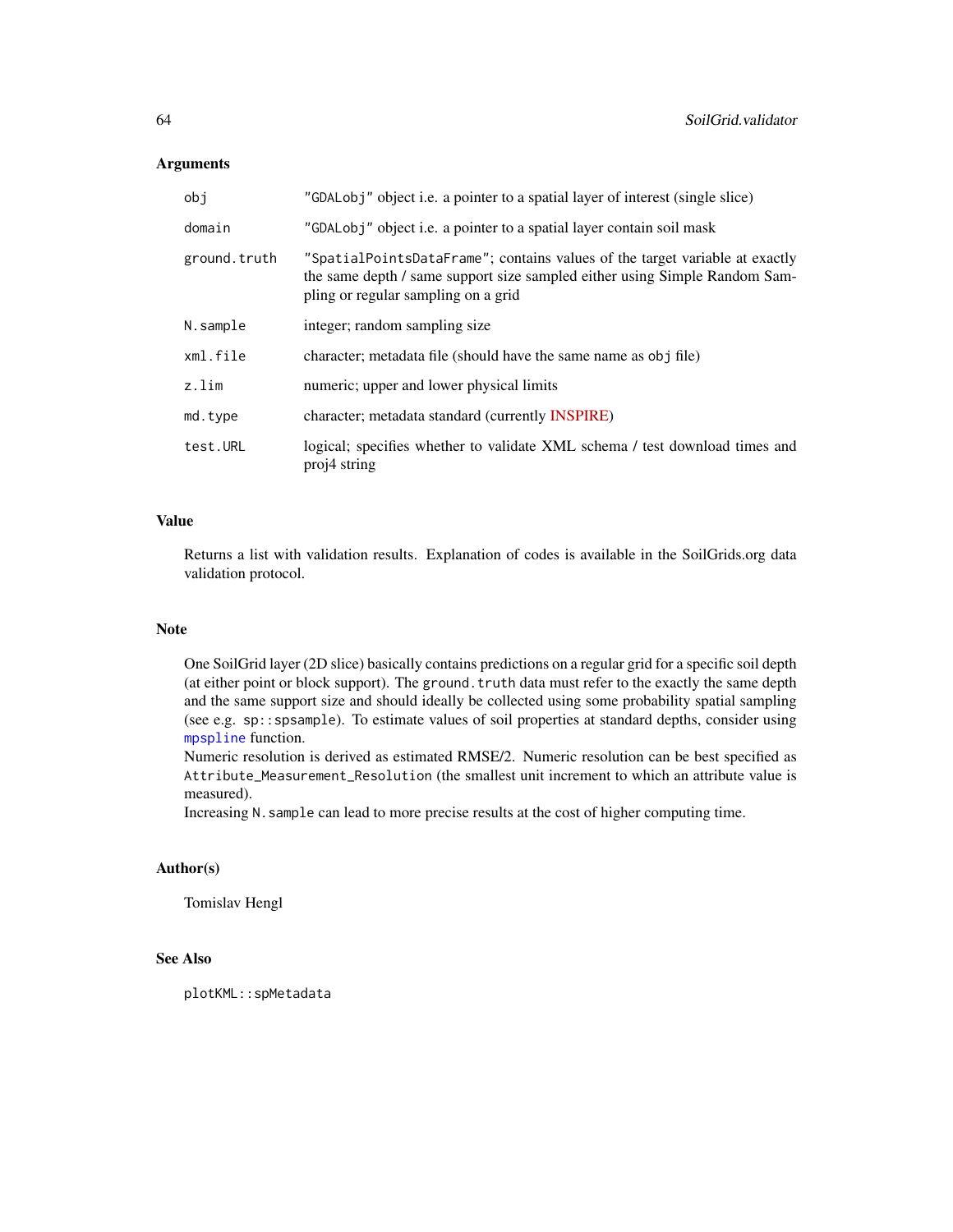<span id="page-64-0"></span>

#### **Description**

A class containing predictions and prediction error (or multiple realizations) of some of the target global soil property at six standard depths. Standard depths used are based on the [Global-](http://globalsoilmap.net)[SoilMap.net specifications:](http://globalsoilmap.net)  $sd1 = 2.5$  cm  $(0-5)$ ,  $sd2 = 10$  cm  $(5-15)$ ,  $sd3 = 22.5$  cm  $(15-30)$ ,  $sd4$  $= 45$  cm (30–60), sd5 = 80 cm (60–100), sd6 = 150 cm (100–200).

#### Slots

- varname: object of class "character"; abbreviated variable name registered in the Global Soil Data registry
- TimeSpan: object of class "list"; contains begin and end of the sampling period of class "POSIXct"
- sd1: object of class "SpatialPixelsDataFrame"; predictions and variances, or number of realizations of the target variable at depth  $2.5 \text{ cm } (0-5)$
- sd2: object of class "SpatialPixelsDataFrame"; predictions and variances, or number of realizations of the target variable at depth 10 cm (5–15)
- sd3: object of class "SpatialPixelsDataFrame"; predictions and variances, or number of realizations of the target variable at depth 22.5 cm (15–30)
- sd4: object of class "SpatialPixelsDataFrame"; predictions and variances, or number of realizations of the target variable at depth 45 cm (30–60)
- sd5: object of class "SpatialPixelsDataFrame"; predictions and variances, or number of realizations of the target variable at depth 80 cm (60–100)
- sd6: object of class "SpatialPixelsDataFrame"; predictions and variances, or number of realizations of the target variable at depth 150 cm (100–200)

Gridded data submitted to  $s$ d $\star$  slots of the "SoilGrids" class must satisfy all of the following requirements (class validity):

- All grids submitted must have the same grid topology (identical grid slot in the object of class "SpatialPixelsDataFrame");
- All grids must be projected in the referent coordinate system [WGS84](http://spatialreference.org/ref/epsg/4326/) (geographical coordinates), with 3D dimension (altitude) expressed as distance from the land surface in meters (e.g. altitude of -.025 corresponds to the 2.5 cm depth);
- The grid cell size must correspond to some standard resolution e.g. 0.0008333333 (1/1200 or about 100 m), 0.0016666667 (1/600 or about 250 m) or similar;
- Only standard abbreviated names registered in the Global Soil Data registry can be used in the varname slot;

#### Methods

```
summary signature(x = "SoilGrids"): generates summary statistics for the object
```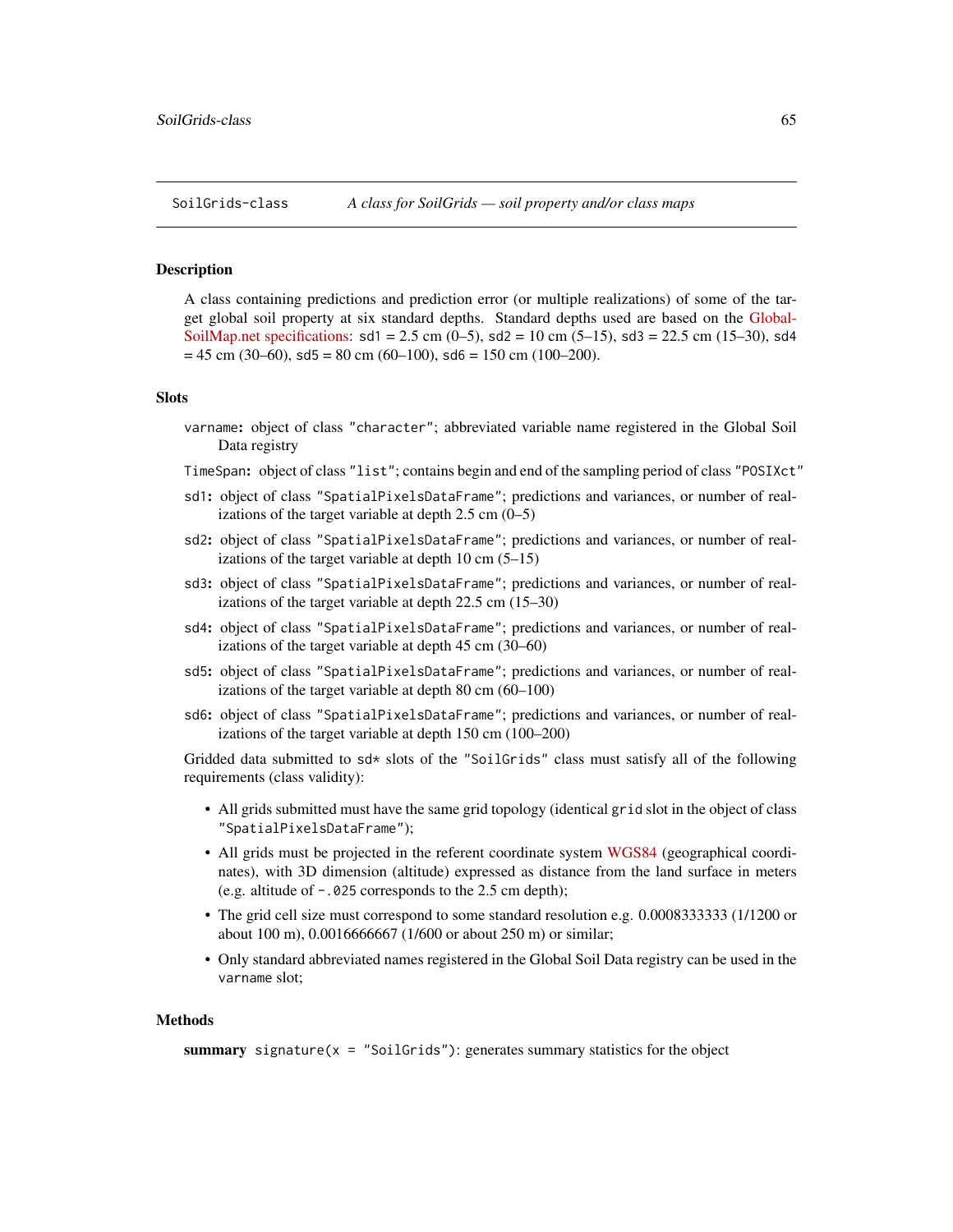## Author(s)

Tomislav Hengl and Robert A. MacMillan

## References

• SoilGrids — a system for automated soil mapping (<https://soilgrids.org>)

## See Also

[GlobalSoilMap-class](#page-37-0), [SpatialComponents-class](#page-66-0), [geosamples-class](#page-34-0)

## Examples

```
# load soil samples from the plotKML package:
library(plotKML)
library(aqp)
library(plyr)
library(splines)
library(rgdal)
library(raster)
data(eberg)
## subset data to 10%:
eberg <- eberg[runif(nrow(eberg)) < .1,]
## sites table:
s.lst <- c("ID", "soiltype", "TAXGRSC", "X", "Y")
h.lst <- c("UHDICM","LHDICM","SNDMHT","SLTMHT","CLYMHT")
sites <- eberg[,s.lst]
## get horizons table:
horizons <- getHorizons(eberg, idcol="ID", sel=h.lst)
## create object of type "SoilProfileCollection"
eberg.spc <- join(horizons, sites, type='inner')
depths(eberg.spc) <- ID ~ UHDICM + LHDICM
site(eberg.spc) <- as.formula(paste("~", paste(s.lst[-1], collapse="+"), sep=""))
coordinates(eberg.spc) <- ~X+Y
proj4string(eberg.spc) <- CRS("+init=epsg:31467")
## convert to logits:
eberg.spc@horizons$SNDMHT.t <- log((eberg.spc@horizons$SNDMHT/100)/
    (1-eberg.spc@horizons$SNDMHT/100))
## convert to geosamples:
eberg.geo <- as.geosamples(eberg.spc)
## load gridded data:
data(eberg_grid)
gridded(eberg_grid) <- ~x+y
proj4string(eberg_grid) <- CRS("+init=epsg:31467")
## derive spc's:
formulaString <- ~ PRMGEO6+DEMSRT6+TWISRT6+TIRAST6
eberg_spc <- spc(eberg_grid, formulaString)
## build a 3D "gstatModel":
glm.formulaString = as.formula(paste("SNDMHT.t \sim ",
     paste(names(eberg_spc@predicted), collapse="+"), "+ ns(altitude, df=4)"))
## Not run:
```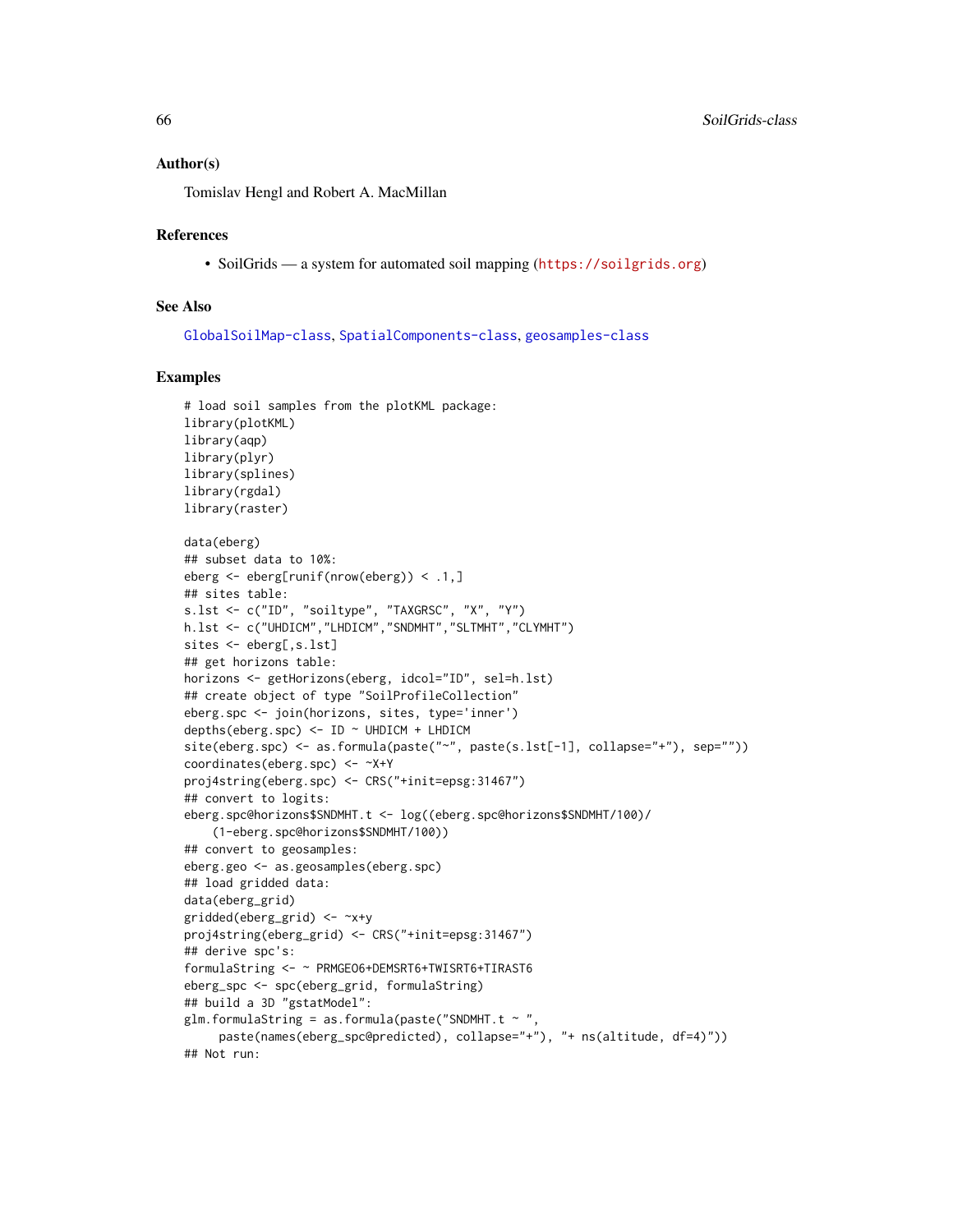```
SNDMHT.m <- fit.gstatModel(observations=eberg.geo, glm.formulaString,
     covariates=eberg_spc@predicted)
summary(SNDMHT.m@regModel)
SNDMHT.m@vgmModel
## prepare new locations (6 standard depths):
new3D <- sp3D(eberg_spc@predicted)
## Make predictions at six depths:
sd.l <- lapply(new3D, FUN=function(x){predict(SNDMHT.m, predictionLocations=x, nfold=0)})
## back-transformation function:
invlogit = function(x){exp(x)/(1+exp(x))*100}## for the back-transformation for the mean value see Diggle and Ribeiro, 2007, p. 148:
invlogit.m = function(x, v){((1+exp(-x))^(1)-.5*v*exp(-x)*(1-exp(-x))*(1+exp(-x))^(-3)) *100}## back-transform values from logits:
for(j in 1:length(sd.l)){
    sd.l[[j]]@predicted$M <- round(invlogit.m(sd.l[[j]]@predicted$SNDMHT.t,
      sd.l[[j]]@predicted$var1.var))
   sd.l[[j]]@predicted$L <- round(invlogit(sd.l[[j]]@predicted$SNDMHT.t
     - 1.645*sqrt(sd.l[[j]]@predicted$var1.var)))
    sd.l[[j]]@predicted$U <- round(invlogit(sd.l[[j]]@predicted$SNDMHT.t
     + 1.645*sqrt(sd.l[[j]]@predicted$var1.var)))
}
str(sd.l[[1]]@predicted@data)
## reproject to WGS84 system (100 m resolution):
p = get("cellsize", envir = GSIF.opts)[1]
s = get("stdepths", envir = GSIF.opts)
sd.ll <- sapply(1:length(sd.l), FUN=function(x){
     make.3Dgrid(sd.l[[x]]@predicted[c("L","M","U")],
     pixsize=p, stdepths=s[x])})
## save to a "SoilGrids" object:
SNDMHT.gsm <- SoilGrids(obj=sd.ll, varname="SNDPPT",
            TimeSpan=list(begin="1999-02-01", end="2001-07-01"))
str(SNDMHT.gsm, max.level=2)
## visualize all maps in Google Earth:
data(R_pal)
z0 = mean(eberg_grid$DEMSRT6, na.rm=TRUE)
## export grids:
for(j in 1:length(sd.ll)){
 kml(slot(SNDMHT.gsm, paste("sd", j, sep="")),
     folder.name = paste("eberg_sd", j, sep=""),
     file = paste("SNDMHT_sd", j, ".kml", sep=""),
     color = M, z.lim=c(10, 85),
     raster_name = paste("SNDMHT_sd", j, ".png", sep=""),
     altitude = z0+5000+(s[j]*2500))
}
## End(Not run)
```
<span id="page-66-0"></span>SpatialComponents-class

*A class for gridded components derived using the* spc *method*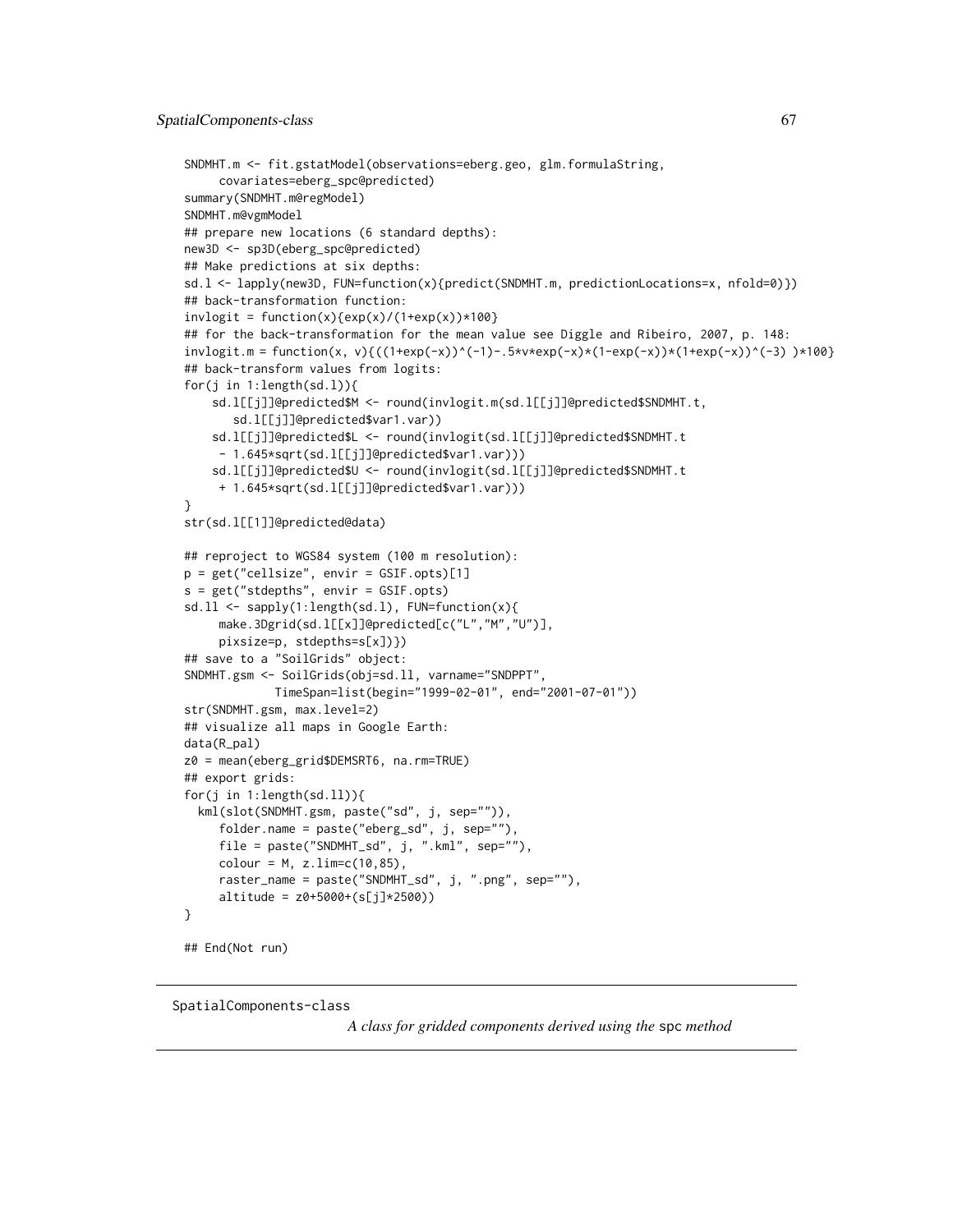## Description

A class containing a list of gridded components and results of principal component analysis.

## Slots

predicted: object of class "SpatialPixelsDataFrame"; predicted values for components

pca: object of class "list"; output objects from the stats::prcomp process — contains objects: 'stdev', 'rotation', 'center' and 'scale'

# Author(s)

Tomislav Hengl

## See Also

[spc](#page-68-0)

<span id="page-67-0"></span>SpatialMemberships-class

*A class for membership maps derived using the* fkmeans *classification*

## Description

A class containing a list of gridded maps and results of model fitting.

#### Slots

predicted: object of class "SpatialPixelsDataFrame"; predicted values (factor) model: object of class "multinom"; output object from the nnet:: multinom method mu: object of class "SpatialPixelsDataFrame"; a list of predicted memberships class.c: object of class "matrix"; class centres class.sd: object of class "matrix"; class deviations confusion: object of class "matrix"; confusion matrix

## Author(s)

Tomislav Hengl

#### See Also

[spfkm](#page-69-0), [SpatialComponents-class](#page-66-0)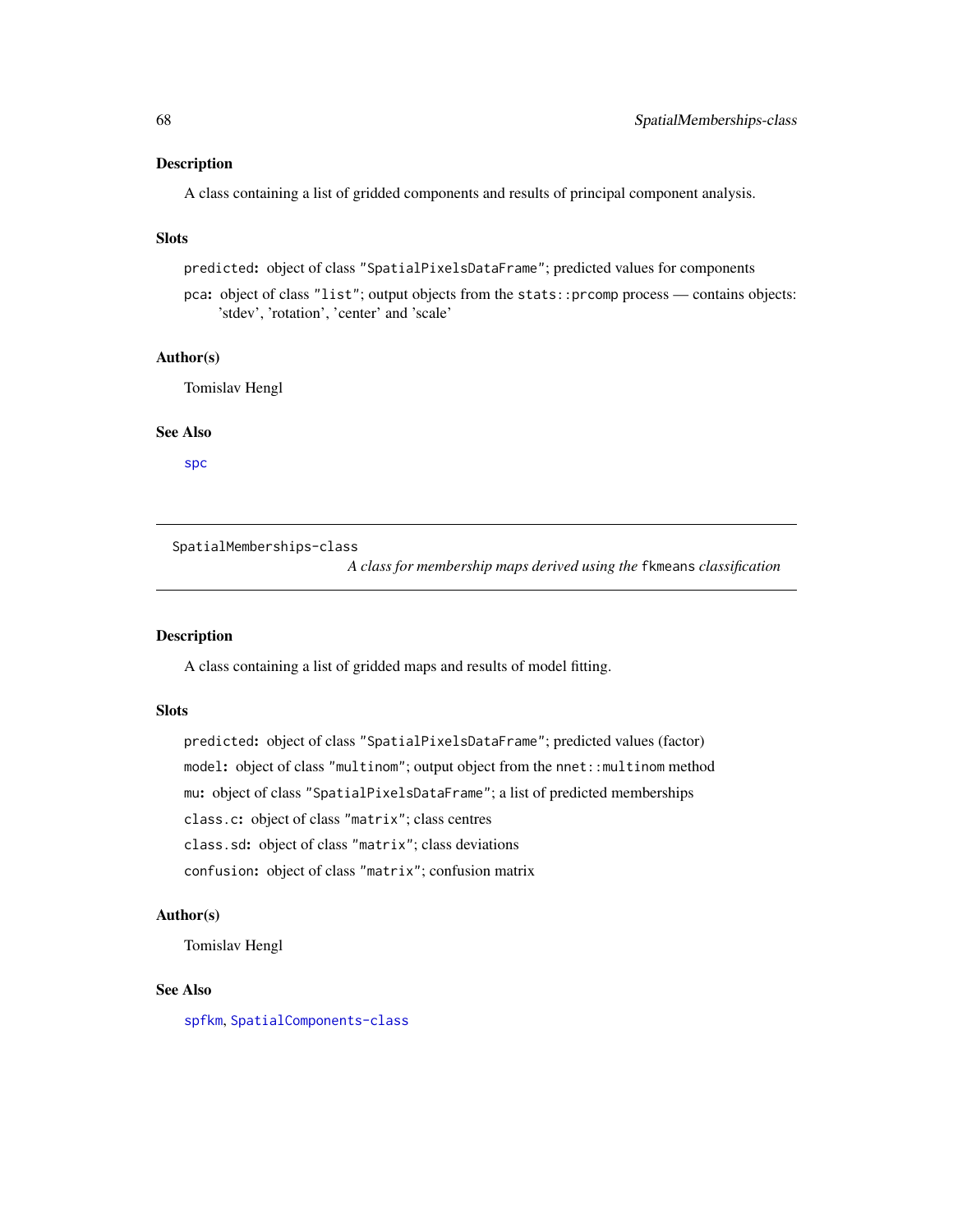# Description

Derives Spatial Predictive Components for a given set of covariates. It wraps the stats::prcomp method and predicts a list principal components for an object of type "SpatialPixelsDataFrame".

#### Usage

```
## S4 method for signature 'SpatialPixelsDataFrame, formula'
spc(obj, formulaString, scale. = TRUE,
     silent = FALSE, ...)## S4 method for signature 'list,list'
spc(obj, formulaString, scale. = TRUE,
     silent = FALSE, ...)
```
## Arguments

| obi           | object of class "SpatialPixelsDataFrame" (must contain at least two grids)<br>or a list of objects of type "SpatialPixelsDataFrame" |
|---------------|-------------------------------------------------------------------------------------------------------------------------------------|
| formulaString | object of class "formula" or a list of formulas                                                                                     |
| scale.        | object of class "logical"; specifies whether covariates need to be scaled                                                           |
| silent        | object of class "logical"; specifies whether to print the progress                                                                  |
| $\ddots$      | additional arguments that can be passed to stats::prcomp                                                                            |

## Value

spc returns an object of type "SpatialComponents". This is a list of grids with generic names PC1,. . . ,PCp, where p is the total number of input grids.

#### Note

This method assumes that the input covariates are cross-correlated and hence their overlap can be reduced. The input variables are scaled by default and the missing values will be replaced with 0 values to reduce loss of data due to missing pixels. This operation can be time consuming for large grids.

## Author(s)

Tomislav Hengl

# See Also

stats::prcomp, [SpatialComponents-class](#page-66-0)

<span id="page-68-0"></span> $\mathsf{spc}$  69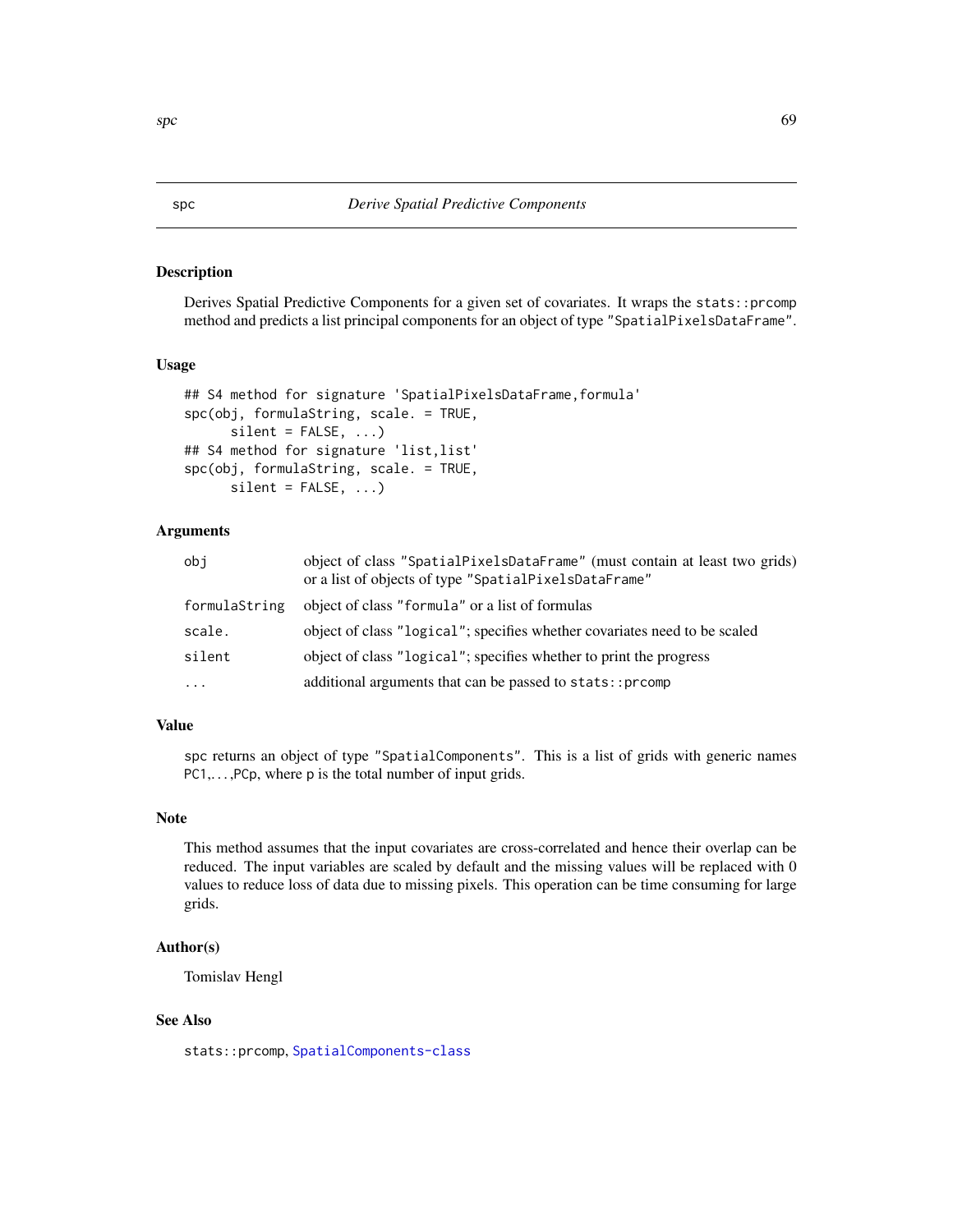70 spfkm

## Examples

```
# load data:
library(plotKML)
library(sp)
pal = rev(rainbow(65)[1:48])data(eberg_grid)
gridded(eberg_grid) <- ~x+y
proj4string(eberg_grid) <- CRS("+init=epsg:31467")
formulaString <- ~ PRMGEO6+DEMSRT6+TWISRT6+TIRAST6
eberg_spc <- spc(eberg_grid, formulaString)
names(eberg_spc@predicted) # 11 components on the end;
## Not run: # plot maps:
rd = range(eberg_spc@predicted@data[,1], na.rm=TRUE)
sq = seq(rd[1], rd[2], length.out=48)spplot(eberg_spc@predicted[1:4], at=sq, col.regions=pal)
```
## End(Not run)

<span id="page-69-0"></span>spfkm *Supervised fuzzy* k*-means on spatial pixels*

## Description

Runs supervised fuzzy *k*-means [\(Hengl et al., 2004\)](http://dx.doi.org/10.1080/13658810310001620924) using a list of covariates layers provided as "SpatialPixelsDataFrame-class" object. If class centres and variances are not provided, it first fits a multinomial logistic regression model ([spmultinom](#page-73-0)), then predicts the class centres and variances based on the output from the nnet::multinom.

# Usage

```
## S4 method for signature
## 'formula,SpatialPointsDataFrame,SpatialPixelsDataFrame'
spfkm(formulaString,
        observations, covariates, class.c = NULL, class.sd = NULL, fuzzy.e = 1.2)
```
# Arguments

| formulaString | formula string                                                                     |
|---------------|------------------------------------------------------------------------------------|
| observations  | object of type "SpatialPointsData"; occurrences of factors                         |
| covariates    | object of type "SpatialPixelsData" or "RasterBrick"; list of covariate lay-<br>ers |
| class.c       | object of type "matrix"; class centres (see examples below)                        |
| class.sd      | object of type "matrix"; class deviations (see examples below)                     |
| fuzzy.e       | object of type "numeric"; fuzzy exponent                                           |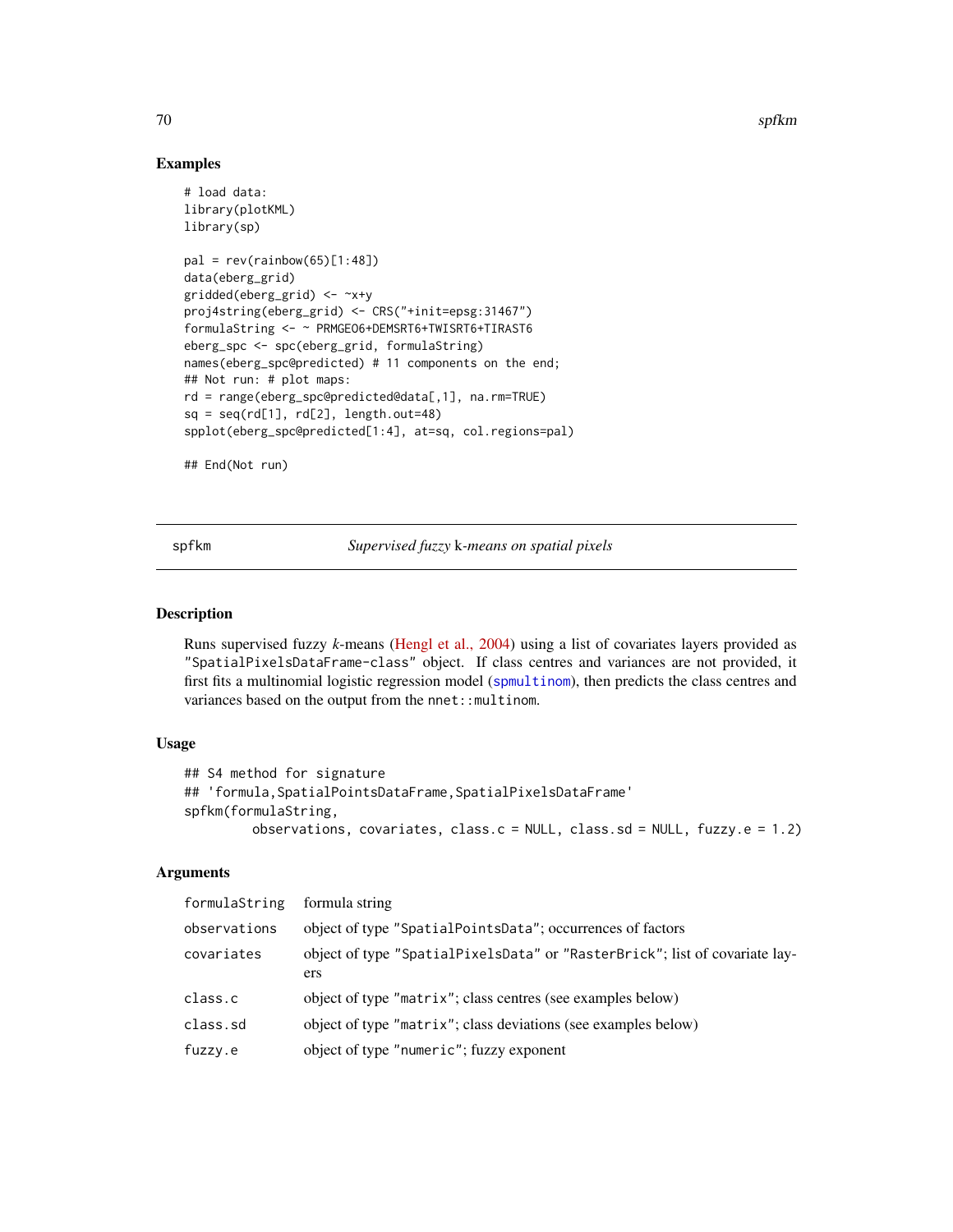#### spfkm 30 and 30 and 30 and 30 and 30 and 30 and 30 and 30 and 30 and 30 and 30 and 30 and 30 and 30 and 30 and

## Value

Returns an object of type "SpatialMemberships" with following slots: predicted (classes predicted either by the multinomial logistic regression or fuzzy *k*-means), model (the multinomial logistic regression model; if available), mu (memberships derived using the fuzzy *k*-means), class.c (submitted or derived class centres), class.sd (submitted or derived class deviations), confusion (confusion matrix).

# Note

Although nnet::multinom is consider to be robust and suited for large data sets, function might not converge in some cases or result in artifacts. If this happens try setting up the class centres and variances manually.

## Author(s)

Tomislav Hengl and Bas Kempen

#### References

- Burrough, P. A., Gaans, P.F.M., and Van Hootsmans, R., (1997) [Continuous classification in](http://dx.doi.org/10.1016/S0016-7061(97)00018-9) [soil survey: spatial correlation, confusion and boundaries.](http://dx.doi.org/10.1016/S0016-7061(97)00018-9) Geoderma, 77(2-4), 115–135.
- Hengl T., Walvoort D.J.J., Brown, A., (2004) [A double continuous approach to visualisation](http://dx.doi.org/10.1080/13658810310001620924) [and analysis of categorical maps.](http://dx.doi.org/10.1080/13658810310001620924) Int. Jou. of Geographical Information Science, 18(2): 183-202.

## See Also

[spmultinom](#page-73-0), [SpatialMemberships-class](#page-67-0), nnet:: multinom

#### Examples

```
# load data:
library(plotKML)
library(sp)
data(eberg)
# subset to 20%:
eberg <- eberg[runif(nrow(eberg))<.2,]
data(eberg_grid)
coordinates(eberg) <- ~X+Y
proj4string(eberg) <- CRS("+init=epsg:31467")
gridded(eberg_grid) <- ~x+y
proj4string(eberg_grid) <- CRS("+init=epsg:31467")
# derive soil predictive components:
eberg_spc <- spc(eberg_grid, ~PRMGEO6+DEMSRT6+TWISRT6+TIRAST6)
# predict memberships:
formulaString = soiltype ~ PC1+PC2+PC3+PC4+PC5+PC6+PC7+PC8+PC9+PC10
eberg_sm <- spfkm(formulaString, eberg, eberg_spc@predicted)
## Not run: # plot memberships:
pal = seq(0, 1, 1/50)
```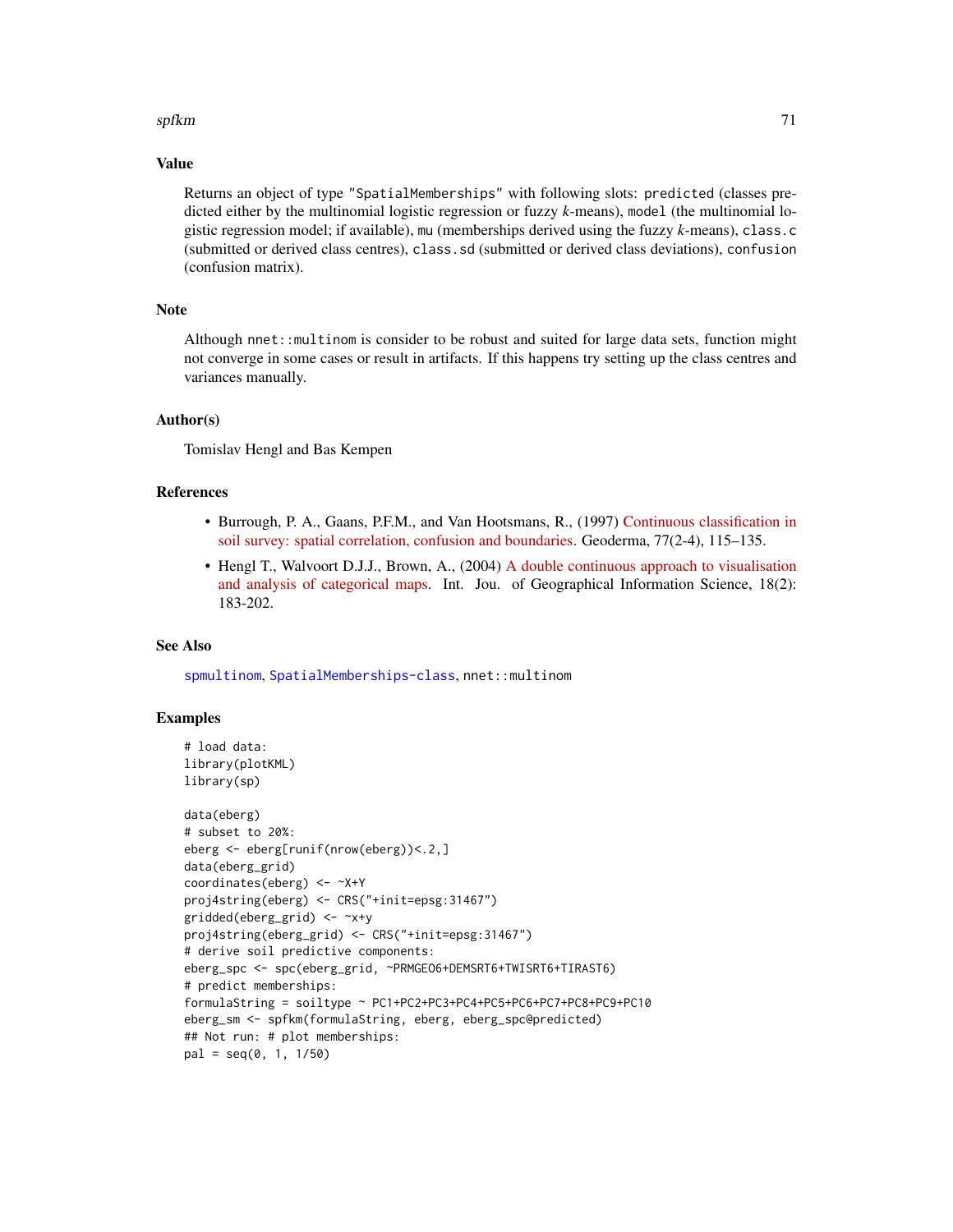```
spplot(eberg_sm@mu, col.regions=grey(rev(pal)))
# predict soil properties using memberships:
glm.formulaString = as.formula(paste("SNDMHT_A \sim ",
   paste(names(eberg_sm@mu), collapse="+"), "-1"))
SNDMHT.m2 <- fit.gstatModel(observations=eberg, glm.formulaString,
   covariates=eberg_sm@mu)
summary(SNDMHT.m2@regModel)
# Coefficients correspond to the class centres;
## End(Not run)
```
spline.krige *Kriging combined with splines*

# Description

Combines kriging and spline interpolation to speed up the kriging with minimal loss in precision, whilst reducing generation of artifacts. Spline interpolation is implemented via the SAGA GIS function "Multilevel B-Spline Interpolation" (SAGA GIS needs to be installed separately).

## Usage

```
spline.krige(formula, locations, newdata, newlocs = NULL, model,
    te = as.vector(newdata@bbox), file.name, silent = FALSE,
    t_cellsize = newdata@grid@cellsize[1], optN = 20, quant.nndist = .5,
   nmax = 30, predictOnly = FALSE, resample = TRUE, saga.env,
    saga.lib=c("grid_spline","grid_tools"), saga.module=c(4,0), ...)
```
## Arguments

| formula      | formula that defines the dependent variable as a linear model of independent<br>variables; usually in the form $z \sim 1$                                            |
|--------------|----------------------------------------------------------------------------------------------------------------------------------------------------------------------|
| locations    | object of class Spatial Points; sampling locations                                                                                                                   |
| newdata      | object of class SpatialPixels*; spatial domain of interest                                                                                                           |
| newlocs      | object of class SpatialPoints*; prediction locations produced using the resample.grid<br>function (if missing it will be generated using the resample.grid function) |
| model        | variogram model of dependent variable (or its residuals); see gstat:: krige                                                                                          |
| te           | numeric; a vector in the form c(xmin, ymin, xmax, ymax); sets bounding box of<br>the kriging predictions                                                             |
| file.name    | character; optional output file name pattern (without any file extension)                                                                                            |
| silent       | logical; specifies whether to print out the progress                                                                                                                 |
| t cellsize   | numeric; target cell size (output grid)                                                                                                                              |
| optN         | integer; optimal number of prediction locations per sampling location e.g. 1<br>sampling location is used to predict values for 20 new pixels                        |
| quant.nndist | numeric; threshold probability to determine the search radius (sigma)                                                                                                |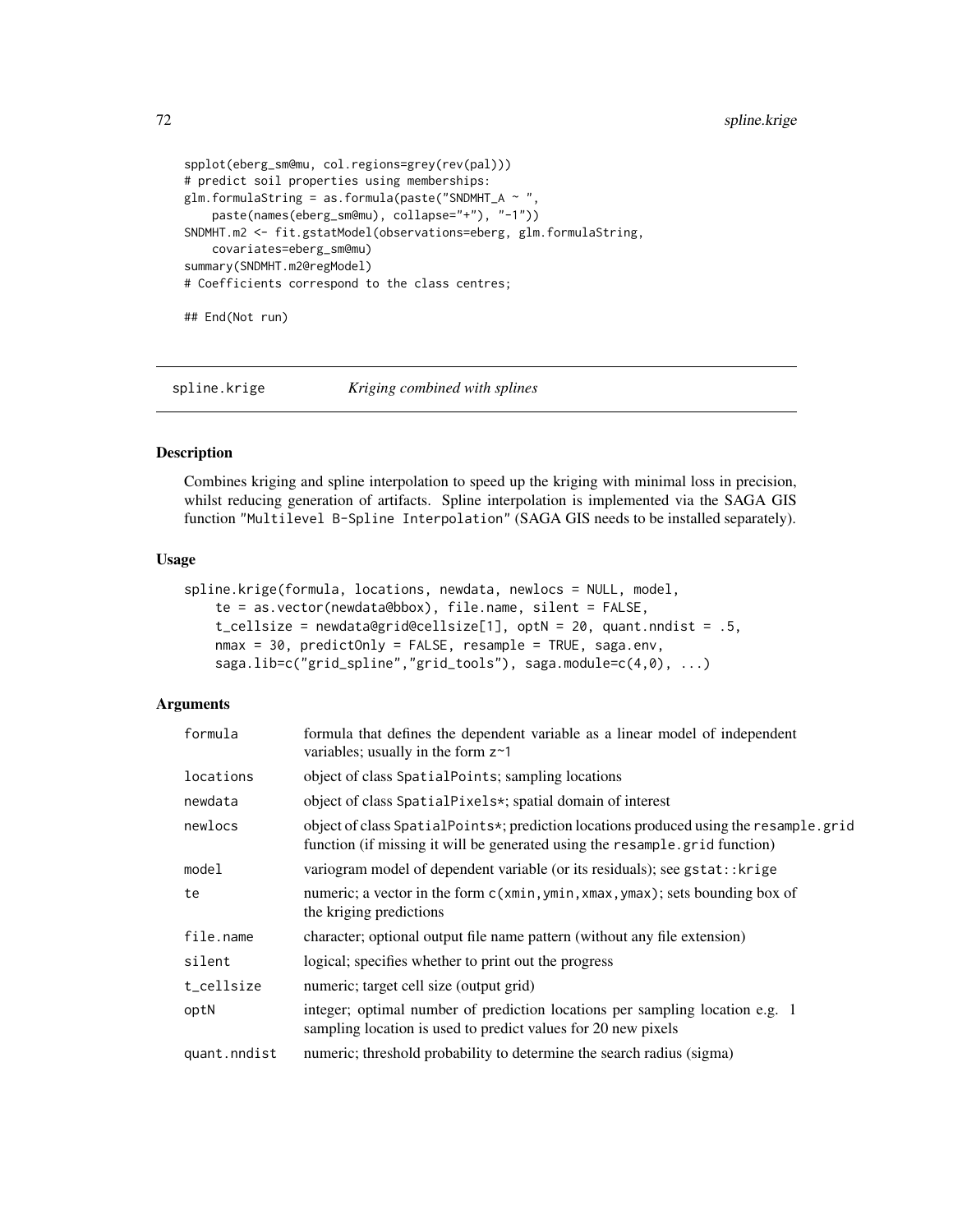# spline.krige 73

| nmax        | integer; the number of nearest observations that should be used for kriging                         |
|-------------|-----------------------------------------------------------------------------------------------------|
| predict0nly | logical; specifies whether to generate only predictions (var1.pred column)                          |
| resample    | logical; specifies whether to down or upscale SAGA GIS grids to match the grid<br>system of newdata |
| saga.env    | list; path to location of the SAGA binaries (extracted using rsaga.env())                           |
| saga.lib    | character; names of the SAGA libraries used                                                         |
| saga.module | integer; corresponding module numbers                                                               |
| $\ddotsc$   | other optional arguments that can be passed to function gstat:: krige                               |

## Value

Returns an object of class "SpatialGridDataFrame", or an output file name.

## **Note**

This function adjusts grid density (prediction locations) in reference to the actual local sampling intensity. High resolution grids are created where sampling density is higher and vice versa [\(Hengl,](http://dx.doi.org/10.1016/j.cageo.2005.11.008) [2006\)](http://dx.doi.org/10.1016/j.cageo.2005.11.008). Low resolution grids (due to sparse data) are then downscaled to the target resolution using spline interpolation. This allows for speeding up the kriging with minimal loss in precision, whilst reducing generation of artifacts. Spline interpolation is implemented via the SAGA GIS v2.1 function "Multilevel B-Spline Interpolation" using the default settings. This function is especially suitable for producing predictions for large grids where the sampling locations show high spatial clustering. It is NOT intended for predicting using point samples collected using sampling designs with constant spatial sampling intensity e.g. point samples collected using simple random sampling or grid sampling.

#### Author(s)

Tomislav Hengl

# References

- Hengl T., (2006) [Finding the right pixel size.](http://dx.doi.org/10.1016/j.cageo.2005.11.008) Computers and Geosciences, 32(9): 1283-1298.
- SAGA GIS (<http://sourceforge.net/projects/saga-gis/>)
- SpatStat package (<https://cran.r-project.org/package=spatstat>)

# Examples

## Not run: library(plotKML) library(spatstat) library(RSAGA) library(gstat) library(raster) data(eberg) data(eberg\_grid) data(eberg\_grid25) library(sp)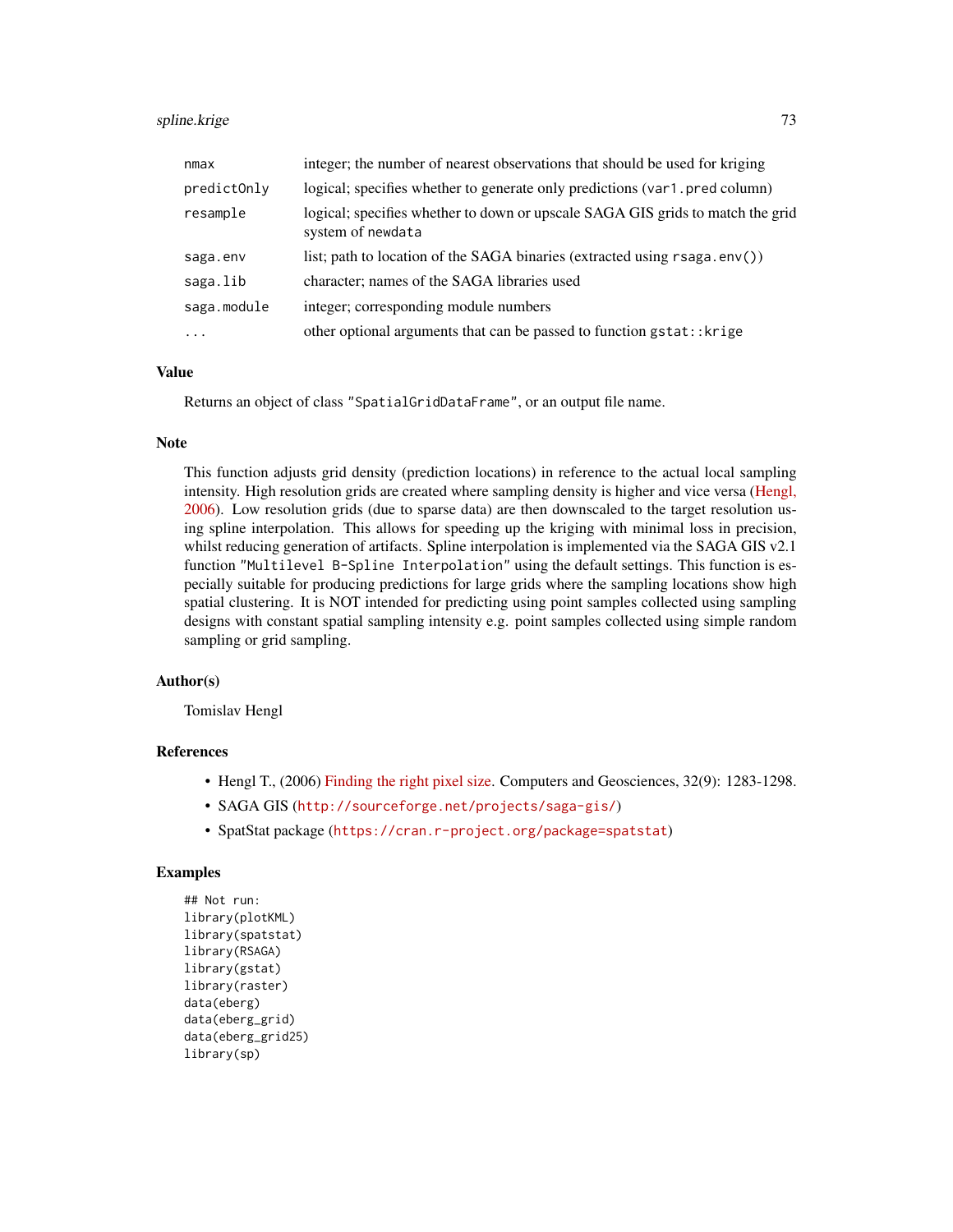```
coordinates(eberg) <- ~X+Y
proj4string(eberg) <- CRS("+init=epsg:31467")
m <- vgm(psill=320, model="Exp", range=1200, nugget=160)
plot(variogram(SNDMHT_A~1, eberg[!is.na(eberg$SNDMHT_A),]), m)
## prediction locations:
gridded(eberg_grid) <- ~x+y
proj4string(eberg_grid) <- CRS("+init=epsg:31467")
gridded(eberg_grid25) <- ~x+y
proj4string(eberg_grid25) <- CRS("+init=epsg:31467")
## prepare prediction locations for spline.krige:
grd <- resample.grid(locations=eberg["SNDMHT_A"], t_cellsize=25,
  newdata=eberg_grid25, optN=5, quant.nndist=.9)
## plot resampled grid:
plot(raster(grd$density))
plot(grd$newlocs)
points(eberg, pch=19, col="red", cex=.7)
env <- rsaga.env()
if(exists("env") & env$version=="2.1.0"){
## compare processing time:
 system.time( SND.sok <- spline.krige(locations=eberg["SNDMHT_A"],
      t_cellsize=25, newdata=eberg_grid25,
      newlocs=grd$newlocs, model=m, nmax=30) )
 system.time( SND.ok <- krige(SNDMHT_A~1,
      eberg[!is.na(eberg$SNDMHT_A),],
      newdata=eberg_grid, m,
      debug.level = -1, nmax=30) )
 system.time( SND.ok25 <- krige(SNDMHT_A~1,
      eberg[!is.na(eberg$SNDMHT_A),],
      newdata=eberg_grid25, m,
      debug.level = -1, nmax=30) )
 ## compare outputs visually:
 par(mfrow=c(1,3))
 plot(raster(SND.sok[1]), main="spline.krige (25 m)")
plot(raster(SND.ok25[1]), main="krige (25 m)")
plot(raster(SND.ok[1]), main="krige (100 m)")
}
## End(Not run)
## conclusion: spline.krige produces less artifacts,
## and is at order of magnitude faster than simple 'krige'
```
spmultinom *Multinomial logistic regression on spatial objects*

## **Description**

Runs the multinomial logistic regression via nnet::multinom to produce spatial predictions of the target factor-type variable. It requires point locations of observed classes and a list of covariate layers provided as "SpatialPixelsDataFrame-class" object. The resulting predicted classes are then used to estimate class centres and variances per class.

<span id="page-73-0"></span>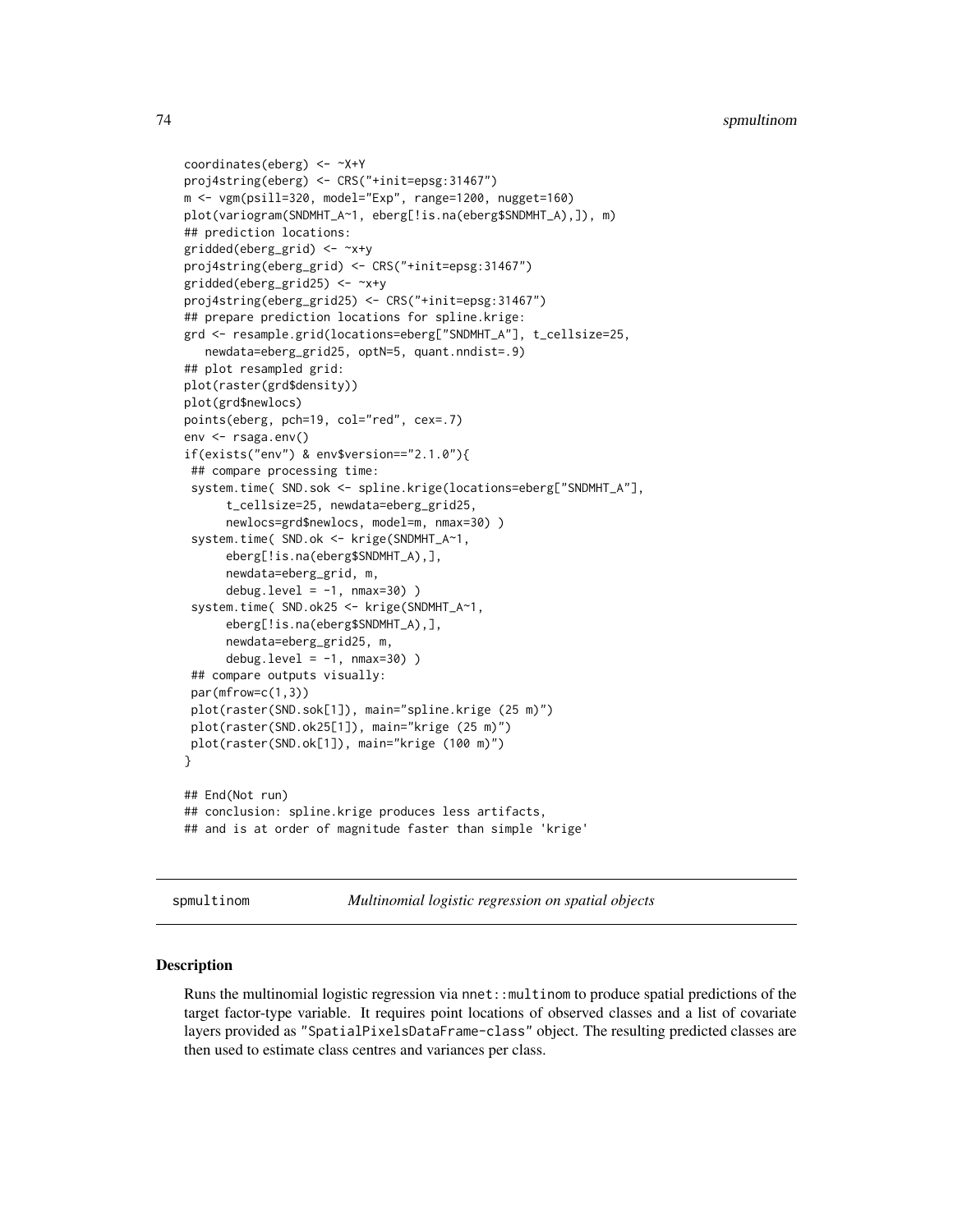# <span id="page-74-0"></span>spmultinom 75

## Usage

```
## S4 method for signature
## 'formula,SpatialPointsDataFrame,SpatialPixelsDataFrame'
spmultinom(formulaString,
     observations, covariates, class.stats = TRUE, predict.probs = TRUE, ...)
```
# Arguments

| formulaString | formula string                                               |
|---------------|--------------------------------------------------------------|
| observations  | object of type "SpatialPointsData"; occurrences of factors   |
| covariates    | object of type "SpatialPixelsData"; list of covariate layers |
| class.stats   | logical; species wether to estimate class centres            |
| predict.probs | logical; species wether to predict probabilities per class   |
| $\ddotsc$     | optional arguments                                           |

## Value

Returns an object of type "SpatialMemberships" with following slots: predicted (classes predicted by the multinomial logistic regression, model (the multinomial logistic regression model), mu (probabilities derived using the mutinom model), class.c (derived class centres), class.sd (derived class deviations), confusion (confusion matrix).

## Author(s)

Bas Kempen and Tomislav Hengl

## References

- Multinomial logistic regression ([http://en.wikipedia.org/wiki/Multinomial\\_logit](http://en.wikipedia.org/wiki/Multinomial_logit))
- Nnet package (<https://CRAN.R-project.org/package=nnet>)

## See Also

[spfkm](#page-69-0), [SpatialMemberships-class](#page-67-0)

# Examples

```
# load data:
library(plotKML)
library(sp)
data(eberg)
# subset to 20%:
eberg <- eberg[runif(nrow(eberg))<.2,]
data(eberg_grid)
coordinates(eberg) <- ~X+Y
proj4string(eberg) <- CRS("+init=epsg:31467")
gridded(eberg_grid) <- ~x+y
```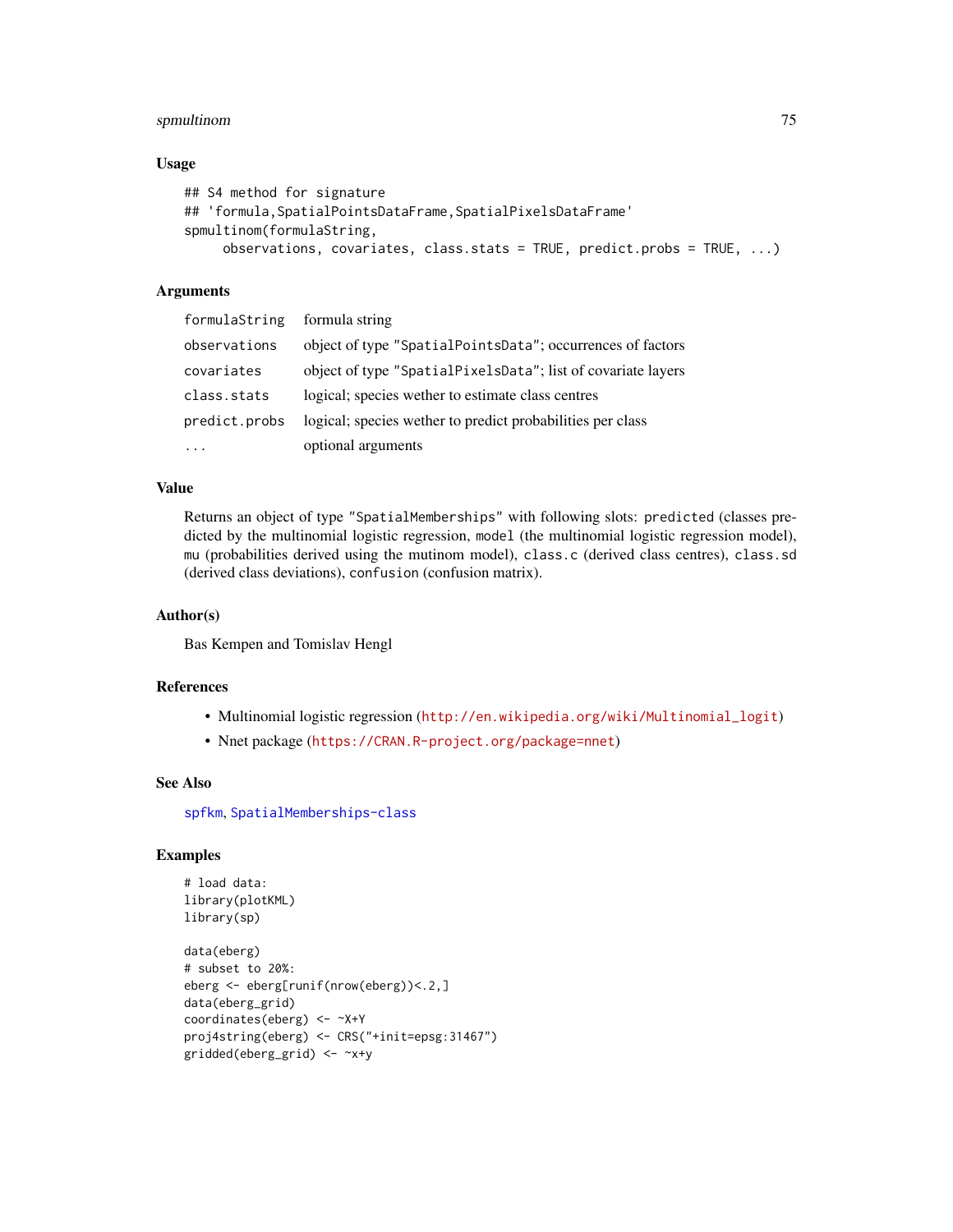```
proj4string(eberg_grid) <- CRS("+init=epsg:31467")
# derive soil predictive components:
eberg_spc <- spc(eberg_grid, ~PRMGEO6+DEMSRT6+TWISRT6+TIRAST6)
# predict memberships:
formulaString = soiltype ~ PC1+PC2+PC3+PC4+PC5+PC6+PC7+PC8+PC9+PC10
eberg_sm <- spmultinom(formulaString, eberg, eberg_spc@predicted)
## Not run: # plot memberships:
pal = seq(0, 1, 1/50)spplot(eberg_sm@mu, col.regions=pal)
image(eberg_sm@mu[1], col=pal)
text(eberg@coords, paste(eberg$soiltype), cex=.6, col="black")
# classes predicted:
Ls = length(levels(eberg_sm@predicted$soiltype))
pnts = list("sp.points", eberg, pch="+", cex=.6, col="black")
spplot(eberg_sm@predicted, col.regions=rainbow(Ls)[rank(runif(Ls))], sp.layout=pnts)
## End(Not run)
```
spsample.prob *Estimate occurrence probabilities of a sampling plan (points)* 

## **Description**

Estimates occurrence probabilities as an average between the kernel density estimation (spreading of points in geographical space) and MaxLike analysis (spreading of points in feature space). The output 'iprob' indicates whether the sampling plan has systematically missed some important locations / features, and can be used as an input for geostatistical modelling (e.g. as weights for regression modeling).

## Usage

```
## S4 method for signature 'SpatialPoints, SpatialPixelsDataFrame'
spsample.prob(observations, covariates,
  quant.nndist=.95, n.sigma, ...)
```
# Arguments

| observations | object of class SpatialPoints; sampling locations                           |
|--------------|-----------------------------------------------------------------------------|
| covariates   | object of class SpatialPixelsDataFrame; list of covariates of interest      |
| quant.nndist | numeric; threshold probability to determine the search radius (sigma)       |
| n.sigma      | numeric; size of sigma used for kernel density estimation (optional)        |
| $\cdots$     | other optional arguments that can be passed to function spatstat: : density |

## Value

Returns a list of objects where 'iprob' ("SpatialPixelsDataFrame") is the map showing the estimated occurrence probabilities.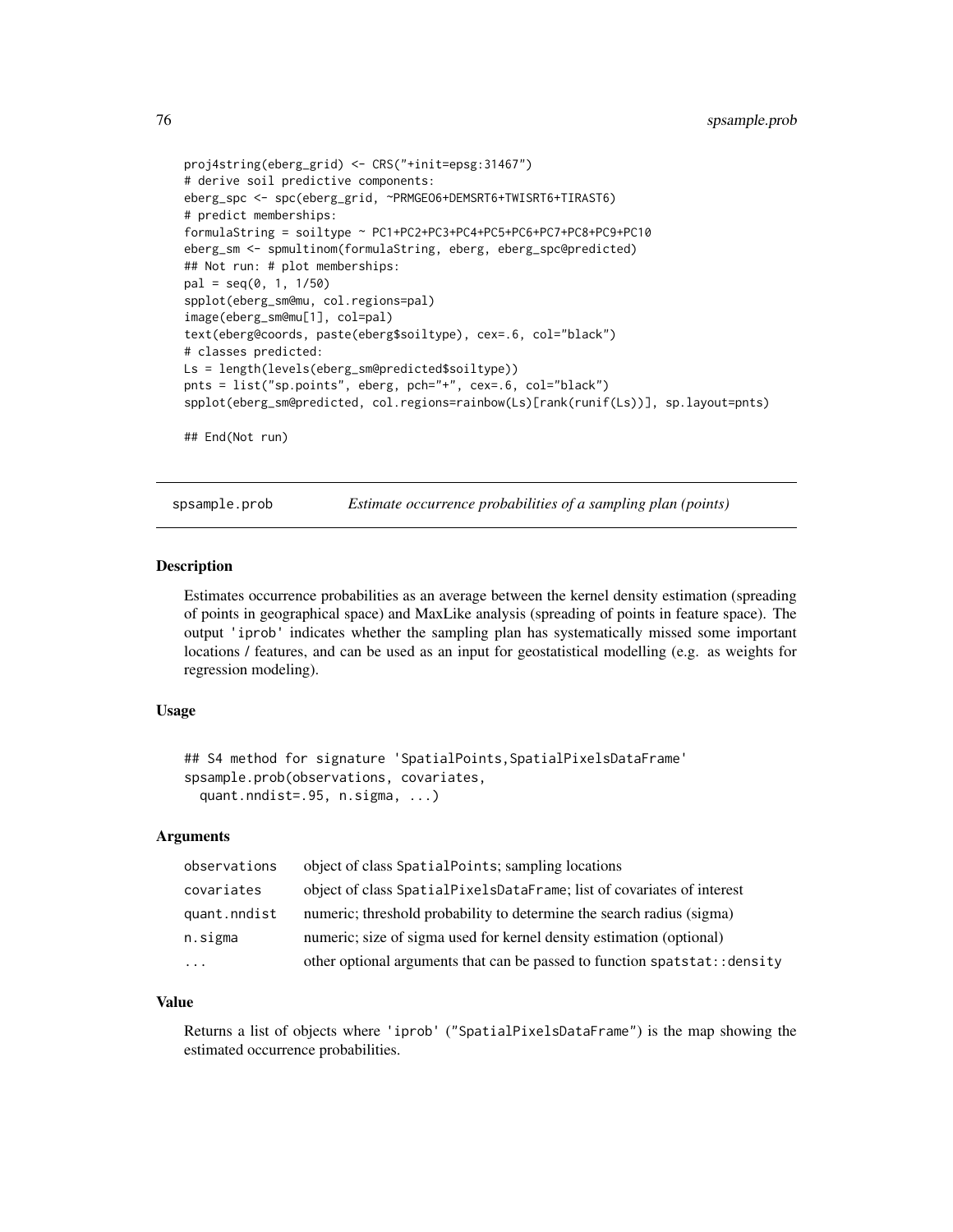## spsample.prob 77

## Note

Occurrence probabilities for geographical space are derived using kernel density estimator. The sampling intensities are converted to probabilities by deviding the sampling intensity by the maximum sampling intensity for the study area (Baddeley, 2008). The occurrence probabilities for feature space are determined using MaxLike algorithm (Royle et al., 2012). The lower the average occurrence probability for the whole study area, the lower the representation efficiency of a sampling plan.

MaxLike function might fail to produce predictions (e.g. if not at least one continuous covariate is provided and if the optim function is not able to find the global optima) in which case an error message is generated. Running Principal Component analysis i.e. standardizing the covariates prior to running spsample.prob is, thus, highly recommended.

This function can be time consuming for large grids.

## Author(s)

Tomislav Hengl

# References

- Baddeley, A. (2008) Analysing spatial point patterns in R. Technical report, CSIRO Australia. Version 4.
- Royle, J.A., Chandler, R.B., Yackulic, C. and J. D. Nichols. (2012) [Likelihood analysis of](http://dx.doi.org/10.1111/j.2041-210X.2011.00182.x) [species occurrence probability from presence-only data for modelling species distributions.](http://dx.doi.org/10.1111/j.2041-210X.2011.00182.x) Methods in Ecology and Evolution.

## See Also

maxlike-package, spatstat-package

## Examples

```
library(plotKML)
library(maxlike)
library(spatstat)
library(maptools)
```

```
data(eberg)
data(eberg_grid)
## existing sampling plan:
sel \le runif(nrow(eberg)) \le .2
eberg.xy <- eberg[sel,c("X","Y")]
coordinates(eberg.xy) <- ~X+Y
proj4string(eberg.xy) <- CRS("+init=epsg:31467")
## covariates:
gridded(eberg_grid) <- ~x+y
proj4string(eberg_grid) <- CRS("+init=epsg:31467")
## convert to continuous independent covariates:
formulaString <- ~ PRMGEO6+DEMSRT6+TWISRT6+TIRAST6
eberg_spc <- spc(eberg_grid, formulaString)
```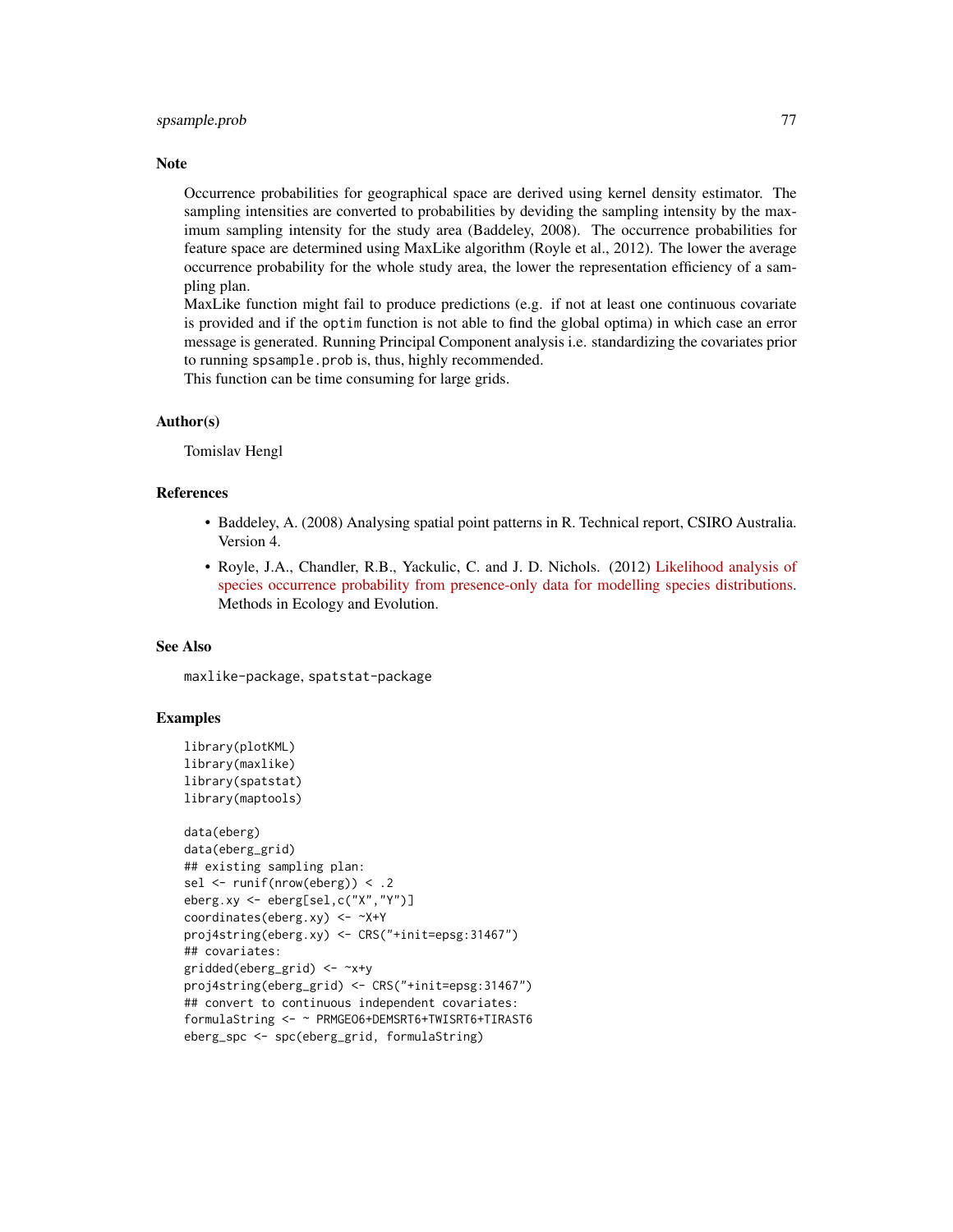```
## derive occurrence probability:
covs <- eberg_spc@predicted[1:8]
iprob <- spsample.prob(eberg.xy, covs)
## Note: obvious omission areas:
hist(iprob[[1]]@data[,1])
## compare with random sampling:
rnd <- spsample(eberg_grid, type="random",
     n=length(iprob[["observations"]]))
iprob2 <- spsample.prob(rnd, covs)
## compare the two:
par(mfrow=c(1,2))
plot(raster(iprob[[1]]), zlim=c(0,1), col=SAGA_pal[[1]])
points(iprob[["observations"]])
plot(raster(iprob2[[1]]), zlim=c(0,1), col=SAGA_pal[[1]])
points(iprob2[["observations"]])
## fit a weighted lm:
eberg.xy <- eberg[sel,c("SNDMHT_A","X","Y")]
coordinates(eberg.xy) <- ~X+Y
proj4string(eberg.xy) <- CRS("+init=epsg:31467")
eberg.xy$iprob <- over(eberg.xy, iprob[[1]])$iprob
eberg.xy@data <- cbind(eberg.xy@data, over(eberg.xy, covs))
fs <- as.formula(paste("SNDMHT_A ~ ",
    paste(names(covs), collapse="+")))
## the lower the occurrence probability, the higher the weight:
w <- 1/eberg.xy$iprob
m <- lm(fs, eberg.xy, weights=w)
summary(m)
## compare to standard lm:
m0 <- lm(fs, eberg.xy)
summary(m)$adj.r.squared
summary(m0)$adj.r.squared
## all at once:
gm <- fit.gstatModel(eberg.xy, fs, covs, weights=w)
plot(gm)
```
summary-methods *Summarize an object of class* "SpatialPredictions"

## **Description**

Derives a statistical summary for an object of class "SpatialPredictions".

## Usage

```
## S4 method for signature 'SpatialPredictions'
summary(object)
```
<span id="page-77-0"></span>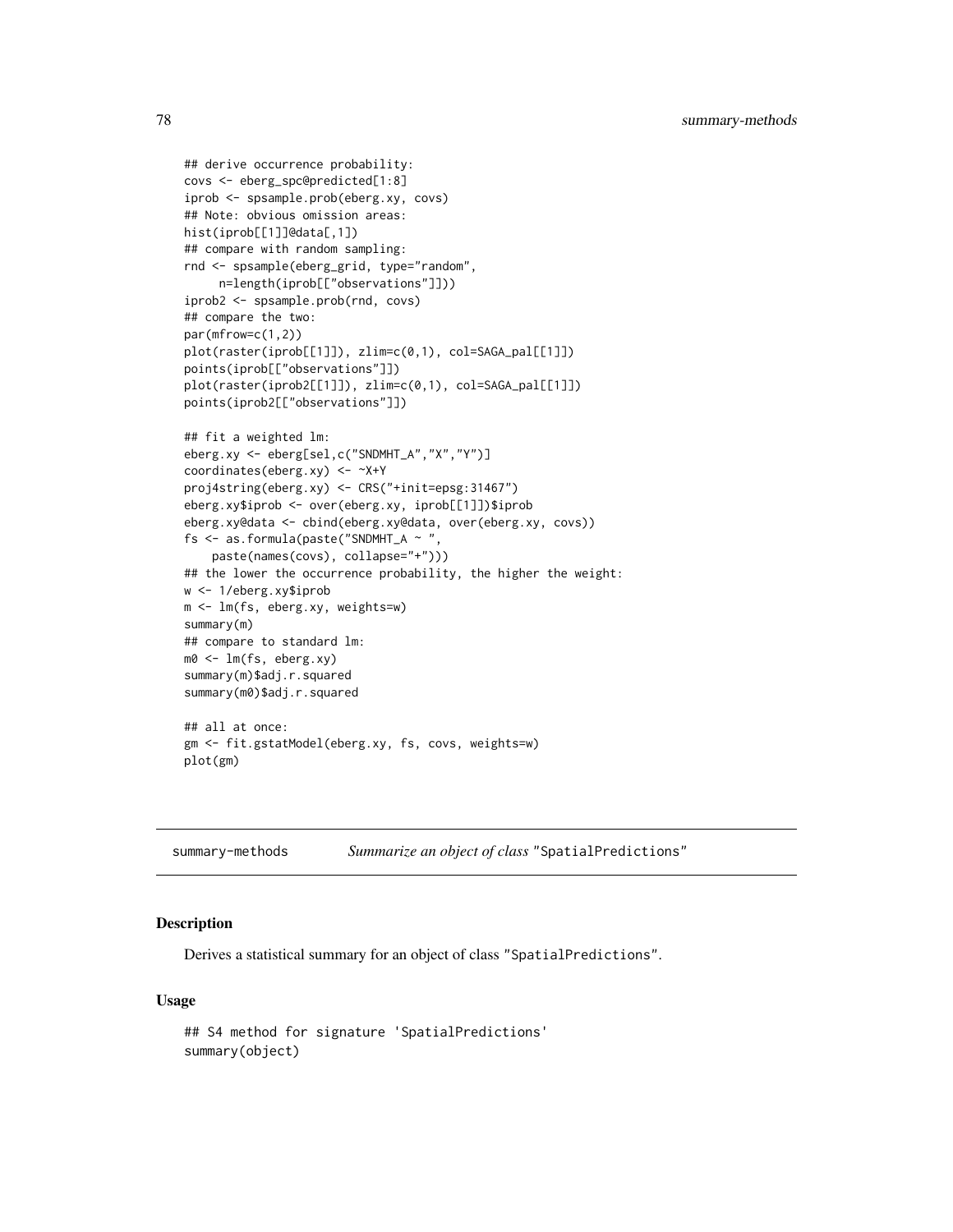## Arguments

object object of class "SpatialPredictions"

# Details

The function creates a summary table with standard column names. These tell us what is the summary accuracy of the spatial predictions and what are the effective bytes of information produced.

# Value

The summary returns a data.frame with the following columns:

"variable" variable name

"minium" lowest value observed

"maximum" largest value observed

"npoints" number of observations

"area" lowest value observed

"area.units" area units either square-m or square-arcdegrees

"covariates" list of covariates used

"family" GLM family (if applicable)

"RMSE" RMSE derived using cross-validation

"tvar" variance percent explained by the model using the cross-validation

"npixels" total number of produced pixels

"breaks" breaks based on the half RMSE

"bonds" lower and upper boundaries for effective classes

"Bytes" effective bytes produced (see [Hengl et al \(2012\)](http://dx.doi.org/10.1016/j.jag.2012.02.005) for more details)

"compress" compression algorithm used

## Author(s)

Tomislav Hengl

## References

• Hengl, T., Nikolic, M., MacMillan, R.A., (2013) [Mapping efficiency and information content.](http://dx.doi.org/10.1016/j.jag.2012.02.005) International Journal of Applied Earth Observation and Geoinformation, special issue Spatial Statistics Conference, 22: 127–138.

# See Also

plotKML::SpatialPredictions-class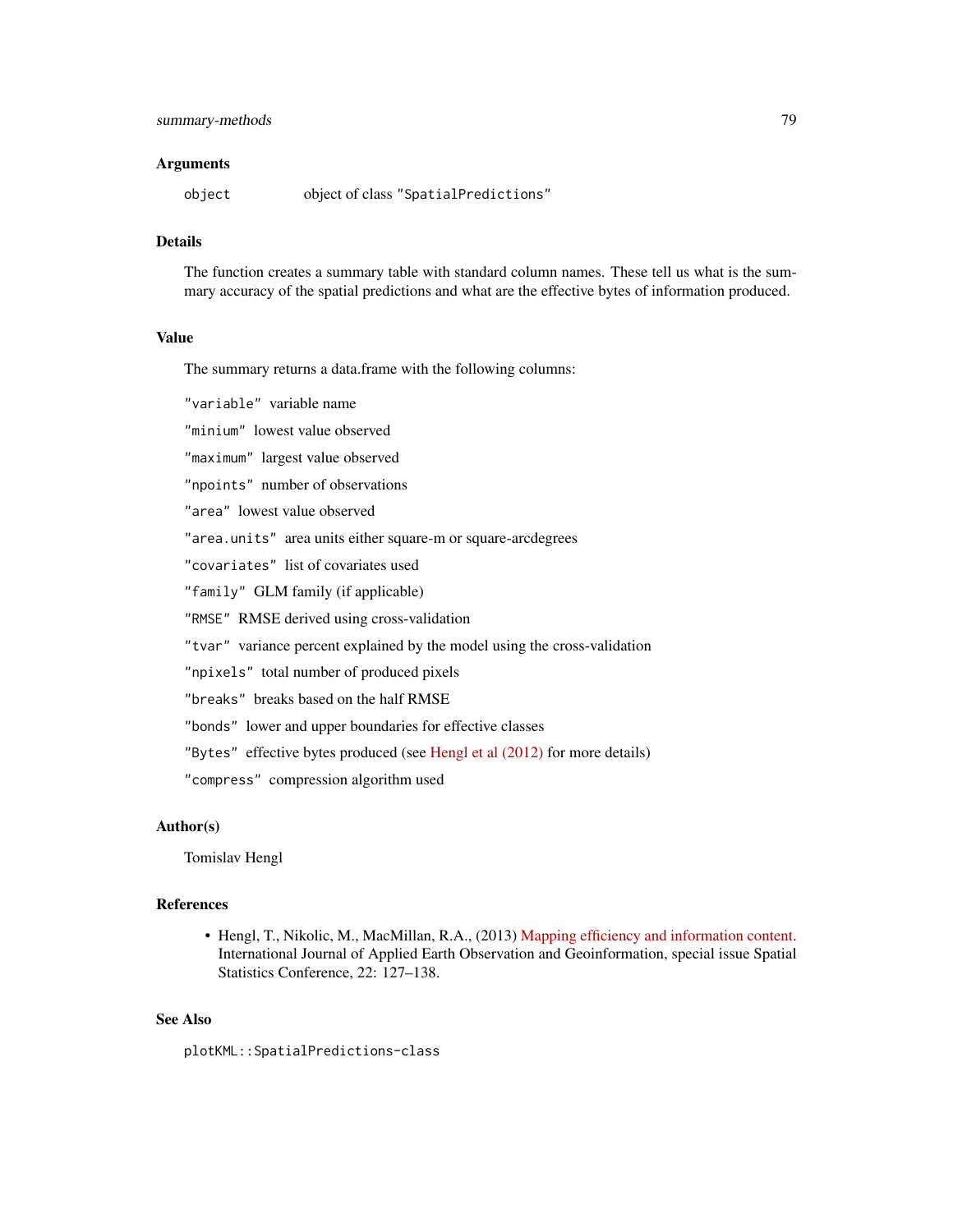# Examples

```
## load observations:
library(sp)
library(rgdal)
library(gstat)
demo(meuse, echo=FALSE)
## fit a model:
omm <- fit.gstatModel(meuse, om~dist,
  fit.family=gaussian(link="log"), meuse.grid)
show(omm@regModel)
## produce SpatialPredictions:
om.rk <- predict(omm, predictionLocations = meuse.grid)
x = summary(om.rk)str(x)
```
test.gstatModel-methods

*Methods to test predictability of a regression-kriging model*

## Description

Tests predictability of a regression-kriging model on a sample data set. Automates model fitting, cross-validation and prediction and prints out: (1) RMSE at validation points under different sampling intensities, (2) number of predictions per second and (3) number of prediction failures (failure = predictions where cross-validation z-scores exceed value of +/- 1.5 or cross-validation residuals exceed three standard deviations of the observed values).

# Usage

```
## S4 method for signature
## 'SpatialPointsDataFrame,formula,SpatialPixelsDataFrame'
test.gstatModel(observations, formulaString, covariates, Ns,
   predictionLocations, save.predictions = TRUE, debug.level = 0, nfold = 5, ...)
## S4 method for signature 'geosamples,formula,SpatialPixelsDataFrame'
test.gstatModel(observations, formulaString, covariates, Ns,
   predictionLocations, save.predictions = TRUE, debug.level = 0, nfold = 5, \dots)
```
# Arguments

| observations  | object of type "SpatialPointsDataFrame" or "geosamples-class"                                     |
|---------------|---------------------------------------------------------------------------------------------------|
| formulaString | object of type "formula" or a list of formulas                                                    |
| covariates    | object of type "SpatialPixelsDataFrame", or list of grids                                         |
| Ns            | vector; list of sampling intensities (maximum should not exceed the total num-<br>ber of samples) |

<span id="page-79-0"></span>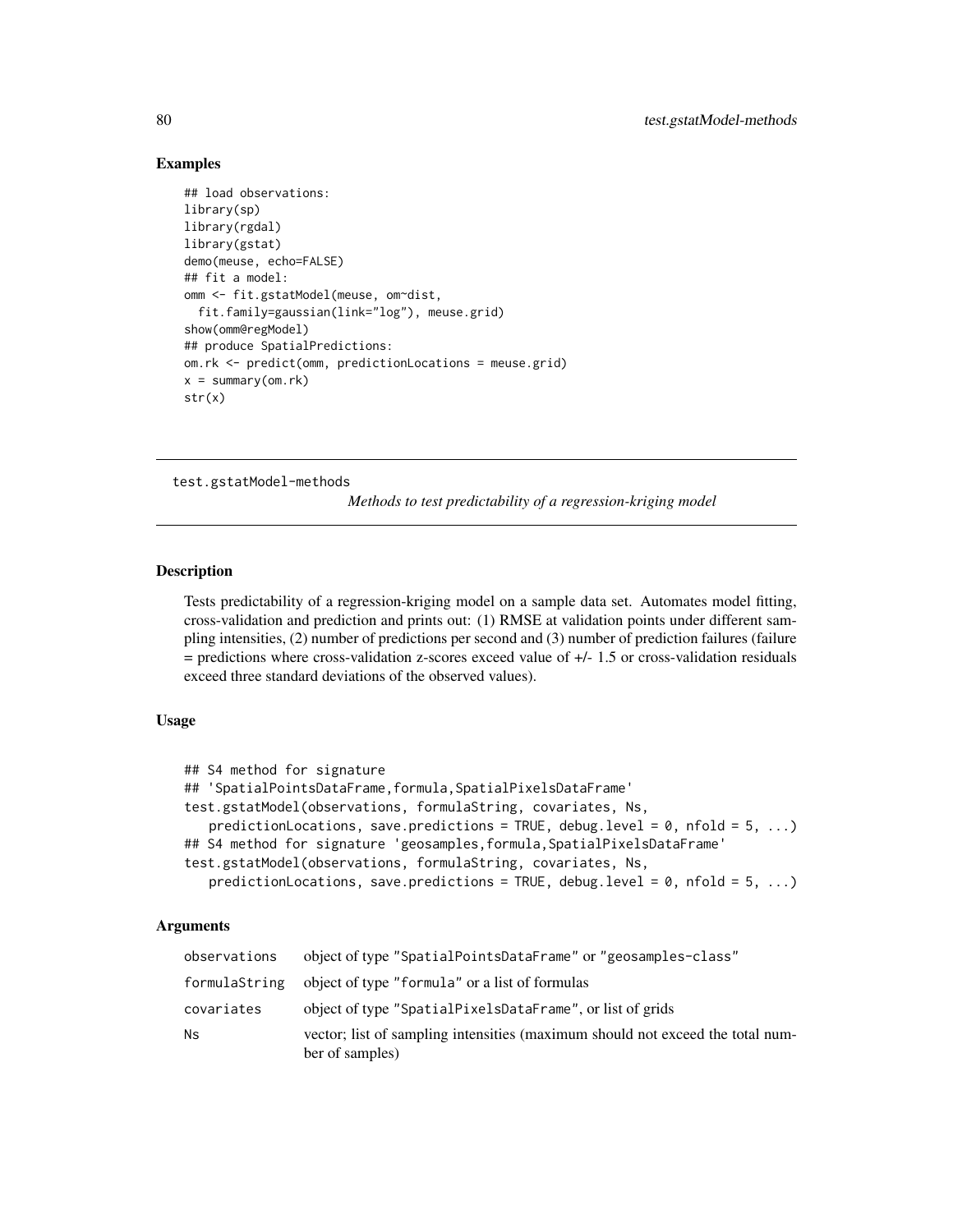<span id="page-80-0"></span>

| predictionLocations |                                                                                                 |
|---------------------|-------------------------------------------------------------------------------------------------|
|                     | object of class "SpatialPixelsDataFrame"; if not specified then passes the<br>object covariates |
| save.predictions    |                                                                                                 |
|                     | logical; indicates whether the prediction results should also be saved                          |
| debug.level         | integer; gstat's setting to hide the progress output                                            |
| nfold               | integer; number of folds for cross-validation                                                   |
| $\ddotsc$           | other optional arguments that can be passed to fit.gstatModel                                   |

# Note

Vector of sampling intensities, if not provided, will be estimated as: sequence of 10 numbers on square root scale (where N minimum is determined as  $20 +$  number of covariates times 10 and N maximum is the total number of observations). Where no model can be fitted, function returns an empty set. This function can be time consuming for large data sets and is hence recommended only for testing a mapping algorithm using sample data.

## Author(s)

Tomislav Hengl, Gerard B.M. Heuvelink

## See Also

[fit.gstatModel](#page-23-0), [gstatModel-class](#page-39-0)

# Examples

```
# 2D model:
library(sp)
library(maptools)
## load the Meuse data set:
demo(meuse, echo=FALSE)
## model diagnostics:
t1 <- test.gstatModel(meuse, om~dist+ffreq, meuse.grid,
   fit.family = gaussian(log), Ns=c(80, 155))
t1[[1]]
```
tile *Tiles (subsets or clips) a spatial object to regular blocks*

# **Description**

Tiles objects of class "Spatial\*" or "RasterLayer\*" into regular blocks.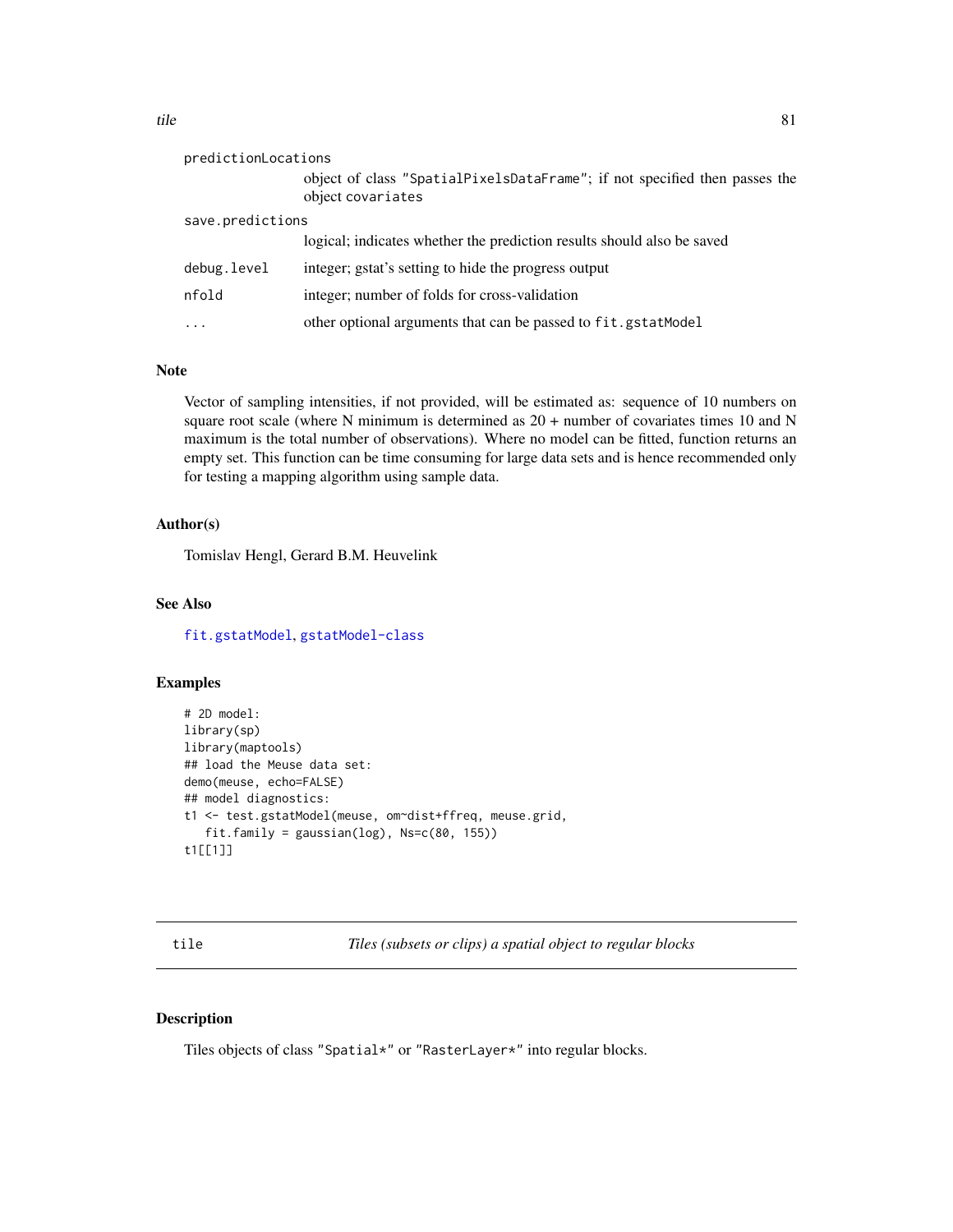# <span id="page-81-0"></span>Usage

```
## S4 method for signature 'SpatialPointsDataFrame'
tile(x, y, block.x, ...)## S4 method for signature 'SpatialPixelsDataFrame'
tile(x, y, block.x, ...)## S4 method for signature 'SpatialPolygonsDataFrame'
tile(x, y, block.x, tmp.file = TRUE,program, show.output.on.console = FALSE, ...)
## S4 method for signature 'SpatialLinesDataFrame'
tile(x, y, block.x, tmp.file = TRUE,program, show.output.on.console = FALSE, ...)
## S4 method for signature 'RasterLayer'
tile(x, y, block.x, tmp.file = TRUE,program, show.output.on.console = FALSE, ...)
```
# Arguments

| x                      | object of class "Spatial*" "RasterLayer"                                |
|------------------------|-------------------------------------------------------------------------|
| y                      | list of "SpatialPolygons"; if missing will be derived based on block. x |
| block.x                | numeric; size of block in meters or corresponding mapping units         |
| tmp.file               | logical; specifies whether to generate a temporary file.                |
| program                | character; location of the auxiliary program in the system              |
| show.output.on.console |                                                                         |
|                        | logical; specifies whether to print the progress of a function          |
| $\ddots$ .             | optional arguments that can be passed to the getSpatialTiles            |

# Details

When working with objects of type "SpatialLinesDataFrame", "SpatialPolygonsDataFrame" and or "RasterLayer", the function looks for FWTools binary files ogr2ogr and warp. [FWTools](http://fwtools.maptools.org/) is a separate program and must be installed separately.

# Value

Returns a list of objects of the same class as the input object.

## Author(s)

Tomislav Hengl

## See Also

[getSpatialTiles](#page-36-0)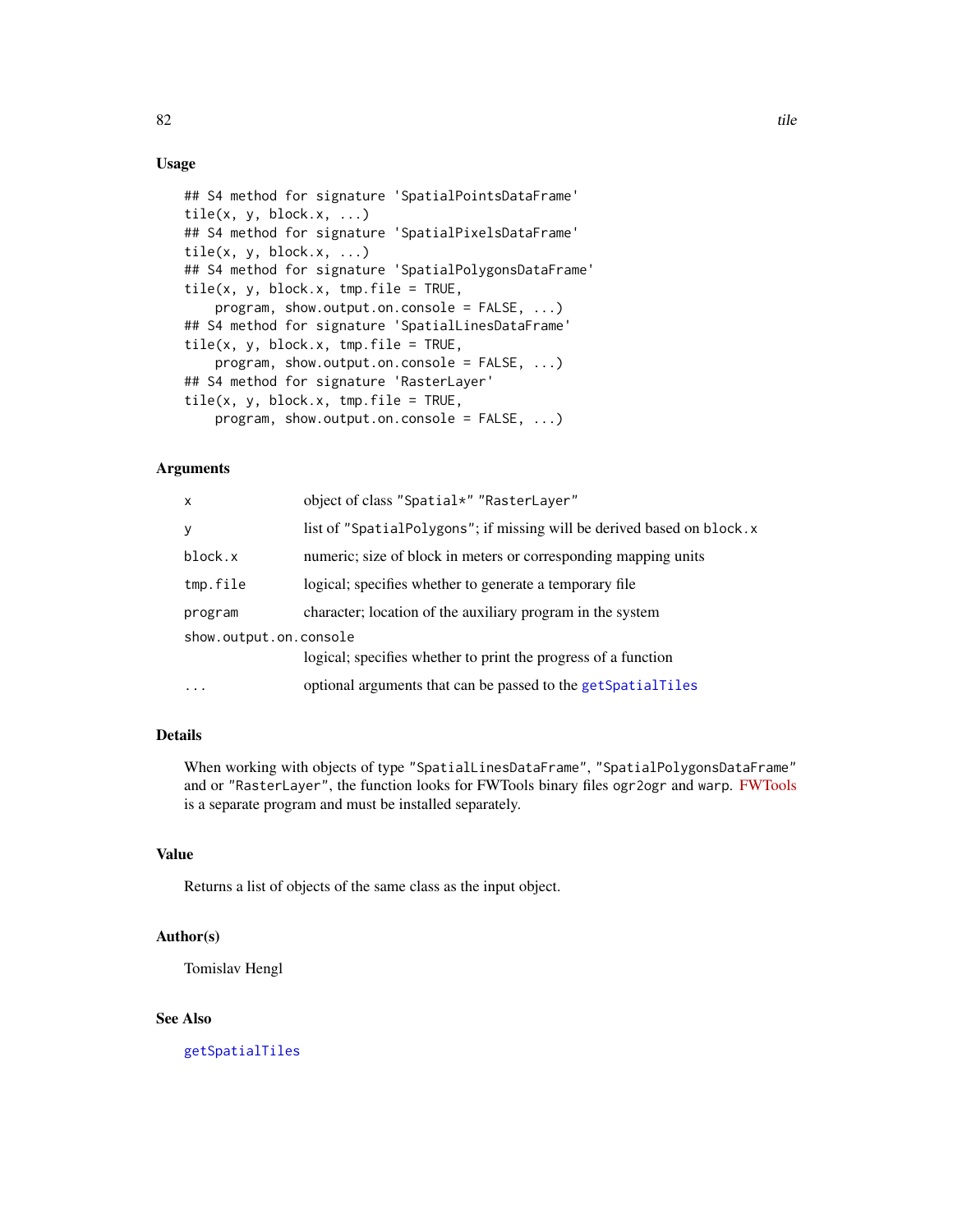#### <span id="page-82-0"></span>USDA.TT.im 83

## Examples

```
## spatial pixels:
library(sp)
data(meuse.grid)
gridded(meuse.grid) <- ~x+y
tl <- getSpatialTiles(meuse.grid, block.x=1000)
image(meuse.grid)
lines(as(tl, "SpatialLines"))
## all at once:
pix.lst <- tile(meuse.grid, block.x=1000)
## Not run: ## lines:
library(plotKML)
data(eberg_contours)
line.lst <- tile(eberg_contours, block.x=5000)
spplot(line.lst[[1]][2])
## polygons:
data(eberg_zones)
## this one requires ogr2ogr function:
pol.lst <- tile(eberg_zones, block.x=5000)
spplot(pol.lst[[1]][1])
## raster files via rgdal:
library(rgdal)
fn = system.file("pictures/SP27GTIF.TIF",
package = "rgdal")
obj <- GDALinfo(fn)
ras.lst <- getSpatialTiles(obj, block.x=1000)
offset <- c(ras.lst$offset.y[1], ras.lst$offset.x[1])
region.dim <- c(ras.lst$region.dim.y[1],
 ras.lst$region.dim.x[1])
## read the first tile:
SP27GTIF_T1 <- readGDAL(fn, offset=offset,
  region.dim=region.dim)
str(SP27GTIF_T1)
## End(Not run)
```
USDA.TT.im *Probability density for texture triangle*

# Description

Probability density for texture triangle (USDA system) based on global soil profile data (see ISRIC WoSIS).

## Usage

data(USDA.TT.im)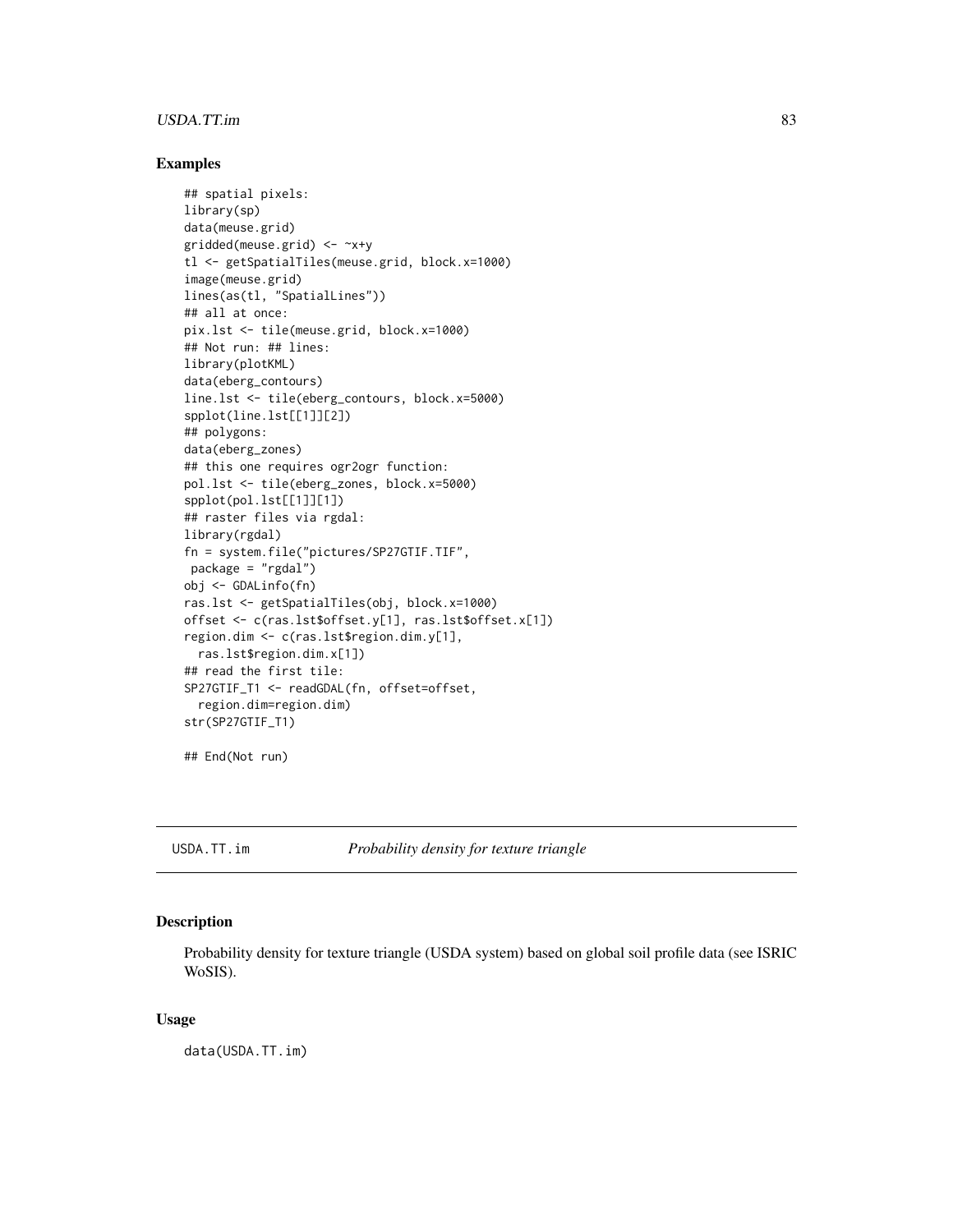## <span id="page-83-0"></span>Format

The USDA.TT.im data frame contains the following columns:

- v numeric; probability density derived using the soiltexture::TT.kde2d function and global soil profile data
- TEXMHT factor; USDA soil texture class estimated by hand (one of the following: "C", "SiC", "SC", "CL", "SiCL", "SCL", "L", "SiL", "SL", "Si", "LS", "S")
- s1 numeric; horizontal coordinate (sand content 0–1) in the texture triangle system
- s2 numeric; vertical coordinate (0–0.85) in the texture triangle system

## **Note**

Texture by hand class can be converted to sand, silt, clay content fractions by using the TT2tri function. This function uses the v column in the USDA.TT.im (i.e. prior probability densities) to adjust for texture fraction combinations that are more probable.

## Author(s)

Tomislav Hengl

## References

• Skaggs, T. H., Arya, L. M., Shouse, P. J., Mohanty, B. P., (2001) Estimating Particle-Size Distribution from Limited Soil Texture Data. Soil Science Society of America Journal 65 (4): 1038-1044.

## See Also

[FAO.SoilProfileCollection](#page-22-0), [soil.dom](#page-61-0)

## Examples

```
## plot prior probabilities:
library(sp)
data(USDA.TT.im)
gridded(USDA.TT.in) < -s1+s2spplot(USDA.TT.im["v"])
## Not run: library(soiltexture)
## convert textures by hand to sand, silt and clay:
TEXMHT <- c("CL","C","SiL","SiL","missing")
x <- TT2tri(TEXMHT)
x
## End(Not run)
```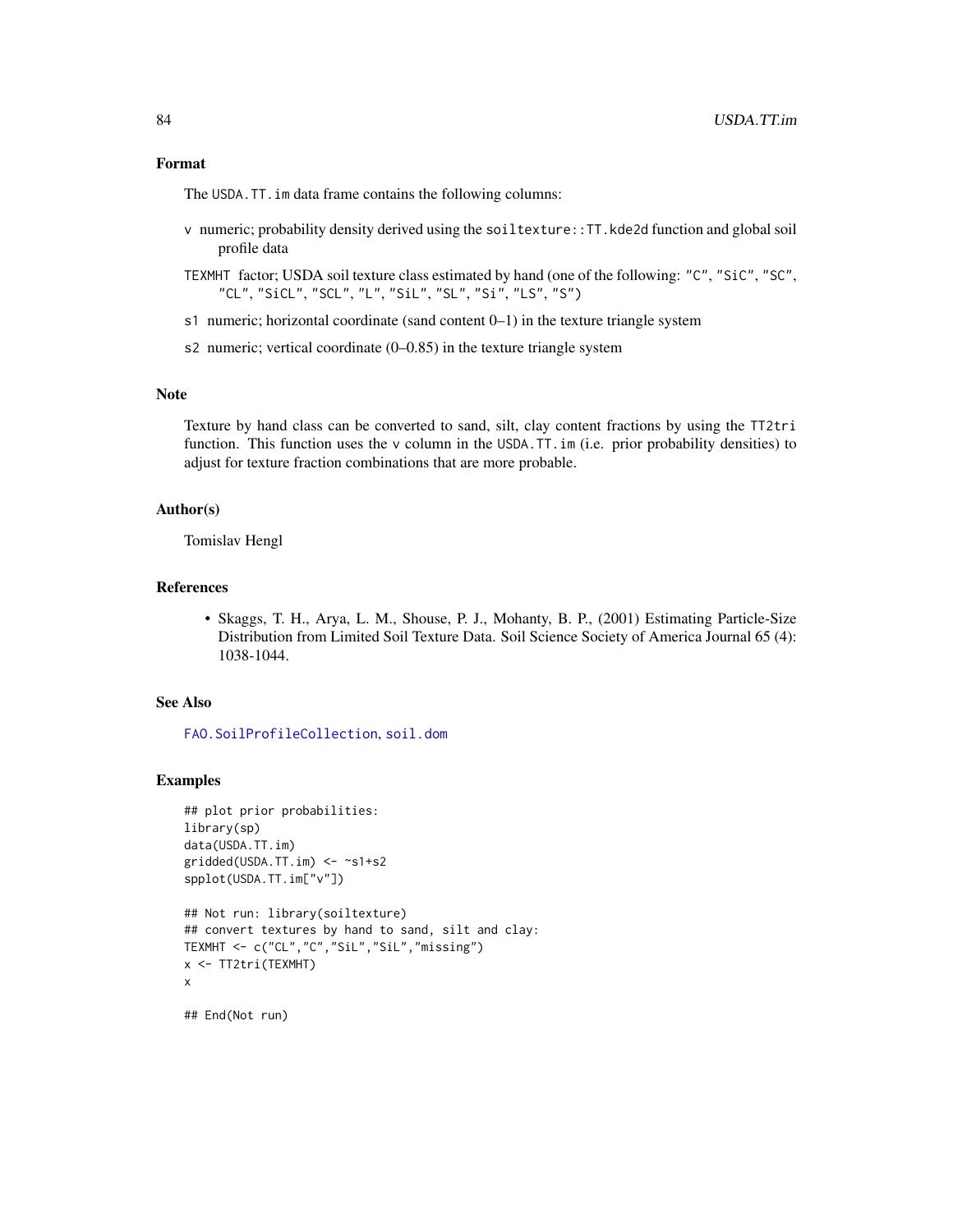<span id="page-84-0"></span>

# Description

Reproject and resample using (GDAL) warp program.

# Usage

```
## S4 method for signature 'SpatialPixelsDataFrame'
warp(obj, proj4s = proj4string(obj),
      GridTopology = NULL, pixsize,
      resampling_method = "bilinear",
      NAflag = get("NAflag", envir = GSIF.opts),
      tmp.file = FALSE, show.output.on.console = FALSE, program)
## S4 method for signature 'RasterLayer'
warp(obj, proj4s = proj4string(obj),GridTopology = NULL, pixsize,
      resampling_method = "bilinear",
      NAflag = get("NAflag", envir = GSIF.opts),
      tmp.file = FALSE, show.output.on.console = FALSE, program)
```
# Arguments

| obi                    | object of class "SpatialPixelsDataFrame" or class "RasterLayer"      |
|------------------------|----------------------------------------------------------------------|
| proj4s                 | character; proj4string describing the target coordinate system       |
| GridTopology           | optional grid topology from sp package                               |
| pixsize                | grid cell size in decimal degrees                                    |
| resampling_method      |                                                                      |
|                        | character; resampling method (see gdalwarp options)                  |
| NAflag                 | character; missing value flag                                        |
| tmp.file               | logical; specifies whether a temporary file name should be generated |
| show.output.on.console |                                                                      |
|                        | logical; specifies whether to print out the progress                 |
| program                | full path to the (GDAL) warp program                                 |

## Note

[FWTools](http://fwtools.maptools.org/) must be installed separately. See also [gdalUtils](#page-0-0) package.

# Author(s)

Tomislav Hengl

# See Also

[make.3Dgrid](#page-47-0), plotKML::reproject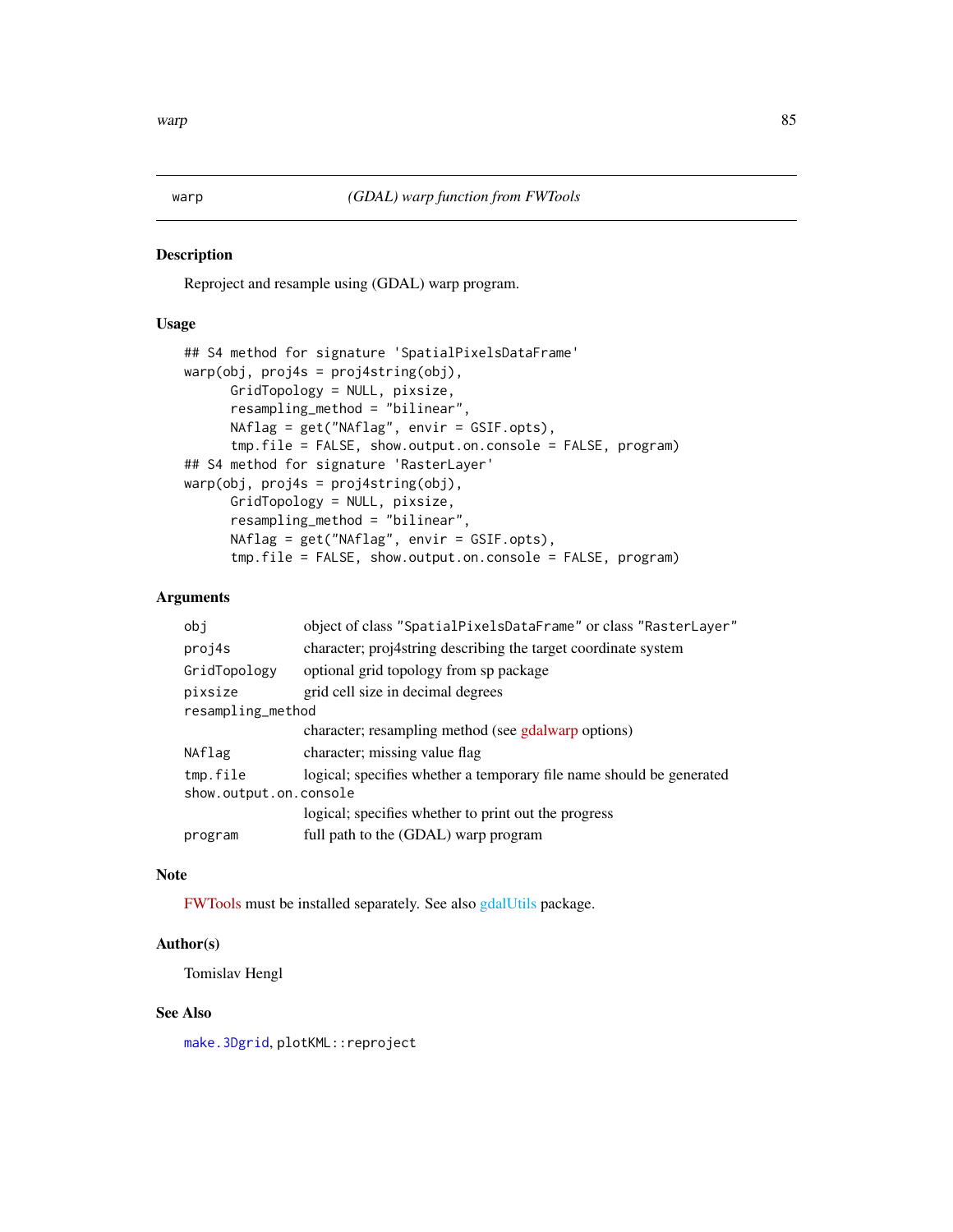<span id="page-85-0"></span>

## Description

A class for a Web Processing Service. Can be used to overlay points or fetch grid values for rasters located remotely on a server and specified via the inRastername slot.

## **Slots**

server: object of class "list"; contains the location of the CGI script that executes WPS ("URI"); service name ("service.name"), version ("version"), request type ("request"), identifier ("identifier")

inRastername: object of class "character"; name of the objects on the server

#### Methods

show signature(object = "WPS"): gets the complete server capabilities

**getProcess** signature( $x = "WPS"$ ): gets a list of processes available from a server

describe signature( $x = "WPS"$ ): lists parameters specific to some service identifier

- over signature( $x = "WPS", y = "SpatialPoints")$ : overlays spatial points and the target grids defined via the WPS-class (point-by-point)
- subset signature( $x =$  "WPS"): subsets a grid (from server) and loads it to R; use bbox argument to specify the bounding box

#### **Note**

More examples of overlay, subset and aggregation functions are available via [WorldGrids.org.](http://worldgrids.org/doku.php?id=wiki:functions.r) WPS WorldGrids.org uses the [PyWPS](http://pywps.wald.intevation.org) module on a Debian system with Webserver, GDAL, Python and Scipy. The standard format for the gridded data on the WorldGrids.org repository is "GeoTiff". Use of the "bbox" object to obtain grids that cover more than 30 percent of the global coverage is not recommended. Consider instead downloading the compressed images directly from [World-](http://worldgrids.org)[Grids.org.](http://worldgrids.org)

# Author(s)

Tomislav Hengl & Hannes I. Reuter

## **References**

- PyWPS module (<http://pywps.wald.intevation.org>)
- WorldGrids.org (<http://worldgrids.org>)

## See Also

[landmask](#page-43-0)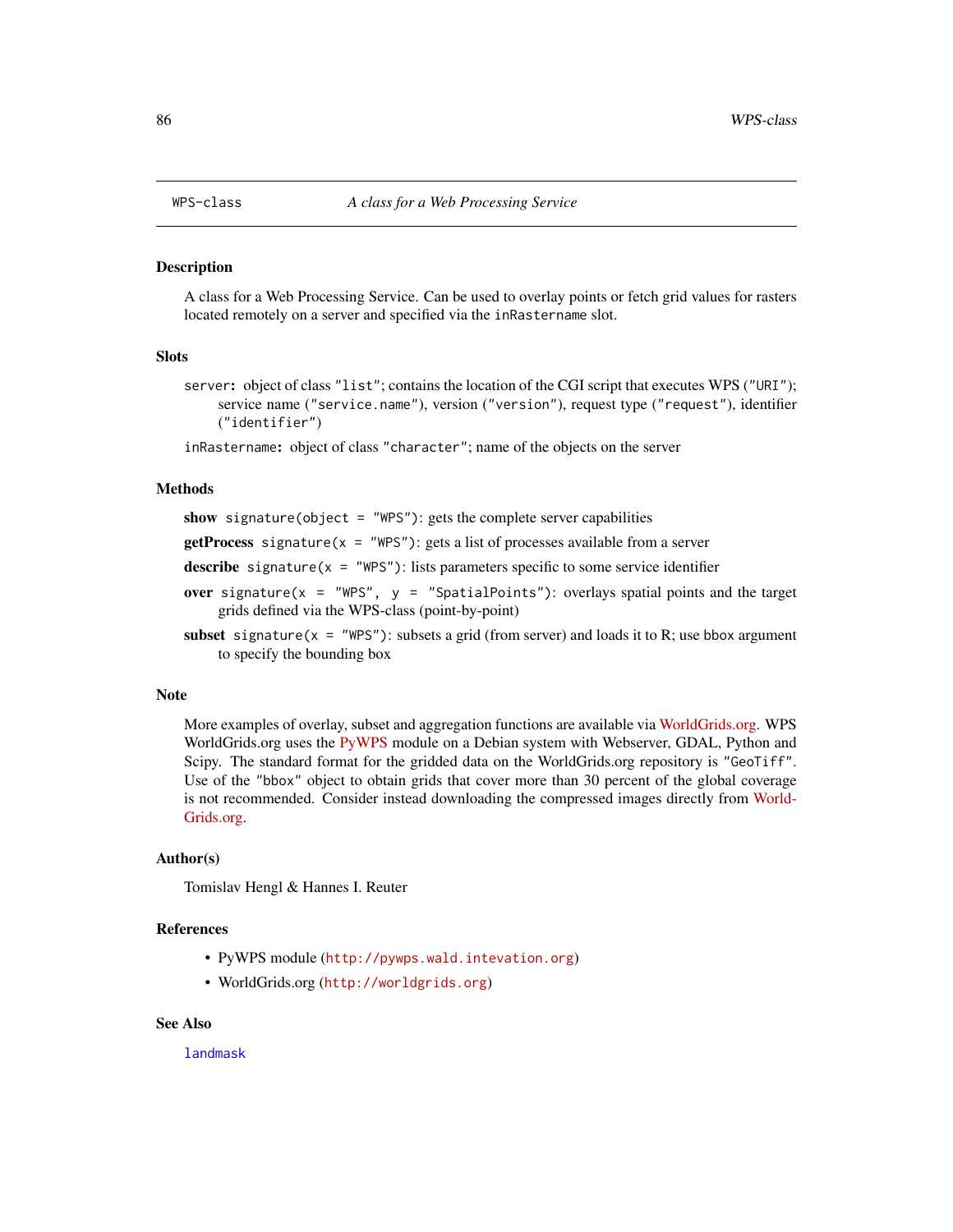## WPS-class 87

# Examples

```
## Not run:
library(XML)
library(sp)
URI = "http://wps.worldgrids.org/pywps.cgi"
server <- list(URI=URI, request="execute",
    version="version=1.0.0", service.name="service=wps",
    identifier="identifier=sampler_local1pt_nogml")
glcesa3.wps <- new("WPS", server=server, inRastername="glcesa3a")
# show(biocl15.wps)
prl <- getProcess(glcesa3.wps)
prl[7]
describe(glcesa3.wps, identifier="overlay")
p1 \leftarrow data frame(lon=15, lat=15)coordinates(p1) <- ~lon+lat
proj4string(p1) <- CRS("+proj=longlat +datum=WGS84")
p1
over(glcesa3.wps, p1)
# fetch grids and load the to R:
glcesa3 <- subset(glcesa3.wps, bbox=matrix(c(20,40,22,42), nrow=2))
image(glcesa3)
```
## End(Not run)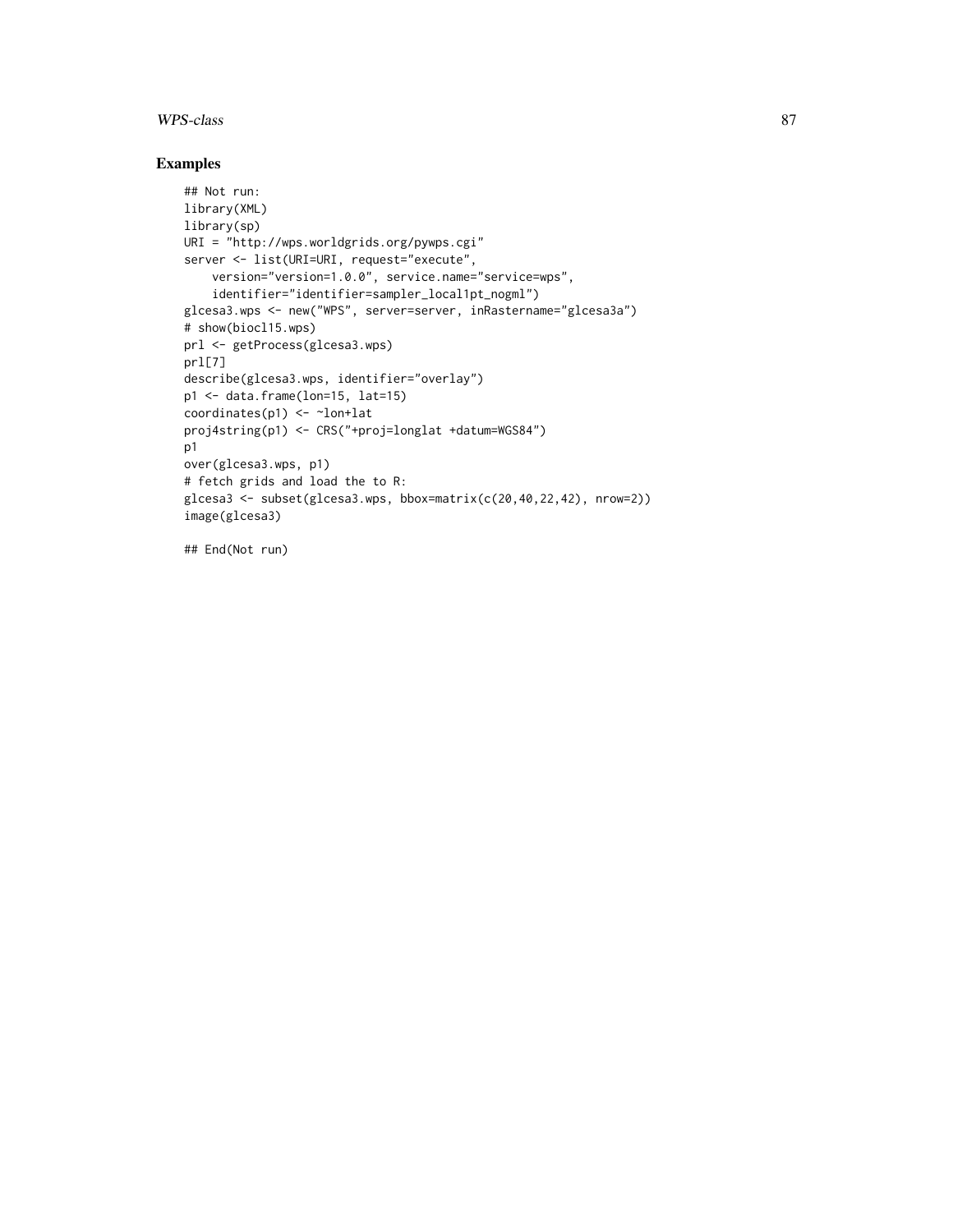# **Index**

∗Topic classes FAO.SoilProfileCollection-class, [23](#page-22-1) geosamples-class, [35](#page-34-0) GlobalSoilMap-class, [38](#page-37-0) gstatModel-class, [40](#page-39-1) REST.SoilGrids-class, [58](#page-57-0) SoilGrids-class, [65](#page-64-0) SpatialComponents-class, [67](#page-66-0) SpatialMemberships-class, [68](#page-67-1) WPS-class, [86](#page-85-0) ∗Topic datasets afsp, [3](#page-2-0) cookfarm, [15](#page-14-0) edgeroi, [17](#page-16-0) geochm, [33](#page-32-0) isis, [42](#page-41-0) landmask, [44](#page-43-1) soil.classes, [61](#page-60-0) soil.legends, [62](#page-61-1) USDA.TT.im, [83](#page-82-0) ∗Topic methods as.data.frame, [5](#page-4-0) as.geosamples, [6](#page-5-0) extract, [22](#page-21-0) fit.gstatModel-methods, [24](#page-23-1) getID, [36](#page-35-0) getSpatialTiles, [37](#page-36-1) make.3Dgrid, [48](#page-47-1) makeGstatCmd, [50](#page-49-0) merge, [52](#page-51-0) mpspline, [53](#page-52-0) predict.gstatModel-method, [56](#page-55-0) sample.grid, [59](#page-58-0) spc, [69](#page-68-0) spfkm, [70](#page-69-1) spmultinom, [74](#page-73-0) test.gstatModel-methods, [80](#page-79-0) tile, [81](#page-80-0)

warp, [85](#page-84-0) ∗Topic options GSIF.env, [39](#page-38-0)

afsp, [3](#page-2-0) as.data.frame, [5,](#page-4-0) *[7](#page-6-0)* as.data.frame,SoilProfileCollection-method *(*as.data.frame*)*, [5](#page-4-0) as.geosamples, *[5](#page-4-0)*, [6,](#page-5-0) *[36](#page-35-0)* as.geosamples,SoilProfileCollection-method *(*as.geosamples*)*, [6](#page-5-0) as.geosamples,SpatialPointsDataFrame-method *(*as.geosamples*)*, [6](#page-5-0) autopredict *(*autopredict-methods*)*, [8](#page-7-0) autopredict, SpatialPointsDataFrame, SpatialPixelsDataFrame-*(*autopredict-methods*)*, [8](#page-7-0) autopredict-methods, [8](#page-7-0) AWCPTF, [10,](#page-9-0) *[47](#page-46-0)*

```
buffer.dist (buffer.dist-methods), 12
buffer.dist,SpatialPointsDataFrame,SpatialPixelsDataFrame-
        (buffer.dist-methods), 12
buffer.dist-methods, 12
```
cookfarm, [15](#page-14-0)

```
describe (WPS-class), 86
describe,WPS-method (WPS-class), 86
```
edgeroi, [17](#page-16-0) ERDICM, [21,](#page-20-0) *[47](#page-46-0)* extract, [22](#page-21-0) extract,SpatialPoints,character-method *(*extract*)*, [22](#page-21-0) extract,SpatialPointsDataFrame,character-method *(*extract*)*, [22](#page-21-0) extract.list *(*extract*)*, [22](#page-21-0)

FAO.SoilProfileCollection, *[84](#page-83-0)*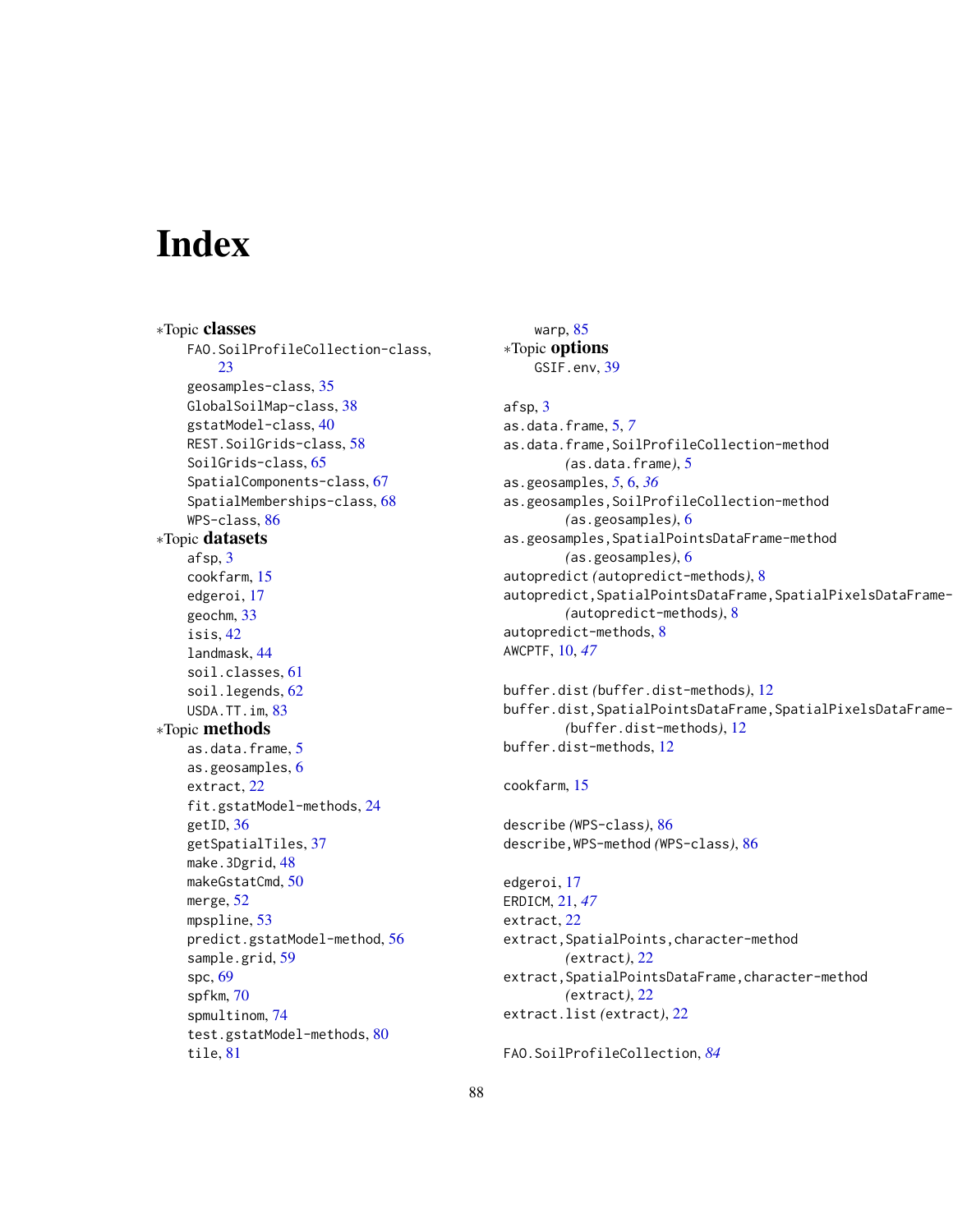# INDEX  $89$

FAO.SoilProfileCollection *(*FAO.SoilProfileCollection-class*)*, [23](#page-22-1) FAO.SoilProfileCollection-class, [23](#page-22-1) fit.gstatModel, *[8,](#page-7-0) [9](#page-8-0)*, *[12](#page-11-0)*, *[29,](#page-28-0) [30](#page-29-0)*, *[32](#page-31-0)*, *[51](#page-50-0)*, *[58](#page-57-0)*, *[81](#page-80-0)* fit.gstatModel *(*fit.gstatModel-methods*)*, [24](#page-23-1) fit.gstatModel,geosamples,formula,list-method *(*fit.gstatModel-methods*)*, [24](#page-23-1) fit.gstatModel,geosamples,formula,SpatialPixed**aSefaFelanéameopod**dict-methods),[8](#page-7-0) *(*fit.gstatModel-methods*)*, [24](#page-23-1) fit.gstatModel,geosamples,list,list-method *(*fit.gstatModel-methods*)*, [24](#page-23-1) fit.gstatModel,SpatialPointsDataFrame,formulamSpgeti&aPteeBsDakSfmametmentaoRasterBrickSimulations-method *(*fit.gstatModel-methods*)*, [24](#page-23-1) fit.gstatModel-method *(*fit.gstatModel-methods*)*, [24](#page-23-1) fit.gstatModel-methods, [24](#page-23-1) fit.regModel, *[26](#page-25-0)*, *[32](#page-31-0)* fit.regModel *(*fit.regModel-methods*)*, [28](#page-27-0) fit.regModel,formula,data.frame,SpatialPixelsDuntaelame,character-method *(*fit.regModel-methods*)*, [28](#page-27-0) fit.regModel-methods, [28](#page-27-0) fit.vgmModel, *[26](#page-25-0)* fit.vgmModel *(*fit.vgmModel-methods*)*, [31](#page-30-0) fit.vgmModel,formula,data.frame,SpatialPixels**D%t&Frameem&ta©k**,geosamples-method *(*fit.vgmModel-methods*)*, [31](#page-30-0) fit.vgmModel-methods, [31](#page-30-0) geochm, [33](#page-32-0) geosamples-class, [35](#page-34-0) getHorizons *(*as.data.frame*)*, [5](#page-4-0) getID, [36](#page-35-0) getID,SpatialPolygons-method *(*getID*)*, [36](#page-35-0) getProcess *(*WPS-class*)*, [86](#page-85-0) getProcess,WPS-method *(*WPS-class*)*, [86](#page-85-0) getSpatialTiles, [37,](#page-36-1) *[82](#page-81-0)* getSpatialTiles,ANY-method *(*getSpatialTiles*)*, [37](#page-36-1) getSpatialTiles,Spatial-method *(*getSpatialTiles*)*, [37](#page-36-1) GlobalSoilMap *(*GlobalSoilMap-class*)*, [38](#page-37-0) GlobalSoilMap-class, [38](#page-37-0) GSIF.env, [39](#page-38-0) GSIF.opts *(*GSIF.env*)*, [39](#page-38-0) gstatModel-class, [40](#page-39-1) isis, [42](#page-41-0) landmask, *[37](#page-36-1)*, [44,](#page-43-1) *[86](#page-85-0)* landmask20km *(*landmask*)*, [44](#page-43-1) LRI, *[21](#page-20-0)*, [45](#page-44-0) make.3Dgrid, [48,](#page-47-1) *[85](#page-84-0)* make.3Dgrid,RasterBrick-method *(*make.3Dgrid*)*, [48](#page-47-1) make.3Dgrid,SpatialPixelsDataFrame-method *(*make.3Dgrid*)*, [48](#page-47-1) makeGstatCmd, [50](#page-49-0) makeSAGAlegend *(*soil.legends*)*, [62](#page-61-1) makeTiles *(*getSpatialTiles*)*, [37](#page-36-1) merge, [52](#page-51-0) *(*merge*)*, [52](#page-51-0) merge,SpatialPredictions,SpatialPredictions-method *(*merge*)*, [52](#page-51-0) mpspline, *[5](#page-4-0)*, [53,](#page-52-0) *[64](#page-63-0)* mpspline,SoilProfileCollection-method *(*mpspline*)*, [53](#page-52-0) *(*FAO.SoilProfileCollection-class*)*, [23](#page-22-1) OCSKGM, [55](#page-54-0) *(*geosamples-class*)*, [35](#page-34-0) over,REST.SoilGrids,SpatialPoints-method *(*REST.SoilGrids-class*)*, [58](#page-57-0) over,SpatialPixelsDataFrame,geosamples-method *(*geosamples-class*)*, [35](#page-34-0) over,WPS,SpatialPoints-method *(*WPS-class*)*, [86](#page-85-0) plot,gstatModel,ANY-method *(*gstatModel-class*)*, [40](#page-39-1) plot.gstatModel *(*gstatModel-class*)*, [40](#page-39-1) predict,gstatModel-method *(*predict.gstatModel-method*)*, [56](#page-55-0) predict,list-method *(*predict.gstatModel-method*)*, [56](#page-55-0) predict.gstatModel, *[41](#page-40-0)* predict.gstatModel *(*predict.gstatModel-method*)*, [56](#page-55-0) predict.gstatModel-method, [56](#page-55-0) predict.gstatModelList *(*predict.gstatModel-method*)*, [56](#page-55-0) print.gstatModel *(*gstatModel-class*)*, [40](#page-39-1)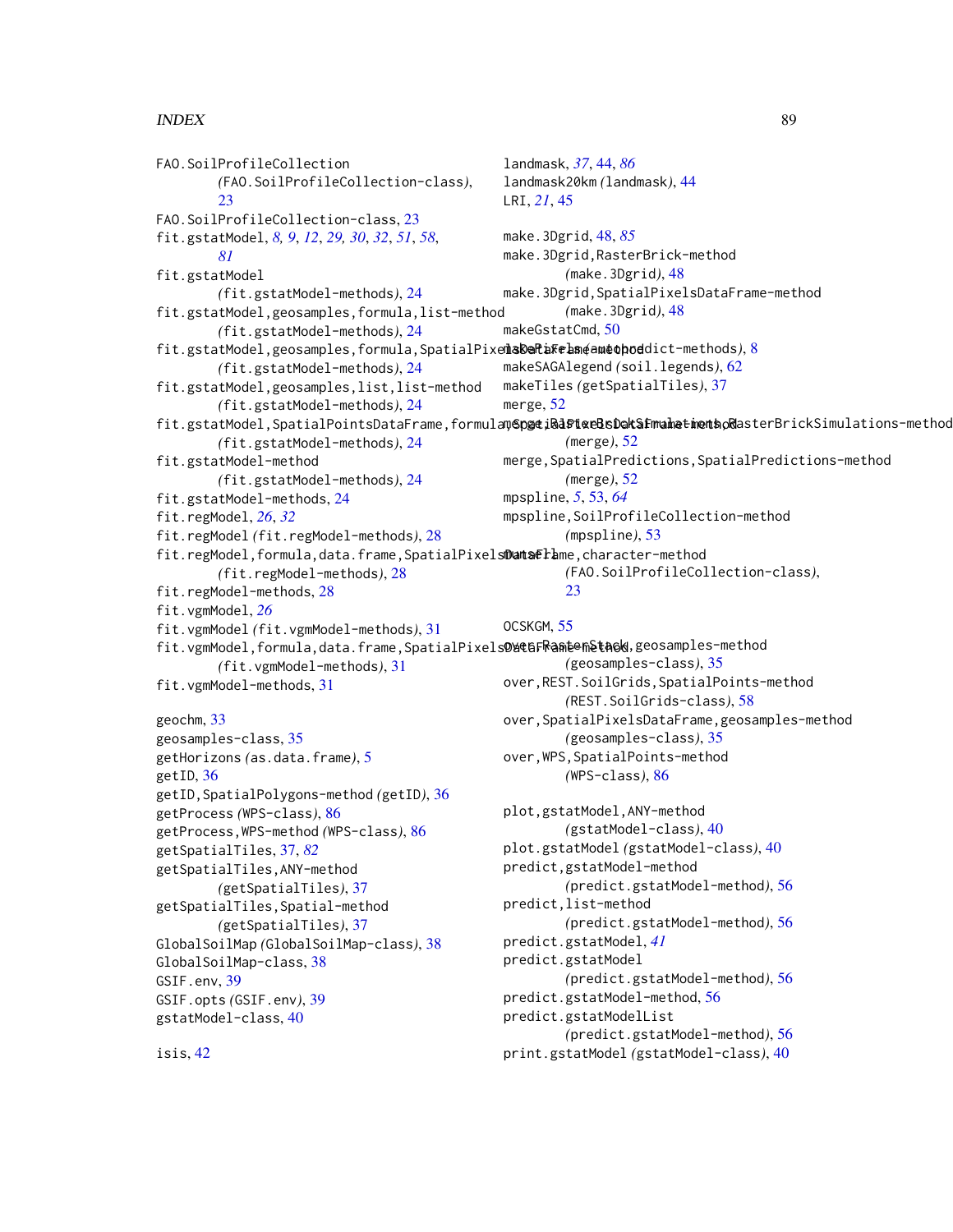90 **INDEX** 

resample.grid *(*spline.krige*)*, [72](#page-71-0) REST.SoilGrids *(*REST.SoilGrids-class*)*, [58](#page-57-0)

REST.SoilGrids-class, [58](#page-57-0)

sample, *[60](#page-59-0)* sample.grid, [59](#page-58-0) sample.grid,SpatialPoints-method *(*sample.grid*)*, [59](#page-58-0) sample.grid,SpatialPointsDataFrame-method *(*sample.grid*)*, [59](#page-58-0) sample.grid.SpatialPoints *(*sample.grid*)*, [59](#page-58-0) sample.grid.SpatialPointsDataFrame *(*sample.grid*)*, [59](#page-58-0) show,geosamples-method *(*geosamples-class*)*, [35](#page-34-0) show,SpatialPredictions-method *(*summary-methods*)*, [78](#page-77-0) show,WPS-method *(*WPS-class*)*, [86](#page-85-0) soil.classes, [61](#page-60-0) soil.dom, *[84](#page-83-0)* soil.dom *(*soil.legends*)*, [62](#page-61-1) soil.legends, [62](#page-61-1) soil.vars *(*soil.legends*)*, [62](#page-61-1) SoilGrid.validator, [63](#page-62-0) SoilGrids *(*SoilGrids-class*)*, [65](#page-64-0) SoilGrids-class, [65](#page-64-0) sp3D *(*make.3Dgrid*)*, [48](#page-47-1) sp3D,list-method *(*make.3Dgrid*)*, [48](#page-47-1) sp3D,SpatialPixelsDataFrame-method *(*make.3Dgrid*)*, [48](#page-47-1) SpatialComponents-class, [67](#page-66-0) SpatialMemberships-class, [68](#page-67-1) spc, *[49](#page-48-0)*, *[68](#page-67-1)*, [69](#page-68-0) spc,list,list-method *(*spc*)*, [69](#page-68-0) spc,SpatialPixelsDataFrame,formula-method *(*spc*)*, [69](#page-68-0) spfkm, *[68](#page-67-1)*, [70,](#page-69-1) *[75](#page-74-0)* spfkm,formula,SpatialPointsDataFrame,SpatialPwinedsSpataFaDPmexenesthodaFrame-method *(*spfkm*)*, [70](#page-69-1) spline.krige, [72](#page-71-0) spmultinom, *[70,](#page-69-1) [71](#page-70-0)*, [74](#page-73-0) spmultinom,formula,SpatialPointsDataFrame,SpatialPixelsDataFrame-method write.data *(*geosamples-class*)*, [35](#page-34-0) *(*spmultinom*)*, [74](#page-73-0) spsample.prob, [76](#page-75-0) spsample.prob,SpatialPoints,SpatialPixelsData**Wrate-deta**o&patialPointsDataFrame-method *(*spsample.prob*)*, [76](#page-75-0) summary-methods, [78](#page-77-0) test.gstatModel, *[26](#page-25-0)*, *[41](#page-40-0)* test.gstatModel tile, *[38](#page-37-0)*, [81](#page-80-0) *(*tile*)*, [81](#page-80-0) *(*tile*)*, [81](#page-80-0) *(*tile*)*, [81](#page-80-0) *(*tile*)*, [81](#page-80-0) TT2tri *(*USDA.TT.im*)*, [83](#page-82-0) USDA.TT.im, [83](#page-82-0) warp, *[23](#page-22-1)*, *[58](#page-57-0)*, [85](#page-84-0) *(*warp*)*, [85](#page-84-0) WPS-class, [86](#page-85-0) write.data, *[51](#page-50-0)* write.data,geosamples-method *(*geosamples-class*)*, [35](#page-34-0) *(*geosamples-class*)*, [35](#page-34-0)

stack,geosamples-method *(*geosamples-class*)*, [35](#page-34-0) subset,geosamples-method *(*geosamples-class*)*, [35](#page-34-0) subset,WPS-method *(*WPS-class*)*, [86](#page-85-0) summary *(*summary-methods*)*, [78](#page-77-0) summary,SpatialPredictions-method *(*summary-methods*)*, [78](#page-77-0) *(*test.gstatModel-methods*)*, [80](#page-79-0) test.gstatModel,geosamples,formula,SpatialPixelsDataFrame-*(*test.gstatModel-methods*)*, [80](#page-79-0) test.gstatModel,SpatialPointsDataFrame,formula,SpatialPixe *(*test.gstatModel-methods*)*, [80](#page-79-0) test.gstatModel-method *(*test.gstatModel-methods*)*, [80](#page-79-0) test.gstatModel-methods, [80](#page-79-0) tile,RasterLayer-method *(*tile*)*, [81](#page-80-0) tile,SpatialLinesDataFrame-method tile,SpatialPixelsDataFrame-method tile,SpatialPointsDataFrame-method tile,SpatialPolygonsDataFrame-method validate *(*gstatModel-class*)*, [40](#page-39-1) validate,gstatModel-method *(*gstatModel-class*)*, [40](#page-39-1) warp,RasterLayer-method *(*warp*)*, [85](#page-84-0)